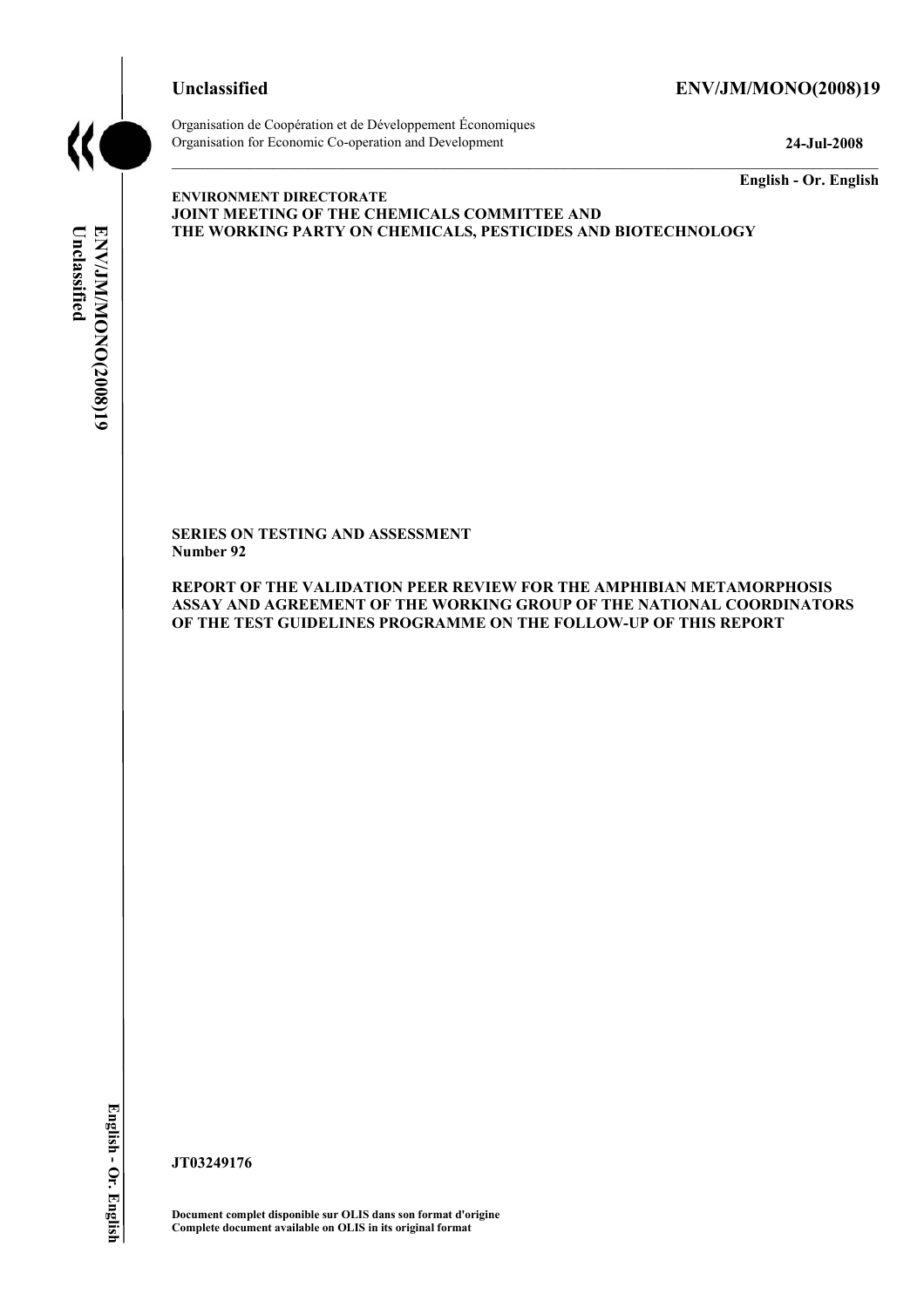### **OECD Environment, Health and Safety Publications**

**Series on Testing and Assessment** 

**No. 92** 

# **REPORT OF THE VALIDATION PEER REVIEW FOR THE AMPHIBIAN METAMORPHOSIS ASSAY AND AGREEMENT OF THE WORKING GROUP OF THE NATIONAL COORDINATORS OF THE TEST GUIDELINES PROGRAMME ON THE FOLLOW-UP OF THIS REPORT**



INTER-ORGANIZATION PROGRAMME FOR THE SOUND MANAGEMENT OF CHEMICALS

A cooperative agreement among UNEP, ILO, FAO, WHO, UNIDO, UNITAR and OECD

**Environment Directorate ORGANISATION FOR ECONOMIC CO-OPERATION AND DEVELOPMENT Paris 2008**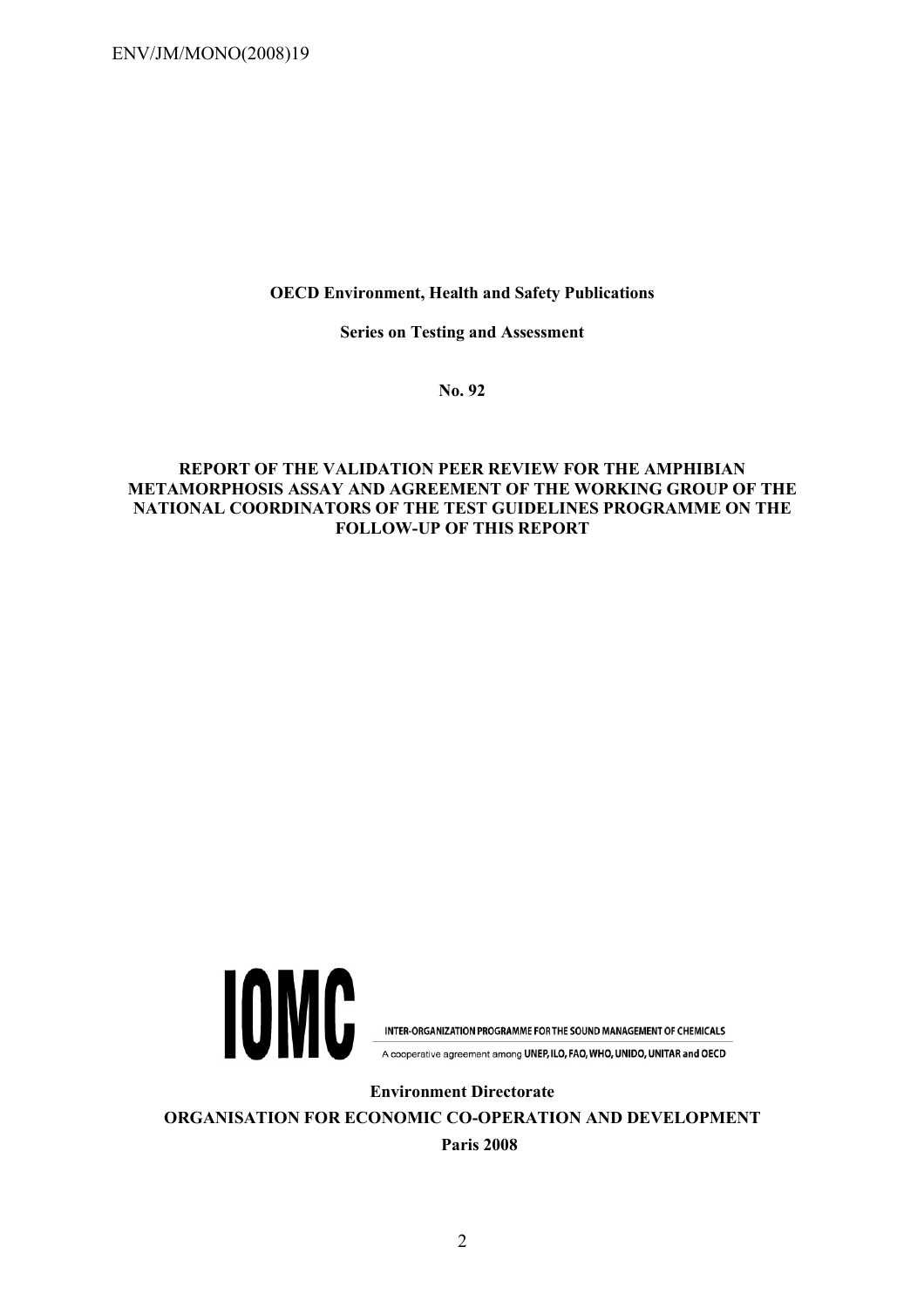### **Also published in the Series on Testing and Assessment:**

No. 1, *Guidance Document for the Development of OECD Guidelines for Testing of Chemicals (1993; reformatted 1995, revised 2006)*

No. 2, *Detailed Review Paper on Biodegradability Testing (1995)*

No. 3, *Guidance Document for Aquatic Effects Assessment (1995)* 

No. 4, *Report of the OECD Workshop on Environmental Hazard/Risk Assessment (1995)*

No. 5, *Report of the SETAC/OECD Workshop on Avian Toxicity Testing (1996)*

No. 6, *Report of the Final Ring-test of the Daphnia magna Reproduction Test (1997)*

No. 7, *Guidance Document on Direct Phototransformation of Chemicals in Water (1997)* 

No. 8, *Report of the OECD Workshop on Sharing Information about New Industrial Chemicals Assessment (1997)*

No. 9, *Guidance Document for the Conduct of Studies of Occupational Exposure to Pesticides during Agricultural Application (1997)*

No. 10, *Report of the OECD Workshop on Statistical Analysis of Aquatic Toxicity Data (1998)*

No. 11, *Detailed Review Paper on Aquatic Testing Methods for Pesticides and industrial Chemicals (1998)*

No. 12, *Detailed Review Document on Classification Systems for Germ Cell Mutagenicity in OECD Member Countries (1998)*

No. 13, *Detailed Review Document on Classification Systems for Sensitising Substances in OECD Member Countries 1998)*

No. 14, *Detailed Review Document on Classification Systems for Eye Irritation/Corrosion in OECD Member Countries (1998)*

No. 15, *Detailed Review Document on Classification Systems for Reproductive Toxicity in OECD Member Countries (1998)*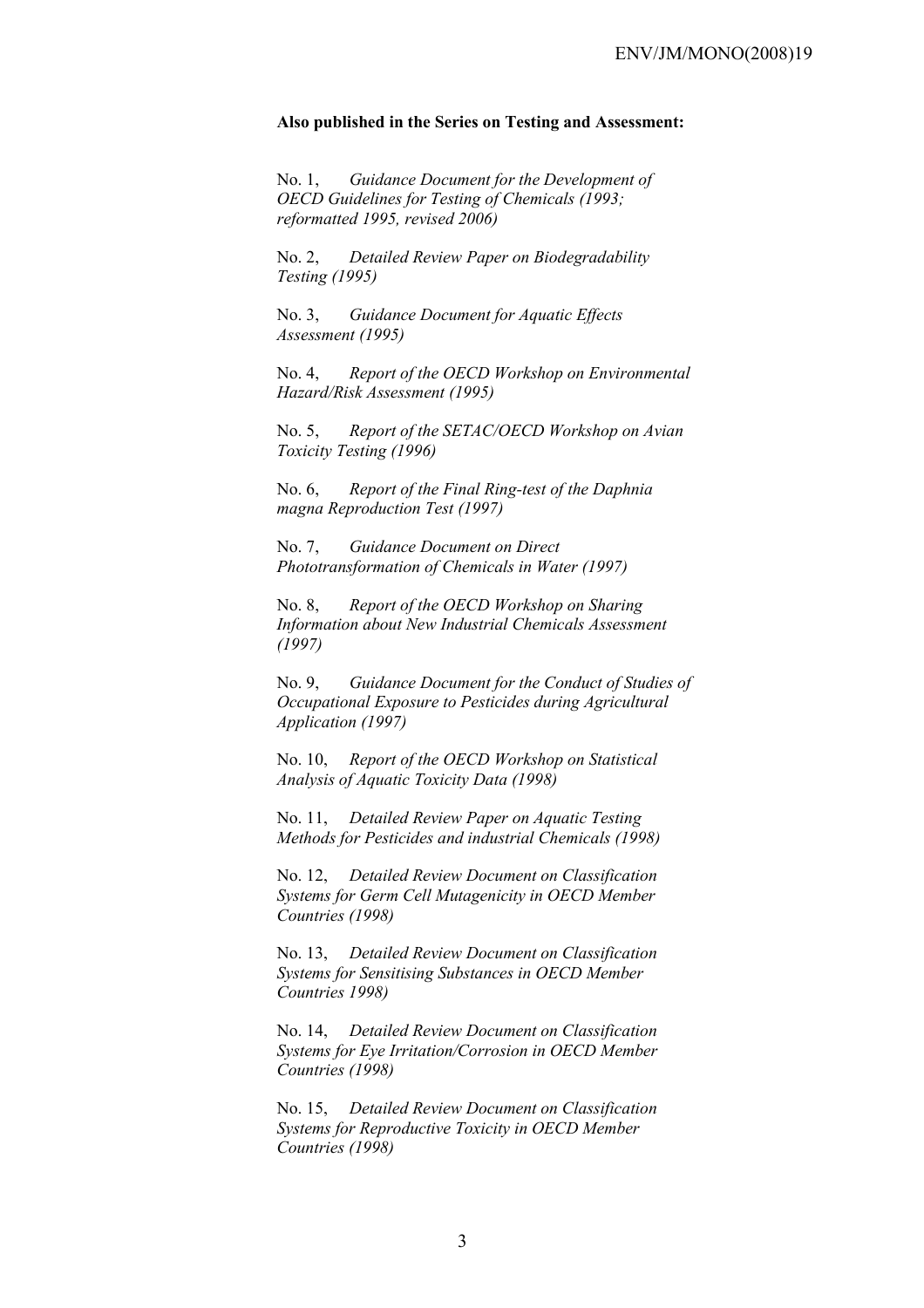No. 16, *Detailed Review Document on Classification Systems for Skin Irritation/Corrosion in OECD Member Countries (1998)*

No. 17, *Environmental Exposure Assessment Strategies for Existing Industrial Chemicals in OECD Member Countries (1999)*

No. 18, *Report of the OECD Workshop on Improving the Use of Monitoring Data in the Exposure Assessment of Industrial Chemicals (2000)*

No. 19, *Guidance Document on the Recognition, Assessment and Use of Clinical Signs as Humane Endpoints for Experimental Animals used in Safety Evaluation (1999)*

No. 20, *Revised Draft Guidance Document for Neurotoxicity Testing (2004)*

No. 21, *Detailed Review Paper: Appraisal of Test Methods for Sex Hormone Disrupting Chemicals (2000)*

No. 22, *Guidance Document for the Performance of Outdoor Monolith Lysimeter Studies (2000)*

No. 23, *Guidance Document on Aquatic Toxicity Testing of Difficult Substances and Mixtures (2000)*

No. 24, *Guidance Document on Acute Oral Toxicity Testing (2001)*

No. 25, *Detailed Review Document on Hazard Classification Systems for Specifics Target Organ Systemic Toxicity Repeated Exposure in OECD Member Countries (2001)*

No. 26, *Revised Analysis of Responses Received from Member Countries to the Questionnaire on Regulatory Acute Toxicity Data Needs (2001)*

No 27, *Guidance Document on the Use of the Harmonised System for the Classification of Chemicals Which are Hazardous for the Aquatic Environment (2001)*

No 28, *Guidance Document for the Conduct of Skin Absorption Studies (2004)*

No 29, *Guidance Document on Transformation/Dissolution of Metals and Metal Compounds in Aqueous Media (2001)*

No 30, *Detailed Review Document on Hazard Classification Systems for Mixtures (2001)*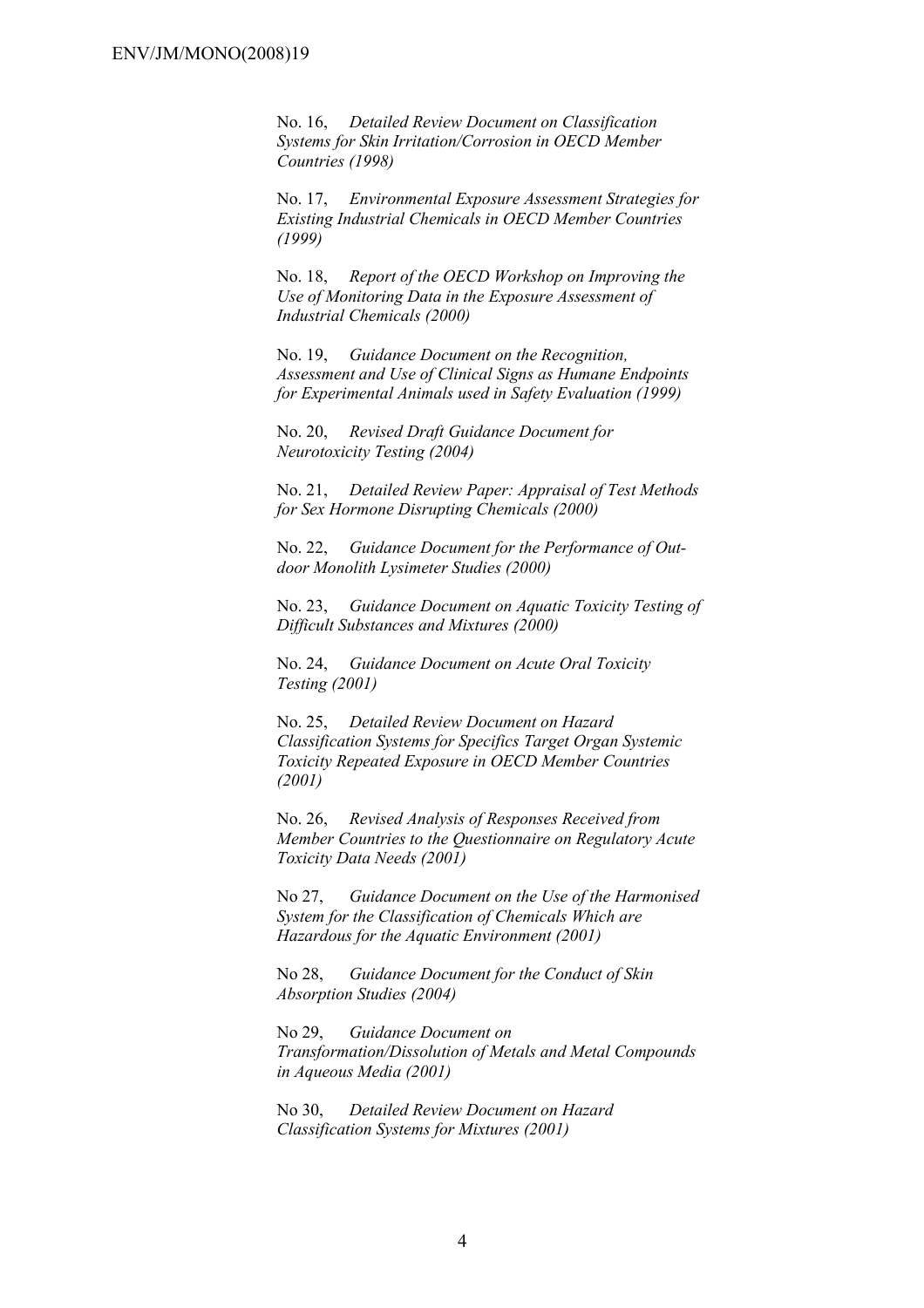No 31, *Detailed Review Paper on Non-Genotoxic Carcinogens Detection: The Performance of In-Vitro Cell Transformation Assays (2007)* 

No. 32, *Guidance Notes for Analysis and Evaluation of Repeat-Dose Toxicity Studies (2000)*

No. 33, *Harmonised Integrated Classification System for Human Health and Environmental Hazards of Chemical Substances and Mixtures (2001)*

No. 34, *Guidance Document on the Development, Validation and Regulatory Acceptance of New and Updated Internationally Acceptable Test Methods in Hazard Assessment (2005)*

No. 35, *Guidance notes for analysis and evaluation of chronic toxicity and carcinogenicity studies (2002)*

No. 36, *Report of the OECD/UNEP Workshop on the use of Multimedia Models for estimating overall Environmental Persistence and long range Transport in the context of PBTS/POPS Assessment (2002)*

No. 37, *Detailed Review Document on Classification Systems for Substances Which Pose an Aspiration Hazard (2002)*

No. 38, *Detailed Background Review of the Uterotrophic Assay Summary of the Available Literature in Support of the Project of the OECD Task Force on Endocrine Disrupters Testing and Assessment (EDTA) to Standardise and Validate the Uterotrophic Assay (2003)*

No. 39, *Guidance Document on Acute Inhalation Toxicity Testing (in preparation)*

No. 40, *Detailed Review Document on Classification in OECD Member Countries of Substances and Mixtures Which Cause Respiratory Tract Irritation and Corrosion (2003)*

No. 41, *Detailed Review Document on Classification in OECD Member Countries of Substances and Mixtures which in Contact with Water Release Toxic Gases (2003)*

No. 42, *Guidance Document on Reporting Summary Information on Environmental, Occupational and Consumer Exposure (2003)*

No. 43, *Guidance Document on Mammalian Reproductive Toxicity Testing and Assessment (2008)*

No. 44, *Description of Selected Key Generic Terms Used in Chemical Hazard/Risk Assessment (2003)*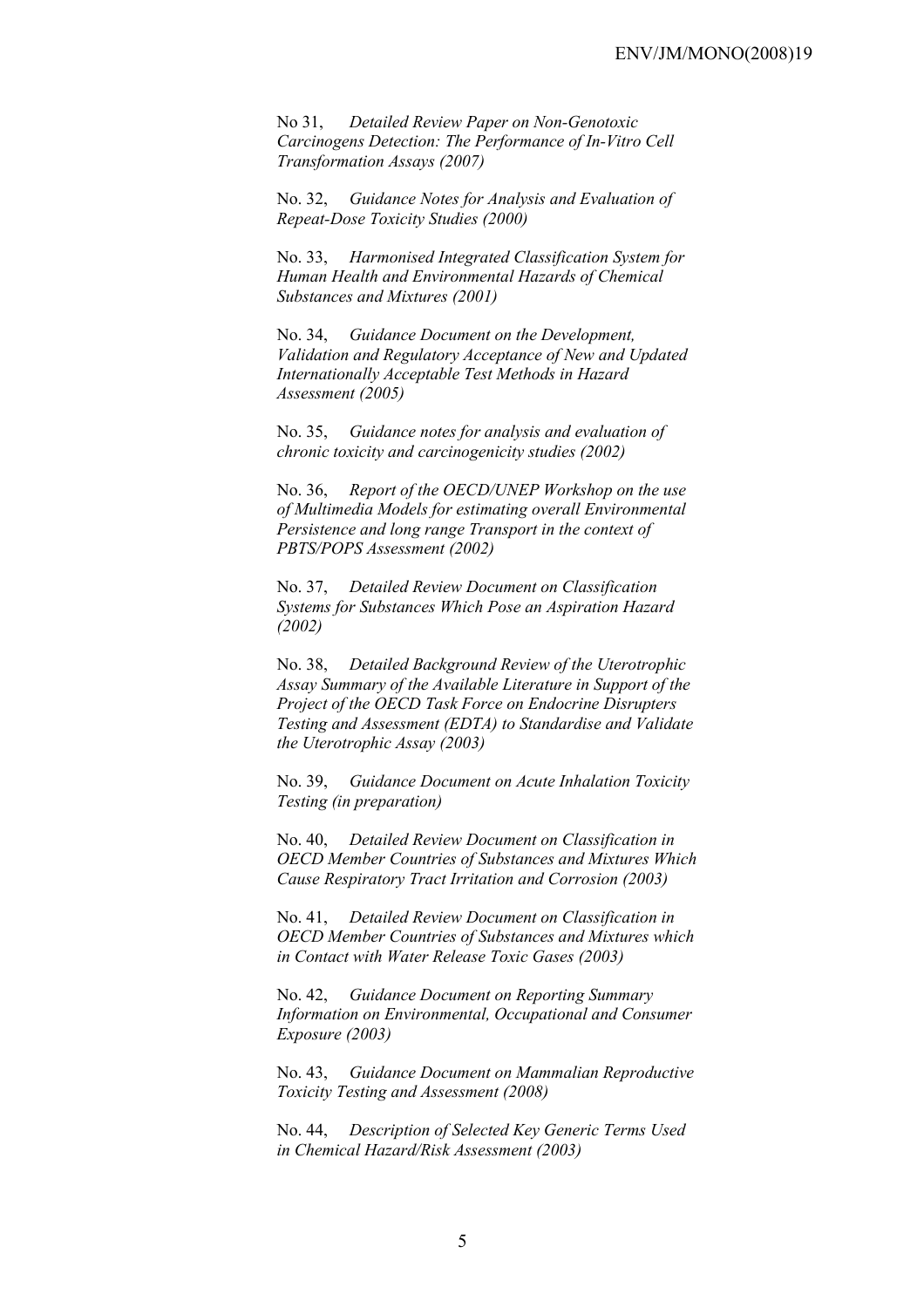No. 45, *Guidance Document on the Use of Multimedia Models for Estimating Overall Environmental Persistence and Long-range Transport (2004)*

No. 46*, Detailed Review Paper on Amphibian Metamorphosis Assay for the Detection of Thyroid Active Substances (2004)* 

No. 47, *Detailed Review Paper on Fish Screening Assays for the Detection of Endocrine Active Substances (2004)* 

No. 48, *New Chemical Assessment Comparisons and Implications for Work Sharing (2004)* 

No. 49, *Report from the Expert Group on (Quantitative) Structure-Activity Relationships [(Q)SARs] on the Principles for the Validation of (Q)SARs (2004)* 

No. 50, *Report of the OECD/IPCS Workshop on Toxicogenomics (2005)* 

No. 51, *Approaches to Exposure Assessment in OECD Member Countries: Report from the Policy Dialogue on Exposure Assessment in June 2005 (2006)* 

No. 52, *Comparison of emission estimation methods used in Pollutant Release and Transfer Registers (PRTRs) and Emission Scenario Documents (ESDs): Case study of pulp and paper and textile sectors (2006)* 

No. 53, *Guidance Document on Simulated Freshwater Lentic Field Tests (Outdoor Microcosms and Mesocosms) (2006)* 

No. 54*, Current Approaches in the Statistical Analysis of Ecotoxicity Data: A Guidance to Application (2006)* 

No. 55, *Detailed Review Paper on Aquatic Arthropods in Life Cycle Toxicity Tests with an Emphasis on Developmental, Reproductive and Endocrine Disruptive Effects (2006)* 

No. 56, *Guidance Document on the Breakdown of Organic Matter in Litter Bags (2006)* 

No. 57, *Detailed Review Paper on Thyroid Hormone Disruption Assays (2006)* 

No. 58, *Report on the Regulatory Uses and Applications in OECD Member Countries of (Quantitative) Structure-Activity Relationship [(Q)SAR] Models in the Assessment of New and Existing Chemicals (2006)*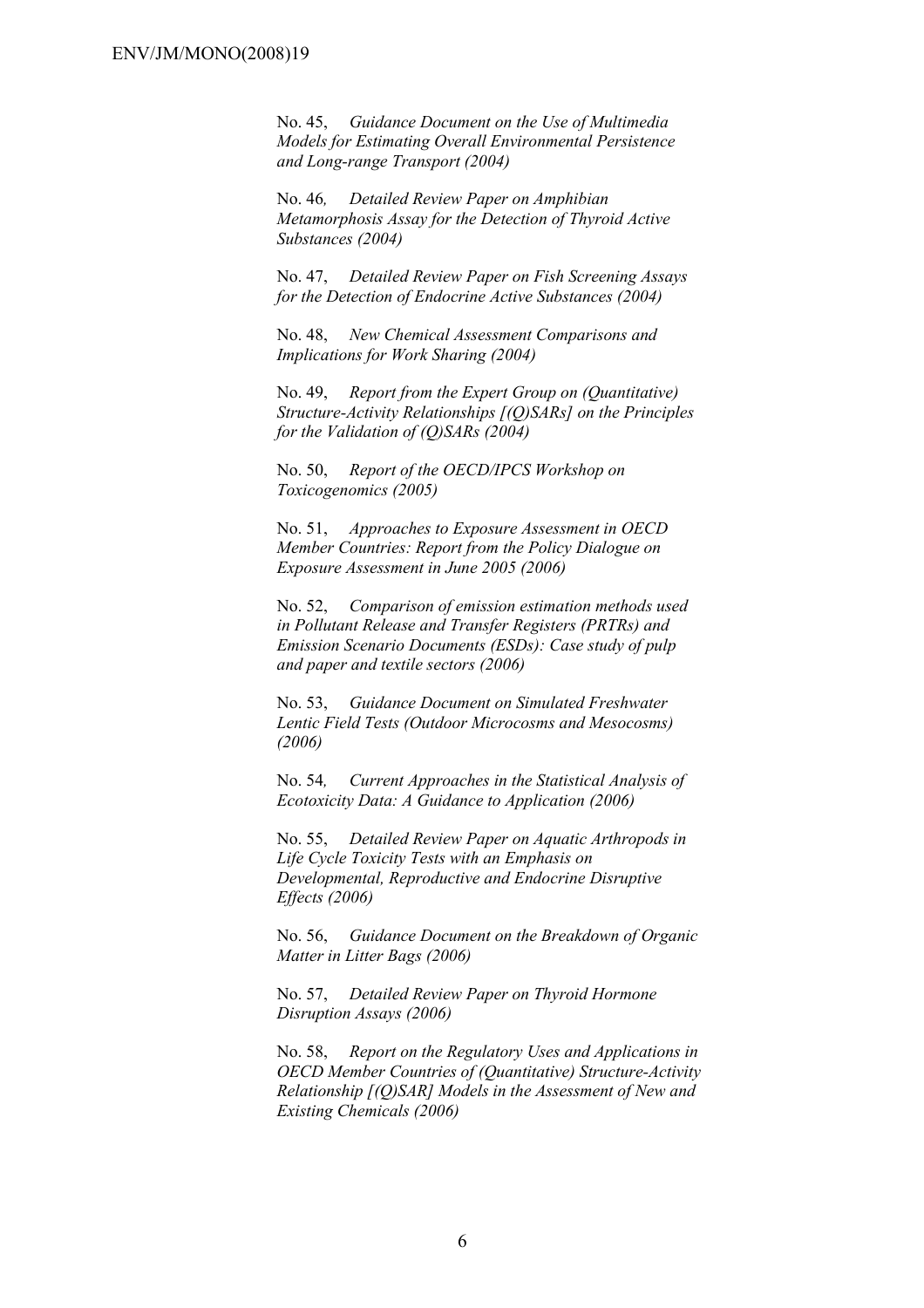No. 59, *Report of the Validation of the Updated Test Guideline 407: Repeat Dose 28-Day Oral Toxicity Study in Laboratory Rats (2006)* 

No. 60, *Report of the Initial Work Towards the Validation of the 21-Day Fish Screening Assay for the Detection of Endocrine Active Substances (Phase 1A) (2006)* 

No. 61, *Report of the Validation of the 21-Day Fish Screening Assay for the Detection of Endocrine Active Substances (Phase 1B) (2006)* 

No. 62, *Final OECD Report of the Initial Work Towards the Validation of the Rat Hershberger Assay: Phase-1, Androgenic Response to Testosterone Propionate, and Anti-Androgenic Effects of Flutamide (2006)* 

No. 63, *Guidance Document on the Definition of Residue (2006)* 

No. 64, *Guidance Document on Overview of Residue Chemistry Studies (2006)* 

No. 65, *OECD Report of the Initial Work Towards the Validation of the Rodent Utertrophic Assay - Phase 1 (2006)* 

No. 66, *OECD Report of the Validation of the Rodent Uterotrophic Bioassay: Phase 2. Testing of Potent and Weak Oestrogen Agonists by Multiple Laboratories (2006)* 

No. 67, *Additional data supporting the Test Guideline on the Uterotrophic Bioassay in rodents (2007)* 

No. 68, *Summary Report of the Uterotrophic Bioassay Peer Review Panel, including Agreement of the Working Group of the National Coordinators of the Test Guidelines Programme on the follow up of this report (2006)* 

No. 69, *Guidance Document on the Validation of (Quantitative) Structure-Activity Relationship [(Q)SAR] Models (2007)* 

No. 70, *Report on the Preparation of GHS Implementation by the OECD Countries (2007)*

No. 71, *Guidance Document on the Uterotrophic Bioassay - Procedure to Test for Antioestrogenicity (2007)*

No. 72, *Guidance Document on Pesticide Residue Analytical Methods (2007)* 

No. 73, *Report of the Validation of the Rat Hershberger Assay: Phase 3: Coded Testing of Androgen Agonists, Androgen Antagonists and Negative Reference Chemicals by*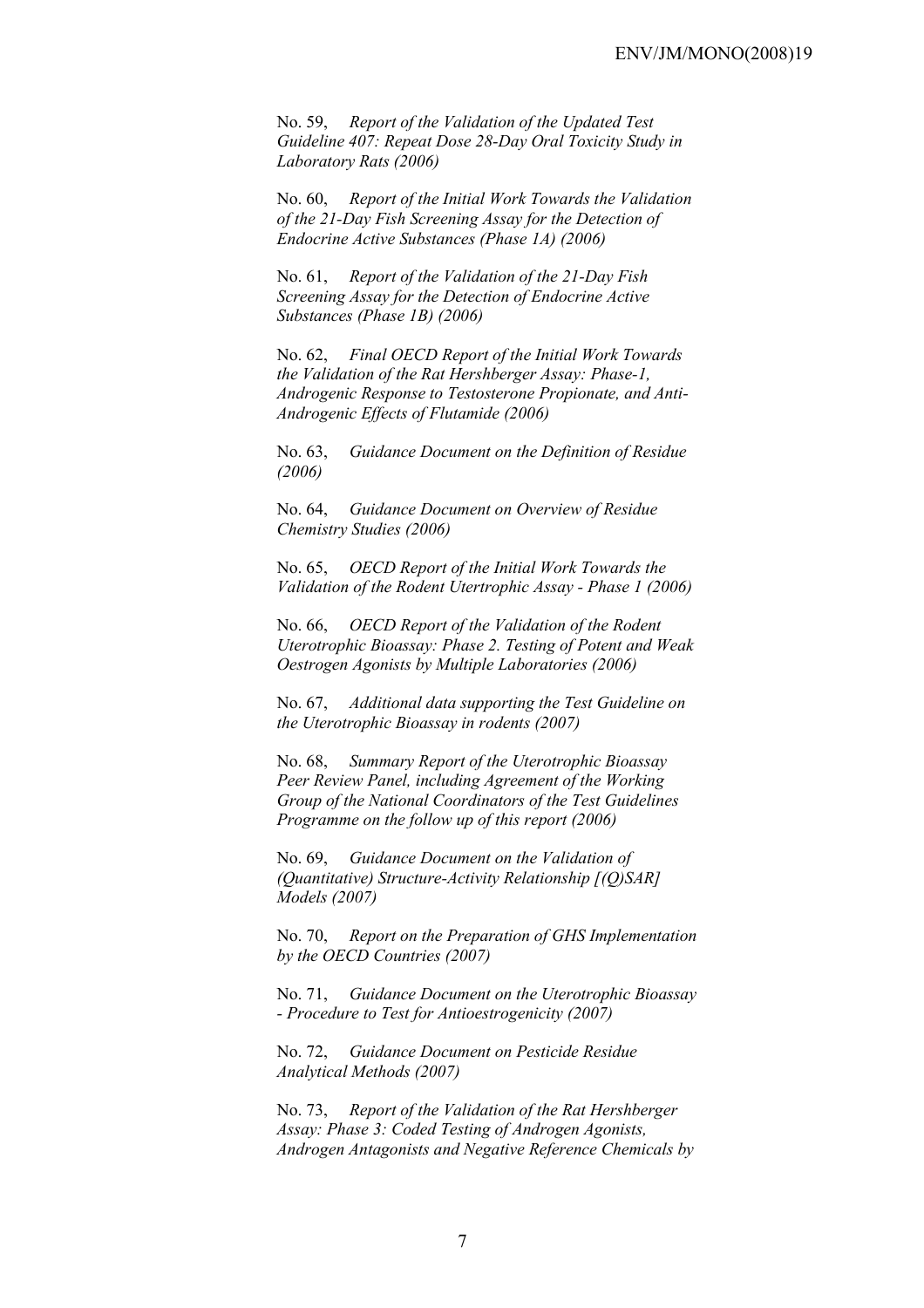*Multiple Laboratories. Surgical Castrate Model Protocol (2007)* 

No. 74, *Detailed Review Paper for Avian Two-generation Toxicity Testing (2007)*

No. 75, *Guidance Document on the Honey Bee (Apis Mellifera L.) Brood test Under Semi-field Conditions (2007)* 

No. 76, *Final Report of the Validation of the Amphibian Metamorphosis Assay for the Detection of Thyroid Active Substances: Phase 1 - Optimisation of the Test Protocol (2007)* 

No. 77, *Final Report of the Validation of the Amphibian Metamorphosis Assay: Phase 2 - Multi-chemical Interlaboratory Study (2007)* 

No. 78, *Final report of the Validation of the 21-day Fish Screening Assay for the Detection of Endocrine Active Substances. Phase 2: Testing Negative Substances (2007)* 

No. 79, *Validation Report of the Full Life-cycle Test with the Harpacticoid Copepods Nitocra Spinipes and Amphiascus Tenuiremis and the Calanoid Copepod Acartia Tonsa - Phase 1 (2007)* 

No. 80, *Guidance on Grouping of Chemicals (2007)* 

No. 81, *Summary Report of the Validation Peer Review for the Updated Test Guideline 407, and Agreement of the Working Group of National Coordinators of the Test Guidelines Programme on the follow-up of this report (2007)* 

No. 82, *Guidance Document on Amphibian Thyroid Histology (2007)* 

No. 83, *Summary Report of the Peer Review Panel on the Stably Transfected Transcriptional Activation Assay for Detecting Estrogenic Activity of Chemicals, and Agreement of the Working Group of the National Coordinators of the Test Guidelines Programme on the Follow-up of this Report (2007)* 

No. 84, *Report on the Workshop on the Application of the GHS Classification Criteria to HPV Chemicals, 5-6 July Bern Switzerland (2007)* 

No. 85, *Report of the Validation Peer Review for the Hershberger Bioassay, and Agreement of the Working Group of the National Coordinators of the Test Guidelines Programme on the Follow-up of this Report (2007)* 

No. 86, *Report of the OECD Validation of the Rodent Hershberger Bioassay: Phase 2: Testing of Androgen*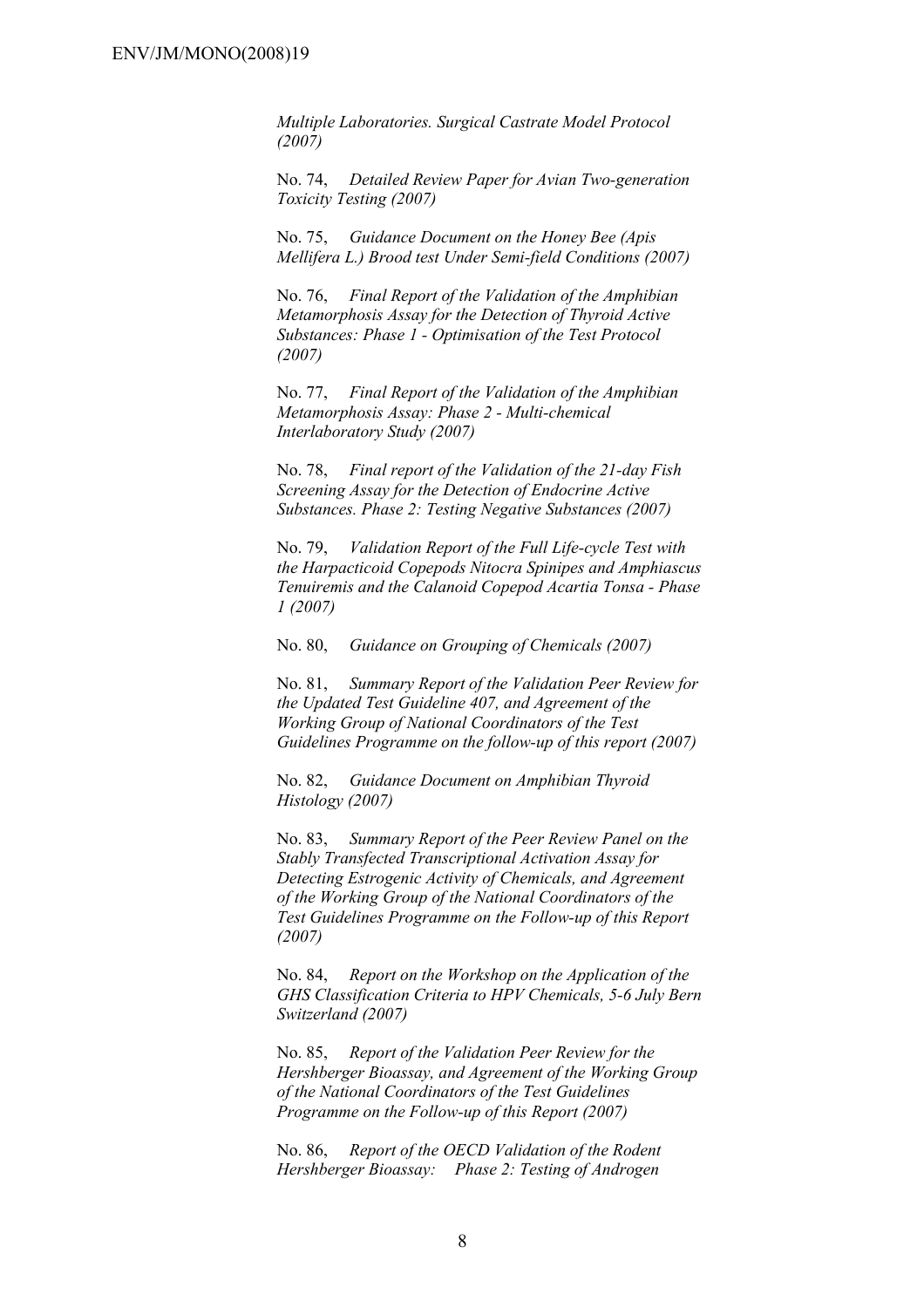*Agonists, Androgen Antagonists and a 5 α-Reductase Inhibitor in Dose Response Studies by Multiple Laboratories (2008)*

No. 87, *Report of the Ring Test and Statistical Analysis of Performance of the Guidance on Transformation/Dissolution of Metals and Metal Compounds in Aqueous Media (Transformation/ Dissolution Protocol) (2008)*

No.88 *Workshop on Integrated Approaches to Testing and Assessment (2008)* 

No.89 *Retrospective Performance Assessment of the Test Guideline 426 on Developmental Neurotoxicity (2008)* 

No.90 *Background Review Document on the Rodent Hershberger Bioassay (2008)* 

No.91 *Report of the Validation of the Amphibian Metamorphosis Assay (Phase 3) (2008)* 

No.92 *Report of the Validation Peer Review for the Amphibian Metamorphosis Assay and Agreement of the Working Group of the National Coordinators of the Test Guidelines Programme on the Follow-Up of this Report (2008)* 

### **© OECD 2008**

Applications for permission to reproduce or translate all or part of this material should be made to: Head of Publications Service, OECD, 2 rue André-Pascal, 75775 Paris Cedex 16, France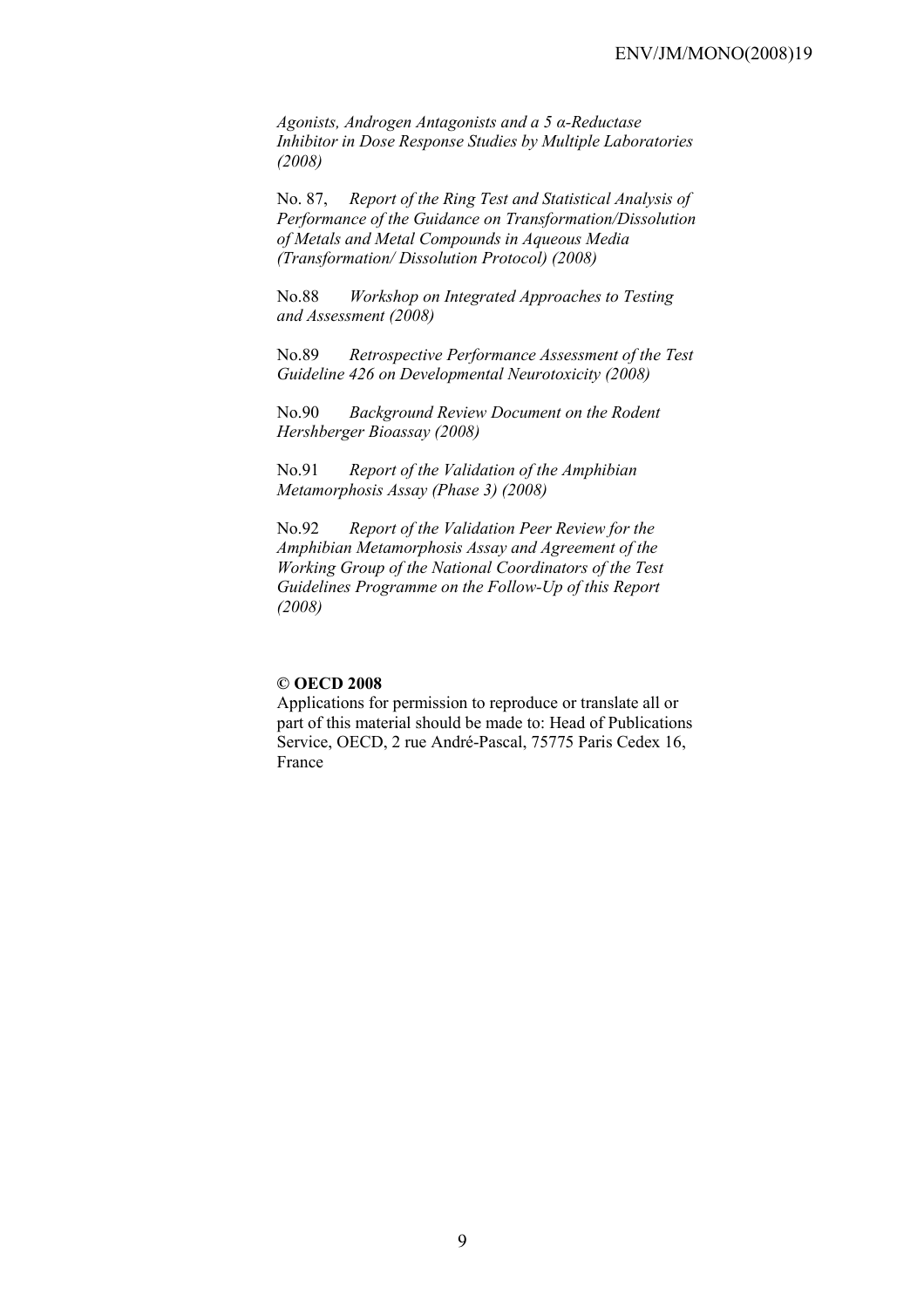### **About the OECD**

The Organisation for Economic Co-operation and Development (OECD) is an intergovernmental organisation in which representatives of 30 industrialised countries in North America, Europe and the Asia and Pacific region, as well as the European Commission, meet to co-ordinate and harmonise policies, discuss issues of mutual concern, and work together to respond to international problems. Most of the OECD's work is carried out by more than 200 specialised committees and working groups composed of member country delegates. Observers from several countries with special status at the OECD, and from interested international organisations, attend many of the OECD's workshops and other meetings. Committees and working groups are served by the OECD Secretariat, located in Paris, France, which is organised into directorates and divisions.

The Environment, Health and Safety Division publishes free-of-charge documents in ten different series: **Testing and Assessment**; **Good Laboratory Practice and Compliance Monitoring**; **Pesticides and Biocides**; **Risk Management**; **Harmonisation of Regulatory Oversight in Biotechnology**; **Safety of Novel Foods and Feeds; Chemical Accidents; Pollutant Release and Transfer Registers; Emission Scenario Documents; and the Safety of Manufactured Nanomaterials.** More information about the Environment, Health and Safety Programme and EHS publications is available on the OECD's World Wide Web site (http://www.oecd.org/ehs/).

**This publication was developed in the IOMC context. The contents do not necessarily reflect the views or stated policies of individual IOMC Participating Organizations.** 

**The Inter-Organisation Programme for the Sound Management of Chemicals (IOMC) was established in 1995 following recommendations made by the 1992 UN Conference on Environment and Development to strengthen co-operation and increase international coordination in the field of chemical safety. The participating organisations are FAO, ILO, OECD, UNEP, UNIDO, UNITAR and WHO. The World Bank and UNDP are observers. The purpose of the IOMC is to promote co-ordination of the policies and activities pursued by the Participating Organisations, jointly or separately, to achieve the sound management of chemicals in relation to human health and the environment.**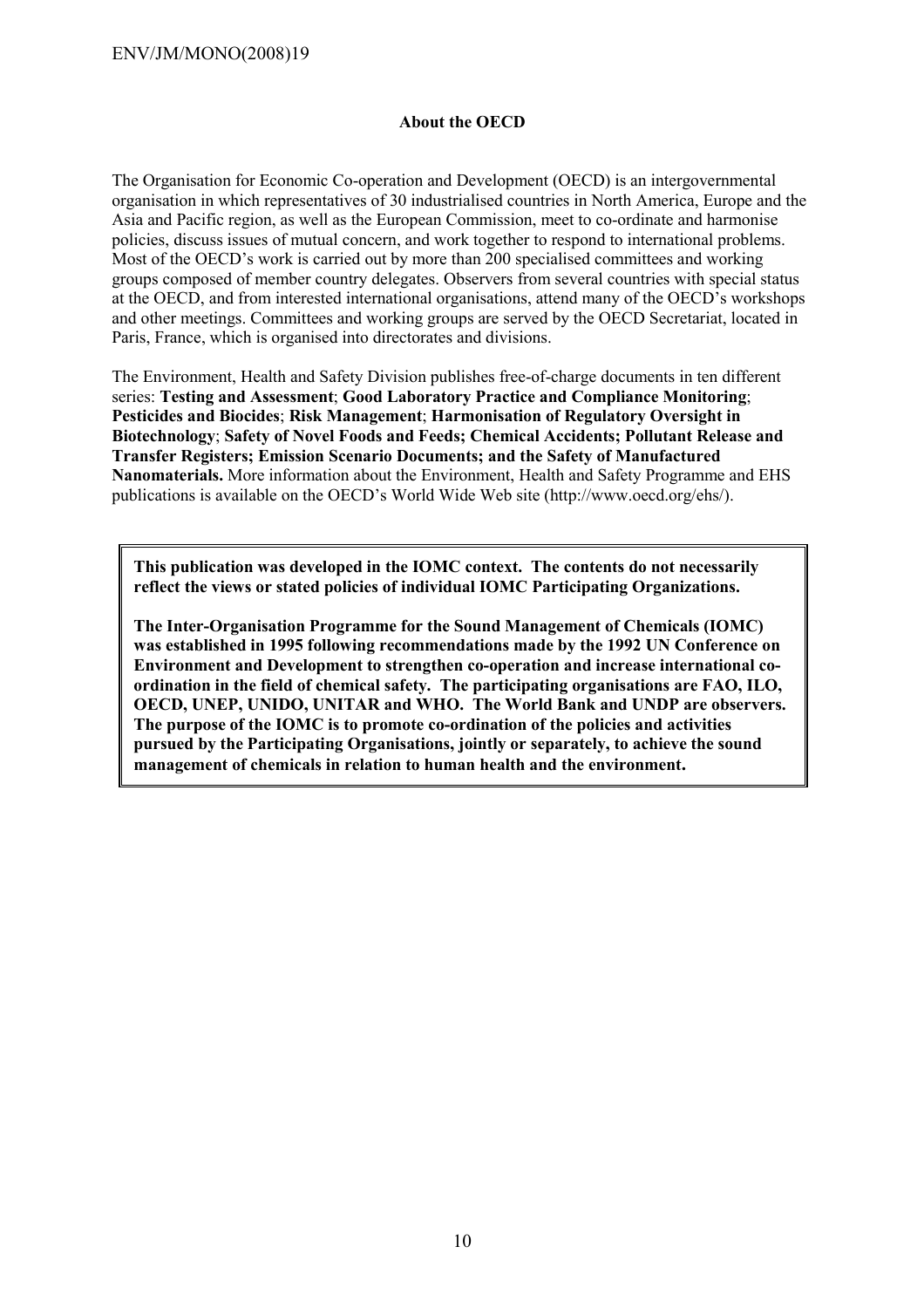**This publication is available electronically, at no charge.** 

**For this and many other Environment, Health and Safety publications, consult the OECD's World Wide Web site (www.oecd.org/ehs/)** 

**or contact:** 

**OECD Environment Directorate, Environment, Health and Safety Division**

> **2 rue André-Pascal 75775 Paris Cedex 16 France**

**Fax: (33-1) 44 30 61 80** 

**E-mail: ehscont@oecd.org**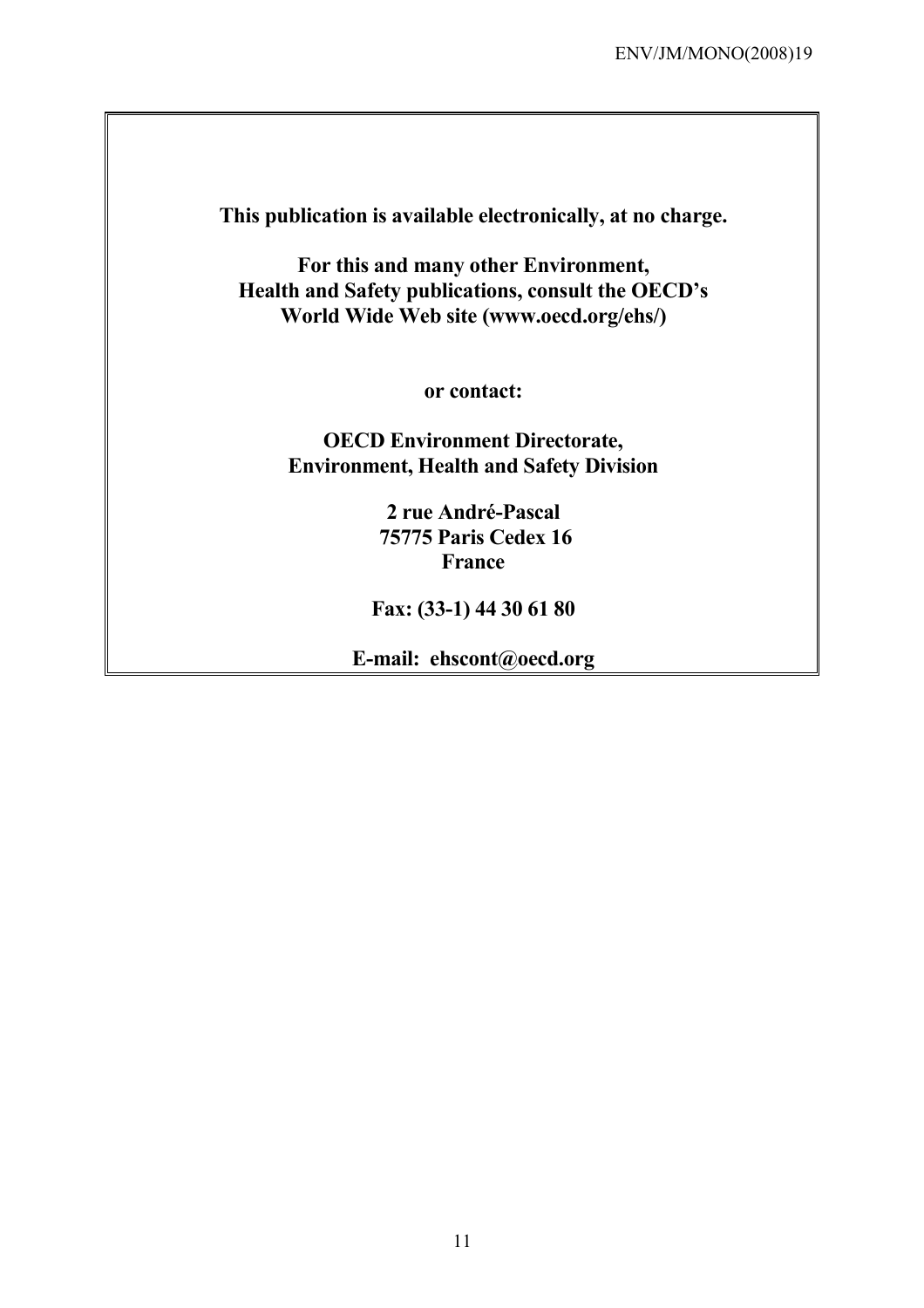### **FOREWORD**

This document contains the report of the peer review of the Amphibian metamorphosis assay performed by the United States in 2007. It is preceded by a statement from the Working Group of National Coordinators of the Test Guidelines Programme concerning the outcome of the peer review and the follow-up work.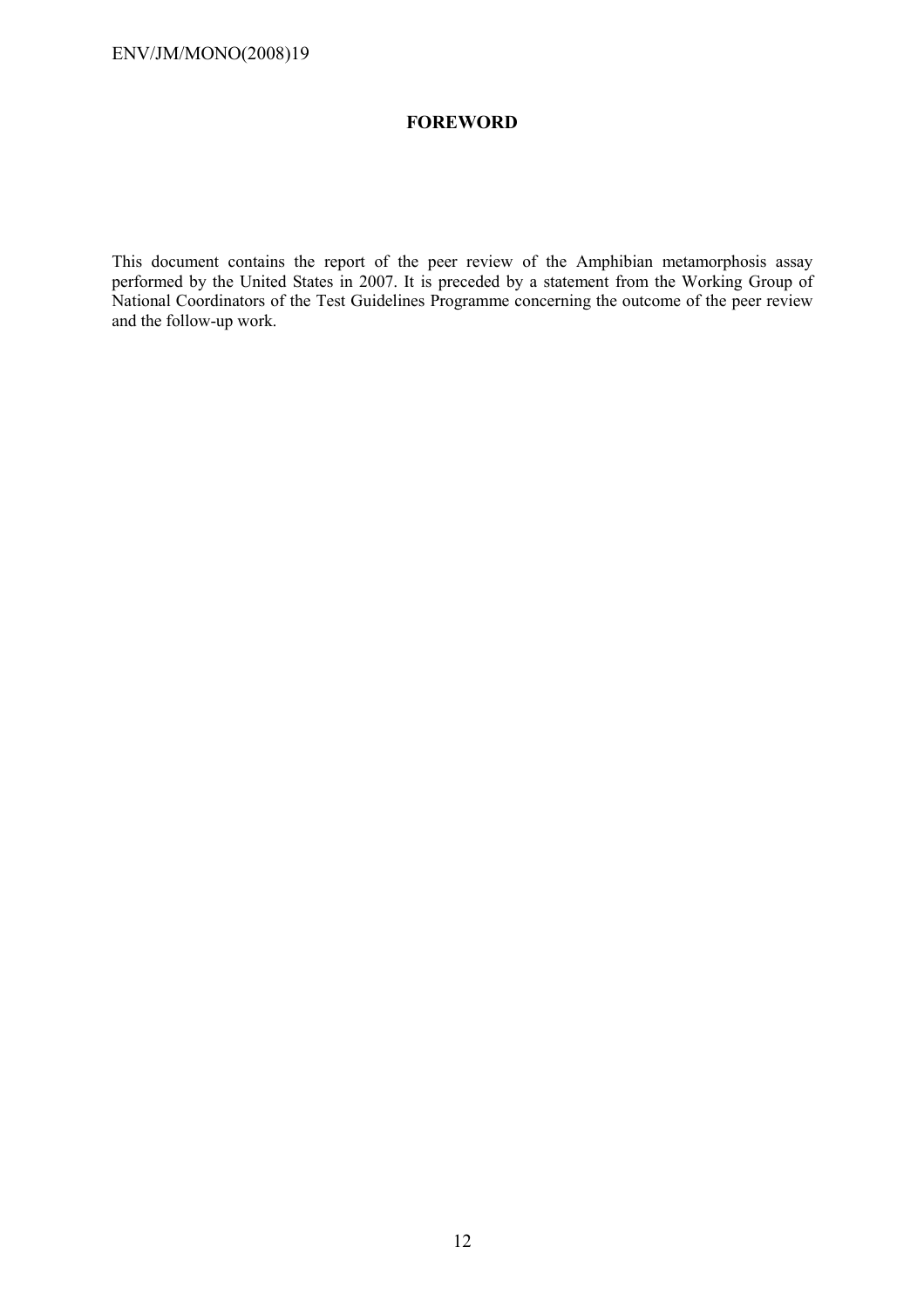### **Report of the Validation Peer Review for the Amphibian Metamorphosis Assay and Agreement of the Working Group of National Coordinators of the Test Guidelines Programme on the Follow-up of this Report**

The Peer Review Report of the Amphibian Metamorphosis Assay was submitted for information to the Working Group of National Coordinators of the Test Guidelines Programme (WNT) in February 2008. Following the recommendations from the report, the WNT agreed that:

- *i*) based on the available validation data, intra- and inter-laboratory variability should be documented in the draft Test Guideline, and performance criteria should be identified and included in the draft Test Guideline;
- *ii*) additional guidance and details on the test conditions, exposure system, endpoint measurement, data interpretation and reference to the OECD guidance document on thyroid histopathology should be included in the draft Test Guideline to improve repeatability of the assay,

The WNT requested that the VMG-eco and its Amphibian Expert Group address technical issues identified by the Peer Review Panel or by the WNT and propose solutions to solve them, as appropriate.

Provided that the recommendations of the Peer Review Panel are addressed and considering the benefit of the Amphibian Metamorphosis Assay for the detection of substances that have thyroid agonist or antagonist activity, the WNT noted that it could provide useful information on the vertebrate thyroid system but that extrapolation from frogs to mammals is yet uncertain, and agreed to proceed to the development and finalization of the draft Test Guideline in a reasonable timeframe.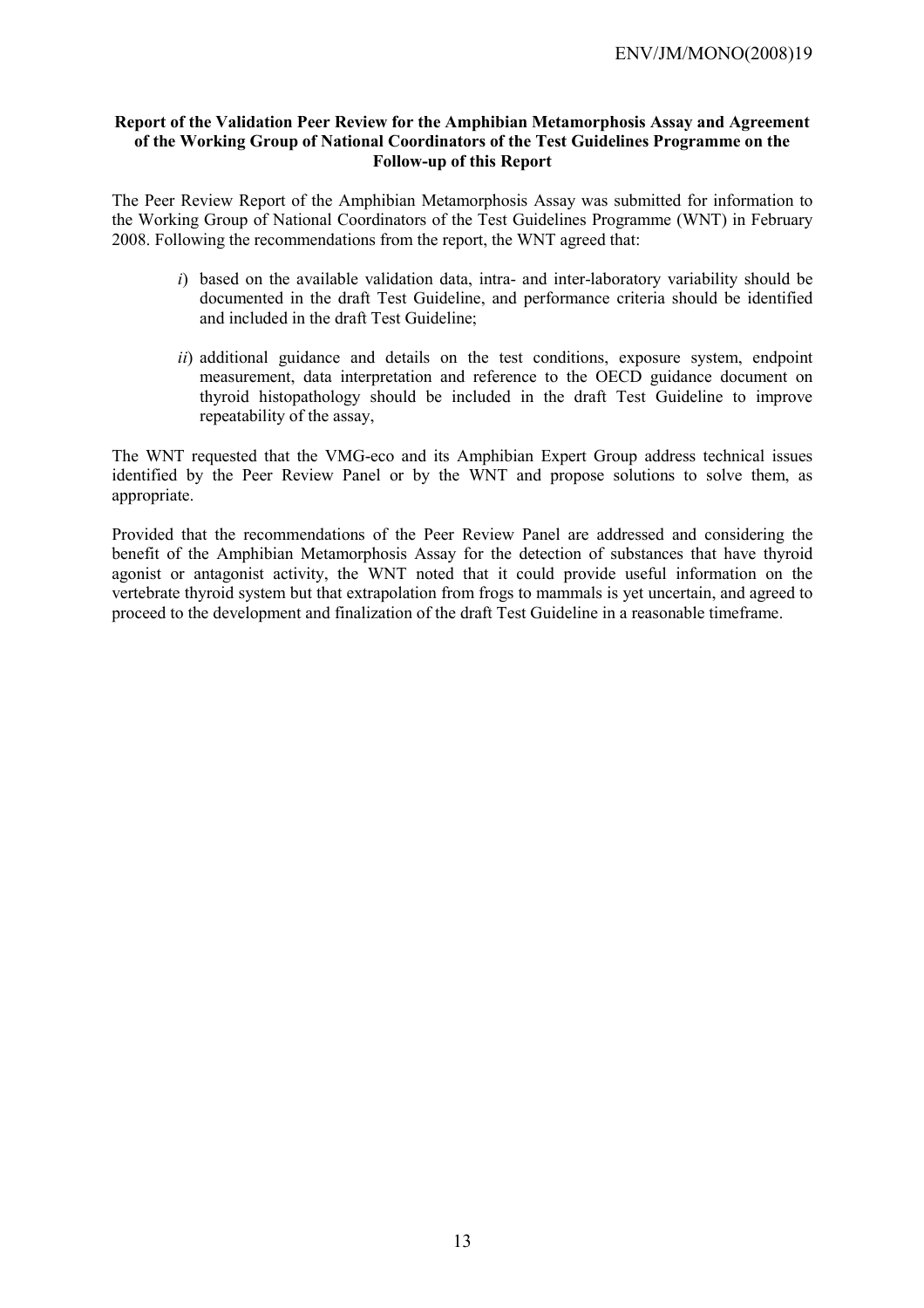# **TABLE OF CONTENTS**

|                |                                                                                                                                                                                                                                | Page |
|----------------|--------------------------------------------------------------------------------------------------------------------------------------------------------------------------------------------------------------------------------|------|
| 1.0            |                                                                                                                                                                                                                                |      |
| 1.1            |                                                                                                                                                                                                                                |      |
| 1.2            |                                                                                                                                                                                                                                |      |
| 2.0            | PEER REVIEW COMMENTS ORGANIZED BY CHARGE QUESTION  20                                                                                                                                                                          |      |
| 2.1            |                                                                                                                                                                                                                                |      |
| 2.2            |                                                                                                                                                                                                                                |      |
| 2.3            | the Clarity, Comprehensiveness and Consistency<br>on<br>Comment                                                                                                                                                                |      |
|                |                                                                                                                                                                                                                                |      |
| 2.4            | on the Biological and Toxicological Relevance of the<br>Comment                                                                                                                                                                |      |
|                |                                                                                                                                                                                                                                |      |
| 2.5            | Provide Comments on the Clarity and Conciseness of the                                                                                                                                                                         |      |
|                | Protocol in Describing the Methodology of the Assay                                                                                                                                                                            | such |
| that           | the Laboratory can a) Comprehend the Objective, b) Conduct                                                                                                                                                                     |      |
| the            | Assay, c) Observe and Measure Prescribed Endpoints, d) Compile                                                                                                                                                                 |      |
|                |                                                                                                                                                                                                                                |      |
| 2.5.1          |                                                                                                                                                                                                                                |      |
| 2.5.2          | Conduct the Assay manufactured and the Assay and the Assay and the Assay and the Assay and the Assay and the Assay and the Assay and the Assay and the Assay and the Assay and the Assay and the Assay and the Assay and the A |      |
| 2.5.3          |                                                                                                                                                                                                                                |      |
| 2.5.4<br>2.5.5 | <b>Report Results</b>                                                                                                                                                                                                          |      |
| 2.5.6          | Please also make suggestions or recommendations for test                                                                                                                                                                       |      |
|                | method improvement.                                                                                                                                                                                                            |      |
| 2.6            | on the Strengths and/or Limitations of the Assay in<br>Comment                                                                                                                                                                 | the  |
| Context        | Potential Battery of Assays to Determine Interaction<br>of<br>a                                                                                                                                                                |      |
|                |                                                                                                                                                                                                                                |      |
| 2.7            | Provide Comments on the Impacts of the Choice of a) Test Substances,                                                                                                                                                           |      |
|                | b) Analytical Methods, and c)Statistical Methods in Terms of Demonstrating the Performance of the                                                                                                                              |      |
| Assay          |                                                                                                                                                                                                                                |      |
| 2.8            | $P_{\text{rovide}}$<br>Comments on Repeatability and Reproducibility of                                                                                                                                                        | the  |
| Results        | Obtained with the Assay, Considering the Variability                                                                                                                                                                           |      |
|                |                                                                                                                                                                                                                                |      |
| 2.9            | on the overall utility of the assay as a screening<br>Please comment                                                                                                                                                           |      |
|                | tool, to be used by the EPA, to identify chemicals that have the                                                                                                                                                               |      |
| potential      | system sufficiently<br>endocrine<br>with<br>the<br>interact<br>to                                                                                                                                                              | to   |
|                |                                                                                                                                                                                                                                |      |
| 2.10           |                                                                                                                                                                                                                                |      |
| 3.0            |                                                                                                                                                                                                                                |      |
| 3.1            |                                                                                                                                                                                                                                |      |
| 3.2            |                                                                                                                                                                                                                                |      |
| 3.3            |                                                                                                                                                                                                                                |      |
| 3.4            |                                                                                                                                                                                                                                |      |
| 3.5            |                                                                                                                                                                                                                                |      |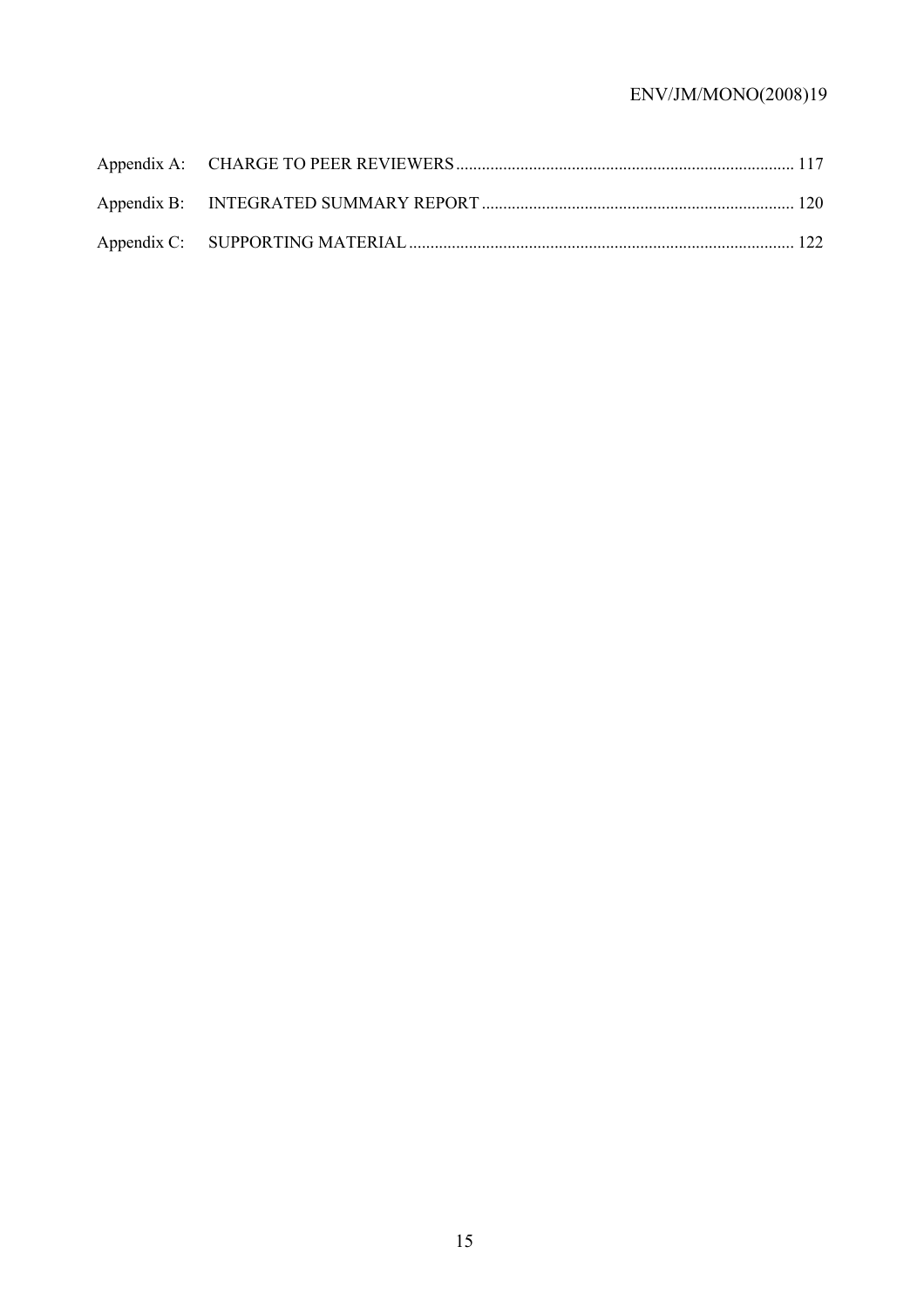### **INTRODUCTION**

 In 1996, Congress passed the Food Quality Protection Act (FQPA) and amendments to the Safe Drinking Water Act (SDWA) which requires EPA to:

"…develop a screening program, using appropriate validated test systems and other scientifically relevant information, to determine whether certain substances may have an effect in humans that is similar to an effect produced by naturally occurring estrogen, or other such endocrine effect as the Administrator may designate."

 To assist the Agency in developing a pragmatic, scientifically defensible endocrine disruptor screening and testing strategy, the Agency convened the Endocrine Disruptor Screening and Testing Advisory Committee (EDSTAC). Using EDSTAC (1998) recommendations as a starting point, EPA proposed an Endocrine Disruptor Screening Program (EDSP) consisting of a two-tier screening/testing program with in vitro and in vivo assays. Tier 1 screening assays will identify substances that have the potential to interact with the estrogen, androgen, or thyroid hormone systems using a battery of relatively short-term screening assays. The purpose of Tier 2 tests is to identify and establish a doseresponse relationship for any adverse effects that might result from the interactions identified through the Tier 1 assays. The Tier 2 tests are multi-generational assays that will provide the Agency with more definitive testing data.

 One of the test systems recommended by the EDSTAC was the Amphibian Metamorphosis Assay (AMA). The AMA consists of multiple endpoints; principally, developmental stage, hind limb length, body length (whole body and snout-vent), histology of the thyroid glands, mortality and morbidity. It is intended to empirically identify substances which may interfere with the normal function of the hypothalamic-pituitary-thyroid (HPT) axis. It represents a generalized vertebrate model to the extent that it is based on the conserved structure and functions of thyroid systems. It is an important assay in the EDSP screening battery because amphibian metamorphosis provides a well-studied, thyroid-dependent process which responds to substances active within the HPT axis, and it is the only assay in the battery that assesses thyroid activity in an animal undergoing morphological change.

 Although peer review of the AMA will be done on an individual basis (i.e., its strengths and limitations evaluated as a stand alone assay), this assay, along with a number of other in vitro and in vivo assays, will likely constitute a battery of complementary screening assays. A weight-of–evidence approach will also be used among assays within the Tier-1 battery to determine whether a chemical substance has the potential to interact with the endocrine system and whether Tier-2 testing is necessary. Peer review of the EPA's recommendations for the Tier-1 battery will be performed at a later date by the FIFRA Scientific Advisory Panel (SAP).

 The purpose of this peer review was to review and comment on the amphibian metamorphosis assay for use within the EDSP to detect chemicals which may interfere with the normal function of the hypothalamic-pituitary-thyroid (HPT) axis. The primary product peer reviewed for this assay was an Integrated Summary Report (ISR) that summarized and synthesized the information compiled from the validation process (i.e., detailed review papers, pre-validation studies, and inter-lab validation studies, with a major focus on inter-laboratory validation results). The ISR was prepared by EPA to facilitate the review of the assay; however, the peer review was of the validity of the assay itself and not specifically the ISR.

 The remainder of this report is comprised of the unedited written comments submitted to ERG by the peer reviewers in response to the peer review charge (see Appendix A). Section 2.0 presents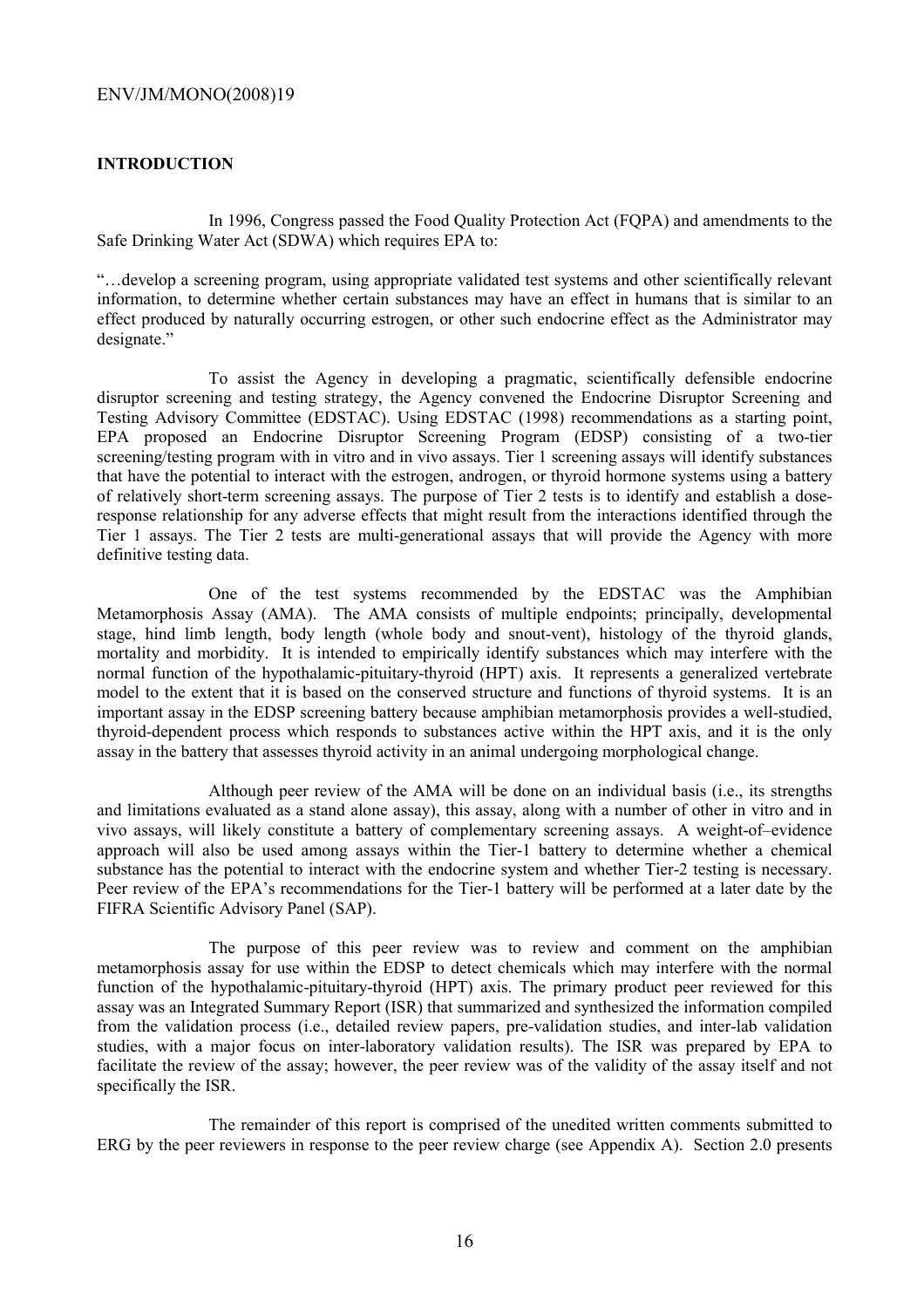peer review comments organized by charge question, and Section 3.0 presents peer review comments organized by peer review expert. The Integrated Summary Report is presented in Appendix B and additional supporting materials are included in Appendix C.

 The final peer review record for the amphibian metamorphosis rat assay will include this peer review report consisting of the peer review comments, as well as documentation indicating how peer review comments were addressed by EPA, and the final EPA work product.

### **Peer Review Logistics**

 ERG initiated the peer review for the amphibian metamorphosis assay on October 24, 2007. ERG held a pre-briefing conference call on November 16, 2007 to provide the peer reviewers with an opportunity to ask questions or receive clarification on the review materials or charge and to review the deliverable deadlines. Peer review comments were due to ERG on or before December 5, 2007.

### **Peer Review Experts**

 ERG researched potential reviewers through its proprietary consultant database; via Internet searches as needed; and by reviewing past files for related peer reviews or other tasks to identify potential candidates. ERG also considered several experts suggested by EPA. ERG contacted candidates to ascertain their qualifications, availability and interest in performing the work, and their conflict-of-interest (COI) status. ERG reviewed selected resumes, conflict-of-interest forms, and availability information to select a panel of experts that were qualified to conduct the review. ERG submitted a list of candidate reviewers to EPA to either (1) confirm that the candidates identified met the selection criteria (i.e., specific expertise required to conduct the assay) and that there were no COI concerns, or (2) provide comments back to ERG on any concerns regarding COI or reviewer expertise. If the latter, ERG considered EPA's concerns and as appropriate proposed substitute candidate(s). ERG then selected the five individuals who ERG determined to be the most qualified and available reviewers to conduct the peer review.

below.

A list of the peer reviewers and a brief description of their qualifications is provided

- - *David Crews, Ph.D.*, is the Ashbel Smith Professor of Zoology and Psychology at the University of Texas at Austin. His research primarily concerns sex determination and sexual differentiation in nonmammalian vertebrates, with a special focus on the role of the physical and biotic environment on these fundamental processes. He has published influential articles on the issue of threshold and mixtures as they relate to endocrine disrupting compounds. Dr. Crews has worked with a wide variety of organisms, from fruit flies to mammals, but focuses on reptiles. He has published over 350 research articles, book chapters, and essays in the areas of reproductive biology, neuroscience and endocrinology and edited four books. His published papers have appeared in *Science*, *Nature*, and the *Proceedings of the National Academy of Sciences*. He has received a number of honors, including a Research Scientist Award (1977-1997) and a MERIT Award from the NIH. He is fellow of the American Academy of Arts and Sciences and other societies.
	- *J. David Furlow, Ph.D.,* is an Associate Professor at the University of California, Davis, in the Section of Neurobiology, Physiology, and Behavior, College of Biological Sciences, where he has served on the faculty since 1998. Dr. Furlow received his bachelor's degree in Biochemistry from the Pennsylvania State University and his Ph.D. in Biochemistry at the University of Wisconsin. At Wisconsin, Dr. Furlow did his thesis work on estrogen receptor structure and function with Dr.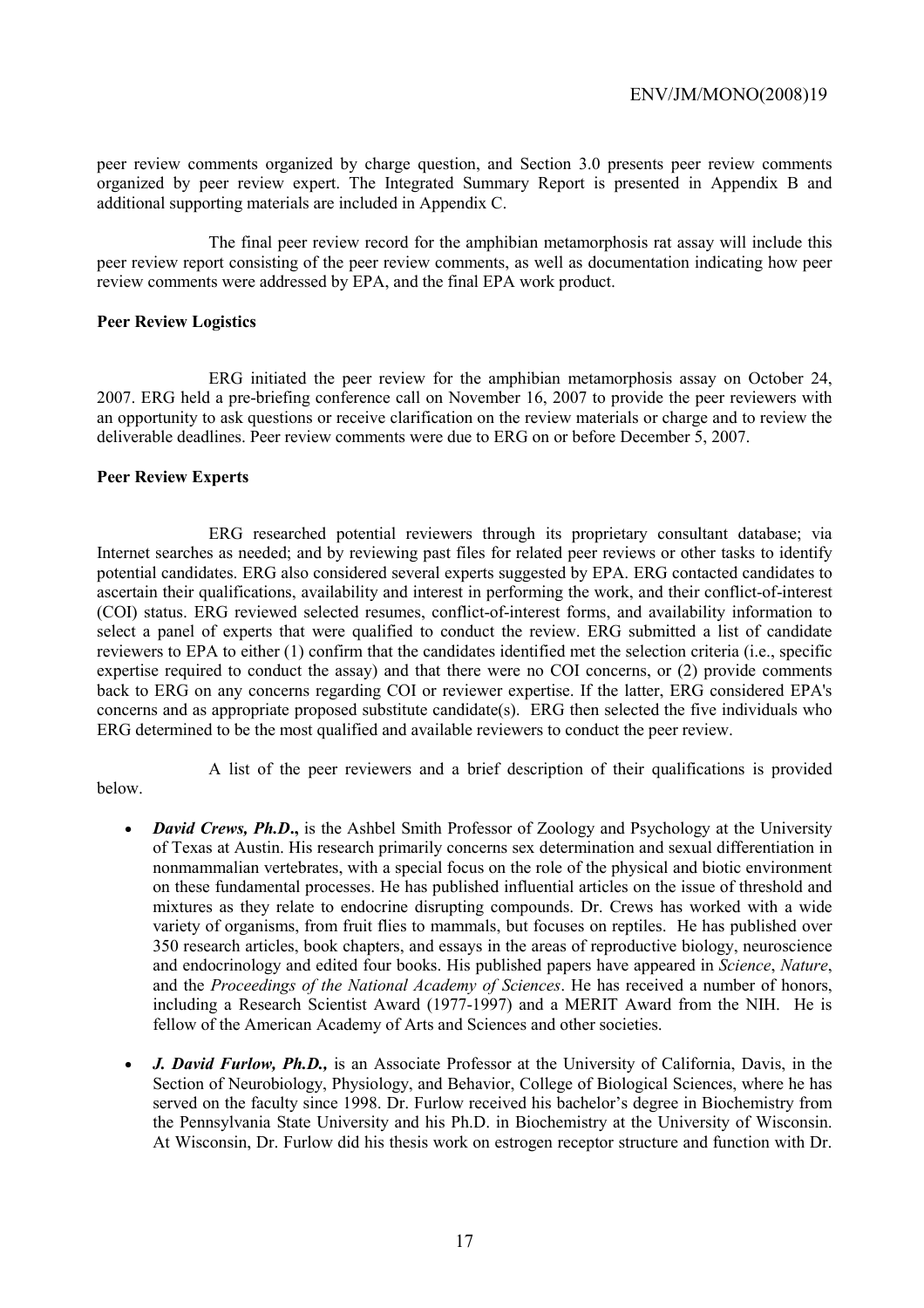Jack Gorski. His post-doctoral training was done at the Carnegie Institution of Washington Department of Embryology, in the laboratory of Dr. Donald Brown. It was at the Carnegie Institution where he began working on the problem of thyroid hormone control of metamorphosis in Xenopus laevis, research that is ongoing in his current laboratory at Davis. The Furlow lab investigates the control of gene expression by the thyroid hormone receptors during metamorphosis, with additional related interests in the impact of environmental chemicals in modulating thyroid hormone receptor activity and the development of synthetic thyromimetic compounds. In addition to research on thyroid hormone action, Dr. Furlow has an active collaboration with Dr. Sue Bodine at Davis on reciprocal control of skeletal muscle atrophy by corticosteroids and IGF-1 in rodent models. Dr. Furlow has served as a faculty member and director of the Physiology summer course at the Marine Biological Laboratory in Woods Hole, MA and most recently as a faculty member at a gene expression course run by the European Molecular Biology Laboratory in Heidelberg, Germany. He has authored 26 articles on estrogen and thyroid hormone function, and has served on several ad hoc grant review committees for both the National Institutes of Health and the National Science Foundation. Research in Dr. Furlow's laboratory is currently funded by grants from the National Institutes of Health, the Muscular Dystrophy Association, and the Netherlands Organization for Scientific Research.

- *Catherine Propper, Ph.D.,* is a Professor in the Department of Biological Sciences at Northern Arizona University. She has 25 years of experience investigating the interactions between the environment and endocrine physiology and behavior using amphibians as model systems. Her current research focuses on the impacts of environmental endocrine disruptors on development, reproduction and behavior using *Xenopus laevis* and *Xenopus tropicalis* as models. Her work investigates the impact of exposure to single compounds and the complex chemical mixes found in wastewater effluent. Dr. Propper has served on National Science Foundation and Environmental Protection Agency grant review panels. She is a Faculty Affiliate of the Arizona Water Institute (AWI), a consortium of Arizona Universities, State Government and private stakeholders working together to solve the complex issues associated with water availability in the arid Western U.S., and she serves on Northern Arizona University's Executive Committee for the AWI. She is also a Faculty Associate with the Merriam Powell Center for Environmental Research and is a Core Principle Investigator with the Center for Discovery Research both at Northern Arizona University. She has developed graduate courses in Endocrine Disruption. Her federal and state funded research activities include investigating the mechanism of octylphenol disruption of gonadal development, impacts of endocrine disrupting compounds on behavior, and development of rapid assay assessment tools for chemicals in wastewater. She publishes her work in journals such as *Environmental Health Perspectives, General and Comparative Endocrinology, Hormones and Behavior, Journal of Environmental Biology, and Journal of Experimental Biology*.
- *Hannes van Wyk, PhD.*, is a professor in Zoology at the University of Stellenbosch in South Africa. He has been associated with the University of Stellenbosch since 1988, teaching general biology, histology, animal physiology and aspects of ecotoxicology. He has supervised several postgraduate students. Initially his research focused in the field of Herpetology, specifically on comparative reproduction and endocrinology of local reptilian species and as well as androgen controlled epidermal glands in lizards and amphibians species. In 1998 he was part of the initiative to develop an EDC programme in South Africa and subsequently was the principle investigator for several projects related to EDC biomarker development and funded by the SA Water Research Commission (WRC) and National Research Foundation (NRF), specifically using *Xenopus laevis* as bio-indicator species. Initial research focused on the natural reproductive cycles in local *Xenopus laevis* populations and the development of bioassays for estrogen-response proteins (including vitellogenin). An *in vitro X. laevis* liver slice bioassay for estrogenicity screening using monoclonal anti-Vtg antibodies as well as an universal vertebrate VTG ELISA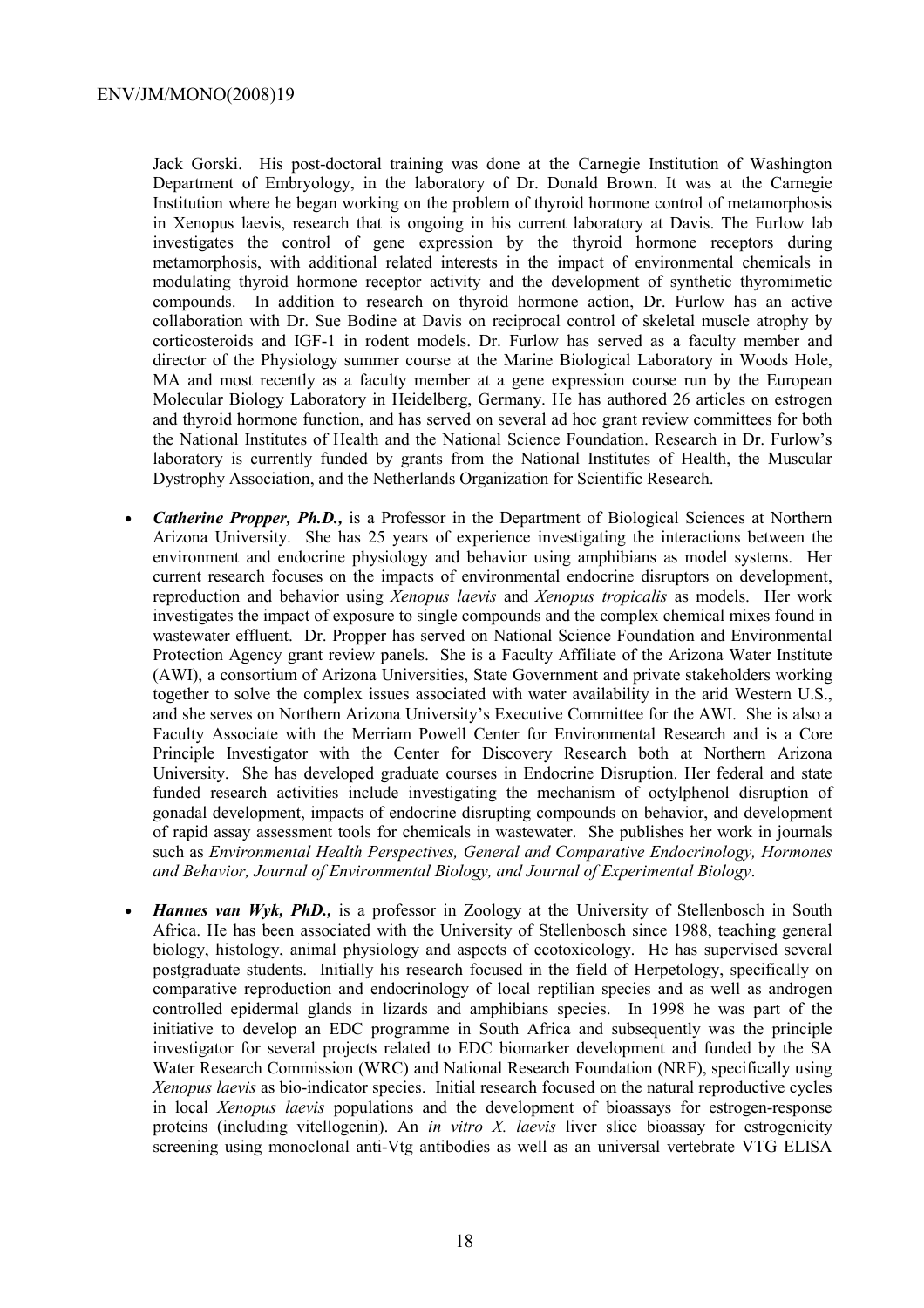was developed and validated. Male *X. laevis* nuptial skin glands were validated as biomarkers for androgenic/anti-androgenic activity. During 2006, WRC funded a project to establish a *Xenopus* metamorphosis assay locally to screen for thyroid disrupting activity in water sources. Prof van Wyk has used the XEMA protocol on two occasions to screen environmental water samples for thyroid activity. In order for local ecotoxicologists to use XEMA, Prof van Wyk is currently busy to compile an Atlas for *Xenopus laevis* development including changes in thyroid histology during metamorphosis. In addition to the basic XEMA protocol, his group established QPCR methodology to study the expression of female related genes during juvenile development in tilapia fish and to study relative gene expression of thyroid related genes (TRβmRNA) in *X. laevis*. Gene expression studies related to androgen- and thyroid hormone receptors in tilapia fish is also underway. In addition, research related to the seasonal reproductive biology and sex determination in other fresh water species, a local freshwater turtle (*Pelomedusa subrufa*) and the Nile crocodile is ongoing. Contract research was published in peer reviewed WRC reports or submitted to local and international journals.

• *Richard Wassersug, PhD.,* is a Full Professor in the Department of Anatomy and Neurobiology at Dalhousie University in Halifax, Nova Scotia as well as a Research Associate at both the Field Museum of Natural History in Chicago and the Smithsonian Institution, Washington DC. The majority of his scientific career has been spent studying the functional morphology and behavior of anuran larvae; he has published approximately 100 peer-reviewed papers on these animals. Approximately a quarter of his peer-reviewed papers are on the behavior, morphology, physiology, and development of *X. laevis*. He maintained a laboratory colony of *Xenopus laevis* for 30 years and has published on standard operating procedures for the care and maintenance of this species.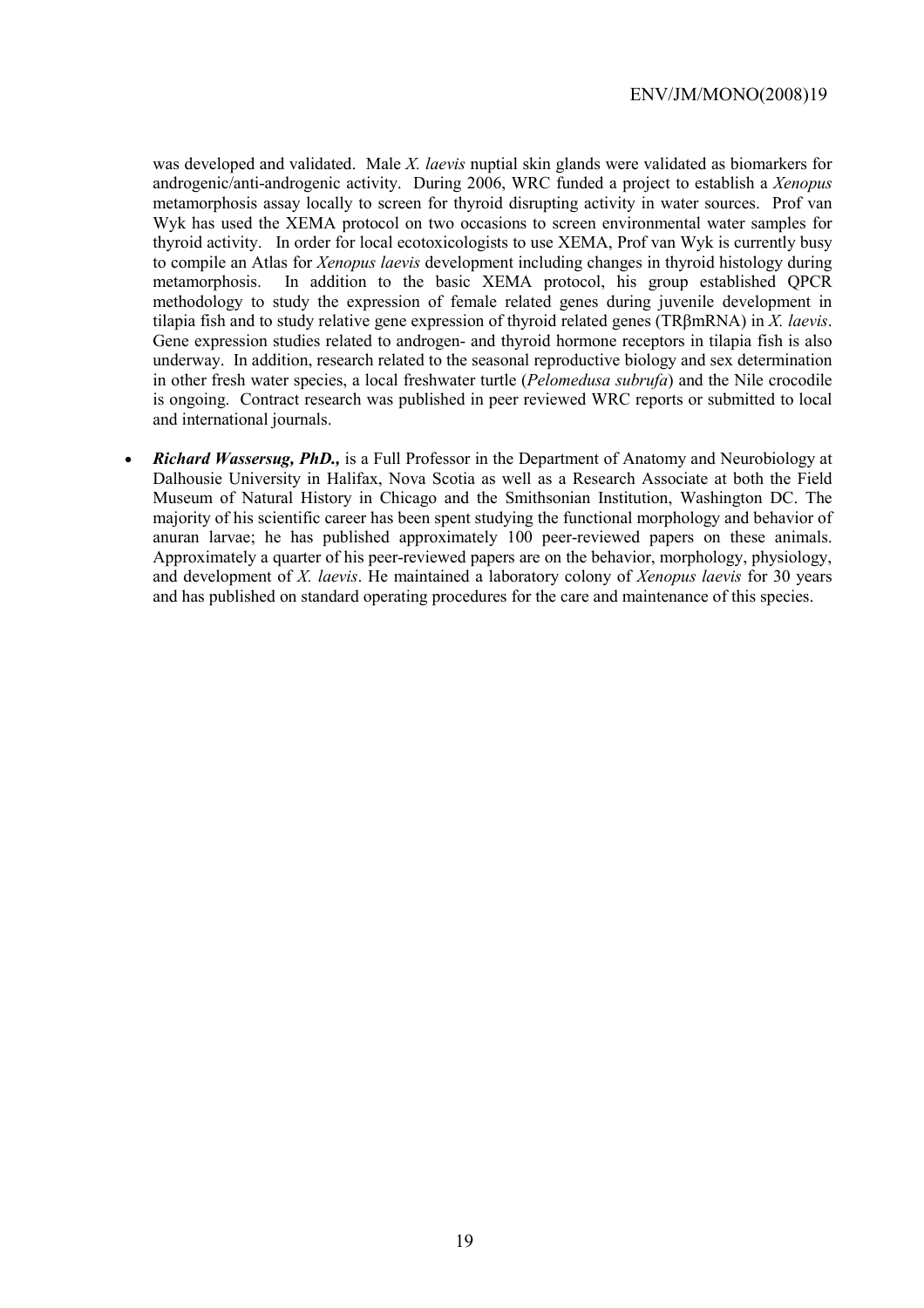### **PEER REVIEW COMMENTS ORGANIZED BY CHARGE QUESTION**

 Peer review comments received for the amphibian metamorphosis assay are presented in the sub-sections below and are organized by charge question (see Appendix A). Peer review comments are presented in full, unedited text as received from each reviewer.

### **Overall General Comments**

General comments provided by several reviewers are summarized below.

**David Crews:** There is much to praise about this report, in particular the careful thought and precision of the experimental protocol in all three phases of the process. However, it is the opinion of this reviewer that the conclusions regarding inter-laboratory variability are not warranted and that it fails as a method for accomplishing the stated goal of the assay to be part of the Endocrine Disruptor Screening Program (EDSP). This assessment is based on the fact that endocrine disrupting compounds are rarely (if ever) found in nature as the sole contaminant, that such mixtures interact in a manner that must be tested before the interactions can be discarded as factors, and that endocrine disrupting compounds/chemicals (EDCs) act on integrated endocrine systems during development that have consequences beyond the life history of the individual organism. As a traditional environmental toxicology exercise, the assay is a first step, but still ignores the issue of low dosages and the need for other endocrine endpoints.

**Catherine Propper:** This assay was developed to determine whether compounds to be testing for Tier 1 Level analysis in the EPA's Endocrine Disruptor Screening Program disrupt thyroid hormone function. Amphibians are an outstanding model for investigations of thyroid hormone function because the process of metamorphosis is strongly regulated by first the expression of the thyroid hormone receptor and then later the secretion of thyroid hormones from the thyroid gland. Therefore, compounds that mimic thyroid hormone activity may increase the rate of metamorphosis, and those that antagonize thyroid hormone activity or function can decrease the rate of metamorphosis. Clear morphological and developmental endpoints are readily evaluated to determine the impact of exposure. Therefore this assay is readily transferable doable across laboratories. The utility of the assay also makes it functional for non-contracted investigators to study chemicals and complex mixes that may not be under the purview of the Endocrine Disruptor Screening Program.

The validation of the Amphibian Metamorphosis Assay (AMA) involved three phases of validation. The first phase investigated how differences in exposure timing could impact outcomes and whether there was significant interlaboratory variation in outcomes. A multichemical study was also undertaken by the USEPA using both exposure timing scenarios. The second phase involved used the information derived from Phase I to formulate a standard operating document. This assay was then used compare exposure outcomes to several compounds with predicted thyroid or antithyroid activity across several labs. The third phase of the study evaluated a compound with strong endocrine activity (estradiol), but predicted not have direct thyroid hormone activity (please see comments below), and one with weak activity as evidenced in some literature. The validation studies demonstrate overall the utility of this assay for evaluating thyroid disrupting activity of the compounds tested. My comments below 1) address needed details in the final AMA Test Methodology, and 2) describe the limits of the assay as it was performed in the validation steps.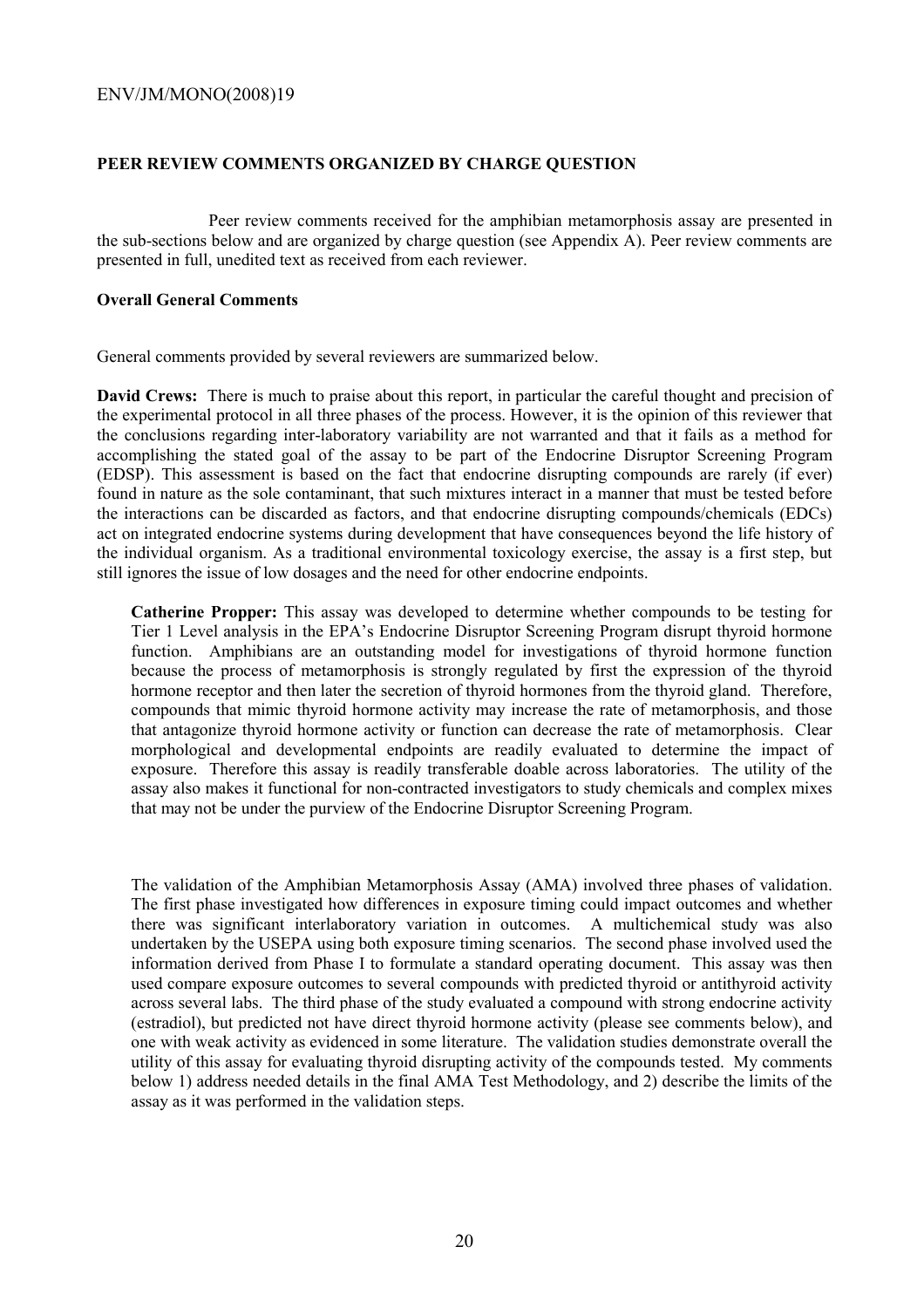In reviewing the materials for the Amphibian Metamorphic Assay, I have followed the review Guidelines provided by the EPA. Some of my comments are general and not referenced to the page number on the Integrated Summary Report (ISR) and three Test Method Documents, and some are specifically referenced. Under section 8, I summarize my main criticisms of the AMA based on what issues that I evaluated under specific sections.

**Richard Wassersug:** (*General comments are extracted from an e-mail sent to ERG on December 4, 2007*)

"…I have focused largely on the care and welfare of the tadpoles. That is more my area of expertise than either the toxicological implications of the chemical agendas used in the various tests for developing the assay, or the histopathology of the thyroid gland itself. Those two areas seem solid and strong. My major concerns center around better ways to standardize the care of the tadpoles such that their level of stress can be minimized or at least consistent across labs.

My review follows the order of the eight questions laid out in the "charge to reviewers." I critique the Summary document on the phase I, II, and III trials, as well as the methodological document on how one executes the AMA. Since my review is rather long, I have placed in bold the key sentences expressing my major concerns. Please let me know as soon as possible if you need any additional information from me to justify my assessment.

I favor the EPA accepting the AMA as one of its core assays for endocrine disruptors. But at the same time I feel that the issues raised in my review need to be addressed. If appropriate, I am willing to work with officials at the EPA to explore ways to make the methodology for the execution of the AMA more rigorous and reliable.

Thank you for giving me an opportunity to participate in this review process...."

### **Comment on the Clarity of the Stated Purpose of the Assay.**

**David Crews:** The documents provided document the rationale for an amphibian metamorphosis assay (**AMA**) as a high throughput *in vivo* assay for thyroid disrupting chemicals. A series of tests designed to validate this method are described using the tadpole *Xenopus laevis*.

The document "Integrated Summary Report – Amphibian Metamorphosis Assay" (File Name: Ama\_isr) presents a protocol designed such that an aquatic toxicology laboratory would be able to conduct studies of chemicals for their effects on the developing thyroid system of this animal model system.

Specifically, tadpoles reared under standardized conditions will be treated during a discrete period of development beginning at Stage 51 will be exposed for 21 days to one of several concentrations of the test chemical; another group will be exposed to a water control. Within each chemical treatment there will be four replicates. At each of three time points (d0, d7 and d21 or treatment) the endpoints measured will include developmental stage, wet weight, snout-to-vent length (SVL), whole body length (WBL), hind limb length (HLL), and thyroid histology. The latter two measurements will utilized dissecting (limb length) or light microscopic measurements with computer-assisted image-digitizing software measurements. Finally, tadpoles will be observed daily for mortality and malformations.

A flow-through method for delivering the chemicals at the various concentrations will be used with measurements being taken at periodic intervals (weekly) to evaluate and validate the composition of the water. It appears that the preferred system will require that each set of 4 replicate tanks (= test vessel) will receive a given concentration using a diluter system. It is commendable that in this method the test tank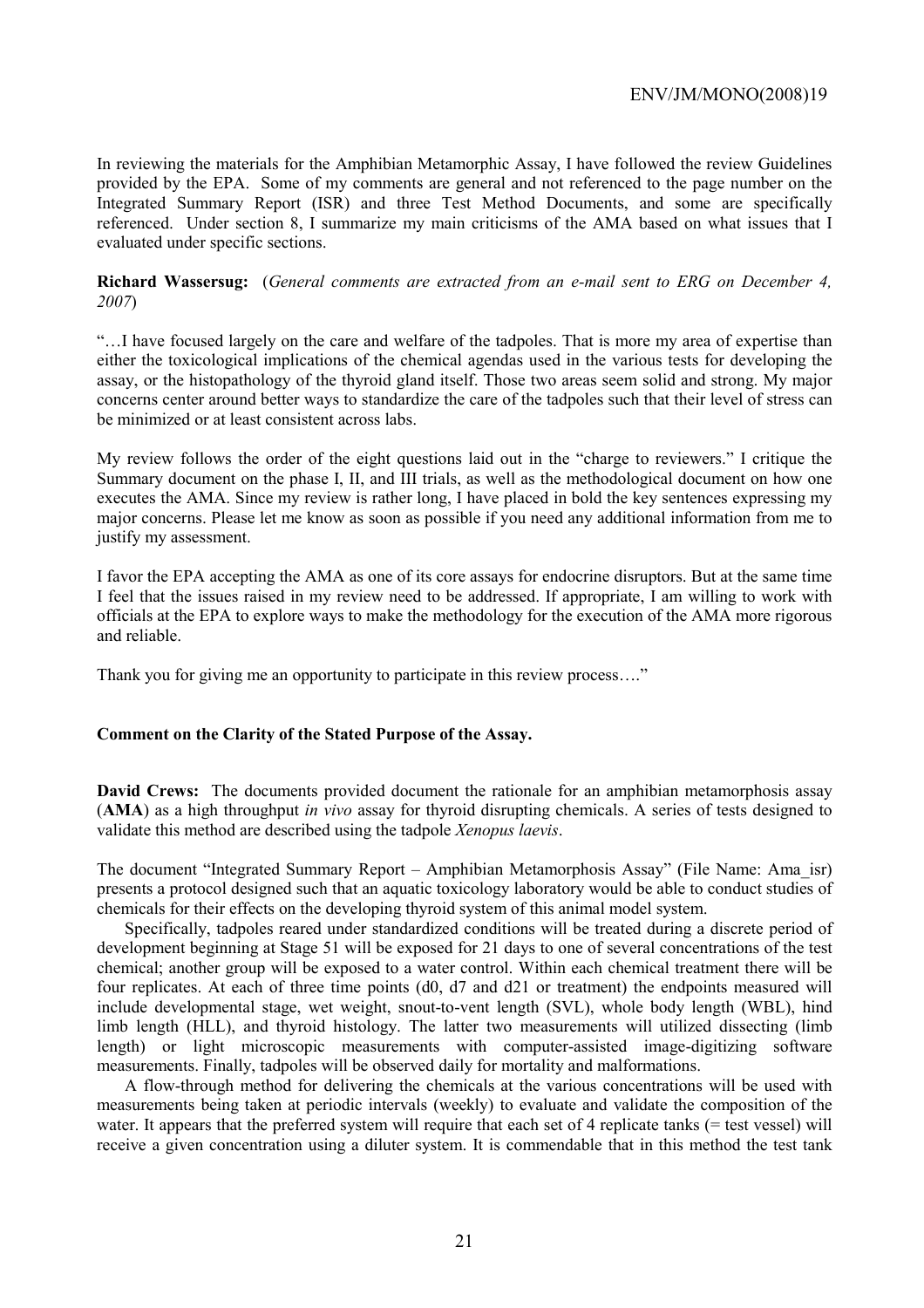will not serve as a feed to other tanks. The alternative method, static-renewal, is not described and so cannot be evaluated by this reviewer.

Each replicate tank will be a 4 litre glass aquarium with 20 larvae initially. Light, temperature, pH, DO, and feeding will be standardized, with the tanks randomly situated to allow for possible differences due in placement.

Adult male and female South African clawed frog *Xenopus laevis* will be injected in human chorionic gonadotropin (hCG) to induce breeding. The source of the adult animals (pg. 5), and the "best spawns" (pg. 5) are a concern (see 2. below). The larvae will be raised in constant densities, being fed twice daily during the week and once daily on weekends and holidays.

Three test concentrations will be utilized. The highest, the maximum test concentration (MTC), is defined as the highest test concentration of the chemical that results in less than 10% acute mortality. This is a concern (see below). The lower concentrations to be tested would be calculated as a dose separation of 0.33-0.5 (max-min).

Test animals will be selected on the basis of normal body morphology and using the hind limb morphology staging criteria of Nieuwkoop and Faber (pg. 10). For a d0 measure, approximately 20 individuals will be measured for WBL. It is not clear if these 20 individuals will be reintroduced into the test population for distribution into the tanks, or whether they will be used to obtain the other stated measurements (see above).

A sample of 5 tadpoles will be taken from each tank on d7, for a total sample size of 20 tadpoles for each treatment/dose, and a detailed selection procedure is outlined for obtaining a similarly sized sample on d21.

The histological measurements are described well as are the statistics to be applied. Procedures for Data Reporting are similarly clear, but should be made mandatory, rather than recommended. It is not clear what is meant by "gross deviations from the test method" and so cannot be evaluated. This should be rigorously defined.

The document "Guidance Document on Amphibian Thyroid Histology Part 1: Technical guidance for morphologic sampling and histological Preparation" (File Name: AMA\_Test\_Method\_Appendix\_1), is overall outstanding in its instructional clarity regarding the handling and euthanasia of tadpoles, biometry, and preparation of the samples for analysis. As one who has over 35 years of experience in all aspects of histology, especially paraffin processing, I cannot think of anything that has not been anticipated. There is one important factor that is omitted, however, is consideration of asymmetrical limbs (see below).

The document "Guidance Document on Amphibian Thyroid Histology Part 2: Approach to reading studies, diagnostic criteria, severity grading, and atlas" (File Name: AMA\_Test\_Method\_Appendix\_2), is also outstanding in its instructional clarity, breadth and depth. I am impressed by the careful attention to avoiding errors in assessment in addition to the more standard diagnostic criteria for grading slides. The section images themselves are outstanding in both magnifications and the histologist who prepared them is to be congratulated. However, there is a serious flaw in Section IB. Approach to reading studies (see below) regarding the scoring of the slides.

**J. David Furlow:** The purpose of the assay is to screen for environmental compounds that affect the hypothalamus-pituitary-thyroid axis, using an intact animal model. Overall the document is clear, and the amount of work setting up and evaluating the system is very impressive. Indeed, a standardized method for raising *Xenopus laevis* through metamorphosis for this level of analysis has been surprisingly lacking. The advantages of the system are clear: the system has dramatic, easily measured external morphological changes to a hormone that is identical in structure to its human counterpart. Furthermore, the assay is conducted in a developing animal as opposed to the other battery of whole animal assays the EPA is considering that are conducted in pubertal or adult rats (pubertal male and female rat assay; ovariectomized female rat assay).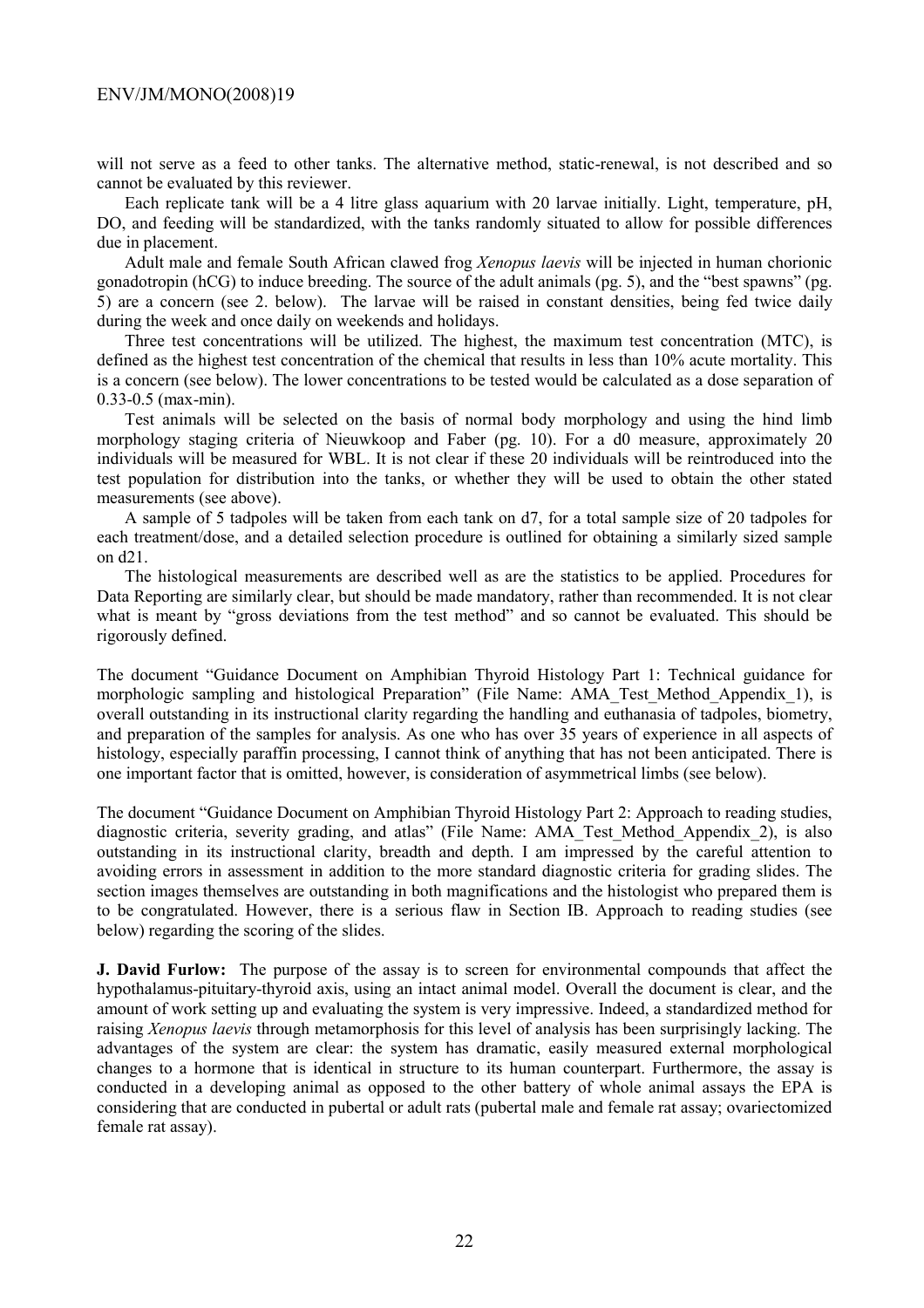The one statement I would add to the stated purpose section is that the assay can also detect disruption of thyroid hormone signaling at the target cell i.e. the presence of thyroid hormone receptor agonists or antagonists (especially since the recommended starting stage is 51 prior to the precence of detectable circulating TH). As stated, the implication is that the assay will only detect disruption of the pathways controlling thyroid hormone synthesis.

**Catherine Propper:** ISR Pages 12-13: The overview and justification within the ISR is a brief review describing why the amphibian system provides a strong assay for investigation of the potential for anthropogenic compounds to impact thyroid related function. One addition that would be useful for this summery is a stronger overview of the timing of expression of thyroid hormone receptors during development compared with the release of thyroid hormone from the thyroid gland during amphibian metamorphosis. Such an explanation helps in the understanding of the set up of the two assay regimes that were tested in the Phase I validation trials. Second, a brief overview of the receptors repressor verses activator activities might be useful ultimately for interpretation of outcomes, and because the receptors are expressed prior to increases in TH secretion. This information is critical to the understanding of the timing of the assay because the expression of TR during the earlier stages of the assay period (51-53) may lead to repression of TH sensitive genes and allow instead for growth of the tadpoles during this period, but if an environmental mimic is present, it could shift the activity of the receptor and accelerate metamorphosis. Buchholz *et al* (2006) is a useful review.

**Hannes van Wyk:** The Introduction and stated purpose of a Tier 1 assay was clear. Personally I think the general explanation of the purpose of a Tier 1 assay is extremely important. I don't think it is always appreciated what the actual purpose of a Tier 1 assay is. In the Introduction and background to the stated purpose of the assay the progression of assay development, validation and evaluation are important components to the reader. In order to underline the role/place of a Tier 1 screening assay in the larger picture of assessing EDC activity I would like to see a diagramme showing the contribution of Tier 1 screens. The criteria set by EDSTAC for Tier 1 screens were presented. With this statement "*It is important to recognize that the AMA is not intended to quantify or to confirm endocrine disruption, or to provide a quantitative assessment of risk, but only to provide suggestive evidence that thyroid regulated processes may be sufficiently perturbed to warrant more definitive testing*" the purpose of the AMA is placed within the framework of a Tier 1 screening programme underlining the purpose of such an assay and sets the scene to understand the development and validation of a Tier 1 assay.

**Richard Wassersug:** The purpose of the Amphibian Metamorphosis Assay (AMA) is clearly stated in the EPA documents.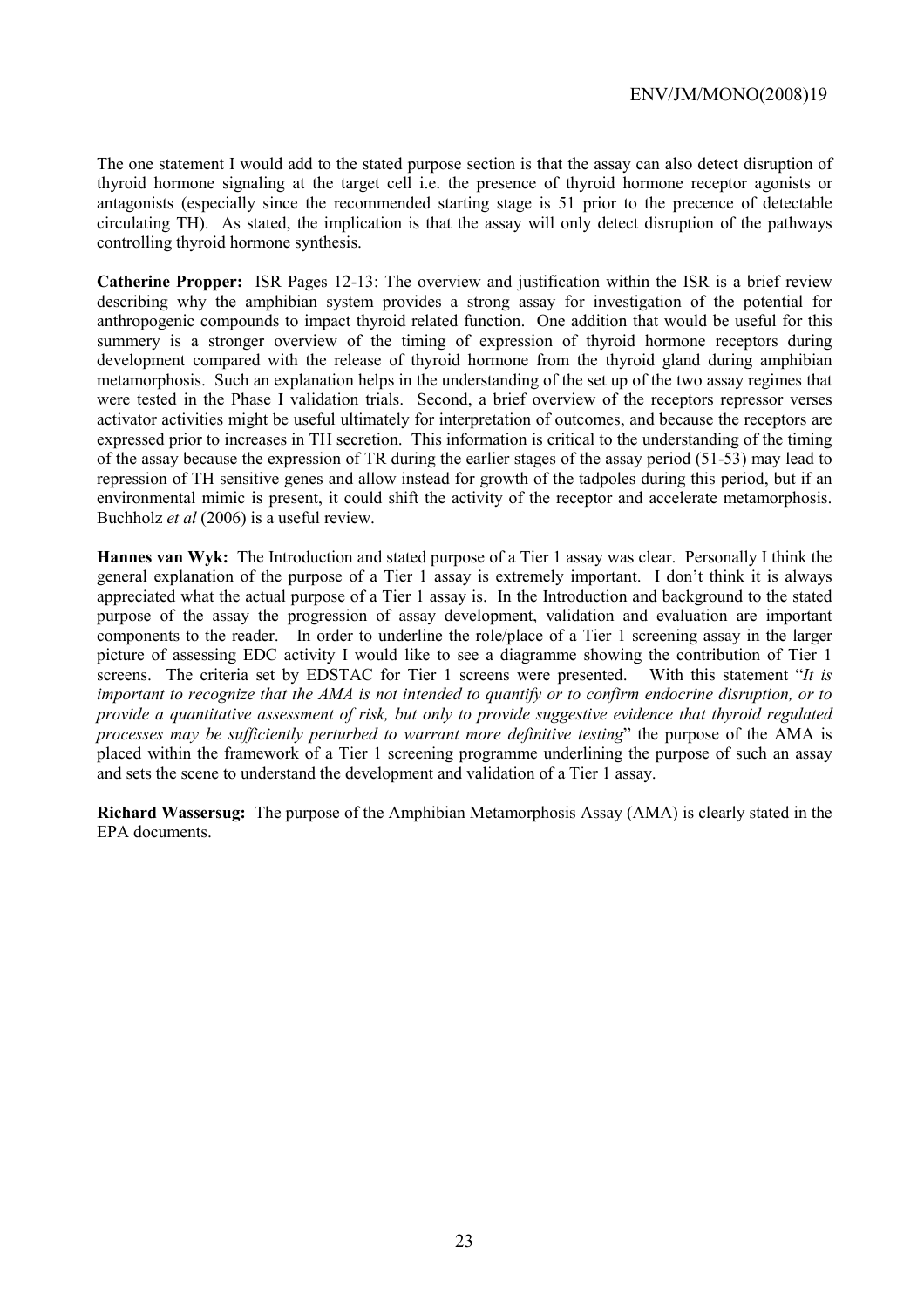# **Comment on the Clarity, Comprehensiveness and Consistency of the Data Interpretation with the Stated Purpose of the Assay**

**David Crews:** As instructed (pg. 12) in the document "FINAL REPORT OF THE VALIDATION OF THE AMPHIBIAN METAMORPHOSIS ASSAY FOR THE DETECTION OF THYROID ACTIVE SUBSTANCES: PHASE 1: OPTIMISATION OF THE TEST PROTOCOL" (File Name: OECD Phase 1 Report.pdf), this report and that following "FINAL REPORT OF THE VALIDATION OF THE AMPHIBIAN METAMORPHOSIS ASSAY: PHASE 2: MULTI-CHEMICAL INTERLABORATORY STUDY" (File Name: OECD Phase 2 Report.pdf) will be considered together. However, I will focus on the data from the stage 51, 21 d treatment group for Phase 1 since that is the developmental stage for the initiation of treatment in the AMA protocol.

# **PHASE 1 REPORT**

Summary *i)* It is stated that the origin of the effort to develop and optimize an AMA "originated at a meeting of the Amphibian Expert Group, an advisory group to the Validation Management Group, in June 2003 at a meeting hosted by the US Environmental Protection Agency in Duluth, MN, USA." (**pg. 18**) There is no reference to another EPA-sponsored workshop (DeVito et al., 1999). This is unfortunate because a specific observation/caution was made (Thyroid function affects reproductive development and function). Further, a specific recommendation appears to have been ignored in the present effort. Namely, "A number of assays or test systems can be used to detect chemicals that produce hypothyroidism. However, most of these assays or test systems are time consuming and not necessarily specific for hypothyroidism. In addition, pronounced decreases in serum T4 concentrations are required to detect the behavioral or morphologic changes. Alterations in serum THs can be detected at lower dose levels than those required to detect the behavioral and morphologic changes in these systems. Because of the greater sensitivity and simplicity, determination of serum TH concentrations is recommended instead of these developmental assays. It should be remembered that using adult, pubescent, or prepubescent animals may be qualitatively predictive of fetal response, whereas it may not be quantitatively predictive of dose or response in fetal tissue." (pg. 412 of DeVioto et al., 1999).

Summary *iv* and *vi)* In the first phase three participating laboratories each used "their specific methods to test the anti-thyroid compound, 6-propylthiouracil (PTU), and the receptor agonist, T4, at comparable exposure concentrations." In the second phase identical methods were used by six participating laboratories with a total of 14 experimeintal studies with the replication of T4, and two new chemicals, specifically sodium percholorate (Na-PER), a thyroid hormone synthesis inhibitor, and iopanoic acid (NIS), a deiodinase inhibitor.

### Statistical Analysis (pg. 23, Phase 1).

Gene expression (item 14). It is not appropriate to simply presume that the gene expression data followed a log-normal distribution. It should first be tested for heterogeneity of variance and then, if appropriate, the transform done. Further, there description of the methodology for the semi-quantitative RT-PCR ("densitometric analysis of scanned agarose gels are shown. Results were expressed relative to the control Group") is not adequate. Show me the protocol and the original data so that I can determine the validity of the method.

Analytic Chemistry Results Standard Deviations (Tables 3 and 6). A replicate is defined on Pg. 22 and described as "20 tadpoles were used per replicate tank in the GER and JPN laboratories; the US laboratory used 25 tadpoles per replicate tank in the PTU studies." Considering only the Stage 51 sutdy,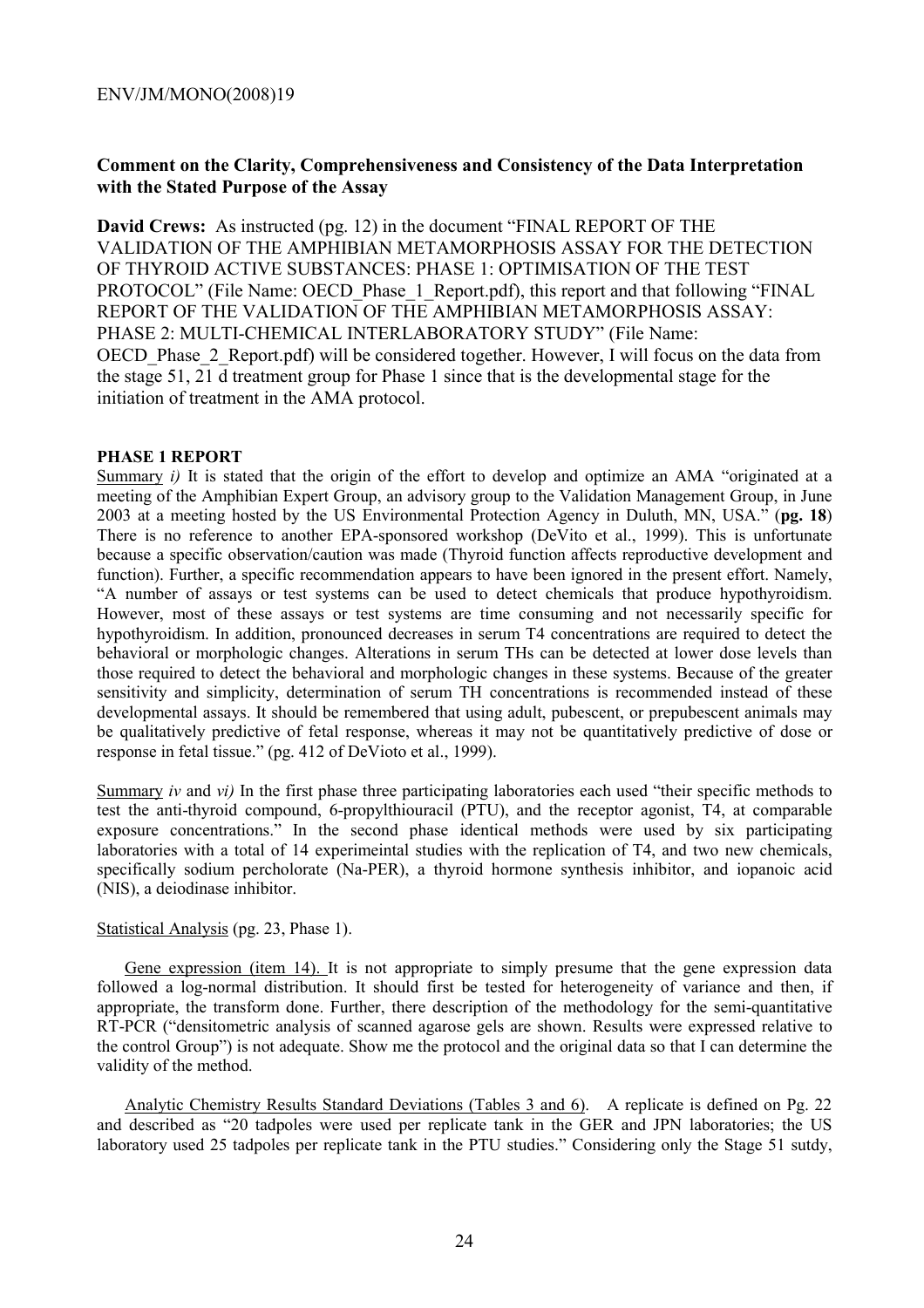the variability in PTU concentrations in the US laboratory is commendable, but that of the JPN laboratory is of concern. This is amplified in the lack of a 0.00 concentration in the JPN measurements, raising the question of whether their control water actually has compounds that cross react in the measurement system. A similar problem exists for the T4 concentrations (Tables 4 vs. 7).

Item 21. Comparison of Control Data (pg. 25). This is a misrepresentation as there is no data provided by the GER laboratory, and that of the JPN laboratory is questionable.

Table 8. Consideration of the median is misleading in that the tadpoles from the GER laboratory have a bimodal distribution of development for the PTU, and develop slower under the T4 regimen.

Table 11. It is extremely odd that in the JPN laboratory control tadpoles from the two treatment groups varied substantially (there is no overlap by one STD).

Item 27 and Table 12 (pgs. 28 and 29). "The significant difference at 5 mg/L after 14 days of exposure in JPN study seems to be an anomalous result and driven by one of the two replicates which does not fit the pattern of the other tests." Considering the above comment under Item 21, this may not be so anomalous and should not be disregarded. It is this reviewer's opinion that the absence of analytic chemistry of the GER lab, and the questionable quality of the analytic chemistry of the JPN lab, there is really no points of comparison from the null condition.

Table 13 vs. Table 15 Comparison. These tables present data from two laboratories (GER and JPN, respectively) for the same treatment conditions. However, if we compare the information for hind limb length for the GER lab, we see that the difference in Pool means between d7 and d21 values are:

|            | Control    | $2.5 \text{ mg/L}$ | $5.0$ mg/L                 | $10 \text{ mg/L}$ | $20 \text{ mg/L}$ |
|------------|------------|--------------------|----------------------------|-------------------|-------------------|
| <b>GER</b> | ର ପ<br>0.5 | . ს                | 0.0                        | 0.8               | 6.4               |
| <b>JPN</b> | 10.6       | 1 1 .T             | $\Omega$<br>$\mathbf{o}$ . | 10.2              | ے ۔               |

It does not take a scientist to come to the conclusion that the data produced by the two laboratories are not comparable.

Figure 2. The substantial SEMs in the d21 TSHb and BTEB are troublesome.

Tables 27, 29 and 31 Comparison. The only valid measure of inter-laboratory concordance is that of body weight. Comparing the difference between the control and the 2.0 mg/L T4 average values for the GER, JPN, and US sites are: 274, 205, 402, respectively, this and inspection of the trends within each lab, I conclude that they cannot be compared.

**Conclusion: Phase 1 data is not valid in terms of inter-laboratory comparison.** While **"**these studies resulted in remarkably similar outcomes among the different laboratories, despite minor methodological differences", the results from each laboratory cannot be combined one with the other, severely limiting any attempts at meta-analysis.

### **PHASE 2 REPORT**

Summary (pg. 19). The purpose of the " Phase 2 of the validation study aimed at an inter-laboratory multichemical testing with an harmonised protocol." Specifically, tadpoles reared under standardized conditions were treated during a discrete period of development beginning at Stage 51 for 21 days to one of concentrations of the test chemical; another group will be exposed to a water control. Within each chemical treatment there will be four replicates. At each of three time points (d0, d7 and d21 or treatment) the endpoints measured will include developmental stage, body mass as wet weight, SVL, WBL, and HLL as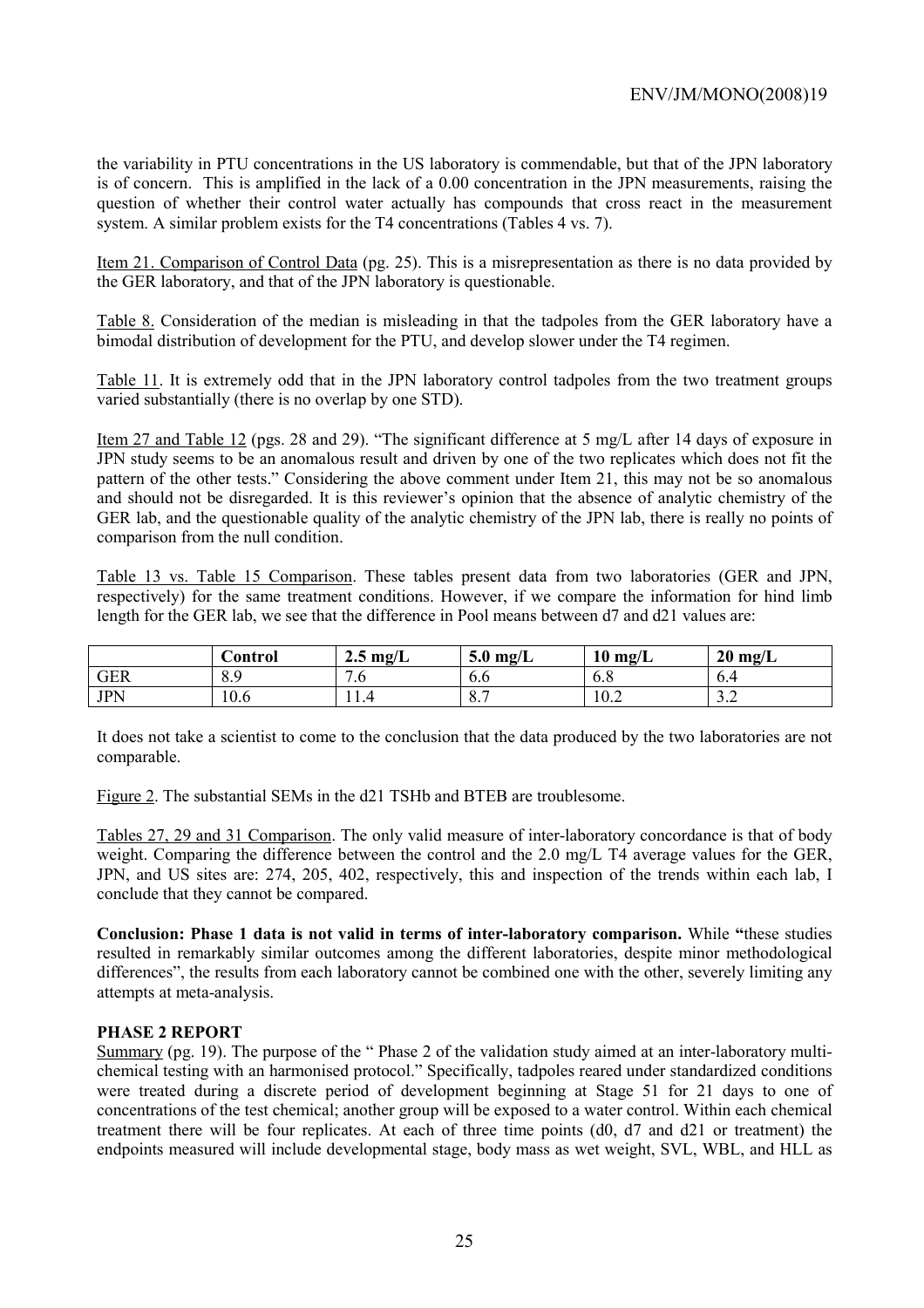well thyroid histology. Six international laboratories performed a total of 14 studies using Na-PER (n=4) and IOP  $(n=4)$ .

Identity of Laboratories. This information is not provided and this is very regrettable. It is vital to know if any given laboratory can reproduce its data for certain controls, in this instance the no chemical group and the T4 group. If one or more of the three laboratories in the Phase 1 study participated in the Phase 2, this would enable evaluation of QC/QA. This point is further evidenced in the finding (Tables 8 and 9) that "The intra-laboratory comparison of tadpole growth parameters showed highly reproducible results in lab 1, lab 2 and lab 5 and less reproducible results in lab 3." (pg. 34)

Growth in the Control Group (pp. 33-40) While reassuring, the finding that tadpole growth within the control groups within a particular laboratory are reproducible, this is not at all satisfactory if the aim is to be able to compare across laboratories. Table 9 in particular would convince any reviewer for a reputable scientific journal to recommend rejection.

Effects of Na-PER and IOP on Developmental Endpoints. If it is not possible to compare the laboratories in terms of the control group, then there is no point in attempting to make sense of the inter-laboratory variation in the experimental groups. In this regard, lab 1 has a reasonable dose-response curve for Na-PER at d21 for WBL, SVL, and mass (PER (Tables 12-14).

Items 55, 64 and 77. The presentation of results for histopathology of two laboratories that are not comparable is misleading at best. What kind of conclusion can be drawn from this data?

Effects of T4 on Developmental Endpoints. The comparison of Tables 23-26 suggest that tadpoles in laboratories 1 and 2 showed limb growth but little or no change in mass, whereas animals in , the animals limbs responded but not mass, whereas for laboratories 3 and 4 the opposite pattern existed.

**Conclusion.** Phase 2 was conducted in an exemplary fashion in terms of standardizing protocols. The conclusion that "these studies resulted in remarkably similar outcomes among the different laboratories, despite minor methodological differences" is certainly true within each laboratory. However, the results from each laboratory cannot be combined one with the other, severely limiting any attempts at metaanalysis. Thus, the most important opportunity this Phase allowed, namely the comparison across laboratories, is an unqualified negative. Finally, it is vital that any laboratories that participated in both Phases 1 and 2 be compared for control group measurements.

### **PHASE 3 REPORT**

Summary. In the Phase 3 study additional compounds were recommended for study, benzophenone-2 (BP-2), 17β-estradiol (E2), potassium iodide (KI) and p,p'-DDE (DDE), but experiments were only conducted on BP-2 and E2. However, the concept of including both positive and negative controls in Phase 3 is excellent.

Control group. Inspection of Table 2 and the statement on pg. 16 "there was no solvent control" suggesting there was no control group in this study. If this indeed were the case, then no conclusions can be drawn about the relationship between BP-2 and E2. This clearly is an omission, but an important one in Table 2..

Statistical Analysis. If there is no control group, what is the basis of the statement on pg 16 "Dunn's test was used for pairwise comparisons of treatment group medians to the control median" and on pg. 17 "pairwise comparisons of treatment group means to the control mean were performed using Dunnett's/Tamhane-Dunnett's test."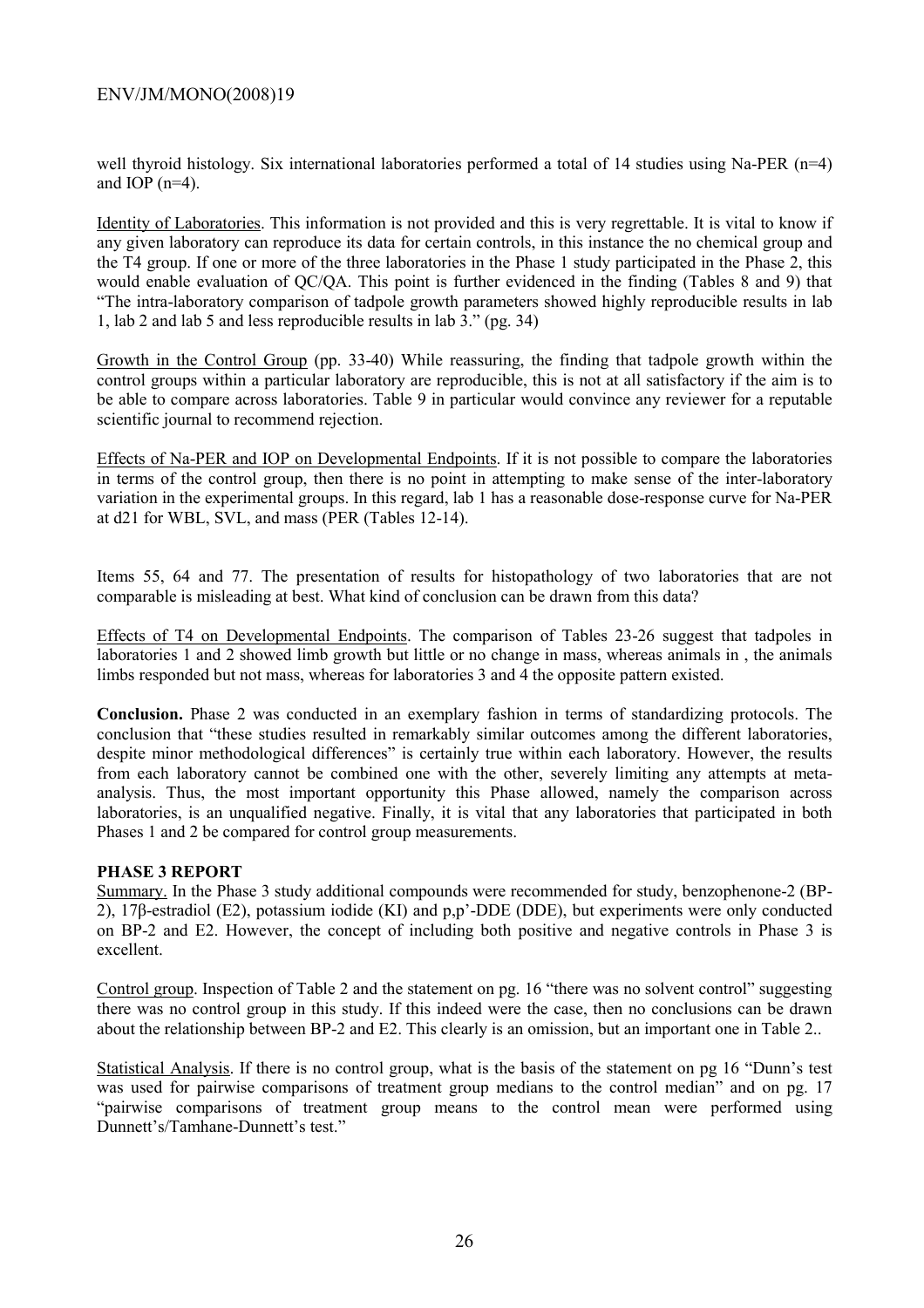Growth in the Control Group. As stated (pg. 22) "Control tadpoles used in the two independent experiments in lab 1 showed similar growth rates indicating low intra-laboratory variability. In comparison to lab 1, control tadpoles used in the experiment performed in lab 2 were greater in size, as judged from WBL and SVL measurements on day 7, and had increased body weights." However, Tables 3-5 do not contain data clearly labeled as the 0.0 or DWC group. While this can be understood for Table 3 (as it is d0), the legends for Tables 4 and 5 as well as for Figures 2 and 3 caused this reviewer considerable time and effort before understanding that they were misstated.

Sex Determination. It is not clear how sex assignment was determined. What were the criteria used in the "gross morphological assessment" (pg. 26)?

Table 7 (pg. 28). It should be noted that the effect of the 2.0 and 10 mg/L E2 is most likely due to the reduction in the variance, which almost certainly is due to the larger sample size.

Discussion. The interaction of the thyroid system is presented as unidirectional and cause-effect (pg. 51), that is how gonadal steroid hormones affect the pituitary-thyroid axis or with TH action. This is misleading. First, it does not consider how the thyroid might affect the developing gonad. Second, the emphasis should be on the interaction of two axes during development, namely the hypothalamo-pituitarygonad and the hypothalamo-pituitary-thyroid axes.

It is understood that interpretations of the literature are prone to the biases of the reviewer. This reviewer disagrees with the statement of the authors of Phase 3 that "interference of gonadal steroids with the thyroid system occurs most likely at the hypothalamic-pituitary level" (pg. 52) and present additional evidence in the section 5. Limitations. f.

**Conclusion.** Overall a good study. Consideration however should be given to the issues identified above.

**J. David Furlow:** The endpoints of the assay are stated as the following: mortality, hindlimb length, whole body and snout vent length, developmental stage (although this is primarily based on fore- and hindlimb size and morphology during the stages analyzed), body weight, and thyroid gland histology.

However, I am concerned that the stage 51, 21 day assay is not sufficiently comprehensive or sensitive to detect interference with the HPT axis. Control animals (both in the Phase I and Phase II trials) only usually progress to stage 58 or 59. This precludes any consideration of compounds that affect tail resorption that demands attainment of the highest levels of T3 in the tissue to respond. As an example, overexpression of prolactin does not inhibit any observable aspect of progression through metamorphosis except for resorption of the connective tissue of the tail (Huang H, Brown DD. Prolactin is not a juvenile hormone in Xenopus laevis metamorphosis. Proc Natl Acad Sci U S A. 2000 97(1):195-9.). Perhaps even more relevant, transgenic overexpression of the Type III deiodinase that degrades T4 and T3 arrests animals between stages 60 and 61 with the most obvious effect on gill and tail resorption (Huang H, Marsh-Armstrong N, Brown DD.Metamorphosis is inhibited in transgenic Xenopus laevis tadpoles that overexpress type III deiodinase. Proc Natl Acad Sci U S A. 1999 96(3):962-7.). Limb growth was not affected in this experiment.

The conclusion that the assay is sufficiently reproducible between laboratories will be addressed under item 7.

### **Catherine Propper:**

a. The endpoints are clear, not difficult to monitor, and appear to provide fairly consistent results across the validations. Some specific comments are below, however, regarding the interpretation of the data.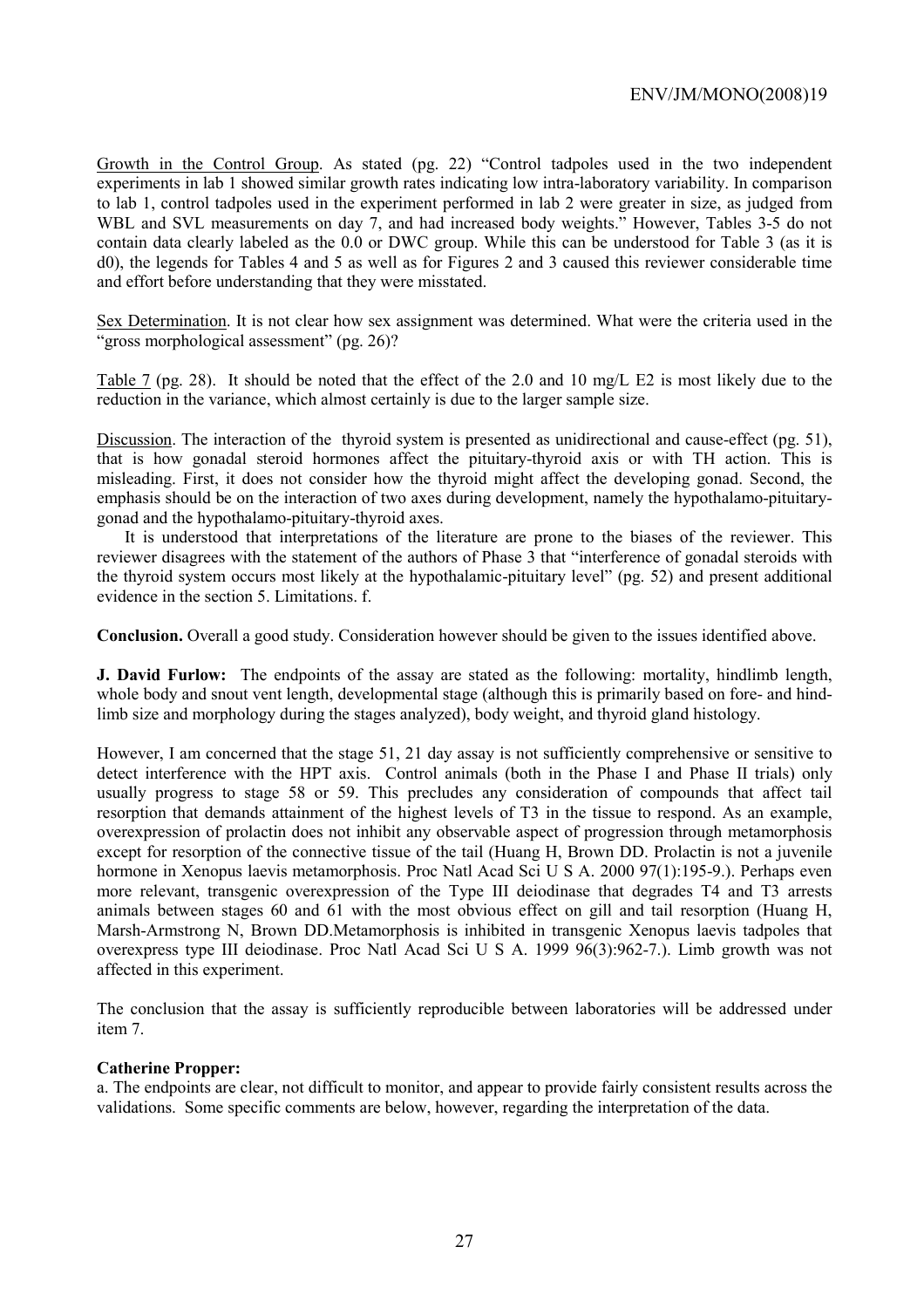b. In the ISR, three possible outcomes are delineated on Page 22 Section 3.6 under Data Interpretation: "Thyroid Active, Thyroid Inactive, and toxic." The problem with this wording it that "thyroid active" does not distinguish between whether a compound is acting like thyroid hormone or inhibiting thyroid hormone activity. A possible change would be to have 4 categories (breaking up the first category in the original document into two categories that represent the different forms of "thyroid activity"). One possible suggestion would be "Thyroid mimic" and "Anti-thyroid Activity."

c. Sensitivity section page 49 ISR: The section in the ISR that tries to summarize which assay is most sensitive (14 verses 21 day) is not that clear. Although after several passes through the table, I was able to come to the same conclusion as the ISR, a brief summary table for sensitivity would be useful.

d. After Phase I, the decision was made to use flow-through systems not only for the other phases of the study, but also in the final AMA Test Method. However, no justification is provided for deciding to use the flow-through system. In other words, no statistical comparison was made to determine that this provides the better means of getting a more sensitive result (see further comments below).

e. A much stronger guideline for data interpretation within the AMA Test Method Documents is necessary. This issue was brought out when evaluating the Phase III estradiol results. In this trial, there lack of consistency in interpreting the estradiol exposure results when compared with the interpretation from phase I and II trial results. For example, the Phase II summary Table 6.1 in the ISR, Table X says there is no developmental effect, and then the report goes on to state that there is a significant reduction in the number of tadpoles reaching stage 60 in the estradiol groups. Is there an effect or not? This result suggests that investigators also should determine the number of animals not reaching a specific stage when conducting the AMA methodology. What was the statistical evaluation on the developmental stage across all groups? In the phase III study, clearly, more animals reached stage 60 in the controls than in the higher E2 doses (this finding is supported in a couple of papers in the literature in *Xenopus (eg.Gray & Janssens 1990))*, suggesting minimally, that E2 is interfering with thyroid hormone activity although the mechanism is not well understood. Also inconsistent is the fact that also found was a decrease in hind limb length which in the Phase III trial is considered to be general toxicity, but in the other toxicity measures are considered to be negative for toxicity. For example, these same findings in phase I and II would have lead to an interpretation of thyroid hormone antagonistic activity of E2. Such interpretation suggests that the data were evaluated based on the expected result for estradiol not being a "thyroid active" compound rather than on the outcome of the data. Last, there is a strong literature on the interaction between thyroid hormone and estradiol in mammals (Pfaff *et al.* 2000) and the receptors interact in ways that are complex (Vasudevan *et al.* 2002). This information suggests that, in fact, the Phase III trial demonstrated that estradiol may have thyroid disrupting activity. The Phase III results are very consistent with that literature and should be reinterpreted both to be consistent with the phase I and II studies and in light of this literature. This issue of data interpretation comes up again in the Phase III BP-2 studies which also suggest that the effects of BP-2 on thyroid hormone function could be confounded by its direct actions and indirect actions because it also may act as an estrogen. And last, to further support this inconsistency in interpretation, in the IOP experiment of Phase III, lab 2 had the exact same findings (including decreased developmental stage and no thyroid histopathology impact) and these data are interpreted to be "thyroid active." *In summary, this phase trial demonstrated that data interpretation across the validation studies needs to be consistent, and guidelines need to be carefully developed to facilitate this interpretation.* In fact, in the AMA Test Method, there is no section on data interpretation, and in the overall ISR, there are no clear guidelines for how many parameters need to be significantly different from controls before a compound is to be interpreted as thyroid disrupting. Such guidelines are essential and should be provided clearly in the final AMA Test Method Protocol, along with appropriate summary tables.

**Hannes van Wyk:** Data interpretation in some cases was difficult. It is acknowledged that in terms of the size related endpoints non-thyroidal effects may have been operational. Throughout the authors tried to do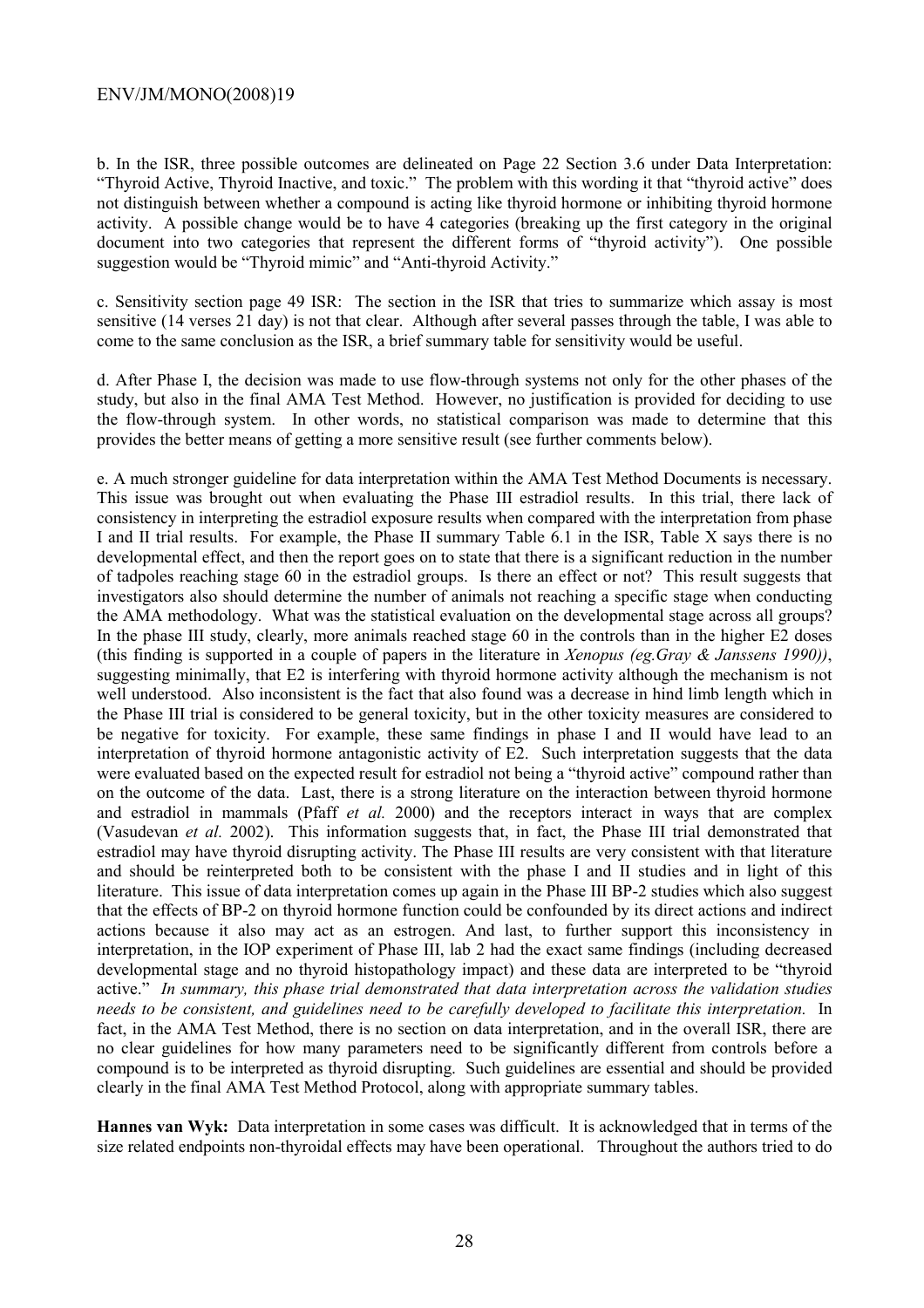comprehensive interpretations and were mostly consistent focusing on the fact the AMA is a screen for thyroid interaction. They must be credited for constantly viewing the methodology, set-up and experimental design for possible explanations for inconsistencies. They made some effort to understand lack of reproducibility among laboratories. Interlaboratory validation data were presented in a logic manner, making the assessment easy. In the final interpretation an improved logic interpretation progression was proposed and the summary data presented according to this proposal. This was helpful since the opportunity to tests the proposed scheme was used effectively. In some of the inter-laboratory data-sets, one got the feeling in spite of inconsistencies or low reproducibility/ repeatability the final conclusion was clear-cut. So it was difficult to comprehend what the threshold (within the weight of evidence perspective) was for making the particular decision. But, overall seen, the data interpretation was sufficiently clear.

**Richard Wassersug:** I have concerns about the comprehensiveness and consistency about the interpretation of the data from the various Phase 1, 2, and 3 trials. Almost all of my concerns center on the biology of the anuran larvae and the precision in which the assays were executed in the various labs. These concerns, as they arise in the "AMA Integrated Summary Report" of October 16, 2007, and are listed in order below.

*Section 2.1*—The first paragraph on the purpose of the assay states that "amphibian metamorphosis" provides a well-studied thyroid-dependent process." In truth this has been studied in less than a dozen genera, out of the nearly 400 genera currently recognized in the Amphibia. I think it is important that the EPA documentation for the AMA include a introductory statement on the phylogenetic distance of the genus *Xenopus* from most other anurans, although that is touched upon in one of the background documents [notably ENV/JM/MONO(2004)17].

There is a tendency for molecular biologists, endocrinologists, and toxicologists to believe that what is true of *Xenopus* is true of *Rana*, and that what is true of both of those genera is true for all anurans. This presumption, for instance, is implicit in the introduction to Yun-Bo Shi's 2000 book Amphibian Metamorphosis and in the recent review by Fort et al. in Critical Reviews in Toxicology. In contrast, there are data indicating a variety of ways that *Xenopus* and *Rana* tadpoles differ.

One that may be particularly important to the AMA is how injured tails of these tadpoles respond to a retinoic acid challenge. Most anurans will start to differentiate hind legs and pelvic girdle at this caudal site of injury. *Xenopus*, however, does not show this response.

I would like comment on the appropriateness of *Xenopus laevis* as a model species for anuran metamorphosis assay. The various documents, particularly ENV/JM/MONO(2004)17, review the pros and cons of using *Xenopus*, particularly *X. laevis*, as the model species in the AMA. But they miss a few important points.

*X. laevis* has managed to establish itself as a feral exotic species on several continents outside of Africa, and can now be found in various disturbed and natural environments (e.g., in California, England, Chile) far beyond its normal range. As such the species appears to be exceptionally robust and tolerant of chemical stressors

(see http://www.columbia.edu/itc/cerc/danoff-burg/invasion\_bio/inv\_spp\_summ/xenopus\_laevis.htm). Thus, as acknowledged in the EPA and VOECD documents, a negative response from the AMA with *X. laevis* does not mean that a particular agent does not have a detrimental effect on other Anura. Several studies with the agents used in the Phase 1, 2, or 3 trials, which have yielded a positive response in *X. laevis*, have failed to do so at comparable doses in other species, or vice versa (e.g., see Ortiz-Santaliestra, 2007).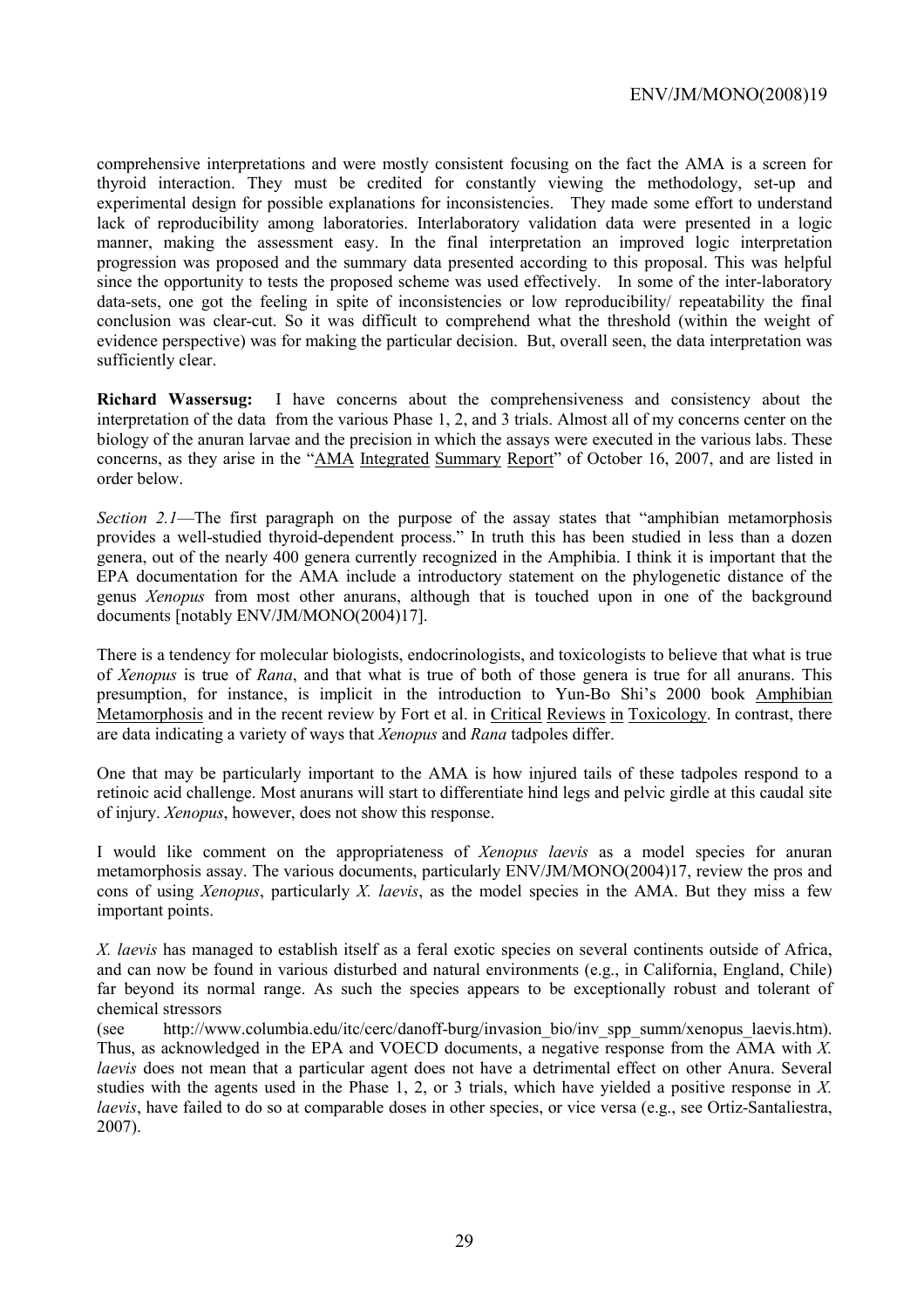The value of the AMA is obvious when one is exploring compounds of a retinoid nature (cf. Gardiner et al., 2003; Fort et al., 2007). But what seems to be too often either hidden or forgotten is that how the *Xenopus* response to retinoids is quite different than that of many other anurans. This is partially recognized in Degitz et al. (2000), but not in Degitz et al. (2003).

Tadpoles of many species will have a homeotic transformation of their tail tips into limbs, if the tail is injured and then challenged with retinoids. As Maden (1993) points out, this does not happen with *Xenopus* and I have personally confirmed that. I witnessed, however, that *Xenopus* growth was greatly retarded with retinoic acid. With high concentrations of retinoic acid, the tadpoles appear to starve to death (see also Degitz et al., 2003).

*Xenopus* and *Rana* have fundamentally different anatomy, functional morphology, and growth patterns for their tails and this may, in part, account for the different responses they have to the injury and to a retinoic acid challenge (Nishikawa and Wassersug, 1988). *Xenopus* tails continually add myotomes throughout the larval period, whereas *Rana* tails have deterministic growth (Wassersug 1997). As an aside, in a few studies where *Rana* have failed to show the homeotic transformation, I suspect that the stage of the tadpole and the dosage of the retinoic acid were not appropriate to elicit the response (in agreement with Degitz et al., 2000). This does not moot the utility of using the AMA for studying environmental retinoids. But it serves as a warning on how much one can safely infer from a negative response from *X. laevis* in the AMA.

This does not mean that *Xenopus* is not the best species for the AMA, but it does suggest that more emphasis should be given to encouraging researchers to be ready to explore further when a suspected endocrine disruptor yields a negative assay with *Xenopus*.

Although the concern just raised does not necessarily warrant changing the assay, but it does warrant changing the text. Thus for example, in the second to last paragraph in section 2.1, we are told that "the AMA focuses on anuran metamorphosis because it has been well-characterized." It would be more judicious to be a little more conservative and state that "the AMA focuses on *Xenopus* metamorphosis as a well-characterized example of metamorphosis in the Anura."

*Section 3.3*—This is the first place where we are introduced to hind limb length as a core endpoint of the AMA. Although this will seem like a trivial point, it may be worth specifying whether the left or right limb should be measured. I doubt that a lateralized difference in the length of the limbs occurs in *Xenopus*, but that is not impossible, considering that handedness in humans can affect aspects of limb size and development, and anurans do show handedness in hindlimb use (Robins et al., 1998).

Another point to consider is whether the AMA should request that both limbs be measured since increased fluctuating asymmetry is a well-established indicator of stress and disturbance during development in many vertebrates (http://www.animalbehavioronline.com/fa.html). Furthermore fluctuating asymmetry has been documented in the anuran appendicular skeleton (e.g., Vershinin et al., 2007; Söderman et al., 2007).

*Section 3.4*—The paragraph at the beginning of this section does not specify the size of the tanks in the various trials nor whether the flow-through system has the tanks in parallel or series. Granted, in the full description of the AMA both tank size and the flow-through path are specified, but it should be in the Summary as well.

*Section 3.6—A* key sentence in this section says that compounds which "are thyroid inactive will not likely undergo further testing to characterize thyroid activity." My concern here is that iodinase activity can occur even in frog embryos and can affect nervous system development (Dubois et al., 2006). Hence, anuran embryos can have a component of thyroid activity even before they actually have a thyroid gland. This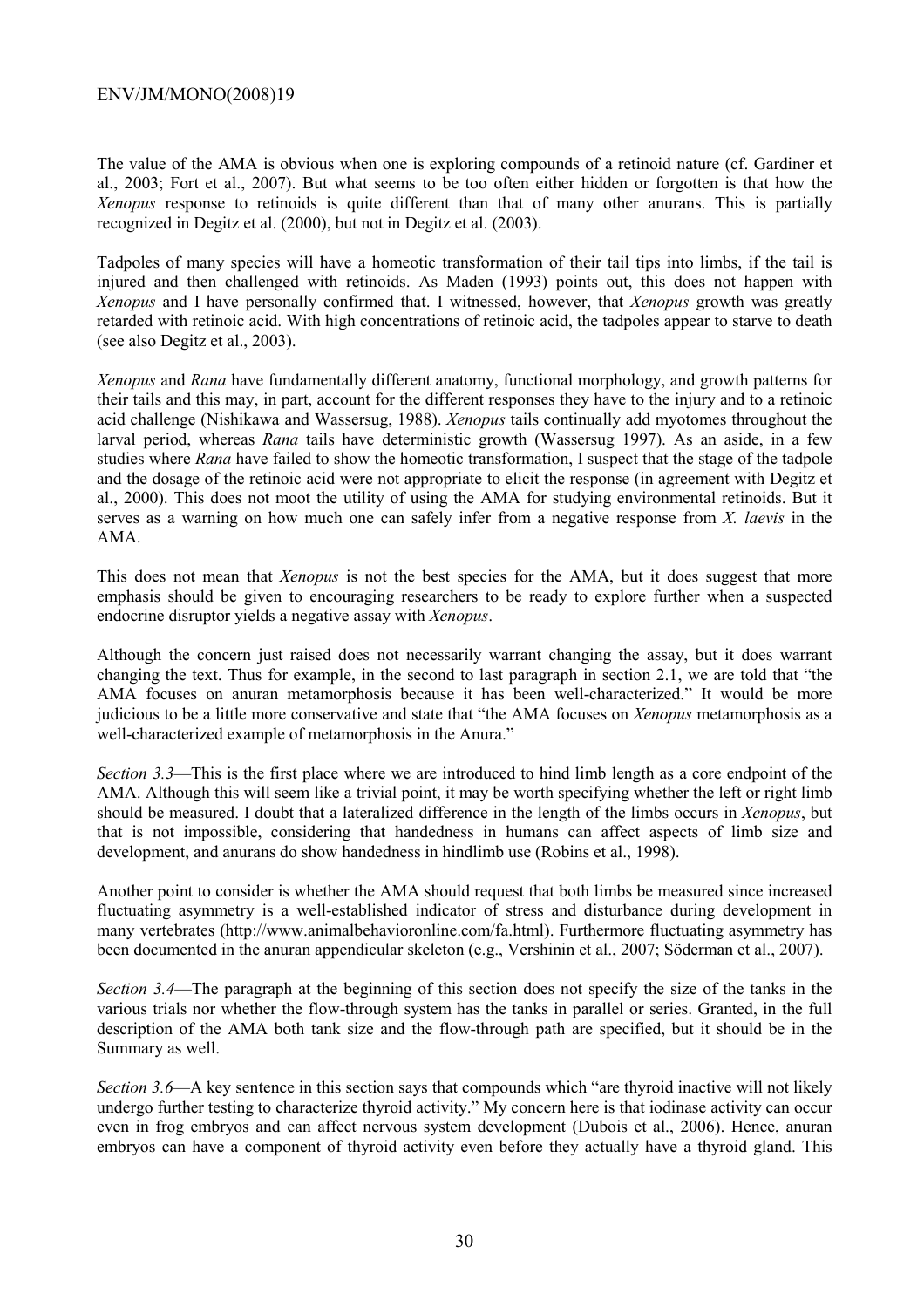suggests that thyroid function can be disrupted in an anuran even without a thyroid gland! This caveat suggests that the FETAX assay should be considered and possibly run concurrently in certain cases where the AMA is also being used.

[As a small note, for some strange reason in this section, and in many tables the abbreviation "HHL" is used for hindlimb length. Elsewhere the more logical abbreviation "HLL" is used.]

*Section 4.1*—The rationale for using live brine shrimp as a food for *Xenopus* tadpoles in the US labs is not provided. *Xenopus* tadpoles are obligatory microphagous suspension feeders (Seale et al., 1982). It would be interesting to know whether the lab that fed its tadpoles live brine shrimp had evidence that the brine shrimp were effectively digested. If that diet improved tadpole growth, might it have been due to the addition of salt to the water along with the brine shrimp, rather than the shrimp themselves?

In the same section it is mentioned that "test vessel size and tank dimensions were not reported." Could the labs be contacted and asked for that missing information? To accept such important information as 'missing' is problematic. There is reason to believe that for a social schooling taxon like *X. laevis*, the number of tadpoles per volume can affect the growth rates, even when the food is abundant (see Katz et al., 1981). Thus without information on the density of the individuals (and not just the numbers per tank), it is not possible to fully interpret the different results among the different labs.

There is a problem with the anatomical terminology in the section where the thyroid gland histology is described. Here we are told that "transverse sections of the lower jaw" were made. If one is precise about the language, then none of the labs that did that would have found any thyroid issue. This is simply because the thyroid glands in *Xenopus* tadpoles lie within the brachial baskets, caudal to the "lower jaw," as shown in Fig. 1 in the "Guidance Document on Amphibian Histology Part 2." Obviously the various labs took not just the lower jaw, but the whole buccal floor and part of the pharyngeal (branchial) baskets; i.e., the floor of the mouth and the throat. This may seem like a petty point of language, but since there are few pictures in the literature about where the thyroid glands actually lie in *Xenopus* and other tadpoles, it would be helpful in the EPA documents were precise in terms of their terminology about the anatomical location of the gland.

On page 27, just below table 4-2, we come to the first mention of the use of static versus flow-through systems. Here we run into what I consider the first serious problem with the AMA methodology.

The statement on that page acknowledges that tadpole development under static conditions could be greater than tadpoles raised in a flow-through system, even when the same amount of food is provided. This is not surprising since *Xenopus* lives in still water in the wild and, as documented below, tadpoles are stressed when raised in a current. The response of *X. laevis* larvae to currents was examined more than a quarter of a century ago, but that literature is ignored in all of the AMA documents.

The closest the background literature comes to acknowledging the problem is on page 68 of the ENV/JM/MONO(2007)23 document. There it states that possible problems with the "established flowthrough exposure system [in the Japanese lab]…may explain some of the slight differences [in results] in the control animal performance." Those "slight differences," though, were the greatest in the interlaboratory comparisons.

*Section 5.1*—Elsewhere the potential problem of currents for adults is recognized. So, for example, we find on page 52 under Section 5.111, paragraph 92, the statement: "Since *Xenopus* live naturally in static environments, care is required when using the flow-through systems so that the flow does not disturb the frogs." Since adults are negatively buoyant, benthic, and of relatively large mass, they can easily resist displacement in a gentle current without exerting energy. The tadpoles are not so lucky. Because of their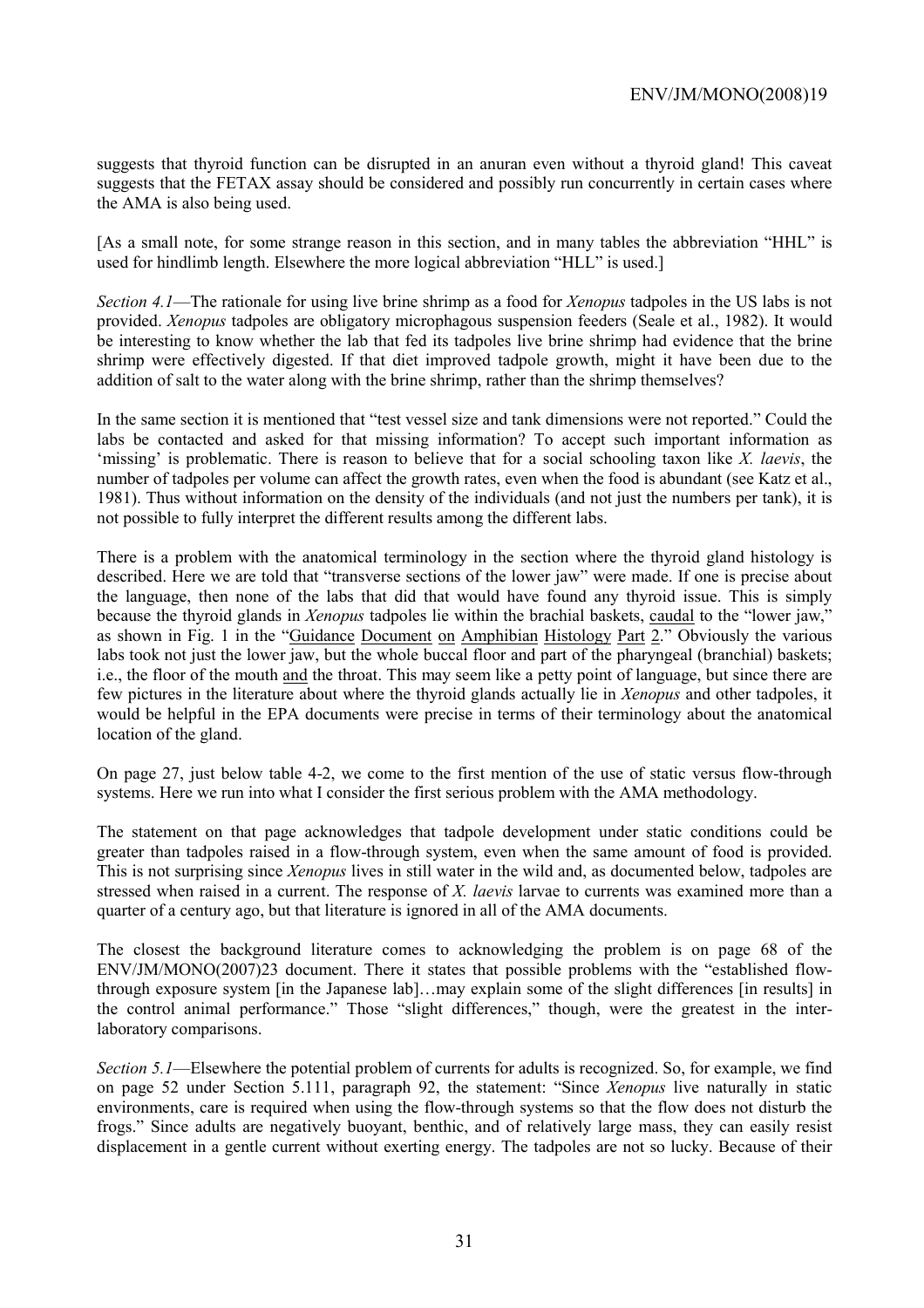neutral or positive buoyancy, pelagic life-style, and small mass, they cannot avoid being displaced by a current without expending energy swimming upstream.

The stress to tadpoles raised in currents has recently been investigated in a stream-associated species *Rana boyii*. Dr. Sarah Kupferberg (Questa Engineering, Richmond CA, skupferberg@pacbell.net) has unpublished data that *R. boyii* tadpoles, which are far better designed for handling currents than *X. laevis*, exhaust in a matter of minutes in a current of just 5 cm/s.

Both in terms of the phase trials that were undertaken and the final AMA protocol itself, I strongly encourage the EPA to include document that raising *X. laevis* tadpoles in a current has an inconsequential effects on their growth and development. If the highest concern of the AMA methodology is to provide a continuous dose of the chemicals being assessed, then a rationale should be provided for why that is of higher priority than trying to raise the tadpoles in a slightly more natural and less stressful (i.e., in a nonflow-through) system. If a flow-through system is absolutely required, then much greater detail needs to be provided about the position of the inflow aperture(s) and whether it (they) induce a standing circulation in the tanks. In the current version of the AMA methodology, there is inadequate information on the permissible flow velocity in the tanks. Do the tadpoles line up with their nose pointing towards the inflow? If so, they are showing a positive rheotropic response and will be swimming harder (and expending more energy) than they would be in a static system. In addition, almost any current will cause major, nonrandom distribution of suspended food particles (see Walks, 2007). How will that affect growth rates and the variance in growth rates for the tadpoles in a single tank?

I do not wish to see this issue delay putting the AMA online as an approved EPA assay. But I do not feel that the AMA methodology can be considered in final form until there is some hard data showing that the inflow current is not affecting the tadpoles' behavior and growth. Since there is no detail provided on the currents generated by the flow-through system in the various Phase 1, 2, and 3 trials, this reviewer does not know whether the variance in the results from the different labs is not largely due to inadequate control of that particular variable.

On page 29, we learn that different labs anesthetized the animals different numbers of time. The final AMA protocol recognizes this as stressful for the tadpoles. None of the phase trials, though, explore this potential variable.

Lastly, no information is provided on the  $O<sub>2</sub>$  concentrations in the tanks. So, again, we don't know what importance differences in water chemistry may have had that could account for the different results between the different labs.

The next major problems all center on how one recognizes overt distress in a *Xenopus* tadpole.

Several of the tables that summarize the results from the various tests have a section titled "Overt Toxicity." There are three variables of 'toxicity' listed in those tables that are not strictly morphological markers. These are 'abnormal behavior,' 'lethargy,' and 'reduced food consumption.' To a nonbehaviorist, it would seem that none of the labs witnessed any problems at any time in terms of any of these variables. However, since there is no discussion about what is normal behavior for a *Xenopus* tadpole I doubt that many (any) of the labs attempted to assess those variables…or were fully aware of what to look for in terms of behavioral disturbance.

Let's consider first 'abnormal behaviors.' *Xenopus* tadpoles are obligatory air breathers (e.g., Wassersug and Murphy, 1987; Pronych and Wassersug, 1994, plus older literature cited therein). They may come up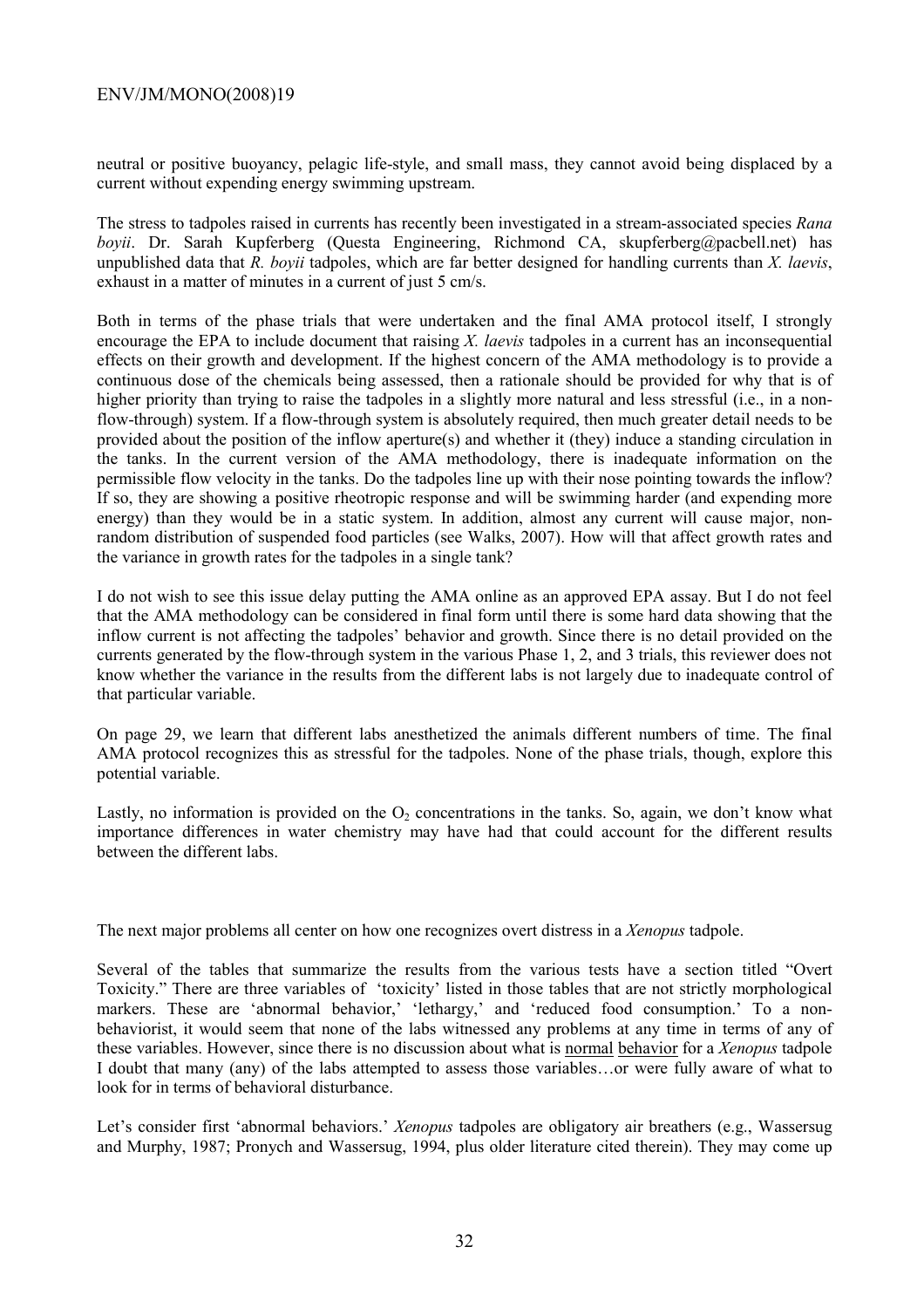to the surface in normoxic water only two or three times an hour, but, if they are stressed, they reduce their aerial respiratory rates. I have anecdotally noted (Wassersug, 1996) that simply tapping on the side of *Xenopus* aquaria can reduce the tadpoles' aerial respiratory rates for up to an hour. Suppression of activity and reduced aerial respiration are well documented in the literature for stressed tadpoles, but never mentioned in the AMA documents.

Since labs that did all of the phase trials do not discuss the procedures they undertook to reduce the stress on the tadpoles, my guess is that all of the tadpoles were somewhat stressed. The problems then, are, "How much?" and "Was it the same amount of stress in all labs?"

Let's take a look at specific *X. laevis* behaviors. *Xenopus* tadpoles normally swim at an approximate 45º angle in the water column. However, if they are in a current they reduce their lung use and lung volume. They then have a shift in their center of buoyancy and swim more horizontally. None of the labs reported on the angle or orientation of the tadpoles. So we cannot tell whether their swimming was "normal," as it would be in standing water, or "abnormal" as it would be if they were swimming against a current and had reduced lung volumes.

When *Xenopus* tadpoles swim faster, they incorporate more of their tail in generating a propulsive wave. However, the frequency of the tail beat changes very little at low to moderate speeds (Hoff and Wassersug, 1986; Wassersug, 1989). What then was the wave pattern in the tails of these tadpoles? No data are provided.

To simply say that the tadpoles were swimming normally and "not lethargic," because the tails were constantly waving, presumes that the tail beat is under neuronal control. *Xenopus* tadpole tail tips, however, can continue to beat in tissue culture media for hours to days. So simply to witness that the animals swimming does not mean that they had normal behavior, i.e., that they were not "lethargic."

What other behaviors might have been examined and scored to document abnormal behavior, stress, or distress? The buccal pumping rate would be an obvious one. But there is no evidence that any of the labs measured this. This, in turn, directs our attention to the other measure of overt toxicity; i.e., "reduced food consumption." How did the labs measure the rate of "food consumption" to know if it was normal or reduced? *Xenopus* tadpoles reduce their buccal pumping rate when in a suspension with a high concentration of food particles (Seale and Wassersug, 1979; Seale et al., 1982). This is understood to be an adaptive response that helps the tadpoles avoid clogging their suspension feeding mechanism (Wassersug and Murphy, 1987). The Phase 1 and 2 laboratories, then, might have measured buccal pumping rates as an indirect proxy of feeding activity. However there is no evidence any lab collected such behavioral data.

A more direct measure of food consumption is a change in particle concentration in the water column around the tadpoles. This can be measured directly with a cell counting system, such as an automatic particle counter, or the old fashioned way using a grided slide under the microscope. But, once again, there is no evidence that any of the labs actually measured changes in particulate matter in the water, so it is not clear how they could have concluded that 'reduced food consumption' did not take place (other than indirectly from the final size of the tadpoles).

Whereas it is only a matter of history to criticize what was or wasn't done in the various labs, what really matters now is what is going to be considered normal tadpole behavior for the AMA. If the AMA is going to include measures of 'overt toxicity' that include behavior, then there must be rigorous and clear guidelines about what behaviors should be observed, how they should be quantified, and what is considered normal. In many ways this is the biggest weakness in the AMA documentation.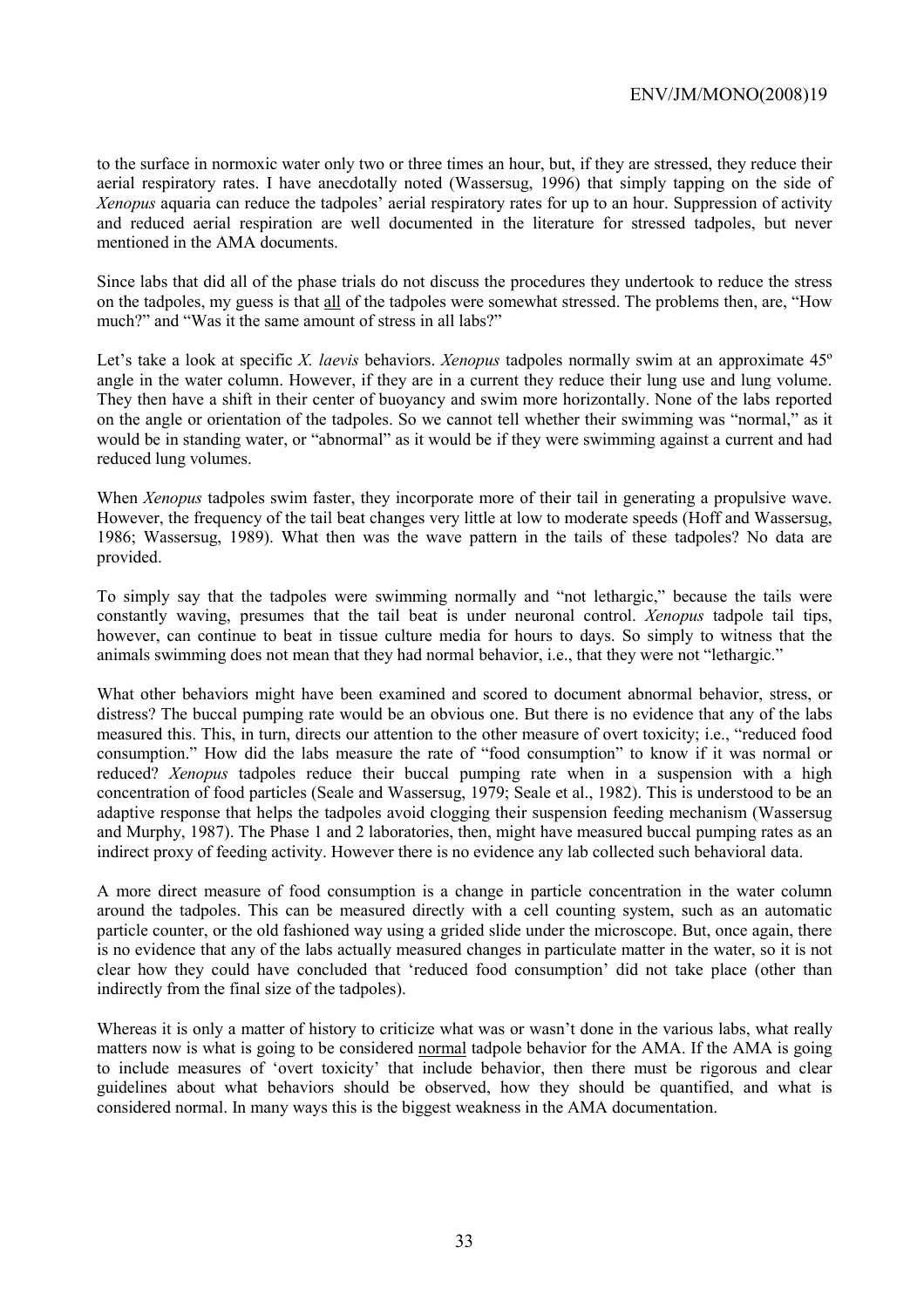Before leaving this section, there is a sentence on page 34 that is unclear. That is where we are told that "hind limb length measurements were less straightforward due to a heterogenous effect in the Japanese laboratory." What is a "heterogenous effect?"

The last paragraph in section 4.3 concludes—despite all of the undiscussed and uninterpreted variation in results between the labs—that "the model system is relatively robust and not subject to variation as a function of the test protocols employed." I frankly do not see how such a strong statement can be made when there is variation in the test results between the labs in either gross morphology or thyroid histology that remains unexplained.

As we proceed through the document and the reviews of the various trials in the various labs, this same problem re-emerges. Thus we see on page 41 the statement that "the inter-study variability for wet weight of controls was somewhat greater." This raises a suspicion for me that the animals were subjected to different levels of stress in the different labs, but not enough information is provided to determine what those stressors were. As we work our way through the various chemical agents, we get hints of more variance possibly in behavior that is unexplained. On page 46, we are informed of sedative effects from phenobarbitol. But were those effects similar in all the labs?

The statement on page 49 of "a finding contrary to expected" would seem to have warranted some effort to figure out the source(s) of the variance. Yet the source or sources are not explored in these documents.

*Section 5.2*—One more hint that things were not normal (or at least consistent across labs) even in the controls, is the size range of the *Xenopus*. The average maximum size for *X. laevis* tadpoles in the wild is 80mm (Wager, 1965). The maximum size for tadpoles according to ENV/JM/MONO(2004)17 is 60 mm (page 52), but some of the lab results suggest that control animals are metamorphosing well below that size. It is quite likely then that the laboratory stock that have been used in the various laboratories around the world have been subjected to some substantive artificial selection, as well as the fact that the tadpoles may have been raised under non-optimal conditions.

I maintained a *Xenopus* colony for some 30 years. Over the years I found a tendency, when trying to maintain stock, to keep the first animals that metamorphose after a breeding and discard the extra tadpoles. In a few generations, this can lead to a bias for small individuals that metamorphose at a smaller size. I see nothing in the AMA that discusses how to maintain uniformity, if not 'wild type' in the breeding stock used in the assay. That issue needs to be addressed in the AMA methodology. If it is not addressed, then it belies the key statement in the Introduction to this section that "it is also imperative to refine husbandry methods and other test factors to ensure optimal and consistent performance of controls."

Only two paragraphs later, we are informed that "less than optimal control performance occurred in two experiments during the study." Without any effort to trace down the cause of that sub optimal performance, there is no guarantee that the AMA methodology can be consistently executed.

*Section 5.4*—I consider the inter-lab variation in tadpole size presented on pages 55 and 56 high. What guarantee do we have that the AMA in the future will perform any more consistenly? My concern repeats itself as we go from one test chemical to another. Thus, in section 5.4, we are told that there were "no signs of overt toxicity" but, as noted above, its not clear that the labs looked for behavioral indicators of stress or toxicity. Considering the fact that T4 is a thyroid hormone, one would hope that the assay could run without the level of variability reported for T4 on pages 61 and 62.

When we learn that laboratory 5 had mortality "due to handling errors" warning lights go off in my head. What were the errors? Were all the animals abused, but only a few of them dying? Were those "handling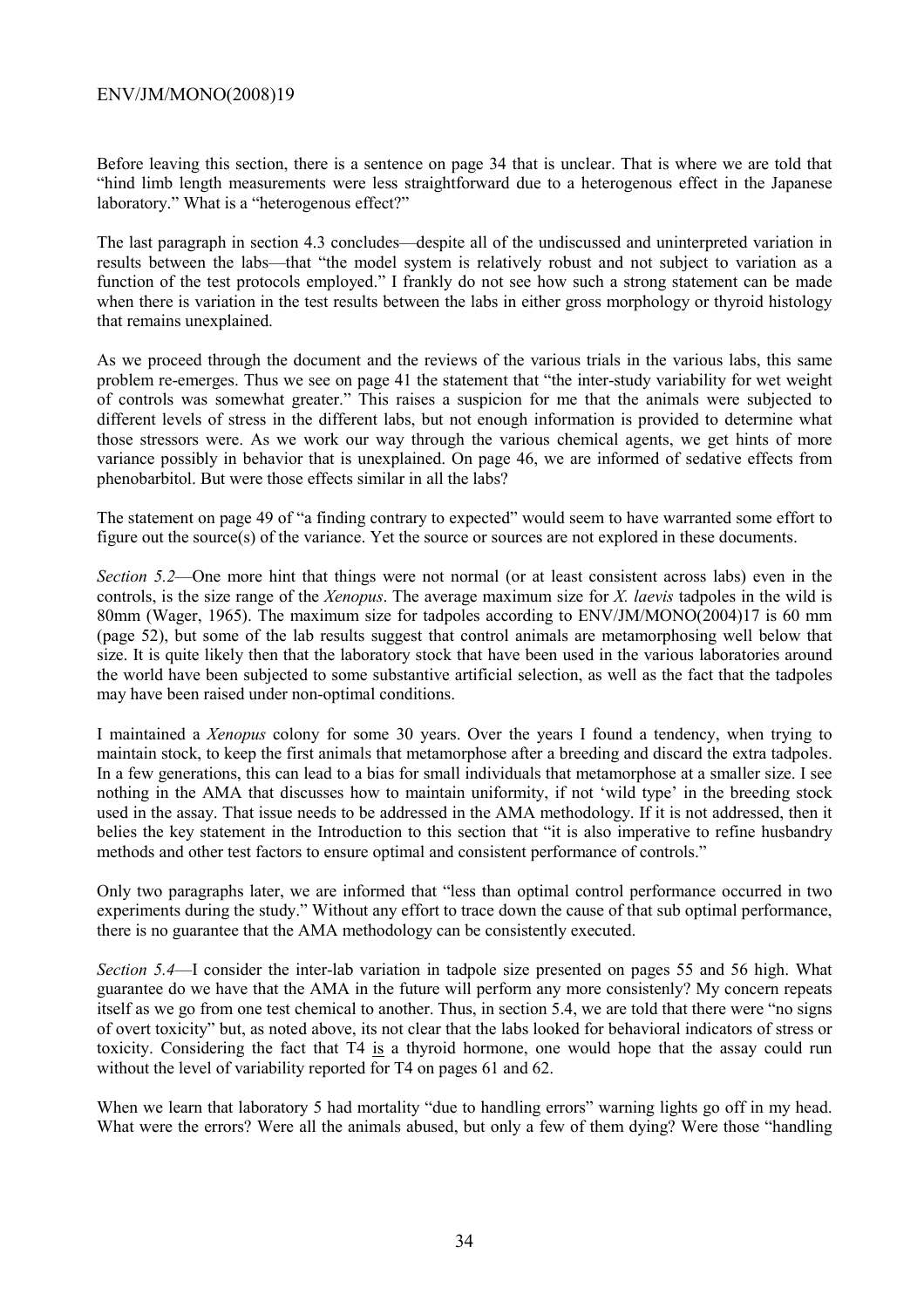errors" isolated and specifically involving only the individuals that actually died? Or were all the tadpoles exposed to those "handling errors" and some of them were hardy enough to survive?

Given the variation reported between the three labs, the last sentence on page 67 is bothersome. We are told that "the strong developmental response was deemed to be sufficient to conclude that the assays successfully detected T4." This seems to me a trivial statement, since we have known for decades that T4 affects the development of *Xenopus* tadpoles. What is so problematic is the begining of that sentence where we learn that "thyroid histopathology as inconsistent between the three labs." Thus, for certain agents in certain labs, histopathology is a powerful aspect of the AMA's ability to discern endocrine disruption. In other labs, histopathology yields inconsistent results. Without chasing down the source of such inconsistencies, we cannot have full faith that the AMA protocol can produce consistent results between different labs.

The problem keeps returning. So, on the bottom of page 70, we learn of an additional difference in results from the various labs for which "the reason has not been determined." By now one has the impression that many months, in many labs, were spent to show the obvious; i.e., that compounds like T4, which are thyroid promoters, accelerate development whereas compounds that have long been known to inhibit metamorphosis, do so in more than one lab. Yes, the AMA works! But not ideally, and not consistently. So I'm left wondering why more effort was not put into trying to identify and resolve the variation reported in the results from the different labs.

The various sections all seem to end with some statement that the assay worked. Thus we are told that the strange development observed in the tadpoles in the iopanoic acid (IOP) studies (with "asynchronous development") simply because it gave a response "can be considered a 'positive' result." Yes, positive. But otherwise uninterpretable.

The last paragraph on page 76 states that the iodine content in the culture water "must be considered." It isn't clear that this was addressed in the earlier phase trials and may be more important than is appreciated in the current AMA methodology.

Section 5 ends with a statement that metamorphosis in *Xenopus laevis* could be used as a "testing tool for thyroid system disruption." While this important concluding statement is in italics, this was clearly known twenty years ago.

*Section 6.2*—Here is an aside on biology, and not on the assay *per se*. I found it intriguing that estrogen increased the size of the *Xenopus* tadpoles. Adult female *Xenopus* are larger than males. Over the years, I have been occasionally asked if there is some way to tell male from female tadpoles. It would be fun now to go back to the lab and find out whether, all else being equal, female *Xenopus* tadpoles are larger than males at or before metamorphosis. Hayes et al.'s (1993) failure to find any estrogenic effect on *Bufo* larval growth and metamorphosis doesn't moot the question. It is my impression that species, whose size at metamorphosis is closest to their size at first reproduction, are more likely to show differentiation of their gonads at metamorphosis than species that metamorphose at a size well below their reproductive size. Sex difference in size at metamorphosis may thus be most likely to be found in the former rather than the latter group.

*Section 7*—This section acknowledges that the scientific literature was reviewed up to 2003. It is not clear why the literature wasn't updated for the last three or four years. The literature, though, is updated in Fort et al. (2007).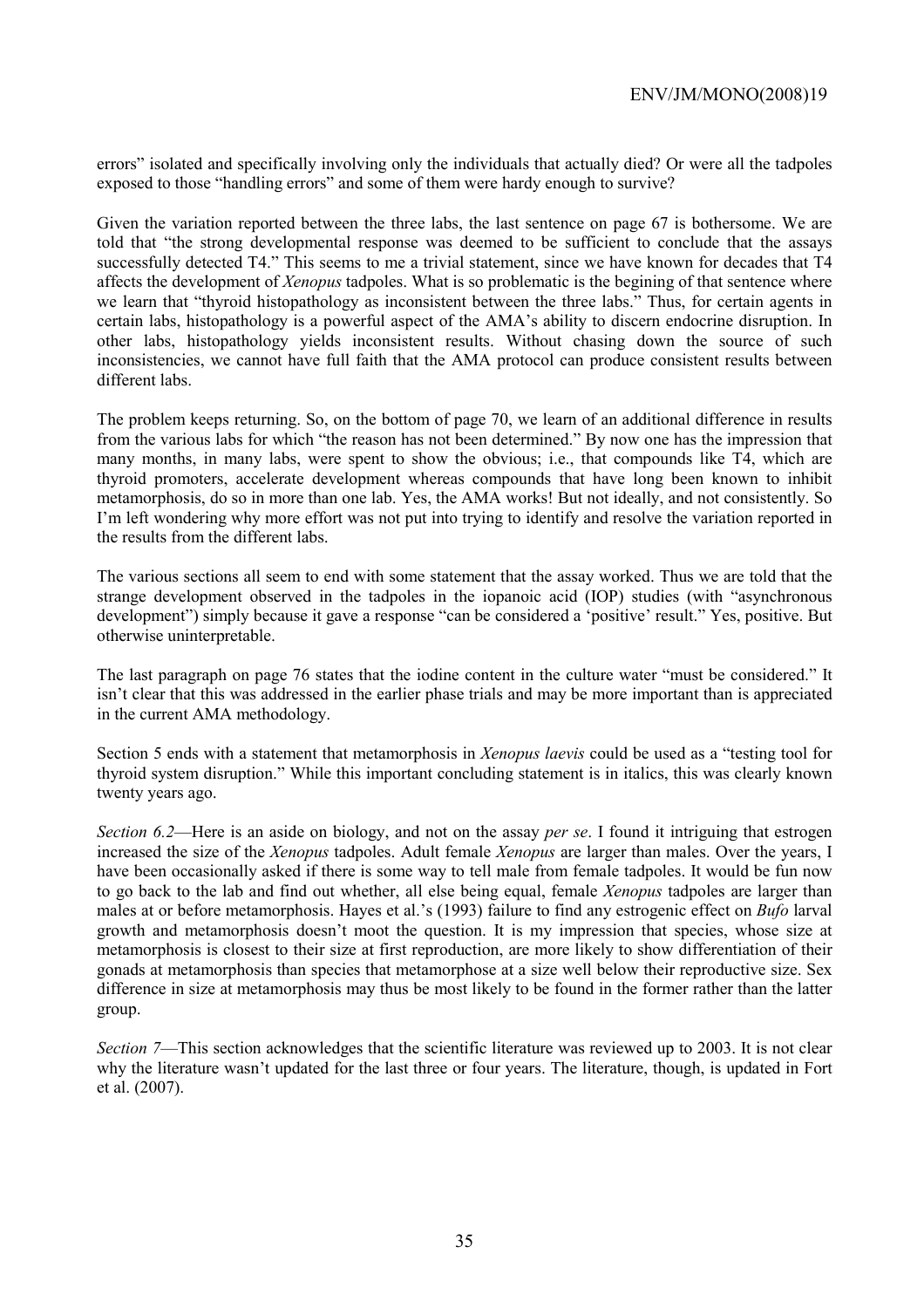In section 7.2, we are introduced to *Silurana* (*Xenopus*) *tropicalis* as alternative model species. We are told that it could be used in place of *Xenopus laevis* "with minimal modifications," but those modifications are never specified.

*Section 8.1—This section proclaims* "The reproducibility of the AMA, for screening purposes, has been well-demonstrated using several representative thyroid-active chemicals across geographically diverse laboratories." However, if the variation between the labs cannot be explained, then one cannot feel as confident about this proclamation as the author of the review.

*Section 8.3*—Here the strengths and limitations of the assay are listed. I agree with the combination of morphological and histological endpoints, but they are only considered acceptable within the context of the animals having normal behavior. Without defining 'normal behavior,' and without any clear guidance on how to quantify that, it is not clear how sensitive, reproducible, and reliable the AMA will be.

# **Comment on the Biological and Toxicological Relevance of the Assay as Related to its Stated Purpose**

**David Crews:** This assay is designed as a standard toxicological screen. As such, it accomplishes its goal. However, a number of studies have now shown unequivocally that traditional toxicological studies are illsuited for detecting chemicals that have endocrine disrupting capacity. There are multiple reasons for this and are listed below.

a. The thyroid system is part of an integrated endocrine system that is essential not only for normal functioning at particular life stages, but also for advancing the developing organism through a series of carefully regulated stages that result in a functional (= reproductive adult). Hence, it cannot be considered in isolation of other endocrine systems. This is particularly the case when considering the developing reproductive system.

The present document describes the effects of compounds on the thyroid axis and its consequences on limb growth. This ignores the fact that factors influencing the thyroid axis may also affect the reproductive axis. For example, a recent study comparing populations in frogs in a contaminated (by agricultural runoff) and a pristine lake in Italy document that the pattern of circulating concentrations of steroid hormones and T3 and T4 are disrupted and the testes of adults affected (Mosconi et al., 2005). In laboratory experiments administration of goiterogens such as thiourea and 6-*n*-propyl-2-thiouracil (**PTU**) can alter normal patterns of sex determination in Xenopus and other frogs as well as fishes and mammals (Fort et al., 2007; Franca et al., 1995; Hayes, 1997a, b; Matta et al., 2002; Schultz et al., 2005). Significantly, after treatment is stopped, spermatogenesis is restored to normal levels (Cooke, 1996; Kirby et al., 1992; Schultz et al., 2005). Thus, such compounds lead to increased interstitial cell growth and activity, to the extent that in the male spermatogenesis is inhibited (presumably due to an overproduction of androgen). Such studies indicate that thyroid hormone is important in normal gonadal development and, further, that interference at this level will produce sterile individuals.

b. EDCs are ubiquitous in natural environments. Standard toxicological screening methods have a focus of determining whether a given compound is toxic, leading to death (defined here by the LC 50 and/or to body and organ malformations). Two typical life stages in which compounds are tested are the adult or developing (embryonic or early life) organism. In both instances the emphasis is on the individual organism within a single generation. In addition, any number of compounds when administered to developing organisms may have no demonstrable effect on mortality or growth. However, these compounds, and particularly EDCs, can affect sexual development—even at extremely low doses. Such sterile individuals occupy space and use resources but cannot contribute to the growth of the population, as their genes will not transmit to subsequent generations, hence leading to evolutionary death.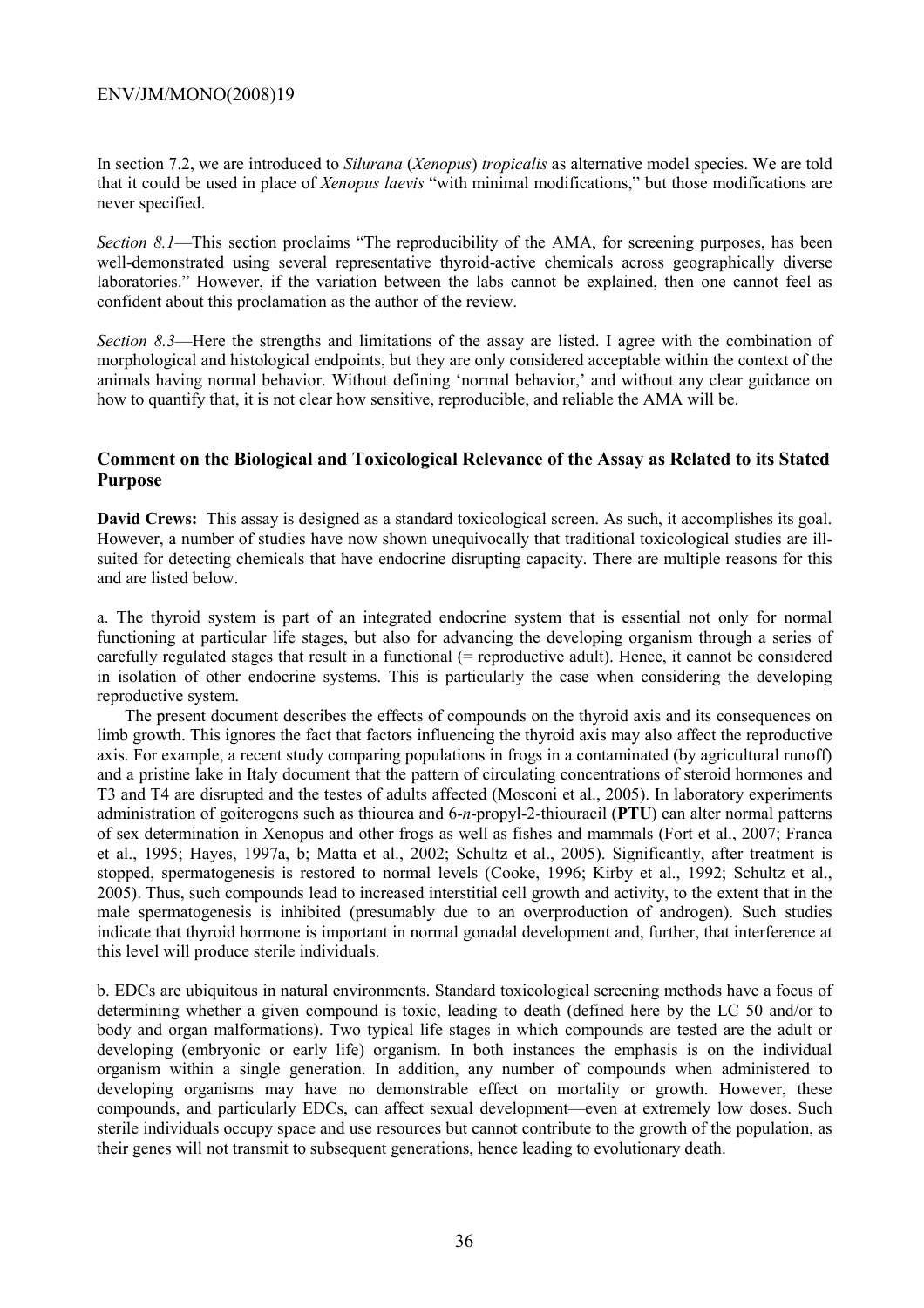**J. David Furlow:** The biological and toxicological relevance is clear: metamorphosis is a strictly thyroid hormone driven event, therefore it is reasonable to assume that alterations in the progression of spontaneous metamorphosis by toxicants are the result of disruption of thyroid hormone synthesis and/or action.

### **Catherine Propper:**

a. In the validation processes it would have been useful to determine whether an exposure protocol from hatching through metamorphosis provided a different outcome than either of the shorter protocols (stage 54/14 day or stage 51/21 day). One of the issues this assay did not answer in the context of the presented validation phases is whether early exposure (prior to stage 51) impacts later thyroid-related outcomes. Animal (including human) populations may be exposed to these compounds throughout their lives, not just from a specific stage on. This early exposure may have impacts on the thyroid system that will not be seen here. For example, we have preliminary data in our lab where we see impacts on timing to metamorphosis from exposure to complex mixes that we do not see with a 14 or 21 day assay (Propper, unpublished data).

b. In this assay validation approach, through 3 phases of the validation process only three known environmental contaminants were evaluated. These are perchlorate, which has well-documented means of thyroid hormone disruption, estradiol which in fact does have some affects on the thyroid hormone system (see comments above), and benzophenone-2. The other compounds tested were chosen largely based on their known pharmacological thyroid hormone disrupting activities.

A final validation step evaluating some environmental contaminants (eg. Pesticides or pharmaceuticals) known to have thyroid disrupting capacity at environmentally relevant concentrations is necessary for final knowledge of the utility of the AMA Test Methodology. For example, endosulfan has demonstrated impacts on thyroid gland histopathology, and impacts thyroid hormone levels in a number of species (including human pesticide formulators). A final validation step demonstrating the usefulness of this assay using a common environmental micropollutant would strengthen the justification of the protocol. Another advantage of including such a validation is that the probability of getting a monotonic dose response is much less, and therefore tests the validity of the assay when a U-shaped (or other non-linear response) is generated.

**Hannes van Wyk:** In all the literature presented, including earlier DRP and recent published literature, toxicological relevance of assays focusing on environmental (external) thyroid modulation with potential adverse consequences for wildlife and human health, will always be relevant. An extensive literature now exists that suggest a range of environmental toxicants that may in some way interact with the thyroid system. The Introduction and Background sections of all the documents recognize this phenomenon.

As acknowledged by most authors, the general control and endpoint expression associated with the thyroid system is rather complex. More the reason to understand the range of potential mode of actions to ensure toxicological relevance. I am convinced that this point is clearly made in the "Rationale for the assay". The rationale for employing non-mammalian organisms as models for assessing thyroid disruption seems to be convincing and acceptable, especially when considering the recognized evolutionary conservatism among vertebrate groups. The AMA uses the advantages that amphibians offer to study endocrine disruption of the thyroid system through phenotypic thyroid hormone (TH) dependent changes during the developmental phase (metamorphosis). The role of TH during early amphibian development (with freeliving embryos) and early mammalian development underlines the relevance of using the AMA, a simpler more straightforward system to work with than working with early mammalian life stages.

The authors clearly and comprehensively reasoned the relevance and advantages of using an anuran metamorphosis model in studying external influences on the thyroid axis. In Section 2.2, they summarize the dynamics of hormonal changes during the developmental programme. Similar changes in expression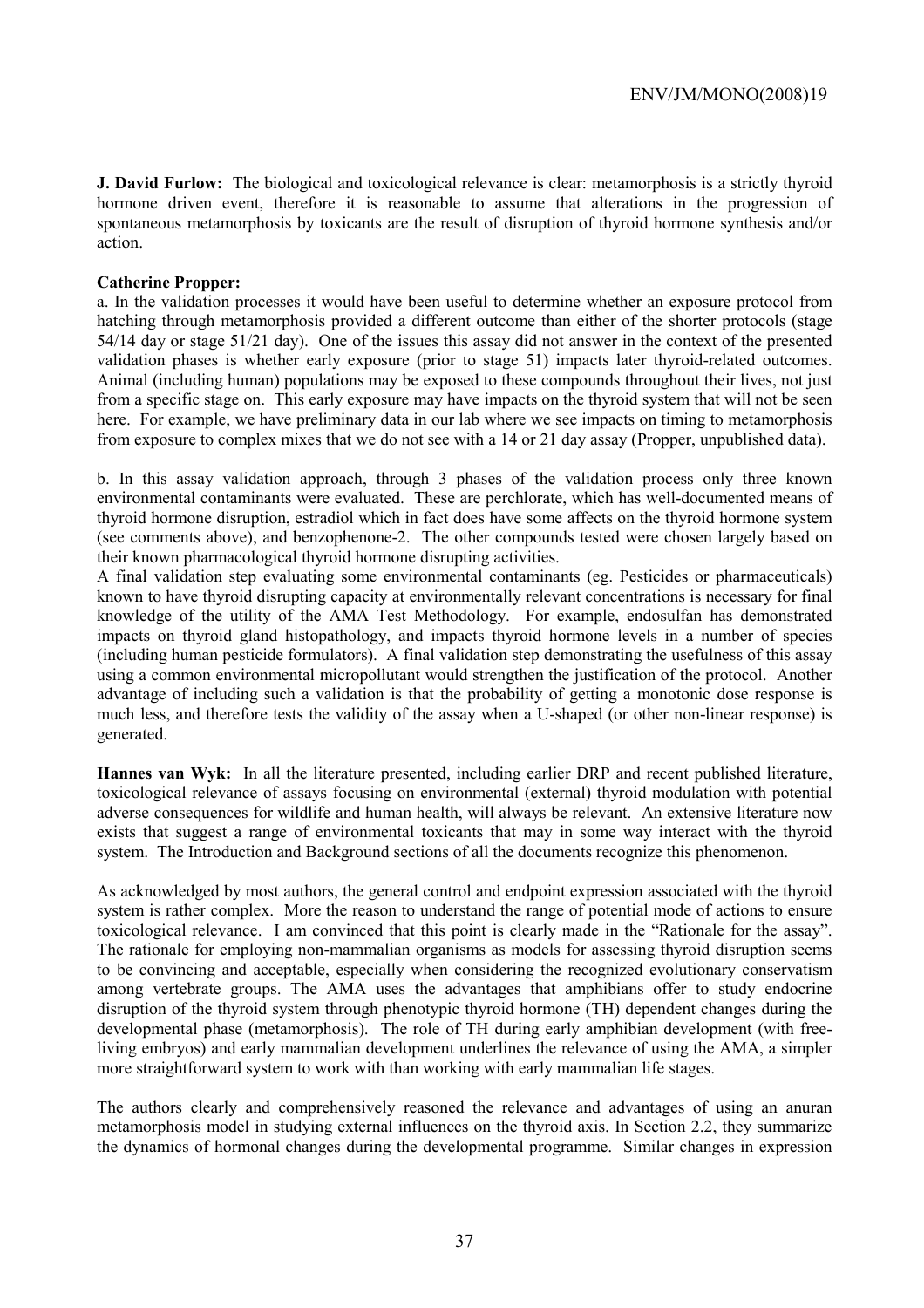of TH-receptors were presented elsewhere. It is clear that during the development, refinement and validation phases of the AMA considerable thought has been given to the relevance of the exposure window. It is also clear that several possibilities exist to use short term, molecular based TH receptor expression along with the longer-type assay using morphological based endpoints. Although, it seems that earlier suggestion for the inclusion of the former did not materialize as integral part of the AMA.

The importance of controlling for several environmental conditions that may secondarily affect the rate of metamorphosis was also shown. This must be valuable to the user of the AMA, specifically to understand the sensitivity of amphibian development to a range of environmental factors and therefore the importance of controlling for these to ensure the correct interpretation of exposure data.

The authors adequately describe the possible points of modulation and uses Figure 2.2 to show the nonneuro-endocrine (or peripheral) points of concern. It is not clear why they selected to omit the potential points of effect on the neuro-endocrine side?

Reading the DRP and the ISR together, I am convinced that the extent of literature review to set the scene and build the rationale for the AMA is extensive and represents a good review of the literature to highlight the hormonal control of amphibian metamorphosis. It has been shown that the AMA represent an opportunity to study several TH dependent endpoints and mode-of-actions rather than just screening for the ability of chemical to bind to TH receptors (like in several HTPS assays). Apart from the classical genomic interactions, non-genomic interactions as well as pathway enzymes involved in synthesis and metabolism activities may also be included. In summary, therefore I am convinced that the biological and toxicological relevance of the AMA has been shown. Although it runs the risk of being too "reductionistic" when it comes to EDC action, it represents a broader multi-endpoint perspective, and therefore, certainly conforms to the goals of a screening assay for suspected/potential Tier 1 EDC interaction.

**Richard Wassersug:** The AMA with *Xenopus* is toxicologically relevant in that this is the most common amphibian used in toxicological research around the world. Its biological relevance, however, is slightly less relevant in some situations. *Xenopus* is not native to any continent outside Africa, and its morphology, ecology and behavior both as a larva and adult, are quite unlike those of other amphibian genera in North America, Asia, Europe, or Australia. The authors of the EPA documents suggest that the agency is aware of situations where data collected with *Xenopus* via the AMA, may not be relevant for other species and mentions the potential need to verify the results from the AMA with other anuran taxa.

## **Provide Comments on the Clarity and Conciseness of the Protocol in Describing the Methodology of the Assay such that the Laboratory can a) Comprehend the Objective, b) Conduct the Assay, c) Observe and Measure Prescribed Endpoints, d) Compile and Prepare Data for Statistical Analyses, and e) Report Results**

**J. David Furlow:** Comments on assay method narrative:

a. A major source of uncertainty in my mind lies in the use of flow through versus static renewal systems (p. 2). The static renewal system (for tadpoles) is likely the most popular system in most laboratories working with *Xenopus laevis* tadpoles due to convenience and cost (and it is understood that this system may be the only option in some toxicology studies for chemicals with certain properties). It should be noted that silt-filled, murky ponds are apparently the natural habitat of *Xenopus laevis* rather than fast flowing streams. Furthermore, the flow through system would not permit accumulation of degradates of the test chemical that may occur due to light, hydrolysis, and the animal's own metabolic capacity. Nevertheless, the flow system is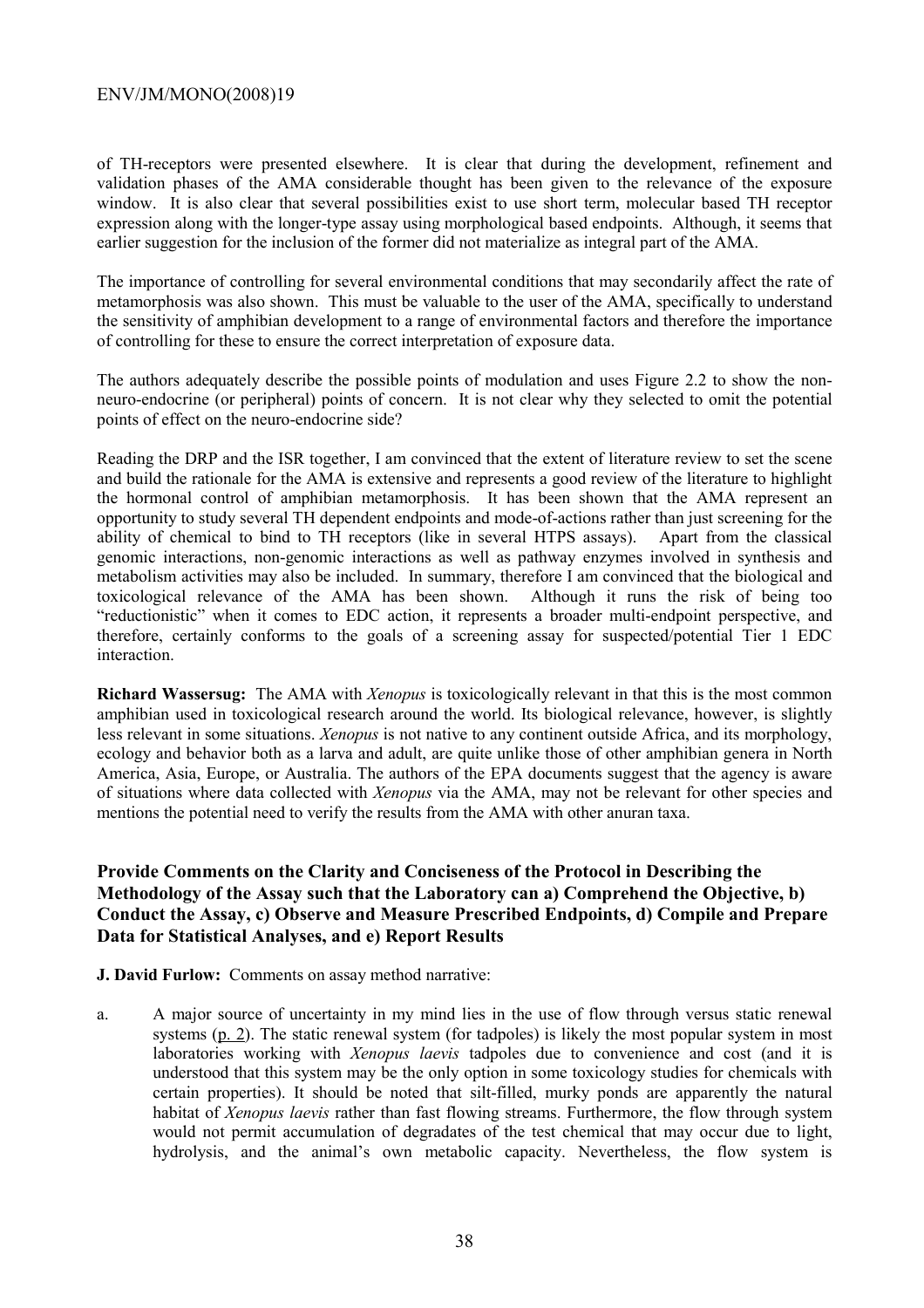understandably preferable due to the higher degree of reproducibility and better control of water quality. According to the ISR, (p. 20) a particular exposure system is not *required* but that the flow through system is *preferred*. It would be important to take perchlorate, for example, and test the flow through versus static renewal systems in the same laboratory using the same spawn. In summary, without such a direct comparison, either a static renewal system should always be used so all chemicals can be tested, or the flow through system should always be used and just exclude chemicals that are not suitable for the assay conditions.

- b. The statement about "suitable plastics" for system components that do not compromise the study is not clear: certain plastics can likely be ruled out right away such as those that leach BPA and other known endocrine disrupting chemicals (p. 2).
- c. In addition, in the flow through system as described on p. 2, it is important to specify that each of the four replicated doses receive an independent water supply (rather than from the same source split into four in order to serve as four independent samples). This point was not clear in the assay description. Perhaps a diagram can be included to clarify the system design.
- d. The protocol should recommend whether to dejelly the eggs of spawns used for the assay rather than leaving that up to the individual investigator (p. 5). Dejellying allows much easier sorting of poorly developing embryos that may compromise the rest of the batch. Thus a recommendation one way or the other should be made.
- e. The assumption is that the chow from Sera Micron is consistent from lot to lot, but how is this assessed? Are there any guidelines on expiration date or storage conditions? (p. 6).
- e. For vehicle controls, a range of concentrations of the most common (ethanol, DMSO) can be tested in the system for effects on metamorphosis (or lack thereof) to make recommendations to testing laboratories. (p. 7).
- f. The choice of dosing regimen is unclear (p. 8). While the determination of the MTC is basically clear (although the description of other means to estimate the MTC is rather convoluted), I see a problem with allowing only three doses to be tested with a dose separation of 0.33 to 0.5. For example, the example given does not even satisfy the requirements of the assay as stated: 0.11 of the highest nominal concentration of 1.0 is only 1/9 of the maximum dose. The risk here is that that the assay may not be able to discriminate between general toxicity and a more specific effect on the thyroid hormone driven metamorphosis that may be revealed at lower doses.

**Richard Wassersug:** My greatest concerns about the AMA center on the document "Draft Method for the AMA." Various laboratories should be able to follow the methodology of this essential document and achieve identical results. There is simply not enough detail in this methodology to be confident that the assays can be executed with adequate amounts of reproducibility.

The following is a list of my major concerns.

*Breeding stock*—No guidance is provided on whether one should be concerned about inbreeding in laboratory stock. As noted in Item 2, the labs in general seem to be reporting tadpoles in control tanks metamorphosing below the maximum size in nature. As I've noted above, it is easy to artificially select for larvae that metamorphose at a small size. But how would that affect the results of the AMA? One guess is that it would reduce the sensitivity of the assay. If a presumed endocrine disruptor reduces the size of tadpoles, and the tadpoles used in that assay have already been selected to be dwarfs, then it's going to be more difficult for the AMA to pick up a significant reduction in size.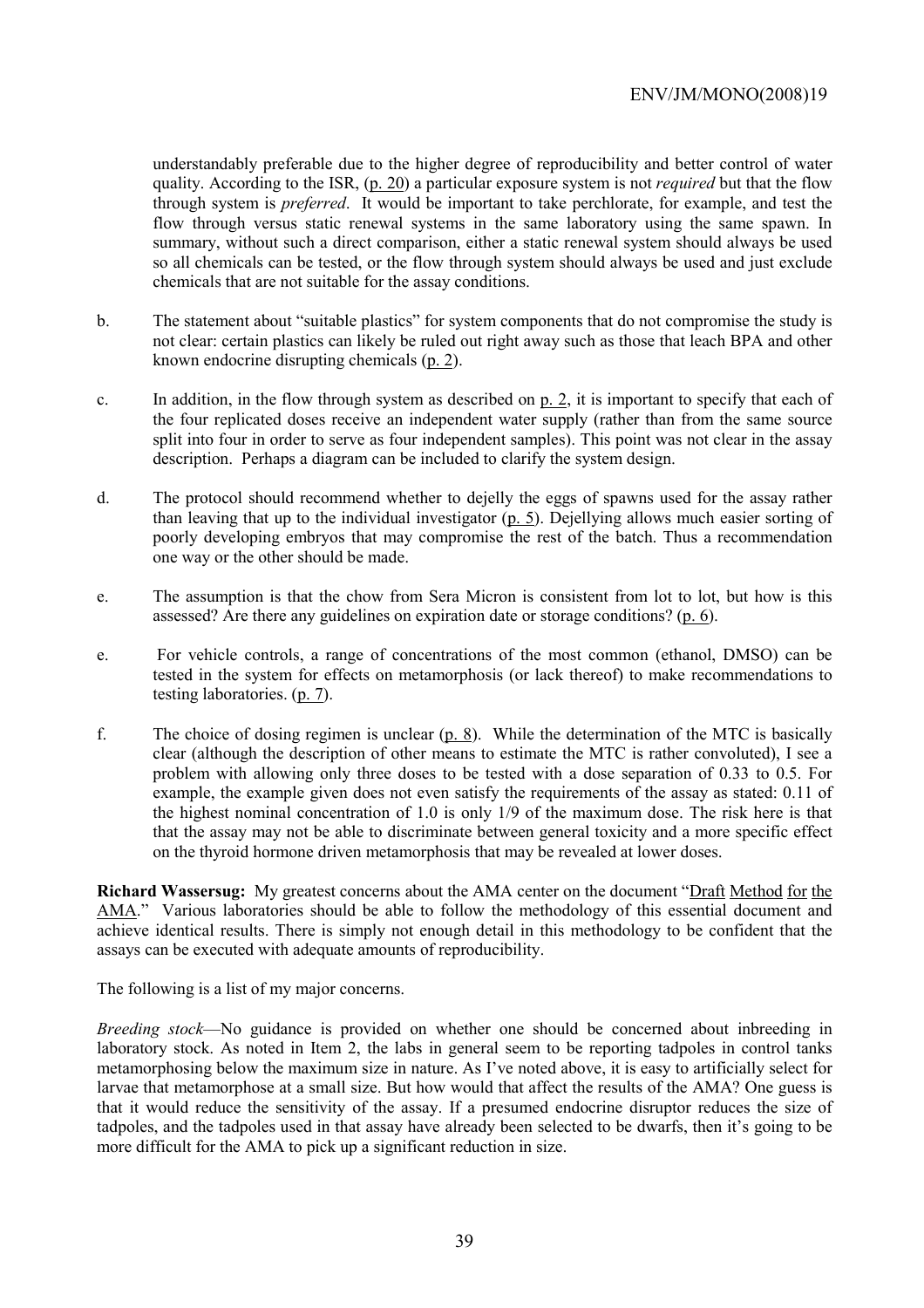I do not recommend that the EPA delay putting the AMA into operation. But ways to either deal with or avoid using inbred lines need to be addressed. Whatever their guidelines are, they have to be tight enough that they yield standardized breeding stocks across various labs.

*Exposure system*—Another major concern I have is with the mechanics of the flow-through dilutor system. I understand that the tanks will be in parallel, not in series, which, of course is essential. But much more information is needed to make sure that all the labs produce comparable circulation in their tanks by: 1) having identical placements of the inflow and outflow apertures, 2) apertures of identical size, 3) yielding identical flow rates and circulation in the tanks.

In Item 2 above, I emphasize that *Xenopus* tadpoles live in non-flowing water and that putting them in a current is stressful. The background literature in support of this claim goes back at least a decade, some of it to the early 1980s. Nowhere in these documents do I see those concerns mentioned or discussed. Minimally the AMA should include ways to minimize the current velocity in the tanks, such that there will not be a major, standing circulation.

Please consider the following: *Xenopus* tadpoles in a current reduce their aerial respiration rate. They do this by lowering the volume of air in their lungs. This makes them more negatively buoyant so they can stay closer to the bottom, where the flow rate is lowest. This, however, lowers their stamina and can increase their lactic acid concentration (see Wassersug and Feder, 1983; Feder and Wassersug, 1984). If the lactic acid is elevated, then the animals are stressed. Stress increases corticotropin-releasing factor (CRF) which has been shown to activate both adrenal (interrenal) and thyroid hormone secretions (see Denver, 1996, plus other papers cited therem as well as reviewed in Wells, 2007, p. 608 and Fort et al., 2007).

What is remarkable is that the EPA documents fully acknowledge the problem of stress from an endocrinological perspective, yet completely ignore it from an ecological and behavioral perspective. Thus, in the ENV/JM/MONO(2004)17 document (which is in general an excellent document) we are told explicitly on page 27 that CRF, not TRH (=thyrotropin releasing hormone not "thyroid receptor element" as claimed in Table 1-1, page 20 of the same document) "is the primary hypothalamic releasing hormone responsible ultimately for the induction of metamorphosis." On the next page we learn that many tissues in tadpoles are responsive to the impact of corticoids on thyroid hormone action. The section ends (paragraph 29) with the statement that "Overall, physiological synthesis and secretion of corticoids play an important role in anuran metamorphosis." In layman's terms, these quotes recognize that the endocrinological pathways that respond to environmental stress interact with the endocrinological pathway that control metamorphosis. Yet the AMA documentation says nothing about how to limit, or even recognize and regulate non-chemical environmental stressors on tadpoles.

Since the EPA is committed to a flow-through system, in order to stabilize the delivery of the test compounds, far more effort needs to be spent on how to do this in a way that minimizes—or at least standardizes—the stress that currents, for example, place on *Xenopus* tadpoles.

*Removing the jelly from the eggs*—An optional step in the production of tadpoles for the AMA is to use Lcysteine to remove the jelly. It is not clear why this should be done, optionally or otherwise. From a historical perspective, one can understand why many labs do this. It is, for example, part of the FETAX, which is an assay for developmental disruptors of embryogenesis. Since the concern in that assay is to get the test agent to the embryo in a consistent fashion, it makes sense to remove the jelly, which may or may not be uniform on different eggs and may inhibit transfer of the test chemicals to the embryos themselves. Removing the jelly is also a step in all trangenic work with *Xenopus* eggs. However, in light of the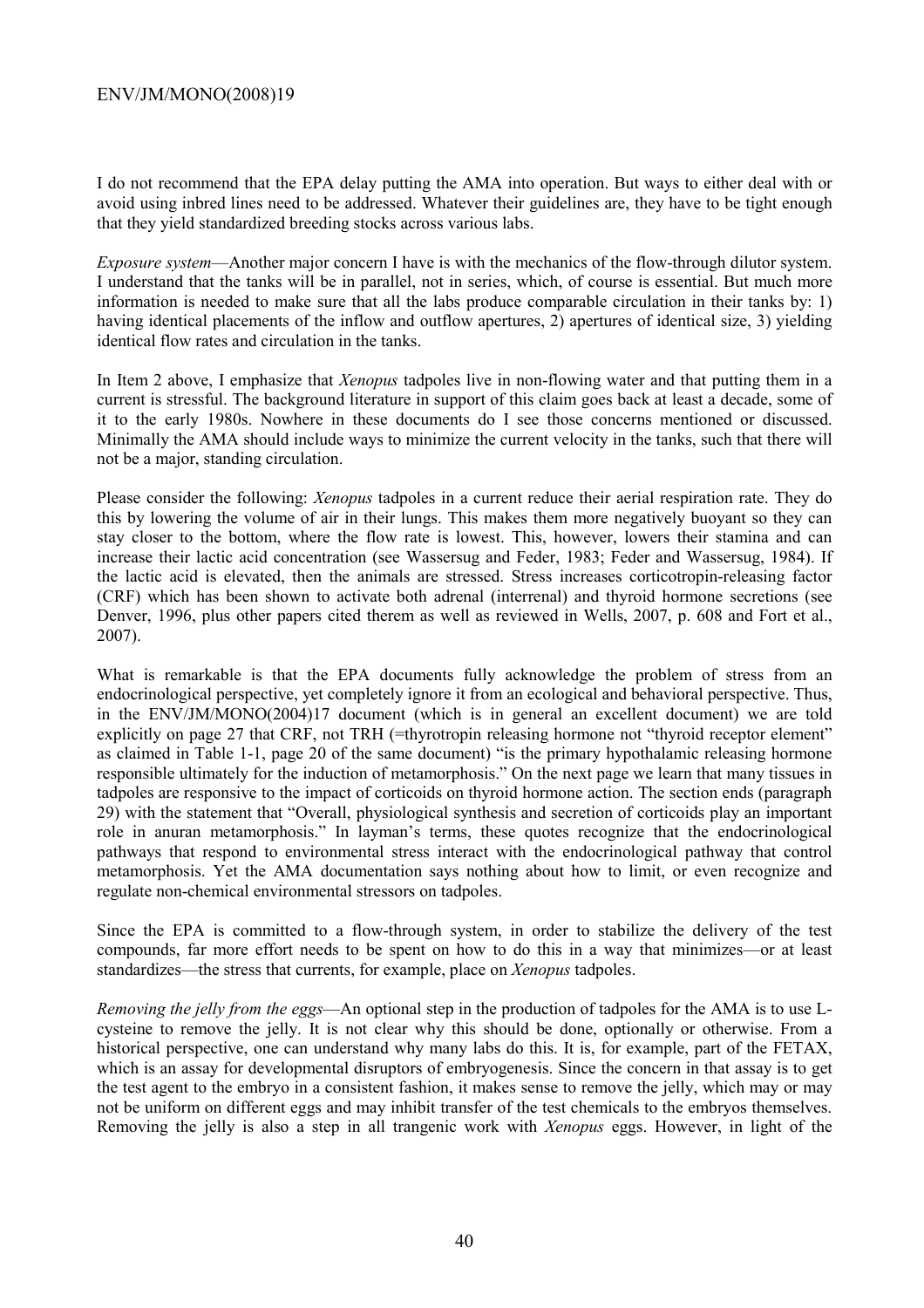concerns that iodine in the water may be an important variable that needs to be controlled, I feel that the Lcysteine step should not be optional.

A case can be made for removing the jelly to make sure that iodine and other growth promoting elements in the water (most notably  $O_2$ ) are not blocked from getting to the embryo. Notably, this has relevance to the 'thyroid axis' even in the early embryo. Dubois et al. (2006) point out that thyroid hormone is assumed to be absent in embryos before they develop a differentiated thyroid gland. However, they show that elements of thyroid hormone signaling pathways are present during early development of *Xenopus*. They find, for example, functional deiodinase activity and even T4 at significant levels during early embryogenesis, this pre-thyroid gland hormonal activity is substantive in neurogenic areas.

An implication of the Dubois et al. study is that thyroid hormonal function can affect tadpole development long before the tadpoles reach NF stage 51. Without more knowledge about how the jelly affects this embryo biochemistry, a case can be made for removing it from all eggs to strive for better consistency. [Minimally, those who run the AMA need to have control of iodine concentration in the water right from the time that they start breeding the adults, and not just during the execution of the AMA.]

There is, however, an alternative way of looking at this. If we are concerned about whether a certain agent is an endocrine disruptor in the natural environment, we should remember that frogs' eggs all have gelatinous coats in the wild, and this material may have a protective function for the embryos. If the results from the AMA are to be most meaningful for other species in the wild, a case could be made for leaving the jelly on, to help make the *Xenopus* eggs more comparable to those of other species in the wild.

Either way—with or without jelly—the EPA should arrive at a consistent and non-optional policy about how the eggs for the AMA should be raised.

*Larval care and selection*—The AMA similarly must come up with clearer guidelines on how to standardize, if not minimize, the daily disturbance to the tadpoles. In the Methods document there is only a single sentence on cleaning the tanks. There we are told that the tanks "shall be siphoned clean daily." There are no guidelines on how to do this in a standardized fashion that minimizes the stress on the tadpoles.

As mentioned above, tapping on the side of an aquarium can cause *Xenopus* tadpoles to reduce their aerial respiration rate, even when their swimming and other behaviors appear perfectly normal. Siphoning the bottom of a tadpole tank must surely be a comparable or more extreme stressor.

It is well known for tadpoles of other species that they retreat to the shallows and stay near the bottom when they sense a threat. Clearly, intensively siphoning the tank would be a stressful mechanical disturbance for any tadpole. Rot-Nikcevic et al. (2005) found that mechanical disturbance can indeed reduce the growth rate of *Xenopus* tadpoles. Although their data were not statistically significant at the P < 0.05 level, their mechanically disturbed *Xenopus* tadpoles were on average 10% smaller than undisturbed tadpoles.

 Older data in Wassersug and Murphy (1987) show that aerial respiration facilitates growth in *Xenopus* larvae. Denying *Xenopus* access to air by stressing them so they avoid the air-water interface is likely to retard metamorphosis (Pronych and Wassersug, 1994). Feder and Wassersug (1984) show that 16.6% of the total O2 consumption for *Xenopus* larvae in normoxic water comes from aerial respiration. This can increase to 100% in hypoxic water. All of these data suggest that mechanical disturbance is likely to negatively impact on *Xenopus* larvae in the AMA. This mechanical disturbance can be from cleaning activity, noise from pumps, human activity around the tanks, bubble stones or other aerating machinery,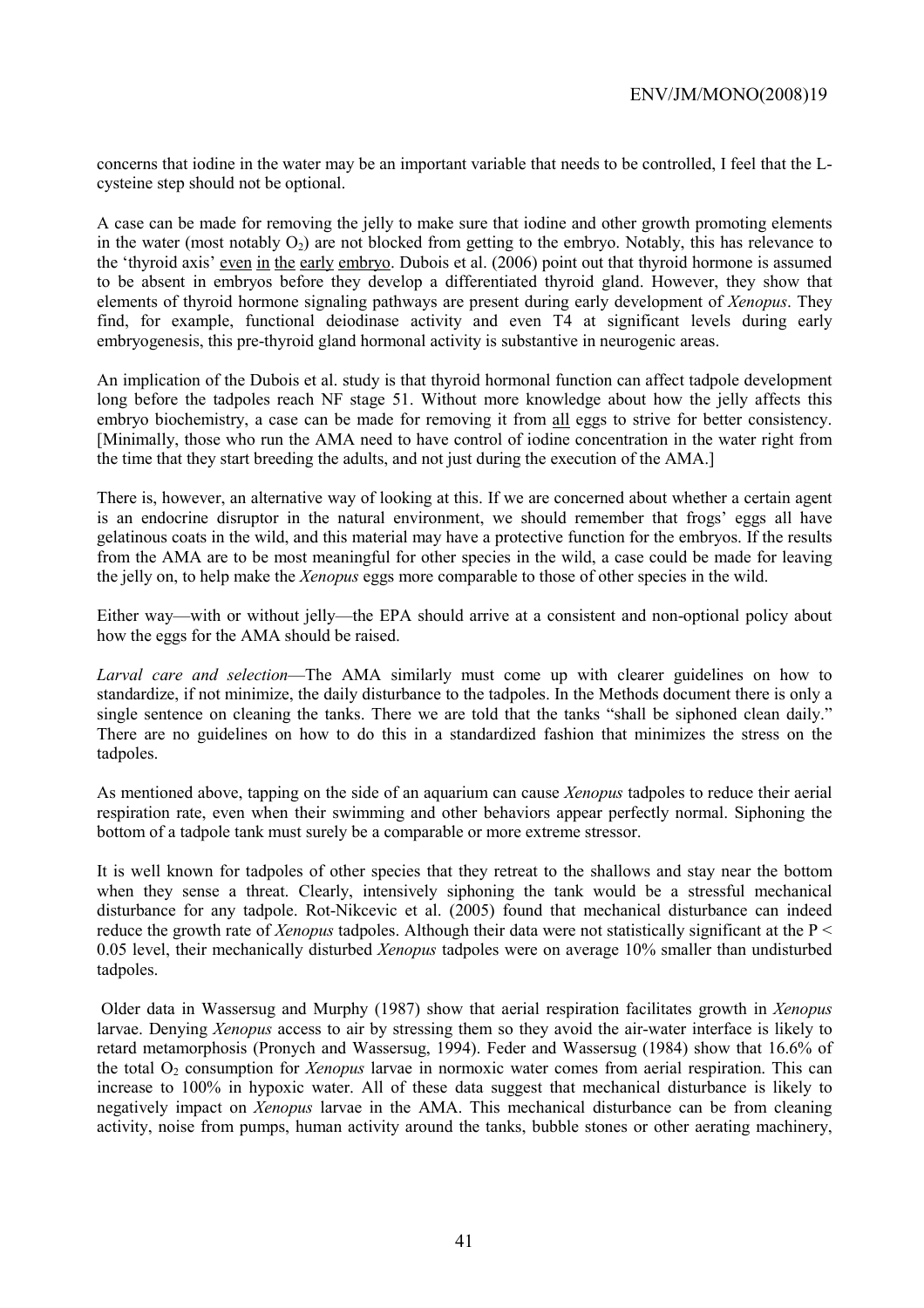etc. In order for the AMA to yield consistent results between labs, the protocol must include rigorous standards for controlling, if not eliminating, these sources of stress to the tadpoles.

*Establishing the highest test concentration*—There is a subtle contradiction in the example given under the subheading of "test concentration range." There we are told that the minimal range "shall be at least one order of magnitude" but that is immediately followed by an example where the range runs from 0.11 to 1.0, which is slightly less than one full order or magnitude.

*Daily observations of test animals*—We are told this is necessary, but there are no directions about what one should be observing. Yet again, it seems imperative that the AMA define more rigorously what constitutes normal behavior for *Xenopus* tadpoles.

*Hindlimb length*—Should the same side of the tadpole be measured in all the labs? Should labs measure both sides so they can collect data on fluctuating asymmetry?

*Body length and wet weight*—More direction is necessary to standardize how one should remove adherent water from the body of tadpoles before their weight is determined. The document recognizes that "weight determinations can cause stressful conditions for tadpoles and may cause skin damage." This would mandate standardization in this step. Over the years I've watched students very gently pick up tadpoles with a dipnet and do virtually nothing to remove surface of water for fear of injuring the larvae. I've also seen tadpoles get shaken down vigorously and patted dry as if they were vegetables being prepared for a salad. The EPA needs to provide greater direction about how the tadpoles should be freed from surface fluid in order to increase the chances of comparable weight measurements between labs.

*Additional observations*—The text here makes it clear that the EPA expects behavior to be monitored, but it gives no guidance on how to do this. Taking each one of their examples, one can see problems.

They start off by mentioning "uncoordinated swimming." *Xenopus* is a social species. Is "uncoordinated swimming" then measured by the geometry of the school (e.g., orientation of one tadpole to another? distance between tadpoles? etc.). The distance between tadpoles varies depending on their size, density, and illumination (Katz et al., 1981). But chemical agents can also affect the interactive distance; i.e., the 'coordinated' nature of their swimming within a school (Lum et al., 1982). Should this be measured to determine if their swimming is coordinated?

The next variable mentioned is 'hyperventilation." Ventilation for *Xenopus* tadpoles has both an aerial and an aquatic component. Under normoxic conditions, tadpoles come to the surface to take air about twice an hour. If they were to come up three or four times an hour, that would be a 50 and 100% increase in their aerial respiratory rate and could be considered "hyperventilation."

One may suppose that the authors of the AMA protocol were not thinking about aerial respiration at all, but only aquatic ventilation. There is, however, still a problem. The primary determinant of buccal pumping rate (i.e., aquatic ventilation) is not  $O_2$  concentration, but the density of particulate matter in the water (see Feder et al., 1984; Seale et al., 1982). Thus a "hyperventilating tadpole" may be experiencing hunger rather than respiratory distress. Without standardizing exactly when food is delivered to the tanks, how uniformly it is dispersed in the water, and how rigorously ventilation is measured, there will be no way for any lab to determine whether the tadpoles are indeed hyperventilating.

Next on the list is "atypical quiescence." I have no idea what that means or how it is supposed to be measured.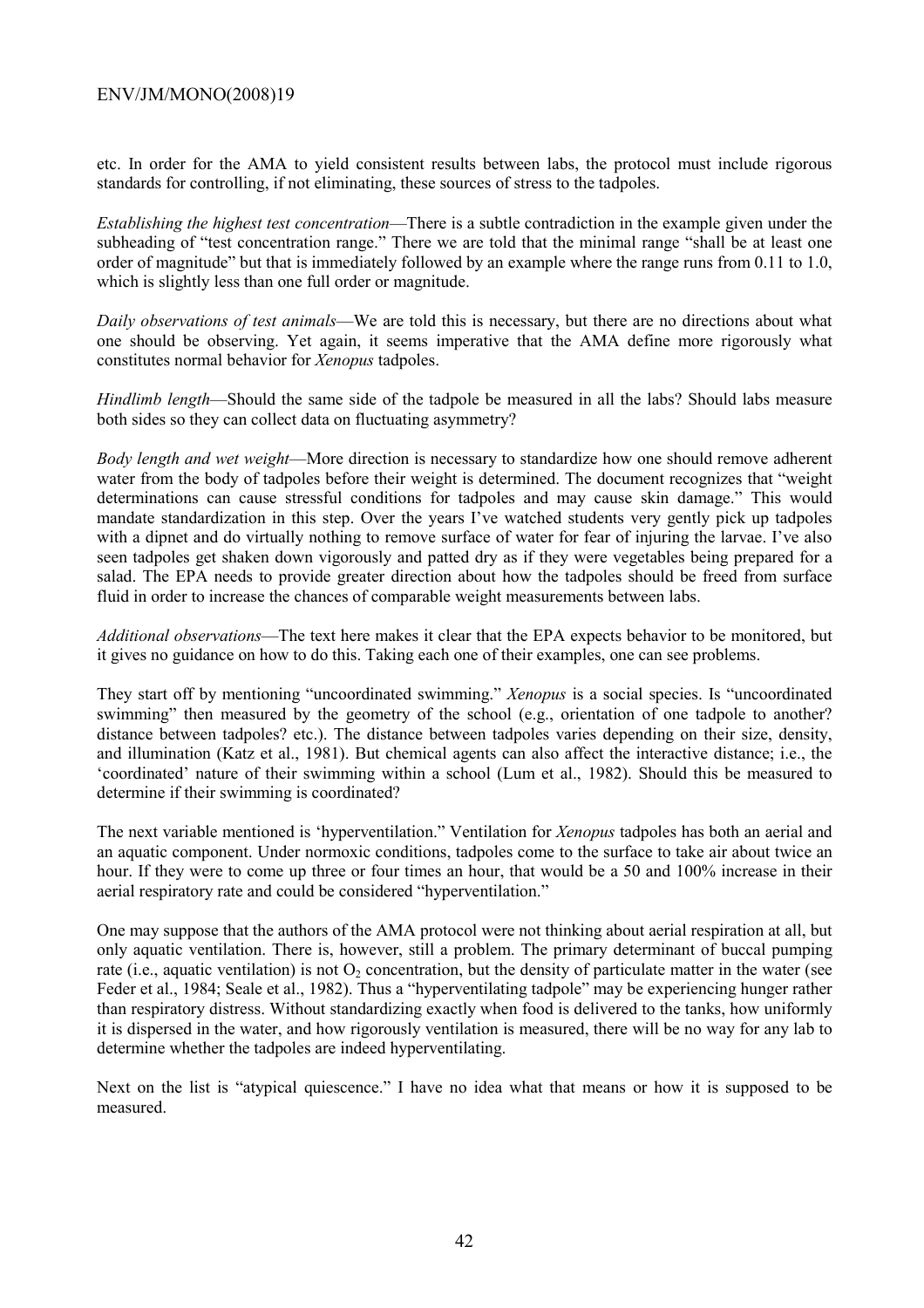The last variable is "non-feeding," but again there is no indication of how that is supposed to be measured. *Xenopus* tadpoles can regularly feed on suspended particles that are too small to be seen with the naked eye; they are continuous, obligatory, suspension feeders. If they were not trapping particles in mucous, the particles would be going into the mouth through their gill slits and out again. They would then be "nonfeeding." But how would any lab determine that?

Possibly the author(s) of the AMA protocol expect those using the AMA to be measuring buccal pumping rate. That is the only variable which can be easily measured that is an indirect behavioral proxy for whether a tadpole is feeding or not. But there are no guidelines provided about how and when to do this.

*O<sub>2</sub> concentration*—The AMA sets a range for  $O_2$  concentration which should be no less than 40% of air saturation. It does not specify how the water should be aerated in order to maintain that concentration. That needs to be standardized in order to reduce disturbance to the tadpoles.

*Water temperature*—The water temperature is supposed to be maintained at  $22 +1$  °C. This is slightly above preferred room temperature for North America, which is usually 21ºC. With air temperature of precisely 21<sup>o</sup>C, evaporative cooling would lower the water temperature to slightly below the 22  $+/- 1$ <sup>o</sup>C range. That would then require some way of heating the water to bring it up to  $22+/- 1$  °C. How is that temperature supposed to be maintained?

There are various options for maintaining the tank temperature above room temperature. They range from individual heaters in the tanks to heating the water in the up-stream reservoir for the flow-through system.

I did not see documentation on how different the growth would be for the *Xenopus* tadpoles, if they were raised, say, at 21.1 versus 22.9 °C, even though both would be in the acceptable range of 22 +/- 1 °C. It is not clear how the range of +/- 1 ºC was established. One suspects that it was simply convenient and not based on firm data to show that there were no differences in the growth and metamorphosis of *Xenopus* at 21.1 ºC versus 22.9 ºC. In a flow-through system, it can be difficult to maintain thermal constancy within a tank. More guidance should be provided about how to stabilize the temperature in the tanks.

### *Comprehend the Objective*

**David Crews:** objectives stated in AMA Test Method and Appendices (File names: AMA Test Method, Appendix 1; and Appendix 2) were clear and concise. Table 3 should also include daily observation of gross morphological deformities to be consistent with text (File name: AMA\_Test\_Method, pg. 8)

**Catherine Propper**: The objective as stated in the test methodology is very short and to the point; however, it would be useful to provide references or weblinks to the other documents that were provided to the peer reviewers so that the labs conducting the tests have access to all the justification for the development of the assay.

**Hannes van Wyk:** The AMA is structured in such a way that the laboratory should be able to comprehend the objective of the tests to eventually answer the questions related to the purpose of the assay. The selection of *Xenopus laevis* as the test species is explained in the ISR as well as in the DRP. In the DRP comparisons are made between potential test species. From all this it seems that *X. laevis* is still the appropriate species to choose. One aspect of concern is the fact that hCG is used to initiated breeding in captive populations. Very little information on the potential effects of hCG on the response of the thyroid axis to external compounds are available. This is especially concerning when considering the dose of hCG used. Although the AMA will be used to screen chemical compounds and hopefully also mixtures of compounds, therefore, in laboratory studies, the use of local endemic species will have the added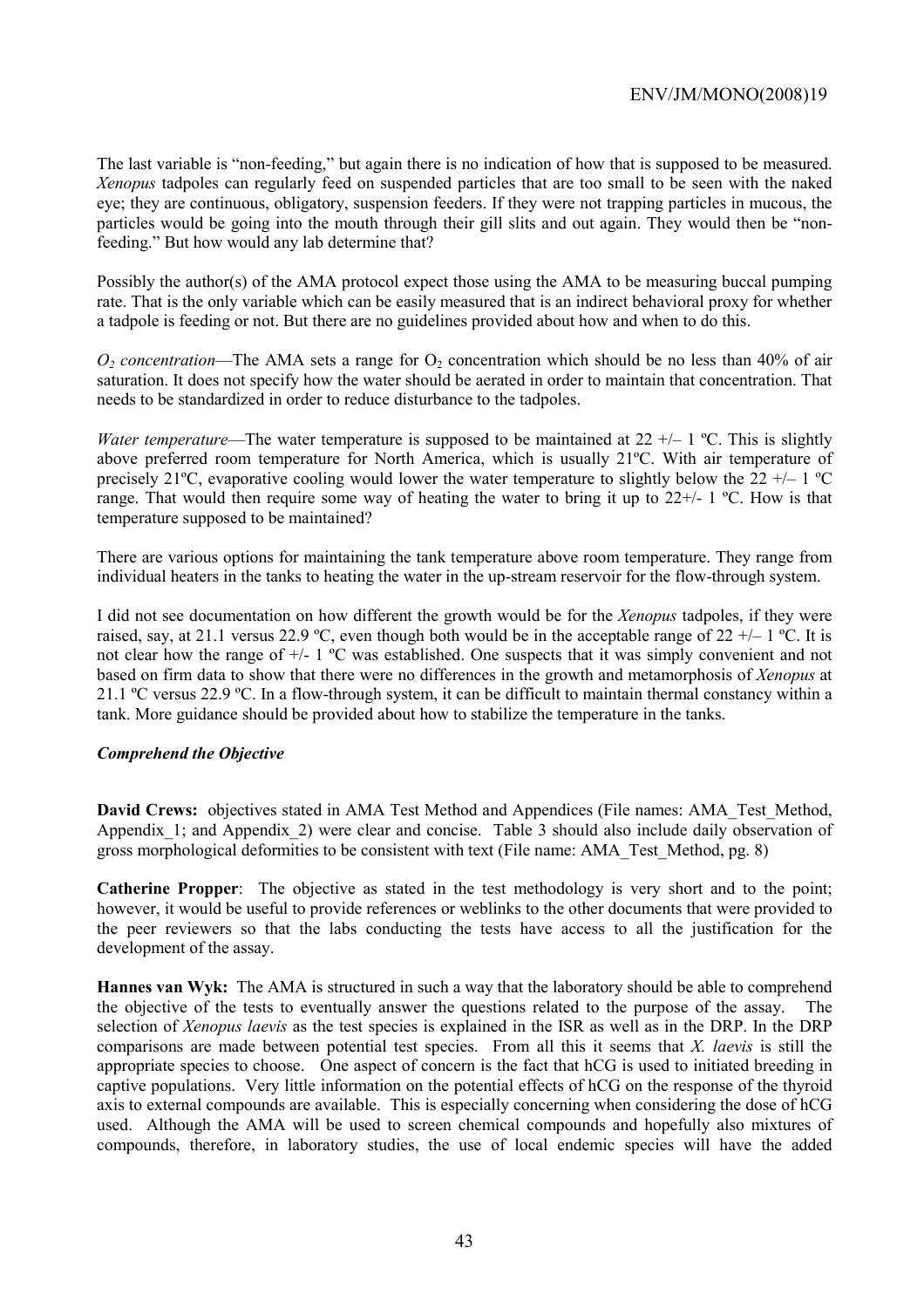advantage of answering environmental questions. However the fact that *X. laevis* is fully aquatic makes the exposure protocol simple. Table 5.2 seems to be a good summary of comparisons among different candidate species. (The reference to *X. tropicalis* as a South African clawed frog is incorrect, West African?). In summary, enough evidence are available that suggest that *X. laevis* is a robust model and currently the best amphibian species available suited for use in the AMA, with several advantages in handling and breeding of tadpoles for in-laboratory exposures. However it may well be that several other amphibian species could also be used to answer specific questions regarding thyroid endpoints. The knowledge explosion regarding *X. laevis* clearly makes it a valuable aquatic indicator species. Models, like *X. tropicalis* and other local endemic species, may in future be used to answer specific questions, but in the mean time *X laevis* seems to be the best studied non-mammalian model to study aspects of thyroid functionality.

### *Conduct the Assay*

**David Crews:** Methods and materials in the documents mentioned above were detailed.

### **Catherine Propper:**

a. In general, the test method is missing several details that are necessary. First, there was interlaboratory variation in the validation phases of the test methodology development. To minimize such variation, the assay methodology must be very clear and detailed with acceptable alternatives to the specific methodology clearly delineated (as well as unacceptable alternatives). Such detail is necessary to insure 1) that there is consistency in approach among any EPA contracted laboratories, and 2) that there is consistency in use of the assay by non-EPA researchers who are trying to adopt this assay to their labs' specific hypotheses. Specifics are addressed in the context of the specific heading within the AMA Test Method document.

b. Exposure System: The exposure methodology needs more details in several areas outlined below.

1. The flow-through system is designated as the system of choice, but an option is provided for static renewal. There are problems associated with the justification of the choice and with the description of the methods for using either of the choices.

a. Static renewal: If static renewal is to be used then details of how the water is removed or how the animals are to be transferred to clean tanks needs to be carefully addressed. Then if tanks are to be reused, methods for cleaning and rinsing all the glassware between water changes also need to be provided.

The AMA Test Method protocol states that a complete water change is made if the static renewal system is to be employed. This method implies that the animals must be moved which can cause stress and damage to the animals. A complete water change also removes any bacterial communities that have developed in the tanks that may be necessary for appropriate tadpole development (although if complete water changes were used in the German lab, then it may not represent a problem as the controls performed similarly to the other labs using the flow through system).

 I have searched all of the provided documents, including the methods for the Phase I trail and in the "Annex" of the Phase I trail report for the details of the German lab's methodology for static renewal. There is no description of how the static renewal was conducted (and in fact in the "annex," the method is referred to as "semi-static." What does "semi-static" mean?). The provided AMA Test Method provides very few details except that there needs to be a complete water change at least once every 72 hours, and every 24 hours if justified by criteria that are not well defined in the document. A whole water change every 24 hours will be extremely stressful for the animals, and since stress and thyroid interact in this species to impact developmental timing, such frequent water changes must be avoided. If contracted labs are allowed to use the static renewal approach, much more detail needs to be provided in Final AMA Test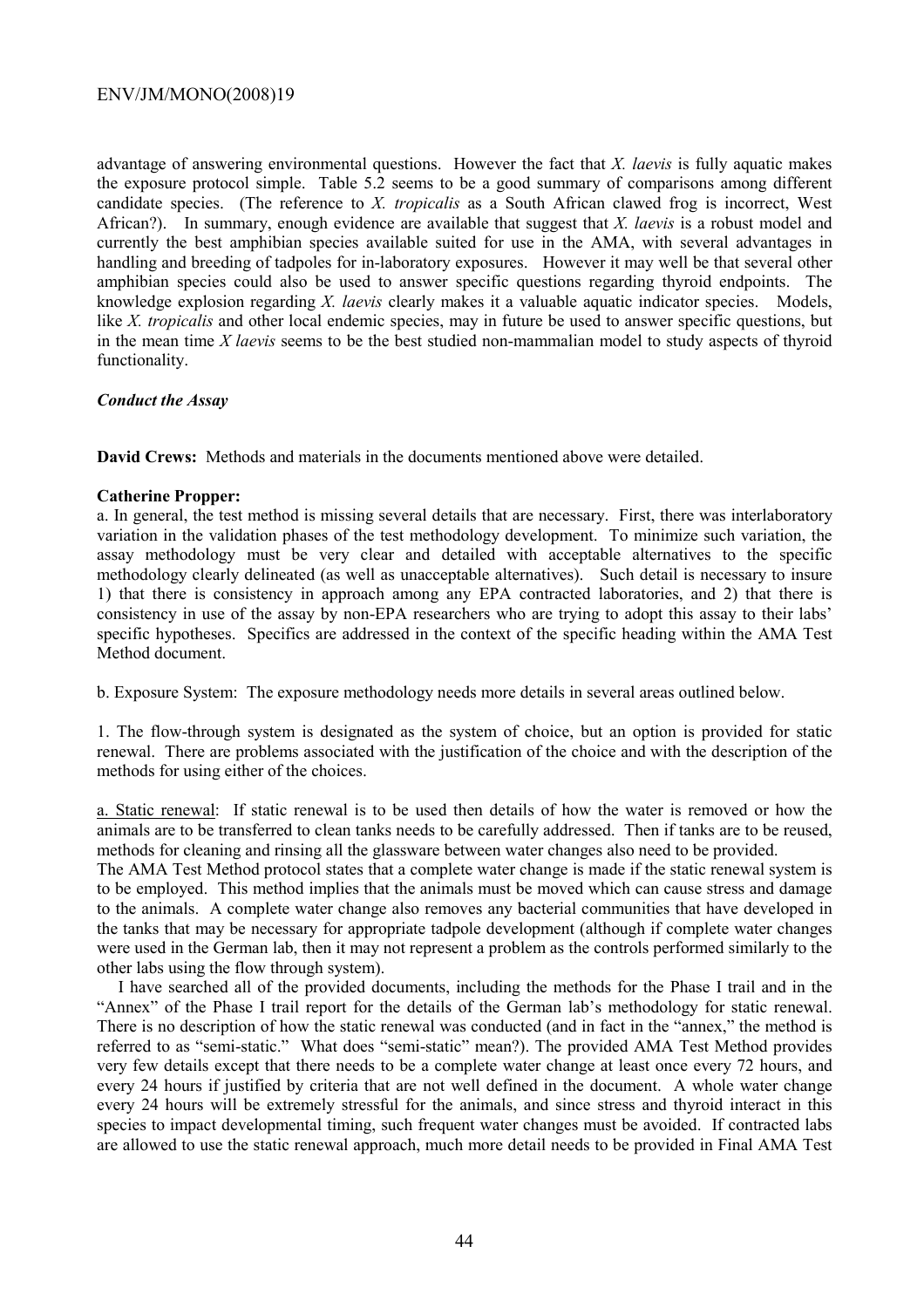Method document, including handling of the animals between water changes, whether the entire volume of the water is changed, and how the animals are to be dosed. Also, whether all the replicates are to be refilled from a common water source with the exposure chemical diluted, or is each replicate dosed independently, needs to be considered.

b. Flow-through system: Again, more details need to be provided. First, does each replicate tank receive an independent water source made up by independent dilutions of the stock solution, or do they come from a common water source (I recommend the former to maintain replicate independence). Second, one type of plastic tubing is recommended in the AMA Draft, but the method states that other unspecified types are acceptable. It is absolutely critical that both acceptable and *unacceptable* plastic tubing be listed. The method needs to specify that the supply tanks must also be glass, and how often the supply tanks are refilled needs to be specified as well. For example, should the tank be refilled daily, every other day (clearly a larger volume will need to be made from stock), or weekly? For pumping the water from the supply tanks to the exposure tanks, more detail would be helpful. Getting exactly 25 mls/min via gravity feed is not easy, and making sure each tank gets exactly the same flow rate would be very difficult indeed. Inexpensive pumps that can be set for such a flow rate should be recommended.

2. Adult Care and Breeding: Consistency in the breeding protocol needs to be strong, and the detailed methodology should be provided here and not just referred to an unreferenced FETAX methodology. Also, it needs to be made clear that using older frogs can lead to delayed development in the tadpoles. The breeding frogs should be purchased for breeding not more than a year before the study. This information is buried deep in *Xenopus* breeding information available online, but I have personal lab experience to attest to the fact that older animals produce slower developing larvae.

3. Larval Care and Selection pages 5-6 AMA Attachment A1. This section needs much more detail.

a. Using tadpoles from one spawn is insufficient. If animals from only one pair of breeding animals is used, any effects (or lack of effect) from exposure found may be strictly due to the sensitivity (or lack of sensitivity) of the one pair's offspring. Three spawns from three separate breeding pairs are really the ideal. Equal numbers of animals from each spawn can be distributed among the tanks. It may increase the variation slightly, but it avoids the risk of pseudoreplication based on a sample size of 1 spawn. In the mammalian literature, peer-review would never accept data supplied from the treatment of 1 litter alone.

b. Is the 2% cysteine placed in the breeding media or in the culture media?

c. *What is the culture media for raising the hatchlings and what is the culture media for rearing during the exposure? This detail is critically important*. In the Phase trials there were some differences among controls suggesting that the media may be important. For consistency, one type of control media should be recommended and made up from preferably deionized or even e-pure water that has the salts (including iodide) added back. Experience from my lab precludes dechlorinated charcoal filtered tap water (there is still something in that water that is toxic to our animals). Other labs may find similar problems. There are several potential options that would lead to consistency in growth media. Labs should either use FETAX (very unpopular among some researchers I have communicated with, but still used by others), 10% Holtfreter's media or some other modified water with salts added back (some *Xenopus* supply outlets even provide their own salts), *but one version should be chosen for the AMA Test Methodology, and it should not be region-specific tap water.* 

 If the culture water for rearing is the same as for exposure, it needs to be explicitly stated. If it is to change, for example from FETAX to some other media, that needs to be noted, and again, one type of water (not regional tap water) needs to be chosen. Also, once exposure starts, should the exposure tanks receive the water for a specific amount of time before transferring the tadpoles to the tanks? Last, I would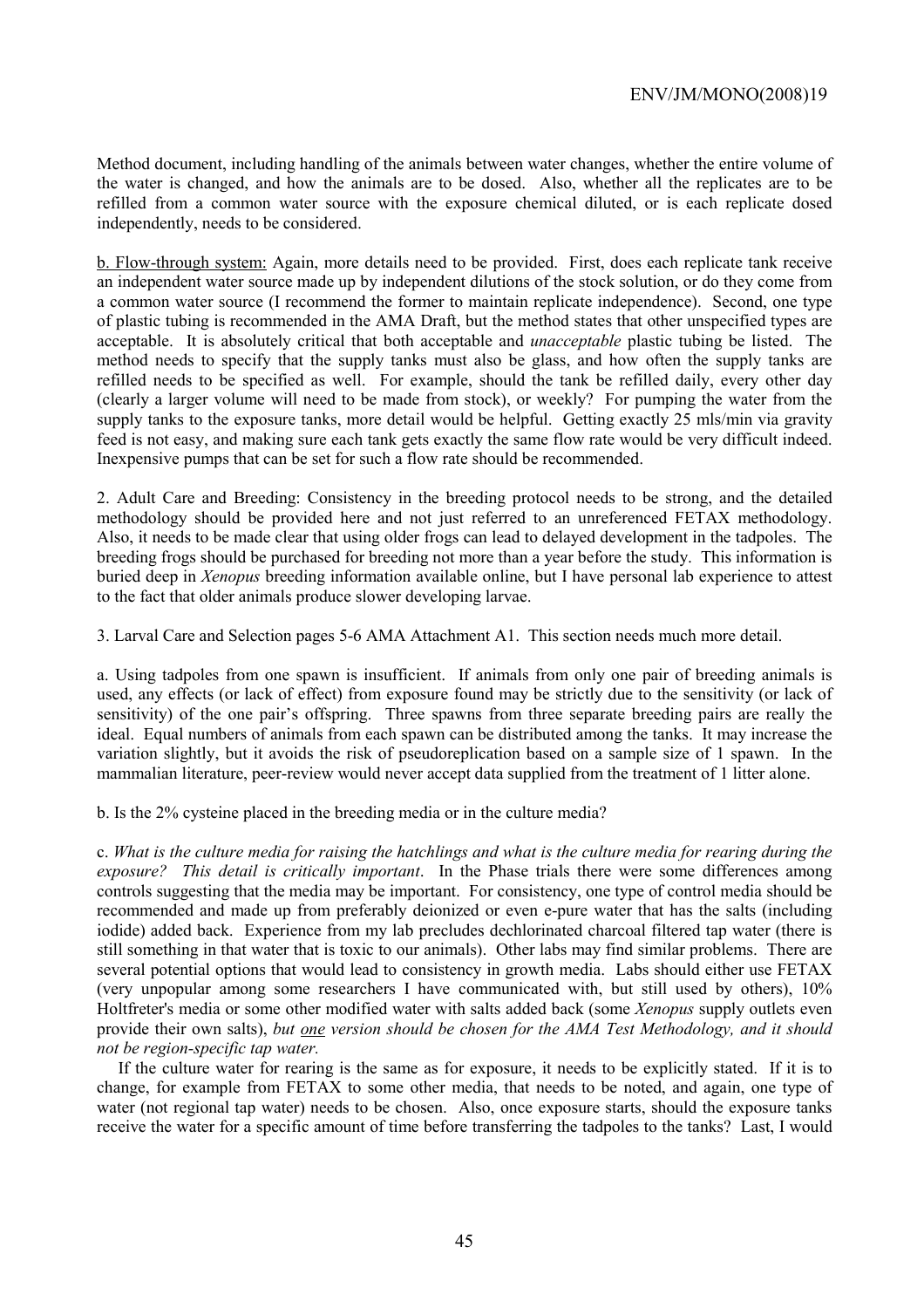recommend that the tanks must all be aerated during the exposure period and that the DO is measured daily in all tanks and noted.

d. What is the density of the animals in the hatching tanks? What is the volume of the tanks, what is the volume of the culture media in the hatching tanks? All of this methodology should be provided.

e. Are the clutches from each spawn mixed in the hatching tanks (they should be, but if not, they need to be evenly divided within each replicate for all treatments: see comment 3a above)?

f. Under "Larval care and selection," the Table 2 on page 6 should be clearly referenced.

g. The Pre-exposure protocol, page 5 needs more detail. If this pre-exposure period is supposed to provide conditions similar to those of the exposure period, then 1) Static renewal should only be used if it is to be used in the exposure system to, and 2) the flow-through rate should be the same as in the exposure period (25ml/min).

h. Is the water volume reduced once the 5 tadpoles are removed on day 7?

#### 4. Dosing:

a. Analytical Chemical Sampling page 6 AMA Attachment A1: It needs to be made very clear that the quantification of the exposure chemical is to be done for each replicate not just for a representative replicate. In the flow-through system, it also should be made clear that the supply tanks be measured at least once at the beginning and once at the end of the experiment. Details for how much water is to be removed or for determination of such for the chemical quantification needs to be supplied. Further, how the samples are to be stored needs to be provided. It may be that for new compounds such information is limited, but guidelines need to be developed and provided for this methodology.

b. Dose Determination page 7: The issue of dosing is very complicated, and the basis for the decision making outcome is not adequately addressed in the AMA Test Method or in the other documents. The decision to start at a dose that is at the maximum tolerance level (10% mortality) or 100 mg/L, whichever is lowest, has little justification based on the endocrine disruption literature. This level can be at the 100 parts per million range which can be anywhere from 10,000 to 1,000,000 fold greater than is often seen for endocrine disruption. Furthermore, such dosing would potentially lead to compounds being tested at ranges that would far exceed their levels in the environment. Given that: first, many studies have shown thyroid disrupting effects at levels well below these recommended exposure levels; second, the impacts on the endocrine system often do not show a clear linear dose response; and third, this level of testing does not take into account the potential levels of the compounds in water or sediment, how will the results be interpreted in a regulatory environment given that no effect level may not be found with the minimum exposure dose being potentially 11 mg/L?

5. Attachment A2: Embedding tissues. There is one inconsistency: Part 9. States that the head is oriented either ventral to dorsal, ventral side down or "rostral to caudal" and then "caudal side down." To be consistent, need to state that the head is oriented "caudal to rostral" caudal side being the leading edge of the block.

6. Attachment A2: Sectioning tissues: Part 4J, page 9. This section is critical and therefore needs more detail. It would help to state at the beginning how many final sections are to be mounted and stained, and about where in the tissues these sections are to be collected. Having done a lot of histology, it is possible for me to take a best estimate of what is suggested by this methodology, but the step sectioning and examination of the sections prior deciding which to finally mount is not written very clearly.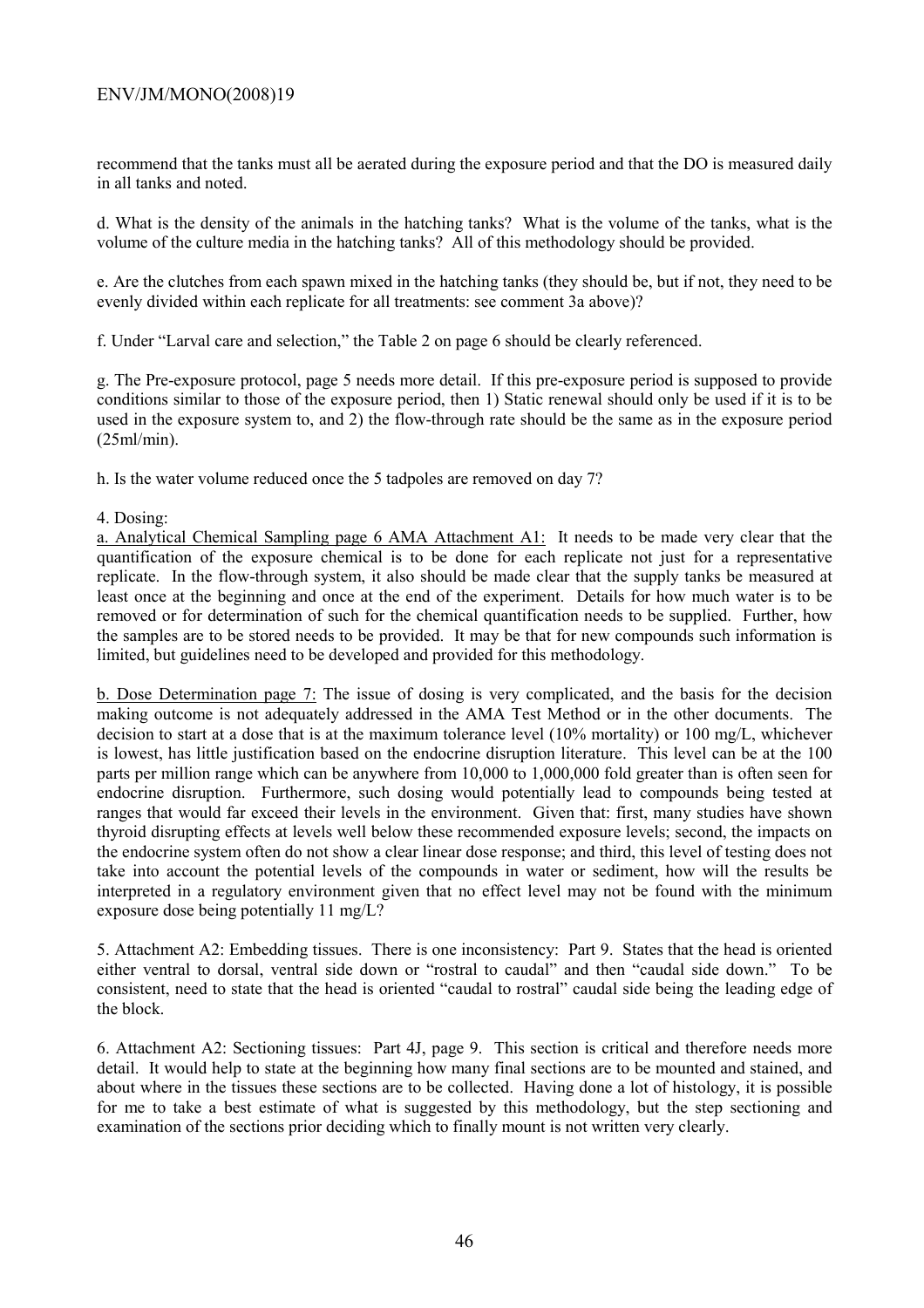**Hannes van Wyk:** *Breeding of Tadpoles:* As mentioned before I have a concern about the use of hCG in general but secondly the dose applied seem rather high. Successful breeding and tadpole production can be obtained with much lower concentrations. Although the higher dose ensures large number of tadpoles, the question of secondary effects comes into play. The question of seasonality may be a problem if the laboratory received recently collected frogs from South Africa. Using frogs collected from natural sources for breeding purposes show some seasonality in terms of response to hCG stimulation and egg production. Whether this response is lost with acclimatization and after what period of acclimatization is not known to me.

Following spawning, the SOP states that that the best spawns should be retained. This decision is based on embryo viability. How is this determined? Hatched embryos should be removes as soon after hatching a possible since the water quality goes bad soon after hatching because of all the unhatched eggs. Not convince that the cysteine treatment is necessary. Also not sure about the pipet collecting method. The suction action of the pipet may impact on the embryo. Netting free swimming hatchlings with a flat scoop net seems better. Density control is important during development.

**Staging of tadpoles:** Although Nieuwkoop & Faber (NF) staging is not too difficult, the criteria used to stage the tadpoles are not clearly stated. I feel more effort should be made to describe the characters to be used (or show visually). Size (WBL) may be variable. N&F state that the optimal size at NF stage 51 is 28-36mm but the Appendix A1 give a range of 24-28mm. NF stage 51 describes the forelimb as oval vs conical in Stage 52, the hindlimb as conicle in shape and the length of the hindlimb as 1.5X its breadth. For a newcomer the staging may be difficult and more detailed or clearer description of the important stages are needed, in particular for the landmark traits. A table summarizing these landmark traits with a pictorial guide will ensure more accurate staging. Stages 51-57 are based on the growth of the hind- and fore-limbs. Stage 58 states that the forelimb is free from the atrium (a landmark). Then criteria switch to aspects of the forelimb (length to hindlimb). Is this how EPA is using the staging? N&F include detailed descriptions of all organ development. The question is which of these can be used confidently by persons doing the staging? Standardization of criteria used, otherwise more variation

**Selection of exposure period and length of exposure:** The selection of the exposure window did get some consideration during the refinement stage of the assay. Clearly this aspect got considerable thought, discussion and testing in the end. It therefore seems acceptable to use the assay in the suggested window for a period of 21 days.

### **Exposure procedures (set-up):**

Very limited information or reference to the protocols suggested to dissolve chemical in treatment water was given, in particular the liquid-liquid and glass wool saturation systems. If carrier controls are included?

**Flow-through vs semi-static**. Although in the initial descriptions of the exposure system, the semi-static renewal systems was described in detail limited information is given about the design of the flow-through system. Flow should be low since in its natural environment, *X. laevis* tadpoles occur in low-flow situations. It has been mentioned in Appendix A1 that if semi-static exposure is used, the concentration of test chemicals should be reported and that a 24hr renewal interval is ideal. The question is how practical and cost effective this is to measure the chemical concentrations in the water samples. Did the authors mean that in a preliminary study the dynamics of the mother compound in the water column must first be established?

#### **Exposure procedures (control chemicals)**:

The experimental design seems adequate. However in a flow-through system the question arises regarding the effluent produced and how it should be handled/discarded.Although several types of flow-through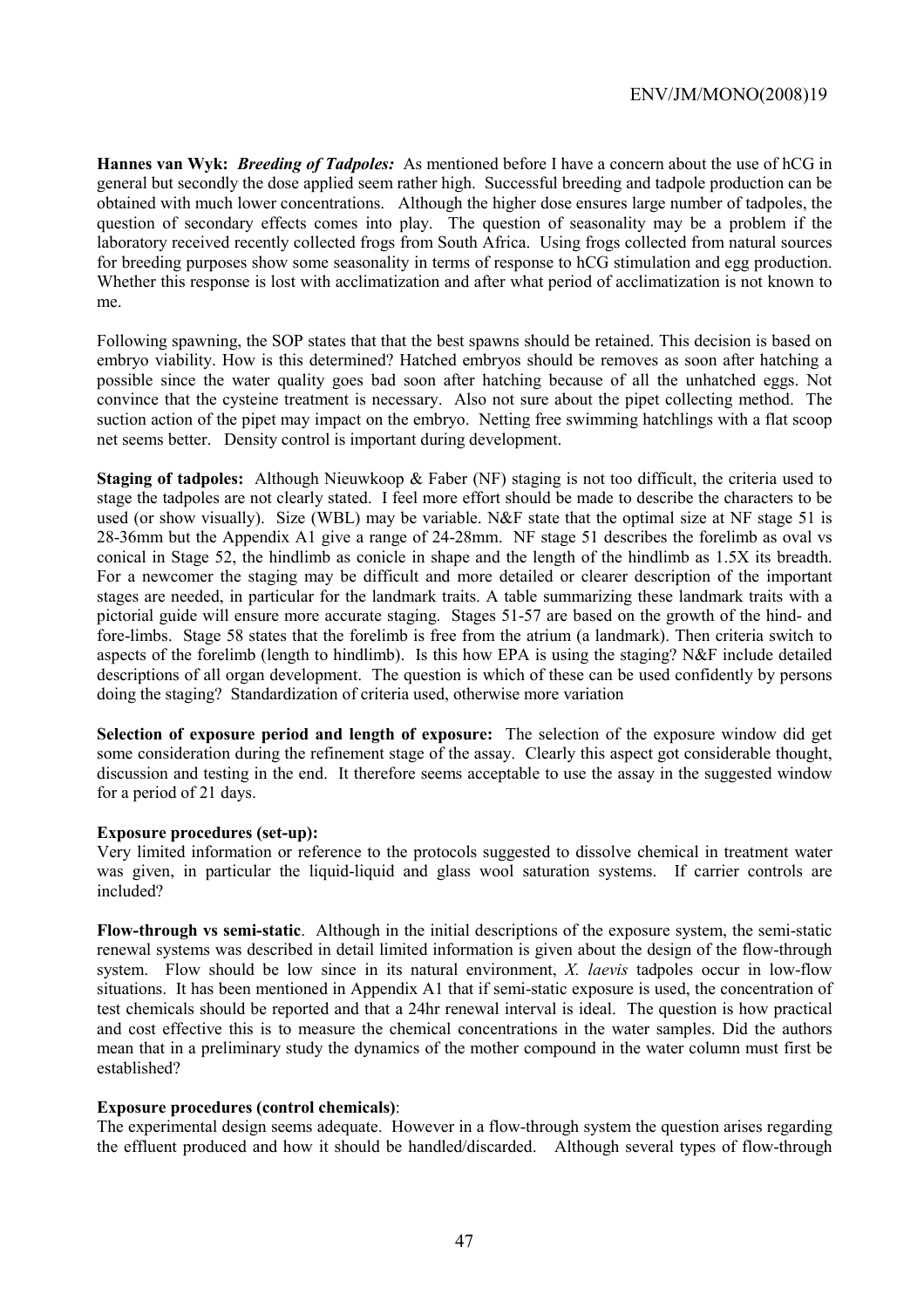systems are potentially available, the authors don't give enough information on the diluter and flowthrough system they used. They also don't describe and discuss the options of different semi-static systems that may be used or have been used by the German laboratory. Detailed SOP for using these systems are lacking and a laboratory that hope to do the AMA will find them in a vacuum.

### *Observe and Measure Prescribed Endpoints*

**David Crews:** Pictoral references for histology readings, morphological measurements and image set up in AMA Test Method Appendices allow adequate standardization of measurements among multiple laboratories.

### **Catherine Propper**:

1. Why is 10% chosen as an acceptable mortality rate when in the Phase Trials, 5% was the maximum acceptable mortality rate? No justification is given for this shift or for the 10% rate within the explanation of the test methodology.

2. Under determination of Biological Endpoints AMA Attachment 1 Test Method, beginning on page 8:

a. A URL link or reference to *Xenopus* staging with pictures should be provided within the test protocol.

b. Additional Observations (page 10):

ii. Behavioral Observations: If behavioral parameters such as uncoordinated swimming, hyperventilation, quiescence, etc are to be "observed," they need to be done so in a coordinated and quantifiable fashion. One methodology would be to do a 1 min focal animal observation on 3 animals/tank/ at day 7, 14, and 21. In the current protocol, there is no standardized way for making these observations and analyzing the results.

ii. Grossly Visiable Malformations: A list with pictures, if possible, of the usual gross morphological problems needs to be included in the protocol (kinked tails, bent backs, extra limbs). These problematic gross morphological outcomes should be included in the final evaluation at 7 days and 21 days and should have their own column in the data spreadsheets.

c. Under Test Initiation and Conduct: Day 7 (page 10):

If thyroid histology is to be conducted on Day 7, then it needs to be clearly stated here. If not, then there still needs to be a statement saying this subsample of the animals are to be stored individually in Davidson's Fix and then 10% NBF.

d. Under Data Collection and Reporting (page 12): Overall, the data tables supplied are adequate, but some additions, especially in summary tables would be helpful. Also, supplying a Quality Assurance Plan is necessary. It is referred to here, but not provided in any documentation.

Under Chemical Observations and data (page 12): Details need to be provided for how to collect the water for these determinations. Instrumentation should be identified, and SOPs provided as an appendix for everything except temperature and pH. This protocol should facilitate the ability of contracted and noncontracted labs to conduct an assay as similar to each other as possible. Also, if actual measures of test chemicals in the water are to be taken, then why might stocks also need to be measured? The way the protocol is worded now is very vague (states, "may be required") about whether the stocks need to be tested.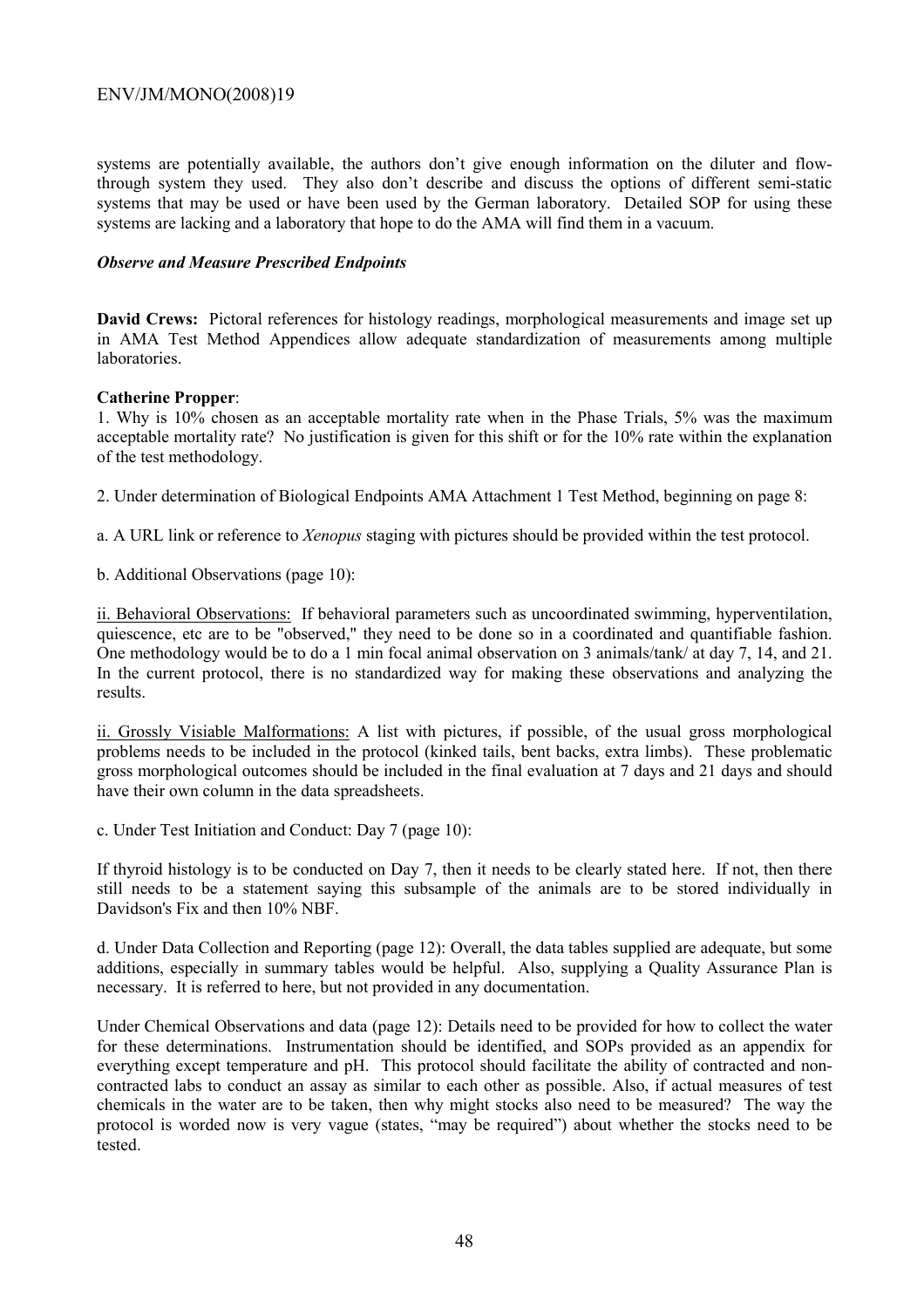3. Attachment A2: The title needs to change so that the morphometric measurements come into play in the first part of the title. The title as reads emphasizes the histopathology. One suggestion is "Guidance Document on AMA Endpoint Sampling Part One: Technical Guidance for Morphological Sampling and Histological Preparation."

4. Attachment A2: Trimming of tissues. More detail is needed for how to remove the mandible for histological preparation. No detail is provided here.

5. Attachment A2: Image analysis. For each parameter that is digitally quantified, at least 2 measures should be taken and then averaged as there is some variation in how the lines are drawn. Also, one person should conduct all the measures across all treatment groups and should probably be blind to the treatment when conducting the measures.

6. Attachment A3: Some of the measurements of thyroid gland histology could be done via direct image analysis and direct quantification rather than semi-quantitatively by grade. However, this process is laborious and time consuming. The grading scheme, with proper training, and good preparation appears to be justified, and appeared to work for the assay in the validation data presented.

7. A Quality Assurance Plan document is mentioned, but none was provided. It should be an attachment or appendix with the AMA Test Method.

**Hannes van Wyk: Developmental stage:-**I am not convinced that all labs will extract the same criteria from N&F (1956) to determine the stage. Some guideline must be given and I feel detailed description of criteria used to stage a tadpole is necessary. The N&F (1956) document is not very friendly to read. How will one handle asynchronous development, making it difficult to stage a particular tadpole, using the standard trait set? Mention has been made of differential characters, advanced characters in the head region and arrested characters in the hind limbs. What set of characters are practical/important? The authors state that the staging is simple and clear-cut. I am not convinced about this.

**Hind Limb length:**- Gene expression studies show that the measurement of hind limb as endpoint make good sense. However, I am worried about not enough detail given as a SOP to measure hind limb in a standardized way. Especially when the limbs are long and well-developed, the line one takes when measuring may influence the outcome. Figure 1 in Appendix 1A is rather simplistic and does not show the real situation. The revised photo presented in the histological appendix does not solve this problem. Detailed landmarks are necessary for consistent results when applying a general bio-assay.

**Body length and Weight**:- In practice the opening of the vent is quite a difficult point to measure as well. Should one not use the base of the vent as an alternative measuring point/landmark?

**Thyroid Gland Histology:-** Numbers collected at day 7 and again at day 21 for histology will generate a large number of histological samples that need to be processed and eventually evaluated. The selection of individuals? 1) Why a day 7 sample? 2) The selection of samples seems rather complicated. 3) difficult to see it being practical to select randomly but also to try and stage match (later I see they actually recommended stage matching (see below). This will only be possible if one chemical is done at a time (with dilution replicates) and compared to a control. The absence of stages in treatment groups make stage matched comparisons difficult and will an extended control sample be necessary to generate same-batch control stages (see suggestion below).

### *Compile and Prepare Data for Statistical Analyses*

**David Crews:** Please see previous comments on statistical analysis for PHASE 1 and PHASE 3 in section 2 of this review.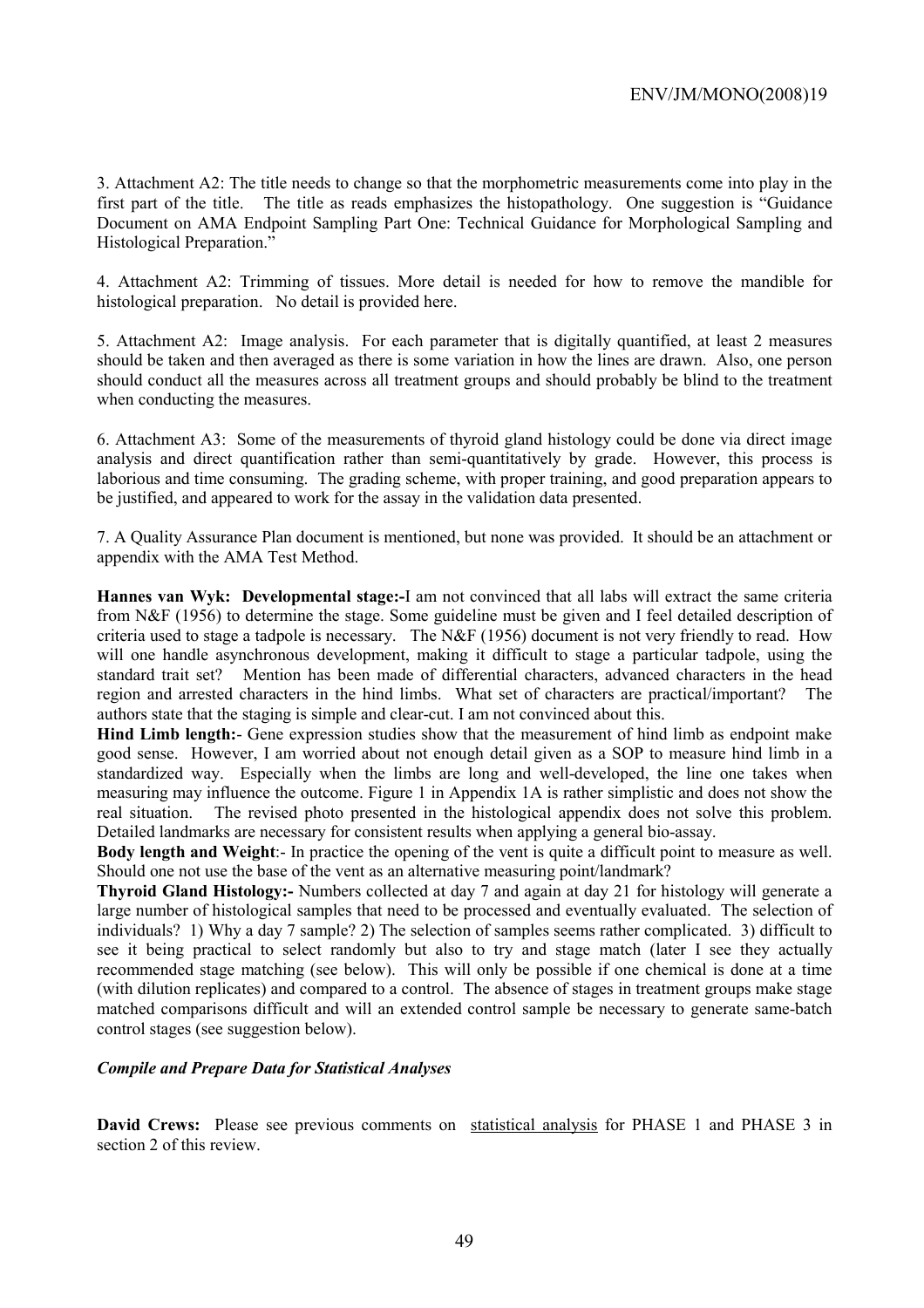### **Catherine Propper:** Under Statistical Analysis:

1. Mortality data cannot be analyzed by an Anova. Some form of G-test or Chi-squared will need to be employed.

2. A Mann-Whitney is employed if there are two treatments. For more than two treatments, first a Kruskal-Wallis should be employed first, followed by Mann-Whitney. Also, there is confusion across documents about how to conduct the statistics if the treatment effects are a linear verses non-linear dose response. Since in these types of studies (at least at low dose exposure) non-linear effects are often found, what type of statistic should be employed?

3. There is some confusion in the Phase trials about whether HLL should be standardized by body length or not. In the final data tables in the AMA Draft Test Methods, there is no mention of whether or not the HLL should be standardized. It needs to be made clear, prior to doing statistics, about whether this parameter should be standardized for final analysis and interpretation or not.

4. The Fig. 8.1 flow chart in the ISR has thyroid histology following only negative results in other areas. However, in reality, each of the tests conducted histopathology. If the EPA wants histopathology conducted always, then this assay needs to be placed higher up on the logical flow for data interpretation chart.

**Hannes van Wyk:** Not clear enough. Maybe the use of a diagramme will aid the understanding of the data grouping and analyses.

### *Report Results*

**David Crews:** Performance criteria described in Table 4 of AMA Test Method (**File name:**  AMA Test Method, pg. 14) provided detailed requirements of reportable data. Concern of small sample size at d21 compounded with mortality at this stage, as well as varying developmental stages within one treatment tank should be addressed. This reviewer did not evaluate the alternate static renewal design.

**Catherine Propper:** 1. Many data sheets are provided, but no guidelines for data interpretation are provided. In the three phase trails used in the validations, there were decisions made regarding the outcome interpretations, but in the test method, there are no guidelines. Once the data are collected and analyzed, how will they be interpreted? Summary tables like the ones used in Tables 4.5, 4.8, 4.12, etc. in the ISR should be provided to facilitate overall interpretation of the data. In these tables, instead of individual labs being columns, the dose of the compound used could be used across the top of the table. In fact, in the phased validation studies, one of the criticisms I have is that there was no information in the data summary tables of the doses considered to have effects. Again, this problem can be addressed in a final summary table provided in the AMA Test Method that allows for data interpretation across doses. Such a reporting system will also help in interpreting the data if non-linear effects are seen (see comments above).

2. Throughout the phase trials and in the Draft Methodology, there is no mention of how final decisions are to be made regarding the outcome of the test (mentioned also elsewhere in this review). It may be possible to combine all parameters measure and to apply a principle component analysis to determine the outcome of the exposure. Alternatively, consistent approaches to the data interpretation can be developed, and followed carefully. No matter the approach, it needs to be carefully outlined in the final Test Method.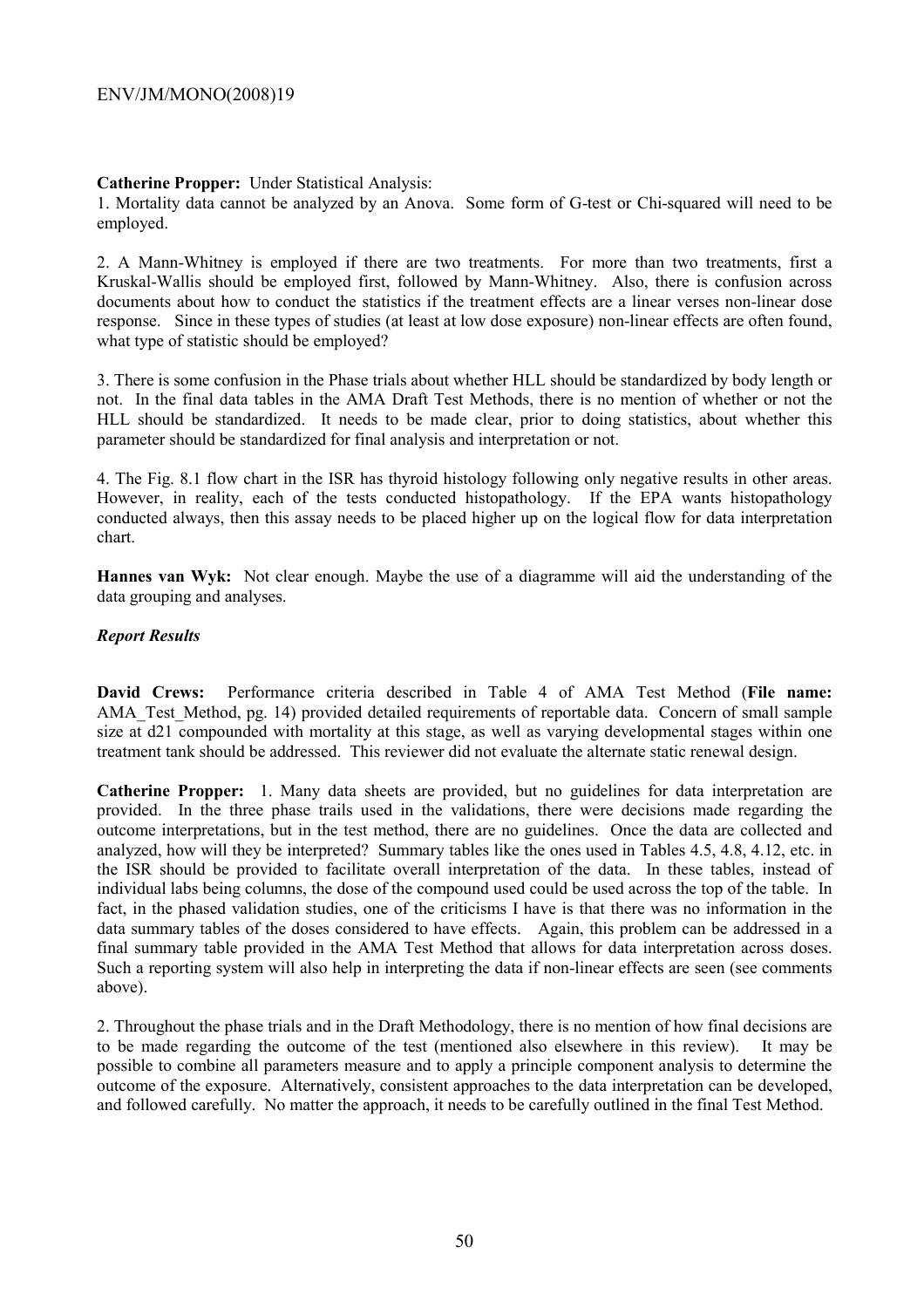**Hannes van Wyk:** The outcome seems clear. But, to come to a conclusion will take some interpretation, especially if the correlation between histological data and morphological data is weak.

Separating non-thyroidal toxicity from thyroidal effects will be problematic and criteria used vary vague. In particular, at the lower-end of agonistic and antagonistic effects.

Interpretation of Histopathology will have to be done by an experienced pathologist. Will it be possible to build this capacity in the laboratory or will expert scientists be contracted to do this part? How many amphibian pathologists do we have in the world, or will a human or wildlife pathologist equipped to do the screening?

More specific guidelines should be giver regarding the presentation of data. Can the reporting layout be made standard to ensure reporting of the data as well as assay performance data?

### *Please also make suggestions or recommendations for test method improvement.*

#### **David Crews:**

a. Static-renewal. The alternative method, static-renewal, is described for insoluble compounds and high concentrations relative to the limits of water solubility (File name: Battelle\_multi-chem\_report) but is not used in subsequent Phase studies as the chemicals tested were water soluble. However, it is not described and so cannot be evaluated. If static renewal refers to the regular (periodic) replacement of the water in the tank, this is fraught with difficulties, not the least of which is the buildup of metabolic byproducts that can affect the endocrinology of the animals. Finally, if the Phase 1-3 testing was conducted using flow-through systems, alternatives such as static renewal should be disallowed until comparable tests for intra- and interlaboratory QA/QC are conducted.

b. Source of animals and selection of spawns. The source of the adult animals (pg. 5), and the "best spawns" (pg. 5) are a concern. That is, it appears that all of the egg masses will be collected together and a selection is made. This could result in only a few of the mating pairs producing most of the tadpoles used in any specific study. This may be mitigated by the treatment of the selected spawns being treated with a 2% L-cystein solution and then combining the larvae, but it would be preferable to use ALL spawns produced treat them all, and selecting the larvae after they are freed from the jelly coat. The large discrepancy in the animals in the control groups in Phase 2 illustrates the importance of the source of animals.

c. Analysis of food. The quality control (QC) of the food offered to the larvae/tadpoles are not described and are of concern. Is there documentation and analytic verification available for each production? While the same vendor is being used (Sera GmbH), it is well known that batches of commercially available foods for laboratory animals can vary significantly. Further, if the food is produced by multiple facilities of the same company, and thus purchased by different testing facilities, this can be a significant source of variation between testing facilities.

d. Maximum Test Concentration. The highest test concentration, or MTC, is defined as the highest test concentration of the chemical that results in less than 10% acute mortality (pg. 7). This is a concern. It is stated that if prior empirical acute mortality data are not available or sufficient information is not available to develop regression models to estimate the MTC, then a 96 hr LC50 test will be conducted. The LC50 traditionally is defined as the lowest concentration that results in 50% mortality, but it is not clear if this is how it is defined here. If, however, this is the definition used here, then the MTC would be calculated as being 1/3 of the LC50. The lower concentrations to be tested would be calculated as a dose separation of 0.33-0.5 (max-min). This does not correspond to best practice NOAEL calculations.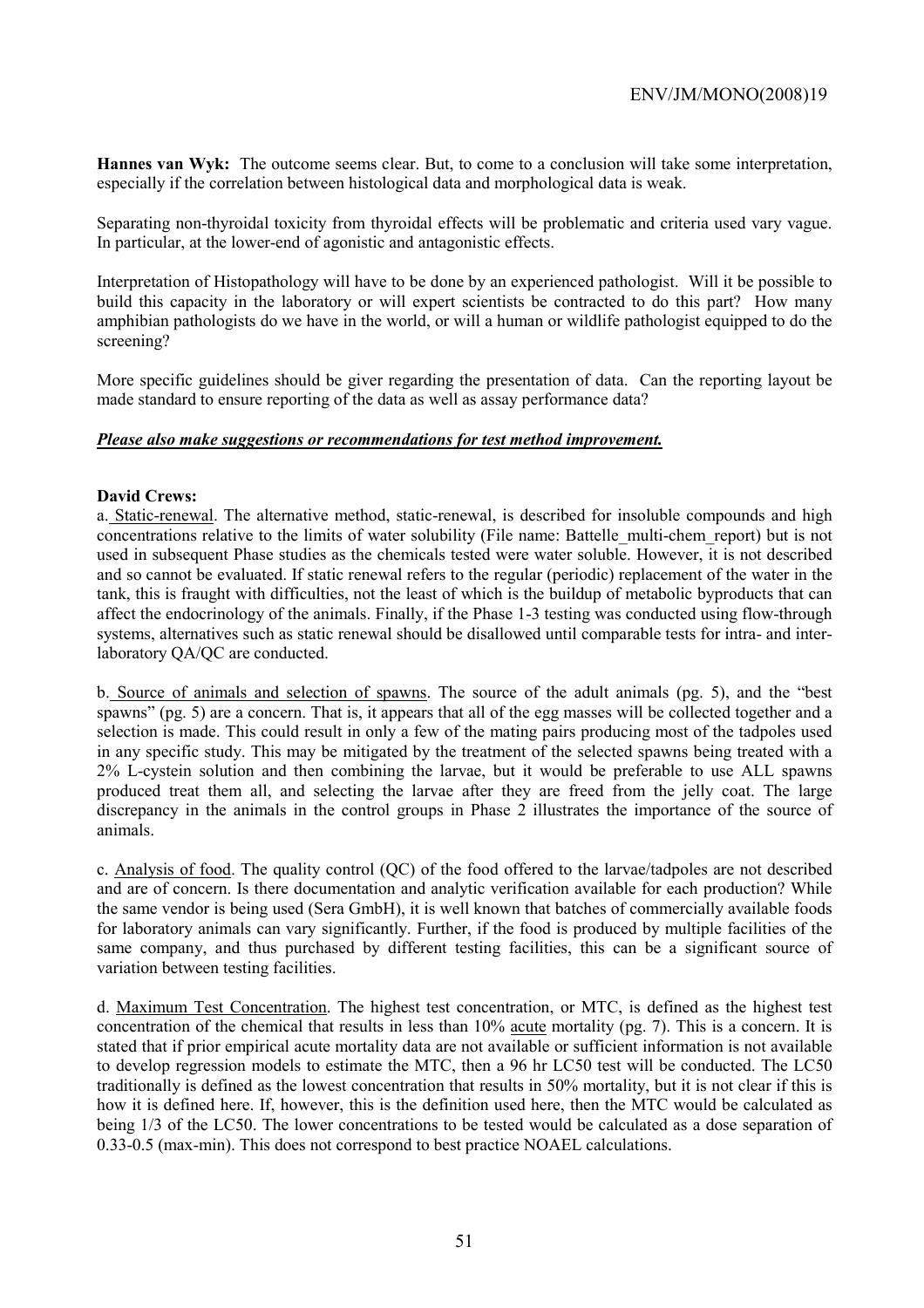e. Dilutions: Given the concern about low dosage effects, it is not clear why the AMA advises that only three dosages of the test chemical be used. This is particularly puzzling when in the Phase studies four or more dosages, spanning a full log unit or more, were used.

f. Initial sample. For a d0 measure, approximately 20 individuals will be measured for WBL. It is not clear if these 20 individuals will be reintroduced into the test population for distribution into the tanks, or whether they will be used to obtain the other stated measurements (see above).

g. Sample size. A sample of 5 tadpoles will be taken from each tank on d7, for a total sample size of 20 tadpoles for each treatment/dose. This allows for up 15 remaining tadpoles per tank for a second terminal sample on d21 (or a total of 60 tadpoles for each treatment/dose if there is no death or disability). This is unlikely to be the case, and the issue of how the requisite 20 individuals will be selected for in-depth analysis for the d21 sample is considered. If size matched samples are to be used as stipulated, why was the most advanced stage selected for analysis? Also, why is this same criterion not applied to the d7 sample as a distribution of stages are likely to be present as well (although perhaps not as wide a range)?

h. Asymmetrical limbs. The body plan of most animals, including frogs, is not symmetrical. Although differences can be slight, they are present and have been shown in various studies to be important mechanistically as well as evolutionarily. One side should be selected and it be mandated that this side only be measured.

i. Scoring of slides. The Phase I and Phase 2 studies addressed the issue of intra- and inter-laboratory variability. Although the results of both sets of studies indicated this variation to be minimal, with the "response profiles of the various endpoints were different for the individual test substances but reproducible across laboratories", this reviewer still has a concern that any initial screen be conducted in a non-blinded fashion, this must be limited to evaluation of the quality of the sections and their suitability for measurement. It is mandatory that "any potential compound-related findings will be re-evaluated by the pathologist in a blinded manner prior to reporting such findings" (pg. 6). The following terminology "when appropriate" is absolutely inappropriate. The caveat that "Certain diagnostic criteria, such as thyroid gland hypertrophy or atrophy, cannot be read in a blinded manner due to the diagnostic dependence on control thyroid glands" (pg. 6) can be mitigated by having a set of standard slides that are distributed to all potential contractors. The images provided in this document are excellent and could serve this purpose at least initially. Finally, there is a need to assess inter-observer reliability both within the same laboratory as well as across contract laboratories. There should be separate Quality Assurance/Quality Control (QA/QC) performance guidelines.

j. Radioimmunoassay. As stated by DeVito et al. (1999) above, a less costly and time-consuming alternative is available. In these instances, whole bodies or heads can be extracted and TH concentrations can be assayed using either radiometric or ELISA methods.

### **J. David Furlow:**

a. Quantitative PCR for gene expression markers of thyroid hormone action (such as well characterized, broadly expressed TH response genes like TR and TH/bZIP, or markers of disruption of the HPT axis like TSH or NIS) would provide a highly quantitative assay that allows the investigator to assess proper thyroid hormone signaling in specific tissues. This aspect of the metamorphosis system is arguably as well, if not better, developed than for estrogen or androgen action in rodents. Futhermore, newer transgenic models are being developed that provide fluorescent or bioluminescent markers of thyroid hormone action in Xenopus.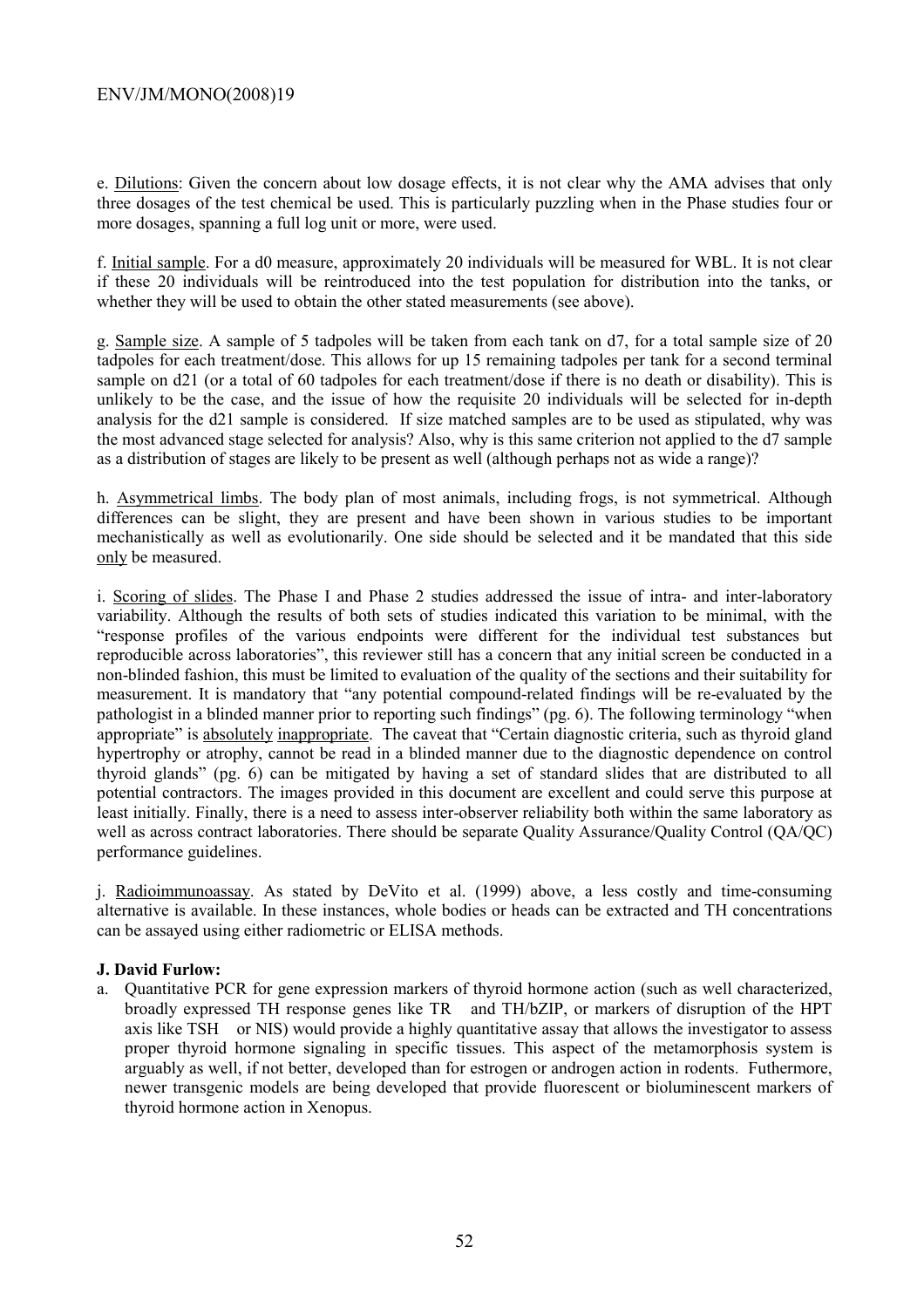(For example: the system being developed by Barbara Demeneix's group and the start-up Watchfrog in France: Turque N, Palmier K, Le Mével S, Alliot C, Demeneix BA. A rapid, physiologic protocol for testing transcriptional effects of thyroid-disrupting agents in premetamorphic Xenopus tadpoles. Environ Health Perspect. 2005 113(11):1588-93; Fini JB, Le Mevel S, Turque N, Palmier K, Zalko D, Cravedi JP, Demeneix BA. An in vivo multiwell-based fluorescent screen for monitoring vertebrate thyroid hormone disruption. Environ Sci Technol. 2007 41(16):5908-14.).

b. Since tail resorption is not an endpoint of the whole animal based assay, tail organ cultures are well established, highly reproducible and quantitative, and dose responsive, and would serve to detect interference of compounds directly at a target tissue.

(For example: Schriks M, Zvinavashe E, Furlow JD, Murk AJ. Disruption of thyroid hormonemediated Xenopus laevis tadpole tail tip regression by hexabromocyclododecane (HBCD) and 2,2',3,3',4,4',5,5',6-nona brominated diphenyl ether (BDE206) Chemosphere. 2006 65(10):1904-8; Ji L, Domanski D, Skirrow RC, Helbing CC. Genistein prevents thyroid hormone-dependent tail regression of Rana catesbeiana tadpoles by targetting protein kinase C and thyroid hormone receptor alpha. Dev Dyn. 2007 236(3):777-90; Furlow JD, Yang HY, Hsu M, Lim W, Ermio DJ, Chiellini G, Scanlan TS. Induction of larval tissue resorption in Xenopus laevis tadpoles by the thyroid hormone receptor agonist GC-1. J Biol Chem. 2004 279(25):26555-62; Lim W, Nguyen NH, Yang HY, Scanlan TS, Furlow JD. A thyroid hormone antagonist that inhibits thyroid hormone action in vivo. J Biol Chem. 2002 Sep 20;277(38):35664-70.)

**Catherine Propper:** I have incorporated most of my suggestions in my comments above, and I will summarize the main points below under section 8.

As asynchronous development is an important endpoint as pointed out a least twice in the summary documents, it will be critical to provide labs with a clear-cut standard operating procedure for scoring this issue and analyzing and interpreting the data.

**Hannes van Wyk:** More detailed SOPs are needed. The earlier suggestion by the German, French and Irish scientists (DPR) that a short-term gene expression study be included seems to make sense. The initial response that the level of complexity of this technique and the difficult interpretation of the data may not be valid since histological interpretation seems to be rather complex as well, although cheaper to produce. Investigating laboratories could out-source these aspects to specialists (will probably have to do it in the case of histopathology anyway).

### **Discussion of refinements suggested in the ISR:**-

**Dietary regime:-** I agree that the feeding regime must be standardized or monitored in relation to a few growth performance checks, say at 7 days and 14 days in the control groups.

**Water iodine levels:**- I agree with this suggestion. The question is, has this problem been researched adequately?

**Dose levels:**-I agree with this suggestion (see below)

**Stage matching for histopathology:**- I agree with this refinement, however, the comparison is with the Control group and in some cases you will not have matching stages (either in antagonist or in agonist groups). Two possibilities may solve this problem: 1) if the performance criterium of Control stages being around NF 57 then comparisons could be made to known histology documented from all developmental stages (Atlas approach), but, if it is better to compare with internal control, then initial control sample (groups should be increased and representative stages sampled at certain times to facilitate stage matching with controls. Following 21 days, remaining Controls can be maintained to reach stages reached in agonist groups. At least for this batch stage matching will be possible. This problem only occurs when working with strong antagonistic and agonistic chemicals.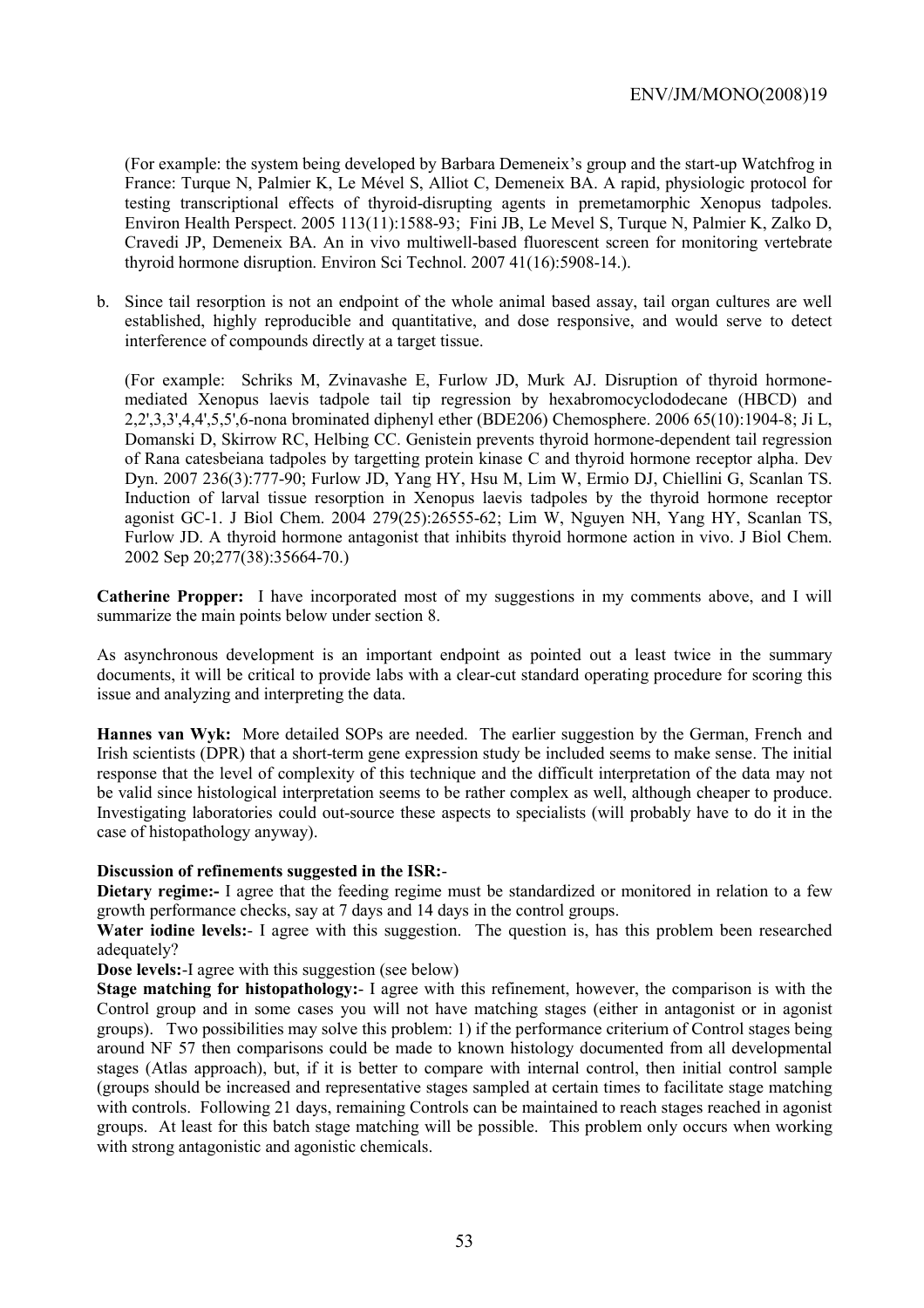**Improved Data interpretations:** Agree with the suggestion, but would like to know why only use "advanced development" to get a "Yes" and therefore exclude the need to do histology? Why not also include "advanced inhibition/retardation" to get a"Yes"? I know there was a concern that the histopathological assessment is time- and specialist-consuming and should therefore be limited. But, without direct evidence of some kind, for example, molecular (thyroid receptor (TR) expression)) or histological evidence the risk of getting a false positive (agonistic or antagonistic) seems to be greater? Refer to Table 8-3 for T4. If I understand correctly all labs will conclude "active" after noting advanced development. However, the histology only supported this conclusion in two of the labs. I can see that the compound will still move to Tier 2 but at least more direct knowledge will be available regarding the histopathological picture.

**Another suggestion:** I am of the opinion that collecting of material (in RNAlater for example) during the exposure phase (either independently at 48 hours or after 7 days) could add another level to Figure 8-1. QPCR technology is becoming more and more routine now and could greatly aid as a last step just to make sure you don't have false negatives.

### **Comment on the Strengths and/or Limitations of the Assay in the Context of a Potential Battery of Assays to Determine Interaction with the Endocrine System**

**David Crews:** What follows refers only to the primary document, Test Method for the Amphibian Metamorphosis Assay (File names: AMA Test Method; AMA Test Method Appendix 1; AMA Test Method Appendix 2)

### **Strengths of the assay**

a. It is commendable a flow-through method is recommended. This avoids the problem of buildup of metabolic byproducts that can influence the stated endpoints as may occur in the static-renewal method.

- b. The use of widely accepted developmental staging for *Xenopus* development.
- c. The use of a defined time window for exposure.
- d. The use of computer-assisted software for microscopic determinations.
- e. The use of standardized histological protocol.
- f. The use of standard histological slides to facilitate evaluation of thyroid histology.
- g. The issue of sample selection for the terminal sample (d21) is considered and detailed.
- h. The issue of variation within and across laboratories has been addressed in rigorous manner.

i. The statistical evaluation and power analysis as guiding principles for implementation of the AMA is excellent (File name: Power\_Analysis).

#### **Limitations of the assay**.

a. Low Dose. Recommend dosages spanning at least one full log unit and having at least four concentrations to determine true nature of the dose-response.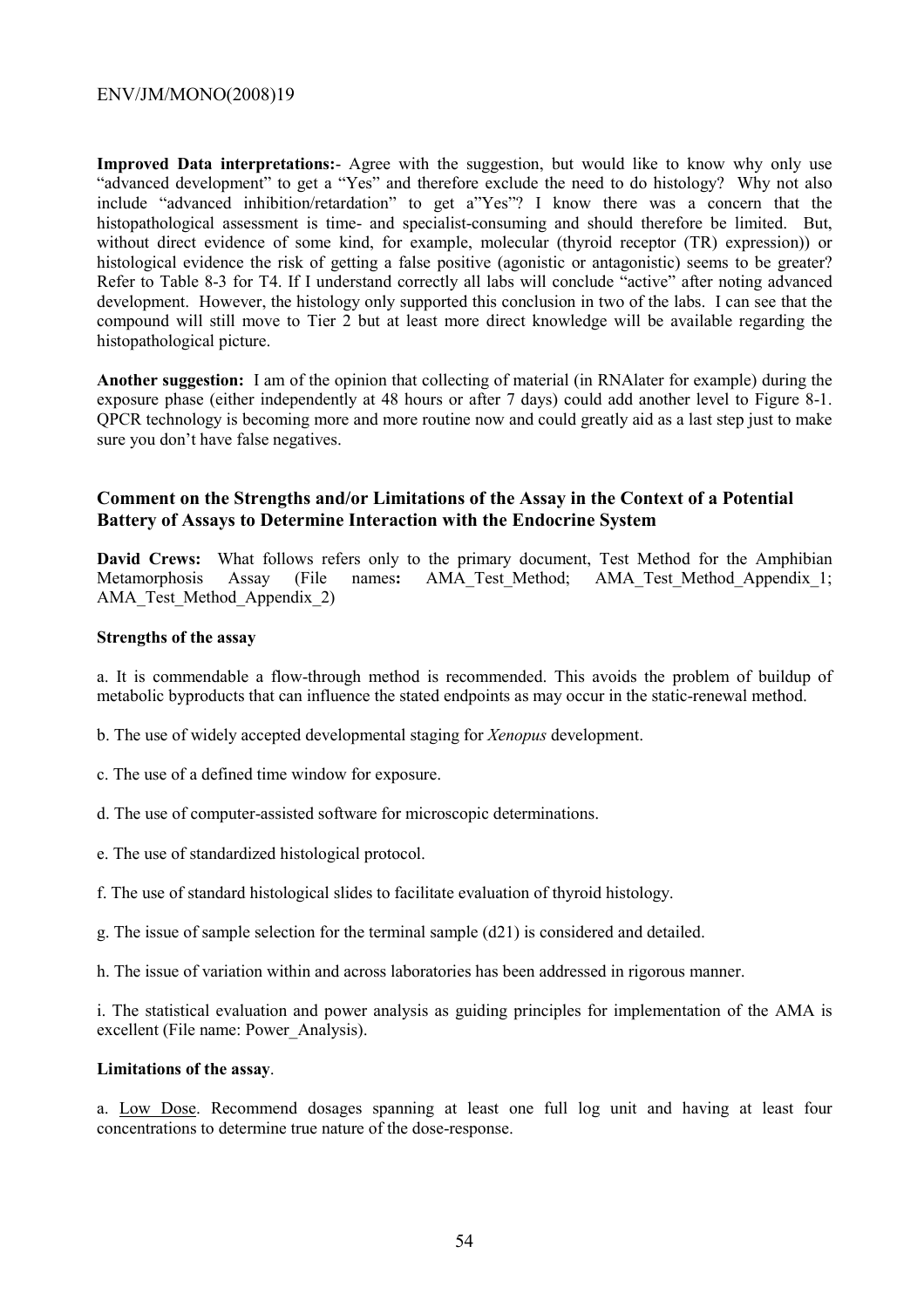b. Threshold. This protocol does not allow for this important determination.

c. Mixtures. This protocol does not allow for this important determination. "Recent findings of a rather strong activity of BP-2 in *in vitro* assays and the marked difference in the severity of BP-2 effects on the thyroid system in two different laboratories could be interpreted that the actual potency of BP-2 to disrupt thyroid system function is strongly dependent on iodide availability." (pg. 70) (File name: OECD Phase 3 Draft Report) It is possible that the potency of other chemicals may depend on differential iodide concentrations.

d. Mortality vs. Evolutionary Death. The present EDSP focuses on the individual in its own lifetime. This is valuable information, but says little about the impact of the chemical on the population through time (proximate or ultimate). One measure is whether an individual will breed. If the individual does breed, but its young do not develop properly and do not breed, than the overall result in terms of the population is the same. If the goal is to have a means of evaluating the impact on compounds that have an impact on thyroid function for wildlife and human health, then it is the latter issue that is pertinent.

e. Sex Differences in Sensitivity. If one goes to PubMed and inputs "sex differences in thyroid function", 132 citations come up in the primary literature. If this is further refined to "sex differences in thyroid function, development" 15 papers are cited. Typical is that of Ng et al., (2007) findings that female infants with thyroid ectopia have significantly higher thyroid stimulating hormone (**TSH**) concentrations than do males and significantly lower circulating concentrations of plasma T4 were significantly lower than in males. Since the animal is being sectioned for histology, it would be a simple (but adding to expense) addition to look at the gonads. Given that the tested compounds may also influence differentiation of the gonads (see below), it would also be necessary to use standard genetic markers for sexing the tadpoles (see.

f. Multiple Target Organs. Hyperthyroidism induced by PTU or methimazole, also acts on developing gonad, specifically in males on the Sertoli cells. It has been known since 1925 (Rickey) that thyroidectomy eliminates sexual activity in male rats and in more modern experiments in both mammals and fish the Sertoli cells early in testicular differentiation have abundant receptors that decline markedly after sexual maturation (Cooke, 1996; Kirby et al., 1992; Matta et al., 2002; Schultz et al., 2005). Thus, the observation in Phase 3 that E2 caused male-to-female sex reversal without affecting other measures including the histopathology of the thyroid should be considered seriously.

g. Procedure for Training of Pathologists. Need to assess inter-observer reliability both within the same laboratory as well as across contract laboratories. Best course would be to require that a standard set of slides/images be provided to each contract laboratory and Quality Assurance/Quality Control guidelines be developed and adhered to with no exceptions.

h. Measuring the Same Side. The animal body is asymmetrical and so it would be necessary that the same limb be measured on each tadpole.

i. Sample Sizes. The issue of the selection of tadpoles for the sample dates (d0, d7, and d21) are considered above. Here though I raise another issue. If size matched samples are to be used as stipulated, why was the most advanced stage selected for analysis? Also, why is this same criterion not applied to the d7 sample as a distribution of stages are likely to be present as well (although perhaps not as wide a range)? This is unlikely to be the case, but raises the issue of how the requisite 20 individuals will be selected for in-depth analysis for the d21 sample. Further, what is to happen if mortality and disabilities may be such that adequate animal numbers will be available to obtain a meaningful sample?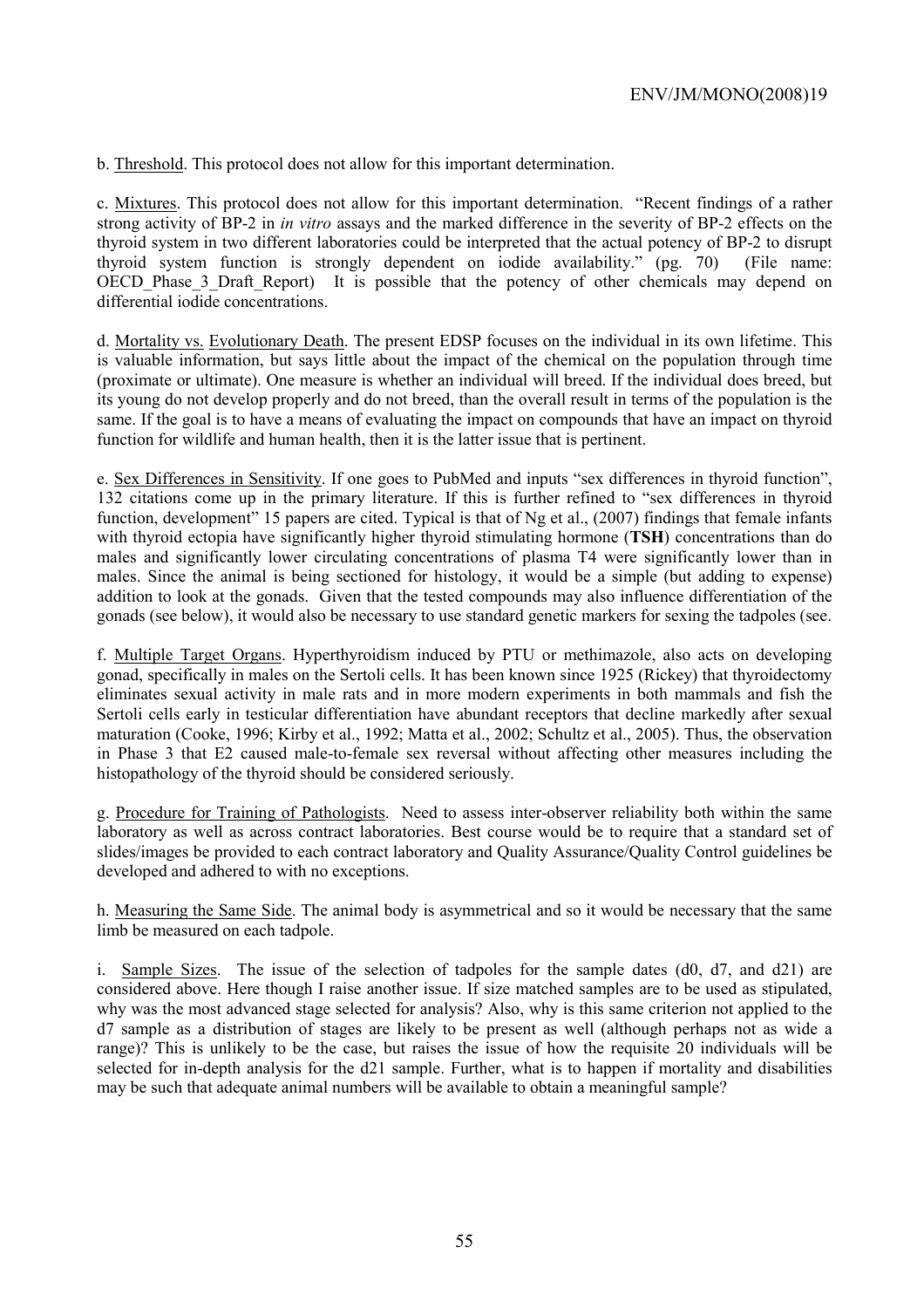j. Standardization of Food vs. Potential EDC Content in Food. Specify parameters of the food by analytic chemical analysis and make each contract laboratory supply documentation of having met these criteria with each report.

#### **J. David Furlow:**

*Strengths:*

- a. The assay uses an intact animal model that is highly sensitive to thyroid hormone rather than relying solely on cell lines or biochemical assays to predict effects on animal physiology.
- b. Chemical analyses are required to make sure compounds meet nominal values.
- c. Careful analysis and maintenance of water quality conditions are described to eliminate non-specific effects on metamorphosis.
- d. At least one well documented for histopathological assessment is included for comparison to external morphological changes.
- e. Two important issues poorly covered by the Agency to date in toxicity evaluations are both addressed here: thyroid hormone synthesis/action and amphibian biology.

#### *Limitations:*

- a. There is no (or limited) mechanistic component to the assay. It would not be difficult to incorporated gene expression analyses and hormone measurements to the assay. In Table 1-1 of the ISR, thyroid hormone receptor binding assays and transcriptional activation assays are not listed as additional tests whereas androgen and estrogen receptor based assays are listed as planned.
- b. The animals only develop up to a stage just prior to climax; therefore only acceleration or inhibition of hindlimb growth make up the bulk of the analytical component of the assay not effects on tail resorption which may be more sensitive to perturbations in TH levels.
- c. Mixtures effects are not accounted for at all. This issue is something that the EPA should start addressing sooner, rather than later. Is the assay robust enough to detect a reversal of T4 effects by IOP, for example?
- d. The effects of selective hormone receptor modulators (eg tamoxifen) can be tissue and even species selective in their actions, and endocrine disrupting chemicalss may well follow suit. In this assay, essentially all of the analysis is focused on the hindlimbs (due to the nature of the developmental staging criteria and the direct hindlimb measurements) and thyroid gland histology. Selective effects in specific tissues could be readily determined by incorporating gene expression analysis.
- e. Finally, the suitability of *Xenopus laevis* as a surrogate for other amphibians may be questioned. *Xenopus laevis* is a primitive amphibian that does not have a fully terrestrial adult stage, and is not native to North America. In addition, many studies have differing strains of rats can show wide differences in responses to endocrine disrupting compounds and there is essentially no data to my knowledge about this issue in amphibians.

### **Catherine Propper:**

a. The strength of this assay is in its ability to determine whole animal disruption of thyroid hormonerelated physiology. One weakness is that the assay itself will not determine how the disruption is occurring.

b. One limitation of the assay is that animals are not dosed throughout development. Such testing may lead to increased sensitivity of the assay (see comments above).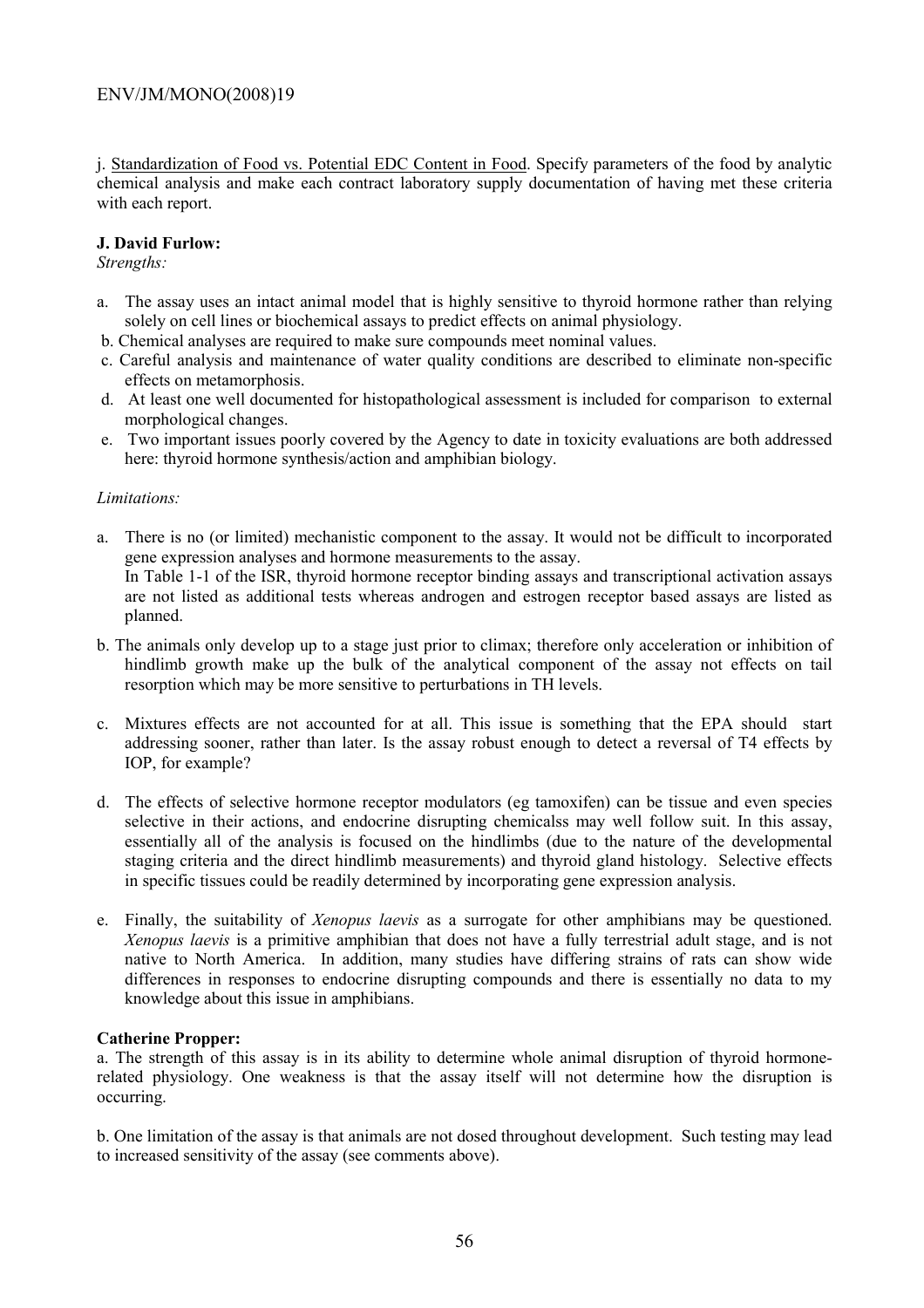c. A major limit to this method is the number and choice of doses used in the assay. Little justification for the dosing decision-making process is given. The doses are decided based on the overtly toxic dose. The ISR needs to present a clear rationale for this dosing approach, and it needs to be made in light of the literature in the field. The decision to only go with three potentially very high doses that do not even differ by even 10 fold is a mistake. First, the literature in endocrine disruption demonstrates time and again that there are non-linear responses, especially at very low doses. Second, environmental exposures to many chemicals in the environment are occurring at the part-per-billion or even part-per-trillion levels. The current dosing regime for this assay would most likely be well above these levels. Last, there is the issue of non-linearity of response, especially at the lower doses that are important given the risk of exposure to human and wildlife populations are mostly at low doses. In summary due to the non-linearity of some dose responses and the fact that a very low dose can have more impacts on endpoints than higher doses, these doses need to be evaluated. The AMA should be sensitive enough to pick up on these low dose and nonlinear responses.

d. Because of the issue of non-linearity, this methodology needs further development with how to deal with no- linear dose responses. The report was unable to really respond to the occasional non linear response, yet in many endocrine disruption studies, the finding of non-linearity is the case. A clear approach is necessary. For instance the final scientific review panel may state that if any dose has an effect, the result is a positive. Alternatively, they could decide that if two of the 3-4 doses tested need to be positive before they determine an effect. How will these types of non-linear results be interpreted?

e. The methodology (and in fact the validation trials) do not provide much information for reporting the dose effects. The overall reporting is a yes or no outcome in the reporting tables for the phase trials with no information provided about the lowest effective dose level. Dose effects need to be taken into account in the final reporting for the assay.

f. One last limitation is the lack of how this assay can address the issue of exposure to complex mixes. The field of ecotoxicology is still in its infancy regarding evaluation of the complex mixes which are what all organisms are really exposed to. Furthermore, mixes can interact with each other to lead to endpoints that individual compounds will not. Even thyroid hormone and estradiol interact (see comments elsewhere in this peer-review). Can this AMA protocol be applied to testing for understanding the thyroid hormone disrupting capacity of complex mixes? Even if the EDSP purpose is not to test mixes, others in the field will want to adapt these protocols as closely as possible to their studies.

**Hannes van Wyk:** I agree with the discussion on potential limitations listed, but also underline that several of these represent knowledge gaps. The use of non-mammalian models as early warning systems to human health still has to go a long way. However, the appreciation of interaction between environment and organism will flow from such aquatic non-mammalian models. While it is true (point 2) that morphological and/or molecular responses may be different in developing young and adults, the effects at the developmental level by several EDCs are the most dramatic, both at short-term and long-term levels. Surely, potential endocrine disruption result in concerns at both levels? Regarding point 6, I am a bit concerned that we the level of knowledge regarding the normal histological profile of the developing tadpole along with the tissue specific gene expression profiles are generally lacking and therefore represent a major gap.

Another concern is the fact that we start the breeding by using high doses of hCG. Do we really understand the consequences of these doses for the mother (thyroid system) and the changes in aspects of maternal transfer, therefore impacting on the developing tadpole? This screening tool compare against a control, but maternal transfer may affect response sensitivities towards unknown compounds (false positives?).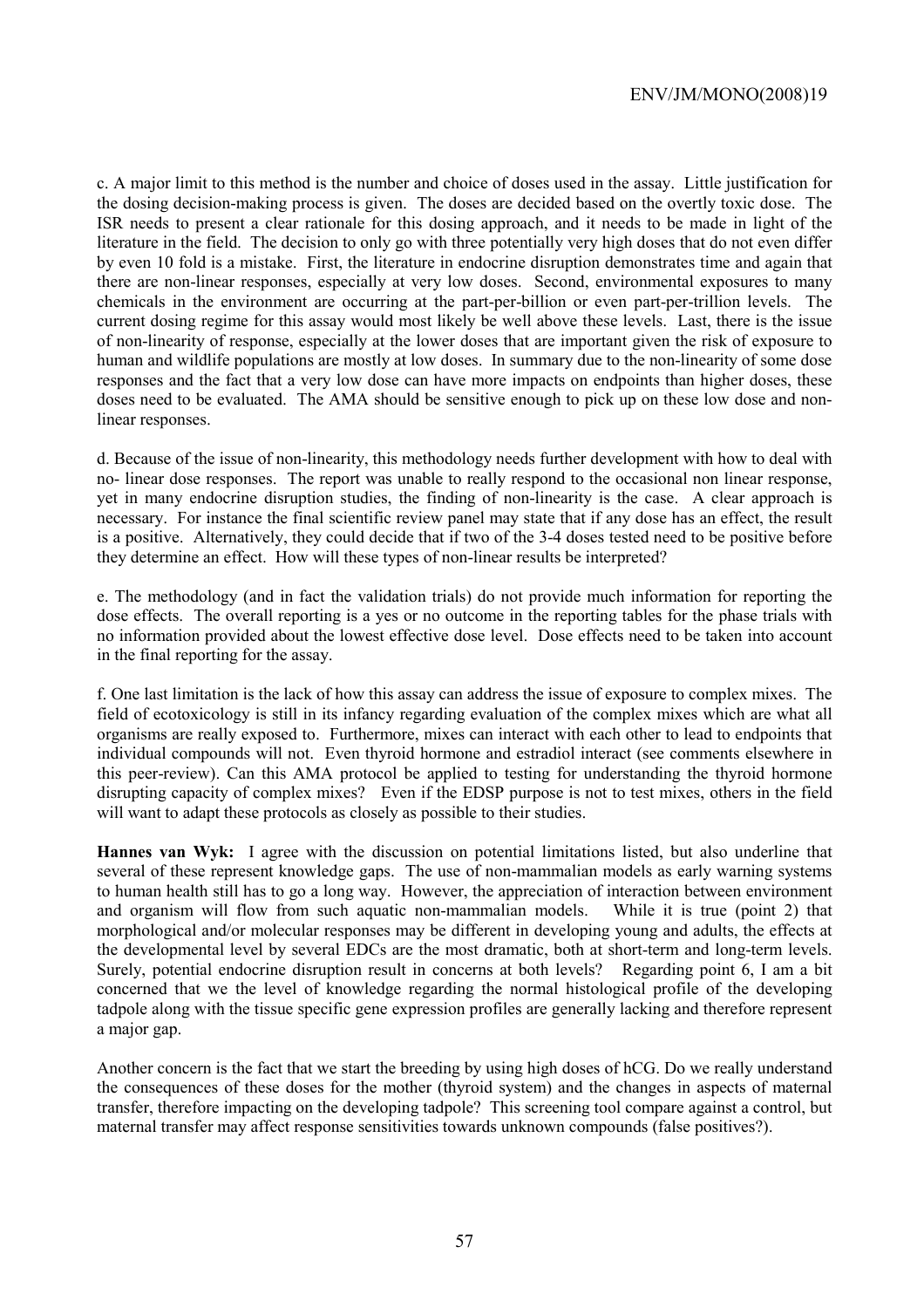**Richard Wassersug:** The greatest strength of the assay come from the amount of work that the EPA, its partners and its contractors have put into developing the assay over the last decade. They have made major progress in developing a reliable amphibian metamorphosis assay. Given the concerns about endocrine disruptors in the environment, this effort was appropriate. There are, however, some holes in the protocol about how to perform the assay. As stated extensively above, important variables in the execution of the assay are missing from the documents provided. The biological relevance has to be qualified given how different *Xenopus* is than all of the non-pipid anurans in the world (see #3 above).

### **Provide Comments on the Impacts of the Choice of a) Test Substances, b) Analytical Methods, and c)Statistical Methods in Terms of Demonstrating the Performance of the Assay**

**David Crews:** The choice of test substances and methods were reasonable.

**J. David Furlow:** The choice of test compounds is highly appropriate, aside from the previously mentioned limitation on the ability of the assay to detect mixture effects. In the interlaboratory exercise in particular, the choice of perchlorate, T4, and iopanoic acid covers three distinct mechanisms of action is highly appropriate.

### **Catherine Propper:**

a. The choice of the tadpole metamorphosis system as a test assay is outstanding given the knowledge base of the system, and the relative ease of use and data interpretation. The comments below are to the details of the method and not to the overall utility of the assay. Once the methods are standardized and clearly detailed, this assay will undoubtedly provide a useful measure for thyroid hormone disruption.

b. In the development of the assays, one lab used static renewal methodology while the others used flow through systems. Ultimately, the ISR states and the AMA Test Method Draft recommends the flow through system with little or no justification based on the studies. The data clearly demonstrate no difference between the two systems in control performance. Also, in the validation no data are provided for the actual dose received in the static renewal system. If static renewal is to be allowed, it is critical to know if the concentrations of chemical treatment (dose the animals receive) are equivalent between the two systems.

c. As mentioned elsewhere in the review, the assay is validated using compounds that are known agonists or antagonists of thyroid physiology. Also, a presumed non-thyroid disruptor was evaluated (estradiol; see problems with data interpretation above) along with a weak distruptor (BP-2) at fairly high doses. It would be useful to have one more validation step using a pesticide of some form that has known thyroid hormone disrupting effects at environmentally relevant levels.

d. The interpretation of results with a compound like IOP is very interesting, and needs to be carefully evaluated, as some of the compounds likely to be tested via the EDSP may have such complicated modes of action. The results on HLL may be difficult to interpret given the impacts of such compounds also on body length, but then it is possible to do the analysis as an index: HLL/BL.

**Hannes van Wyk:** A concern to me was that during this validation testing only limited potential mode-ofaction modulation was tested. More attention should be give towards selecting controls representing different mode of actions, especially in a complex system like the thyroid. By including IOP in the Phase II series showed that at the developmental level unexpected results can be found. For this assay we need causal relationships between morphological endpoints and different moed of actions. Moreover, I feel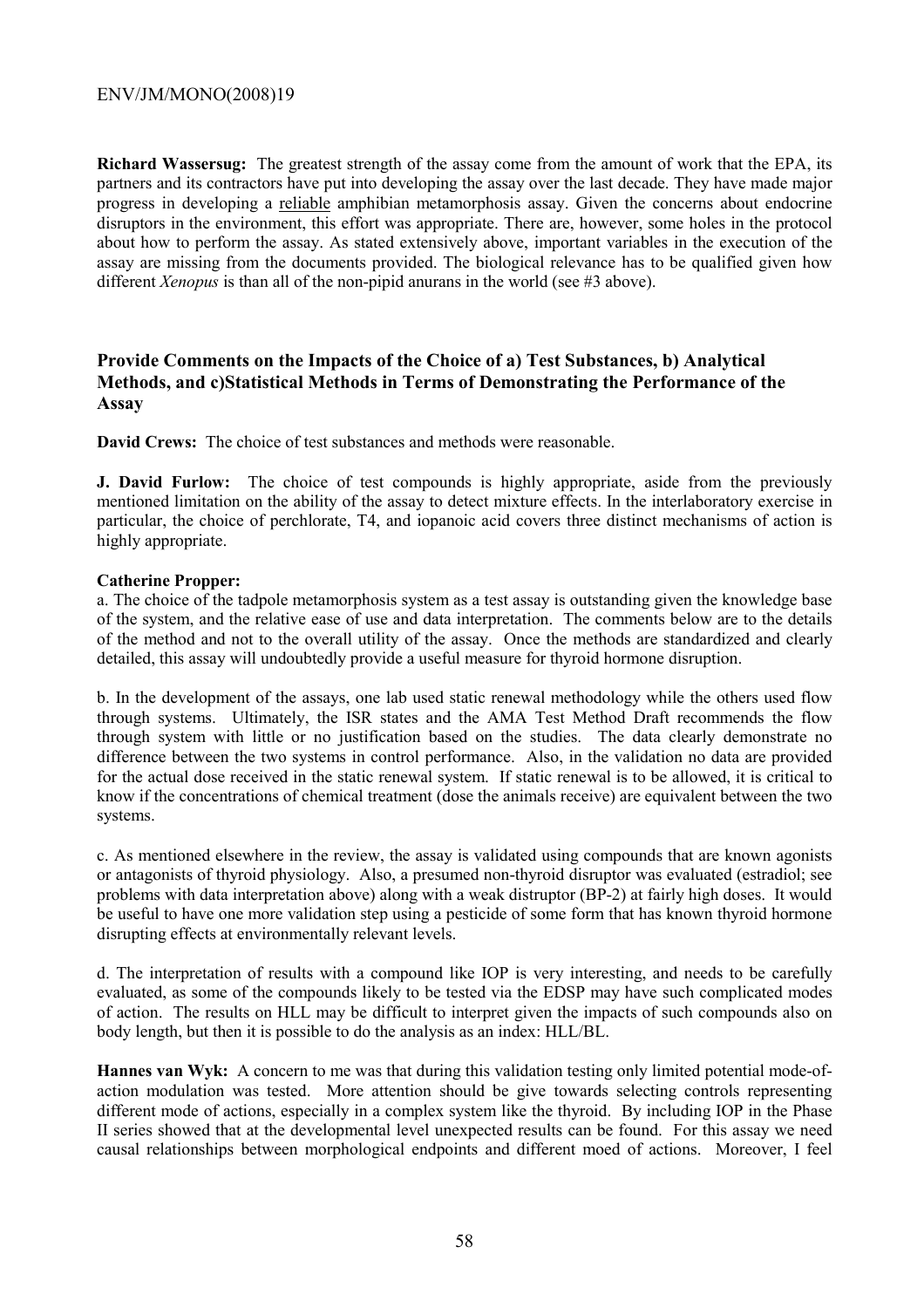strongly that the link to possible use of the AMA in screening mixtures, and environmental samples at the Tier I level examples must be made. To what extend could the AMA be used to screen these complex samples?

The range of both agonistic and antagonistic representatives operating at different input sites (different modes of action) was rather limited and questions remain.

**Richard Wassersug:** The tests subjects used to demonstrate the performance of the assay were appropriate as were most of the methods used. However there are still some methodological problems, which are discussed extensively above.

## **Provide Comments on Repeatability and Reproducibility of the Results Obtained with the Assay, Considering the Variability Inherent in the Biological and Chemical Test Methods**

**David Crews:** This is a major flaw of the material provided and is detailed in the above comments.

**J. David Furlow:** One of the major concerns about the assay is the degree of inter-laboratory consistency. The first concern, regarding the variability in the progression through metamorphosis by the controls, appears adequately addressed by the lower amount of feed provided in Laboratory 3 (seen in Tables 5 and 6, Interlaboratory report) . Aside from the general delay in metamorphosis and high degree of variance seen in animals from that laboratory, the degree of consistency within a given laboratory is in fact quite good and the investigators are to be commended.

The second concern is that while overall trends are observed (ie T4 accelerates, perchlorate and IOP delay), there is surprising inconsistency among the laboratories. For example, only labs 3 and 4 detected a significant effect on hindlimb growth and developmental stage at the two highest levels of perchorate tested by day 21 whereas three other labs did not (Table 15, p. 46, Interlaboratory report). Since laboratory 4 apparently had adequate control animal development this cannot simply be due to feeding differences. While the T4 experiments were more in agreement, in the IOP studies, Laboratory 5 shows no effect at all of IOP at either day 7 or day 21 and Laboratory 3 shows a significant effect at 7 days with regard to hindlimb growth (Table 38 p. 70; Interlaboratory report). Furthermore, it was highly surprising that despite effects on hindlimb growth reported in all laboratories except laboratory 5, no significant effects on NF staging were reported. (Table 37 p69 Interlaboratory report). Also, the progression of control animals through metamorphosis by 21 days was remarkably different in this study (Lab  $1 \sim 58$ , Lab  $2 \sim 59$ , Lab 3 60-65, Lab  $4 \sim 59$ , Lab  $5 \, 60 \, 62$ ).

Finally, the summary of the thyroid histopathology results are somewhat confusing. In the ISR, p. 60, Figure 5-1, 100% of all glands from all animals where scored as having follicular cell hyperplasia in laboratory 3 whereas the other laboratories scored a generally increasing dose responsive effect. Indeed, across treatment groups, there is a trend of high incidence of abnormality by laboratory 3. Does this reflect lack of experience of the pathologist with scoring amphibian thyroid glands or in the growth and treatment regimen? It might be useful to have the slides from laboratory 3 scored by pathologists from other laboratories, or to have used one pathologist. This concern is amplified in the T4 responses where there is even greater inconsistency between laboratories.

Based on these observations, the consistency of findings across laboratories remains a major concern for the future viability of the assay system.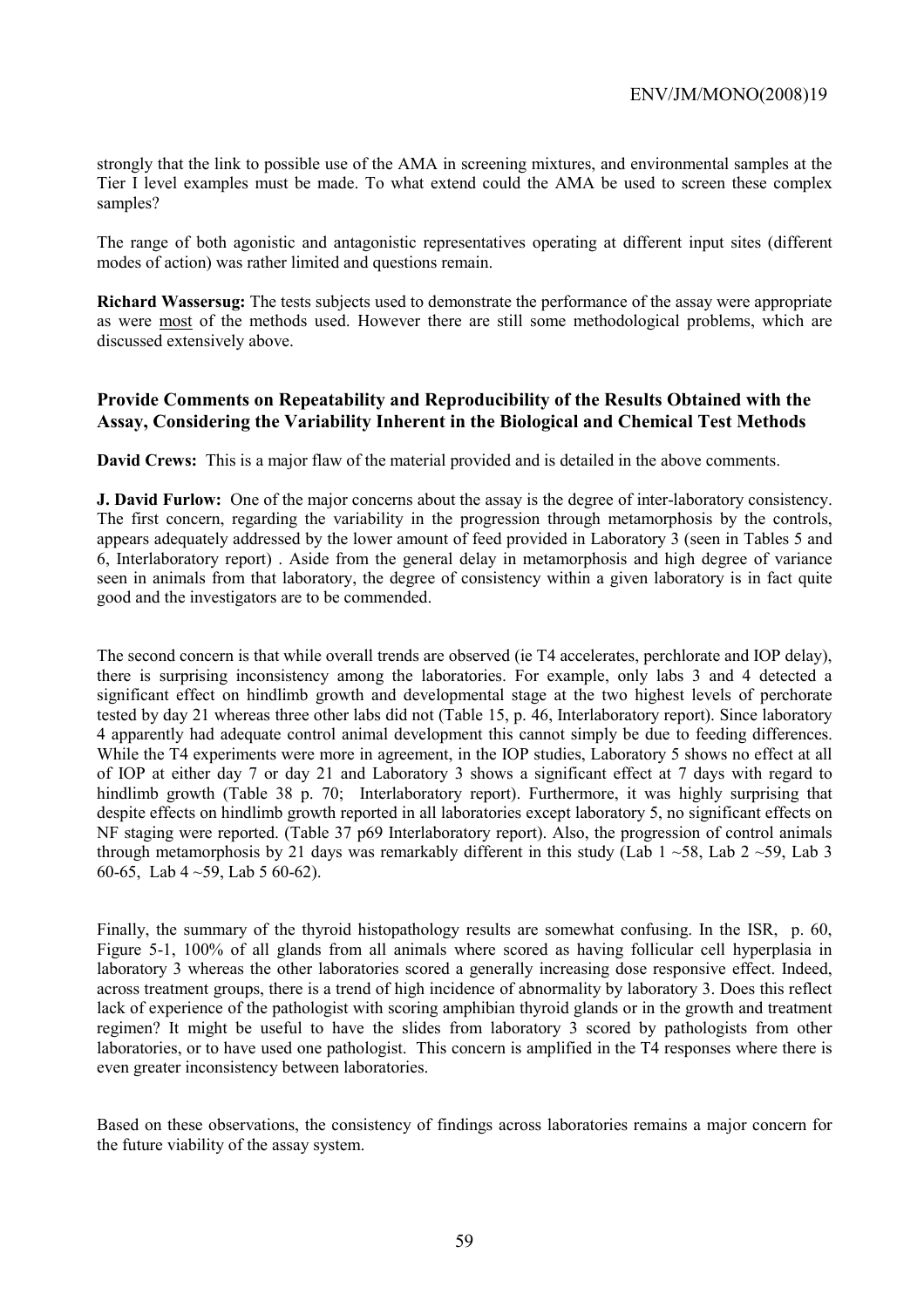**Catherine Propper:** Overall, the interlab variability was minimal, however, there was some variation and testing may need to be conducted independently in at least two separate labs.

**Hannes van Wyk: Repeatability and reproducibility** of the results obtained with the assay, considering the variability inherent in the biological and chemical test methods

**OECD Phase I study:**- The repeatability of the AMA among three different laboratories showed some consistency. The outcome of the Phase I study corresponded to predicted results, especially in the higher concentration exposure groups. In this comparative study the fact that similar results were obtained in spite of variation in protocols used, show / confirm that the *Xenopus laevis* metamorphosis assay (XEMA) is a robust assay. Control compounds affected the thyroid histology as predicted. PTU exposure showed that chemicals affecting the iodine transport system will noticeably inhibit the TH output and thereby affect the functional aspects of the thyroid. Moreover, TH will result in increased thyroid activity. Compared to the Control tadpoles, significant inhibition and stimulation occurred. Differences in protocols used among the three participating laboratories clearly suggest that in spite of these differences, comparable results could be generated.

**Multi-chemical study (USEPA):**- The outcome of the known control chemicals (T4 and PTU) supported the results of the Phase 1 study. The results therefore confirm repeatability using the AMA protocol. In this study it was difficult to find the motivation (reason for inclusion) of most of the other chemicals (Discussion of Appendix H). The results of this study show that in many cases the understanding of the mode of action of lesser known chemical affecting the thyroid axis will need multiple endpoint studies. It is clear that the AMA represents a starting point only. In this study the importance of using the histopathology endpoints was underlined. One aspect that worried me is the chemical application (for example PCN). It seems that although theoretically sound it may be difficult for consulting laboratories to do exposure studies. Too little information is given on this aspect. I am still not convinced that body weight is a good indicator of thyroid effects. In this study histological observations were valuable and it shows that a combination of endpoints must be used. However, the studies present histopathology results as descriptions and it is difficult for the reader to visualize disruption. The question remains, how practical will it be for a reasonable inexperienced research team to evaluate histo-pathological endpoints? Another concern is that it was not clear whether the 21 day exposure starting with day 51 tadpoles were the better option (especially when evaluating histo-pathology). The compensatory hypothesis surfaced and more research is needed on this aspect. I am a bit worried that the limited number of endpoints, and the mode of action associated with these endpoints were not adequate to show thyroid disruption in some of the selected chemicals.

**Inter-laboratory study (Phase II):**- In this study all the knowledge and experience gained from the previous studies were used to standardize protocols. To solve some of the reproducibility issues more detailed descriptions of protocols were used. However, I think it is still not well-described and would lead to measurement errors and increased variation. A second concern that was highlighted was the variation that occurred in the development of control animals in one laboratory. The report attributes this variation to differences in feeding regimes. Added to this is the staging at of stage 51 tadpoles; could it be that inaccurate stage determination (stage 51) result in different developmental stages as early as day 7 of the exposure? Although the Perchlorate control gave reasonable consistent results I was surprised by the interlaboratory variation in results. I am not sure these variations were adequately addressed. One question that comes to mind is the aspect of observer error or reproducibility. Was the scoring of observers validated internally and between laboratories? The histological reading and scoring could be great source of variation. In general it seems that Perchlorate could be used as a standard control. How much regarding thyroid axis disruption can we read into general morphological endpoints like body size and weight? Just in control tanks we see so much variation in these growth parameters. The developmental endpoint in the Thyroid exposures corroborated previous studies and showed that this positive control worked well. However, the inconsistent results using the histological criteria were somewhat surprising. To what extend could this result be attributed to the fact that tadpoles were selected for histology on a random basis,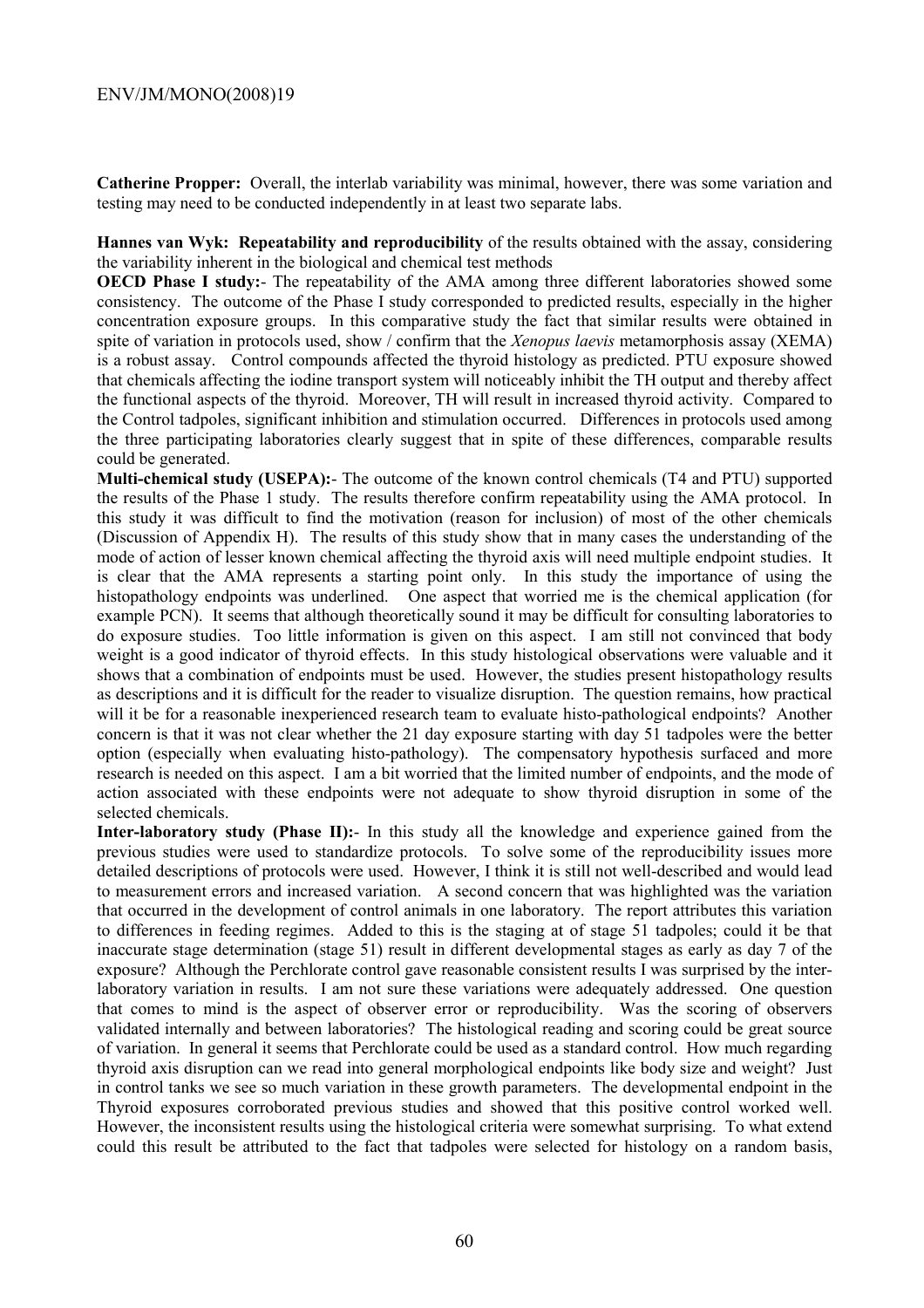therefore potentially including different NF stage tadpoles in the sample? Are we assuming that the histological picture is independent of developmental stage in exposed groups? Stage matched comparisons would have help answering this question. In the IOP control exposure the asynchronous development showed that staging problems may arise with certain chemicals. The question is would the gene expression studies (short-term study proposed by German group at som point) not helped to explain some of these results. I just get the feeling if endpoints respond strange or not at all in a limited array of endpoints, so much are lost. In this case the histology did not respond clearly either. It seems that if the mode of action is largely unknown then unpredicted results will make interpretations difficult.

The conclusions of the **Phase I and II** studies seems valid and underline certain concerns mentioned earlier. One aspect that increases the work load is the inclusion of a day 7 sampling. It seems that in the agonistic exposure (T4) growth parameters showed some sensitivity and helped interpretations when later compensatory effects came into play. However, whether the histological investigations at this stage made a valuable contribution was not clear. In general day 7 data seems to help the researchers to make an early assessment of how the exposure is going and it seems that the sampling at this time could be limited to save on labor.

**OECD Phase III:**- The stated goal of this exposures was to establish whether AMA could effectively indicate whether a compound needs further testing at Tier 2 level. The selection of compounds, for example 17β-Estradiol was not well-motivated. The statement that it is a potent endocrine disruptor is very general. To me endocrine disruption point to a mode of action or specific functionality and to include E2 only because it is a potent estrogenic EDC does not really make any sense. I presume the goal was to screen chemical with low predictive thyroid activity, but high activity in other areas of endocrine disruption? Was E2 included as a control since there is some indication that Benzophenone (BP2) is estrogenic? In the BP2 exposure study it was concerning that the two labs gave different results. It was attributed to differences in iodide concentration in the water. This underlines the value of standardizing all aspects of exposure when doing an inter-laboratory study. It was not clear why the difference in dilution water?

**Other published studies:**-From the literature it seems that results of known control chemical corroborate the results of the inter-laboratory studies, although in most cases histological studies were excluded from these.

**Overall-comparison and Conclusions:** -I suppose most data suggest that when using certain control chemicals (T4, PTU) that the reproducibility of the AMA as a screening tool has been well demonstrated. This was especially true in the Phase I and II studies. Concerning was that not all aspects were always controlled for. Moreover, when conducting the inter-laboratory study using weak thyroid modulators, it seems that the consistency was lost.

The result of the inter-laboratory studies was the formulation of clear performance criteria. I agree it would reduce variability and ensure some form of assessment regarding performance of the metamorphosis assay. However, little attention was given to the source and time in captivity of the *Xenopus laevis* breeding pairs that a laboratory may use. Minimum median developmental stage of controls at the end of test may not be reached but the comparison between controls and experimental (unknowns) could still suggest further testing (Tier 2). The screening of the chemical is the main goal. Another question that should be asked: Is it necessary to include known agonist and antagonist controls? The implication is that the test laboratory always starts with three or four exposure groups. It seems that a laboratory could run these controls to determine capacity but that once this has been shown these could be exclude. The suggestion is that the performance criteria are applied after the 21 day trial. It seems from the studies conducted that one could include day 7 as some indicator? What about putting in a developmental check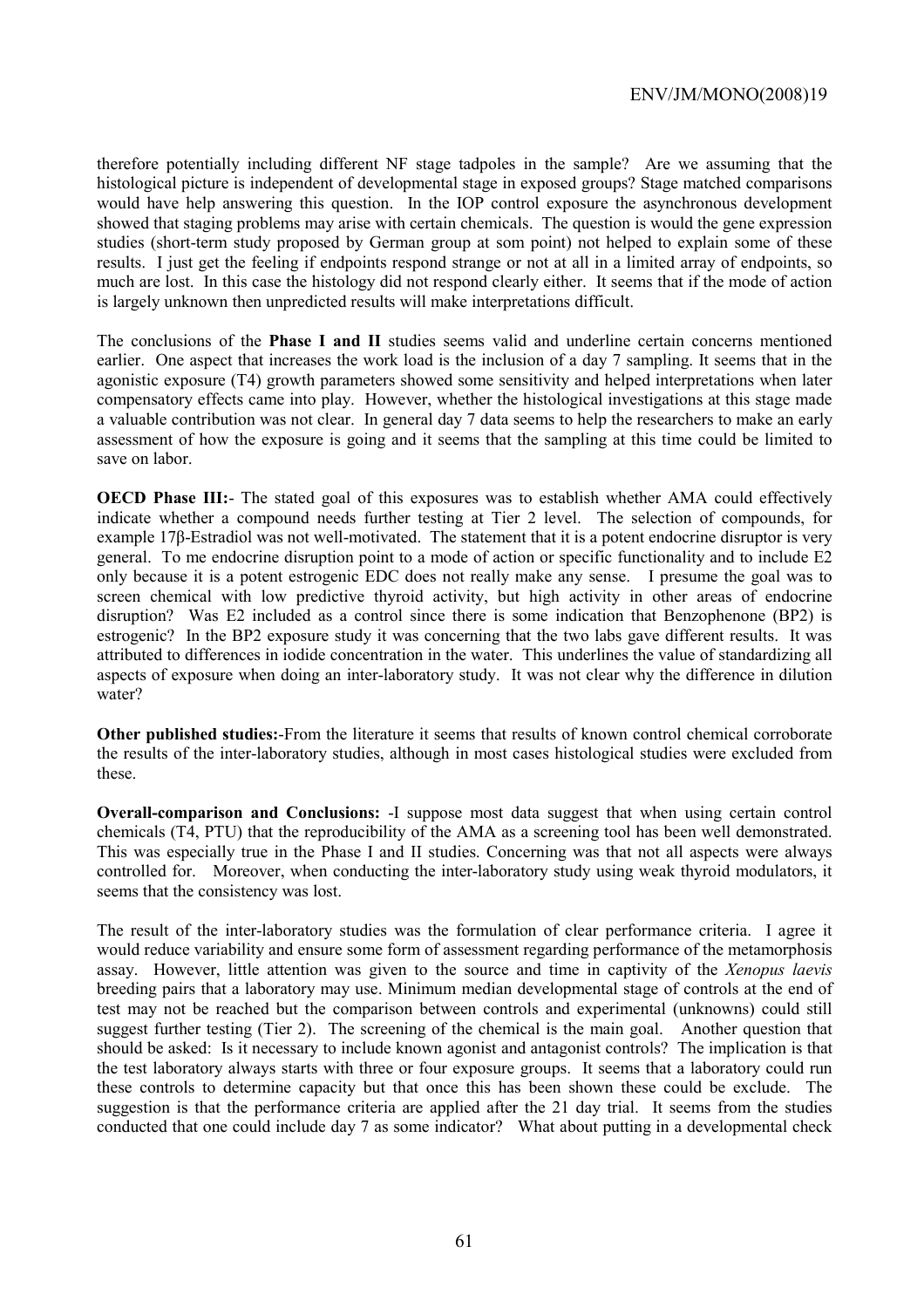in the Control group at 14 days as well? To run the test to its completion and then assess performance seems unrealistic.

**Richard Wassersug:** One of my greatest concerns in the AMA documentation is the high variance in reproducibility of the results obtained from the various labs during the various test phases. I am disquieted by the little attention given to the variance between the labs, when their protocols were (supposedly) identical.

Most of the chemicals used in these studies were well known inhibitors or accelerators of metamorphosis. The fact that inhibition and acceleration were seen in the test results is, of course, exactly what one expected. I did not expect, however, the variance in the reports between the different labs. It is bothersome that more effort was not made to explain the inter-laboratory variance.

### **Please comment on the overall utility of the assay as a screening tool, to be used by the EPA, to identify chemicals that have the potential to interact with the endocrine system sufficiently to warrant further testing.**

**David Crews:** Before the AMA can be used as a screening tool that is open to contract laboratories, the issues raised above should be addressed. The bottom line is that the AMA is not suitable as a screening tool for endocrine disrupting compounds.

**J. David Furlow:** The assay as designed should be able to detect the presence of that, by themselves, can disrupt the normal progression of metamorphosis, and thus by inference, disruption of some point along the hypothalamic-pituitary-thyroid axis or thyroid hormone activity in peripheral tissues. It is an outstanding first step in developing a whole animal bioassay for thyroid hormone system disruption.

However, while there are many excellent aspects of the study design and presentation, several issues summarized above currently preclude the assay's use as a routine screening assay, most notably the high degree of interlaboratory variability, the lack of assessment of endpoints other than basically hindlimb development and thyroid gland appearance, and the recommended dosing regimen is too narrow to discriminate between general toxicity and specific endocrine disruption.

**Catherine Propper:** Overall, the AMA will be a useful screening tool for testing compounds and complex mixes for thyroid hormone disruption. There are some details that need to be added or clarified within the assay protocol itself, and some addition information/validation that might prove useful. These issues (all brought out above) are summarized below:

Summary Points:

1. The outcome of "Thyroid Active" needs to be divided into two categories to provide information regarding whether a compound has agonist-like or antagonist-like activity.

2. More detail is necessary in the set up of the assay and in the delivery of compounds.

3. Clear consistent control water from DI or e-pure water with salts and iodide added back must be used rather than region-specific tap water.

4. More detail is needed in the raising of tadpoles to stage 51, and in what type of water should be used for the first days of growth, and at what stage to switch to the water for culturing the animals during the study period.

5. Tadpoles from multiple spawns should be divided among all tanks and treatments.

6. There is a strong need for clear guidelines for data interpretation. The phase trials provide tables with a thyroid disruption +/- scheme, but the interpretation of the presented results across the three trials are not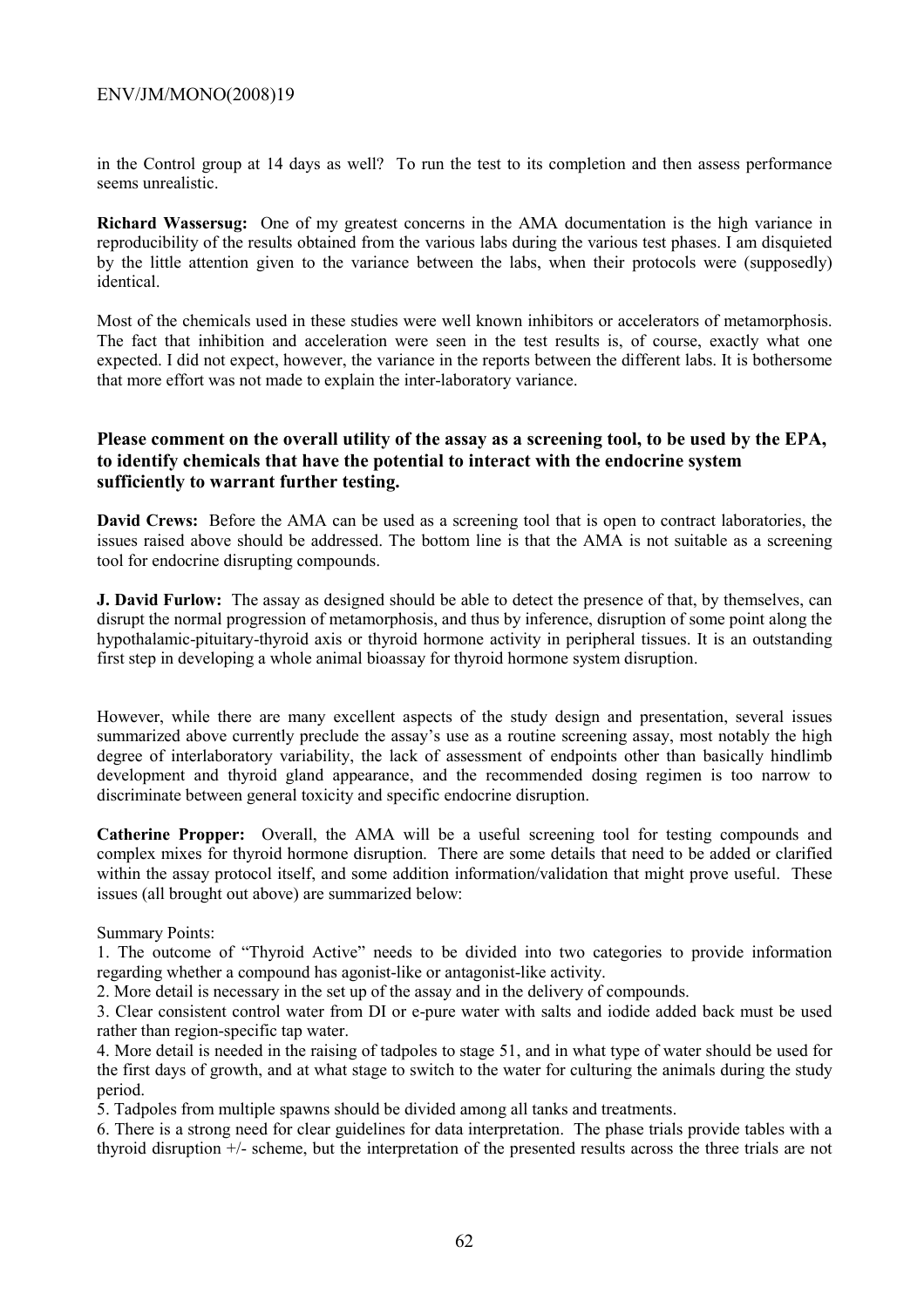consistent. For example, would the testing lab conclude that a compound is thyroid disrupting if at least 2 criteria are met? How about 3? In other words, how will those summary tables be used to determine whether a compound has thyroid-like activity, blocks thyroid hormone function, is not thyroid active or is toxic. Again, there was inconsistency in data interpretation across the Phase trials.

7. Dosing needs to be over a wider range and needs to have some treatments that are within predicted exposure levels for human/wildlife populations (low ppb range).

8. Mechanisms for reporting dose outcomes and overall dose limits of sensitivity need to be developed.

8. A final validation step needs to be undertaken to evaluate one or two more compounds known to impact thyroid hormone function. These studies should compare the outcomes of the doses determined as described in the AMA Draft Test Method to environmentally relevant doses.

9. Concern exists for the interactions of these compounds. One of the main limits of any of the EDSP assays is that they do not address the impacts of complex mixes of compounds. No organism is exposed to any one compound, and it needs to be noted in the final version of these assays that a negative finding for the potential for endocrine disruption cannot preclude that the compound might interact with others to have endocrine-relevant impacts.

**Hannes van Wyk: Overall utility of the assay as a screening tool** to identify chemical that have the potential to interact with the endocrine system.

As pointed out in the objectives, the AMA as an *in vivo* screening tool represents a multi-endpoint model system. This assay integrates effects. Its greatest drawback is the time factor. Most organizations or researchers interested to screen compounds for more definitive testing are focusing on rapid tests, receptor binding assays or specific biochemical elements in certain pathways. From this perspective, the AMA is a long and labor intensive (expensive) bio-assay at the Tier I level. Indeed one may reason that we are paying high costs for an extensive complex bioassay with endpoints that are reasonable difficult to assess (especially the histological endpoints. However, the simplicity associated with the aquatic exposure of developing *Xenopus laevis* tadpoles offers unique opportunities to screen environmental chemicals. In contrast to mammals, tadpoles are assessable throughout their development and differential gene expression profiles exists throughout the developmental programme, making the selection of specific exposure windows more simple and controlled. Although the use of *in viv*o models for Tier I screening has been criticized it gives a more integrated response system. Therefore, I am convinced that the AMA has great advantages in identifying chemical that interact with the thyroid system. In combination with specific molecular end-points confident assessments will be made that will greatly aid the sorting of potential EDCs. Advancing to the screening of mixtures and environmental samples should be rather simple. The AMA lies at the interface of rapid, very sensitive and very specific in vitro assays, but with the advantage of an integrated in vivo response system, closer to the true picture of endocrine modulation. In addition, the AMA continues to contribute to the understanding of the role of thyroid hormone in vertebrate development, including mammals and humans. Since *X. laevis* has been a classical model system in embryology studies for decades, and the fact that several aspects of its endocrine physiology is well-understood together with recent advances made in the molecular field (creating specific tools to understand developmental stage-specific responses to TH and EDCs) the utility of the AMA assay is valuable and will allow for making links to more detailed studies regarding endocrine disruption.

In conclusion, I am of the opinion that the development and validation of the AMA using *X. laevis* as model has come a long way and should be implemented. However, it should be remembered that it is a qualitative screen. The refinements suggested should be incorporated and acknowledged that future refinements will continuously arrive to be incorporated. The AMA is a valuable and unique opportunity to use a rather simple *in vivo* system at the Tier I level.

**Richard Wassersug:** Despite all the concerns stated above, I feel that the EPA should accept the AMA *with expansion of its protocol documentation*—as a screening tool for chemicals that may have the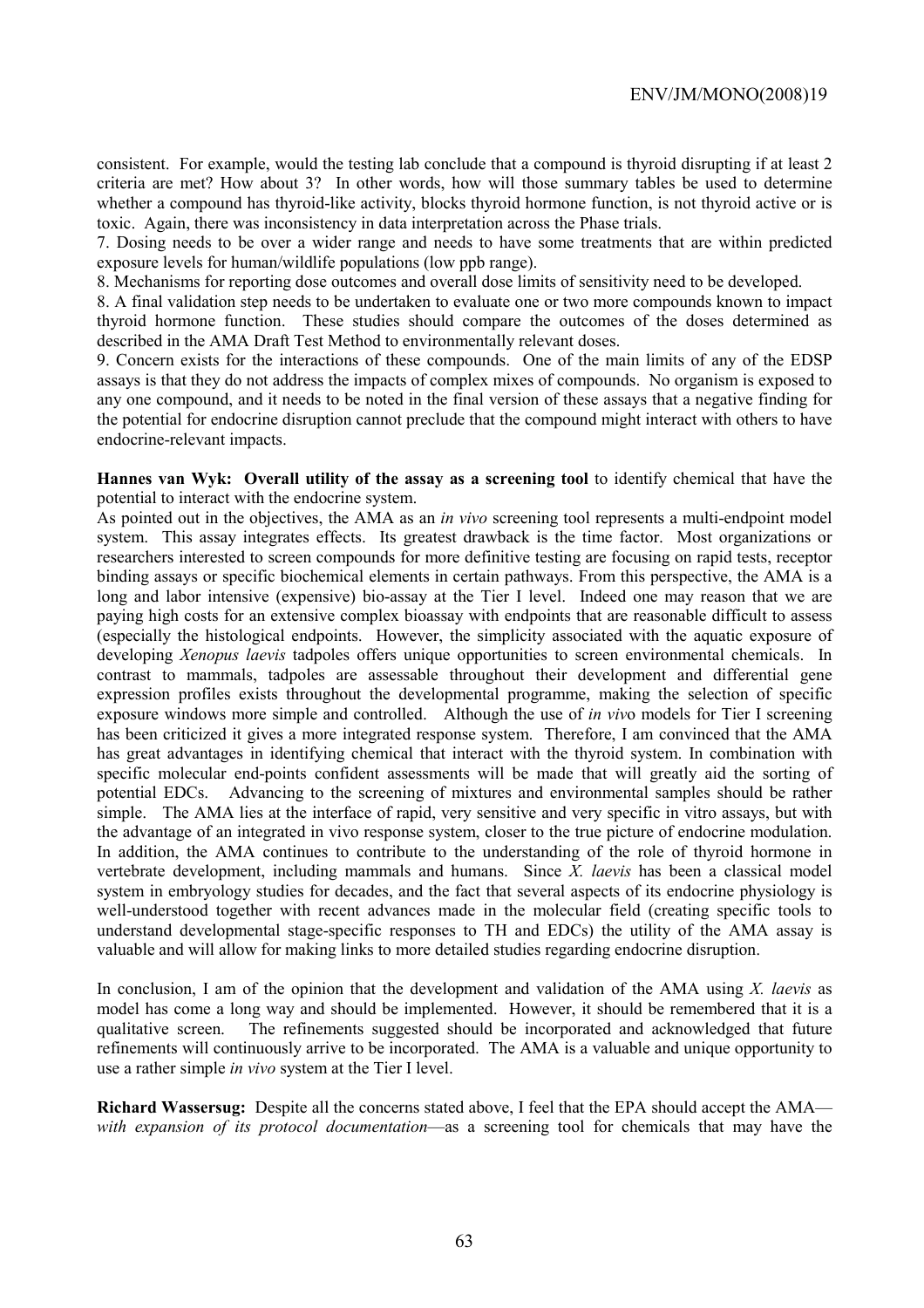potential to interact with the vertebrate endocrine system. I encourage the EPA to proceed with putting this assay on-line, while they concurrently address the many concerns raised in Items 2 and 4 above.

### **Additional Comments and Materials Submitted**

#### **David Crews: References**

Cooke, P.S. (1996). Thyroid hormone and regulation of testicular development. Anim. Reprod. Sci. 42: 333–341.

Crews, D., Willingham, E., Skipper, J.K. (2000). Endocrine disruptors: Present issues, future directions. Quart. Rev. Biol. 75: 243-260.

Fort, D.J., Degitz, S., Tietge, J., Touart, L.W. (2007). The hypothalamic-pituitary-thyroid (HPT) axis in frogs and its role in frog development and reproduction. Crit. Rev. Toxicol. 37: 117-1161.

Franca, L.R., Hess, R.A., Cooke, P.S., Russell, L.D. (1995). Neonatal hypothyroidism causes delayed Sertoli cell maturation in rats treated with propylthiouracil: Evidence that the Sertoli cell controls testis growth. Anat. Rec. 242: 57–69.

Hayes, T.B. (1995). Interdependence of corticosterone and thyroid hormones in larval growth and development in the western toad (*Bufo boreas*): I. Thyroid hormone dependent and independent effects of corticosterone on growth and development. J. Exp. Zool. 271*:* 95–102.

Hayes, T.B. (1997a) Steroids as potential modulators of thyroid hormone activity in anuran metamorphosis. Am. Zool. 37: 185–194.

Hayes, T.B. (1997b). Hormonal mechanisms as developmental constraints on evolution: Examples from the Anura. Am. Zool. 37*:* 482–490.

Hayes, T.B. (1998). Sex determination and primary sex differentiation in amphibians: genetic and developmental mechanisms. J. Exp. Zool. 281: 373-399.

Hayes, T.B., Licht, P. (1993). Metabolism of exogenous steroids by anuran larvae. Gen. Comp. Endocrinol. 91: 250-258.

Kirby, J.D., Jetton, E.A., Cooke, P.S., Hess, R.A., Bunick, D., Ackland, J.F., Turek, F.W., Schwartz, N. (1992). Developmental hormonal profiles accompanying the neonatal hypothyroidism-induced increased in adult testicular size and sperm production in rat. Endocrinology 131: 559–565.

Matta, S.L.P, Vilela, D.A.R. Godhinho, H.P., Franca, L.R. (2002) The goitrogen 6-*n*-propyl-2-thiouracil (PTU) given during testis development increases sertoli and germ cell numbers per cyst in fish: the tilapia (*Oreochromis niloticus*) model. Endocrinology 143: 970–978.

Mosconi, G. DiRosa, I., Bucci, S. Morosi, L. Franzoni, M.F., Polzonetti-Magni, A.M., Pascolini, R. (2005). Plasma sex steroid and thyroid hormones profile in male water frogs of the *Rana esculenta* complex from agricultural and pristine areas. Gen Comp Endocrinol. 142: 318-24.

Ng, S.M., Wong, S.C., Isherwood, D.M., Didi, M. (2007). Biochemical severity of thyroid ectopia in congenital hypothyroidism demonstrates sexual dimorphism. Eur. J. Endocrinol. 156:49-53.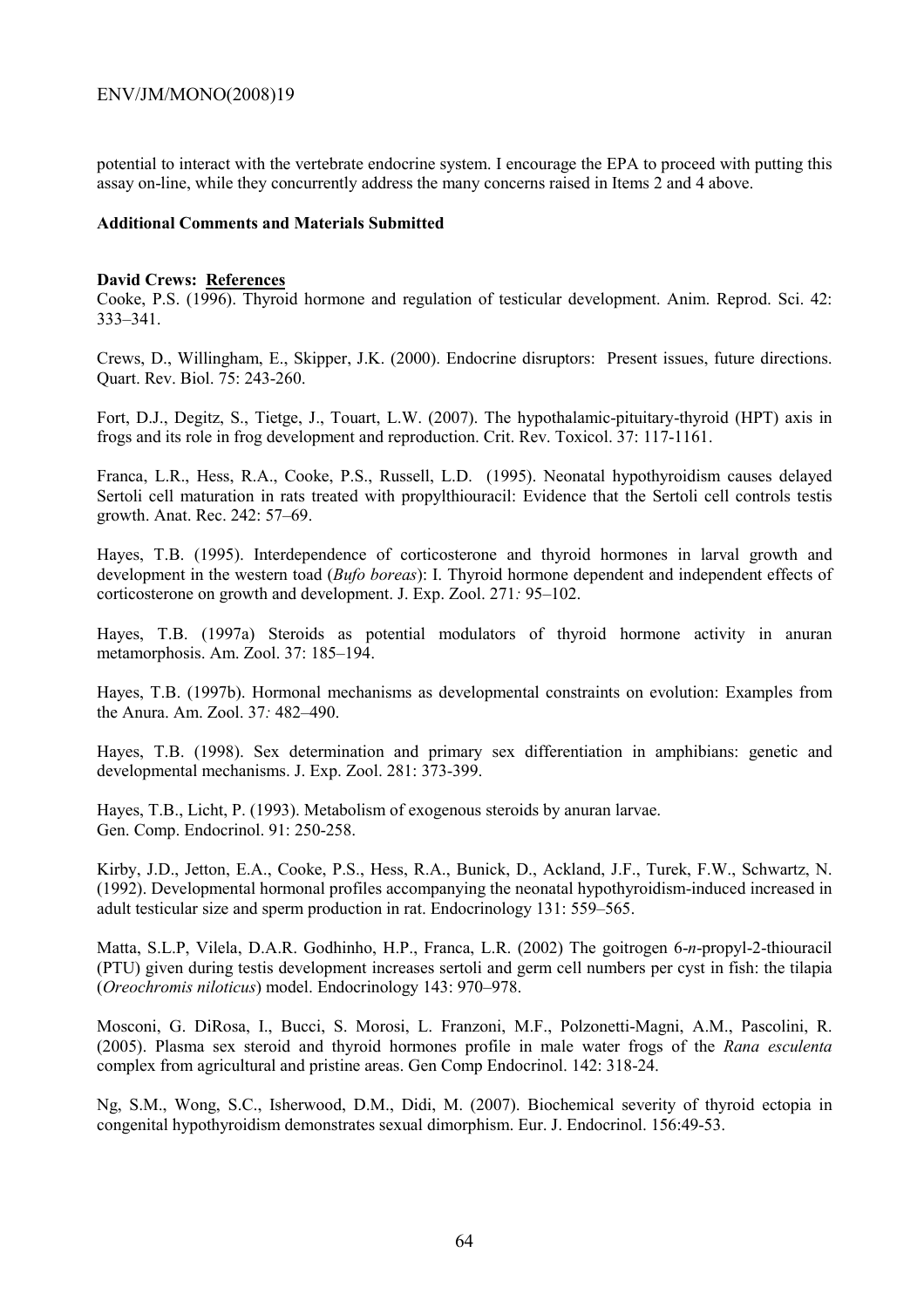Schulz, R.W., Menting, S. Bogerd, J. Franca, L.A. Daniel A.R. Vilela, D.A.R. Godinho. H.P. (2005). Sertoli cell proliferation in the adult testis—evidence from two fish species belonging to different orders. Biol. Reprod. 73: 891–898.

### **Catherine Propper:** Reference List

Buchholz DR, Paul BD, Fu L & Shi YB 2006 Molecular and developmental analyses of thyroid hormone receptor function in Xenopus laevis, the African clawed frog. *Gen.Comp Endocrinol.* **145** 1-19.

Gray KM & Janssens PA 1990 Gonadal hormones inhibit the induction of metamorphosis by thyroid hormones in Xenopus laevis tadpoles in vivo, but not in vitro. *Gen.Comp Endocrinol.* **77** 202-211.

Pfaff DW, Vasudevan N, Kia HK, Zhu YS, Chan J, Garey J, Morgan M & Ogawa S 2000 Estrogens, brain and behavior: studies in fundamental neurobiology and observations related to women's health. *J Steroid Biochem.Mol.Biol.* **74** 365-373.

Vasudevan N, Ogawa S & Pfaff D 2002 Estrogen and thyroid hormone receptor interactions: physiological flexibility by molecular specificity. *Physiol Rev.* **82** 923-944.

### **Richard Wassersug:** REFERENCES

Degitz, S.J., P.A. Kosian, E.A. Makynen, K.M. Jensen and G.T. Ankley 2000 Stage- and species-specific developmental toxicity of all-trans retinoic acid in four native North American ranids and *Xenopus laevis*. *Toxicol. Sci*., 57:264-274.

Degitz, S.J., E.J. Durham, J.E. Tietge, P.A. Kosian, G.W. Holcombe and G.T. Ankley 2003 Developmental toxicity of methoprene and several degradation products in *Xenopus laevis*. *Aquat. Toxicol.*, 64:97-105.

Denver, R.J. 1996 Neuroendocrine control of amphibian metamorphosis. In: "*Metamorphosis: Post-Embryonic Reprogramming of Gene Expression in Amphibian and Insect Cells*." J. R. Tata, L. I. Gilbert and E. Frieden (eds.) Academic Press, Orlando, pp. 433-464.

Dubois, G.M., A. Sebillot, G.G.J.M. Kuiper, C.H.J. Verhoelst, V.M. Darras, T.J. Visser and B.A. Demeneix 2006 Deiodinase activity is present in *Xenopus laevis* during early embryogenesis. *Endocrinology*, 147:4941-4949.

Feder, M.E. and R.J. Wassersug 1984 Aerial versus aquatic oxygen consumption in larvae of the clawed frog, *Xenopus laevis*. *J. Exp. Biol.*, 108:231-245.

Feder, M.E., D.B. Seale, M.E. Boraas, R.J. Wassersug and A.G. Gibbs 1984 Functional conflicts between feeding and gas exchange in suspension-feeding tadpoles, *Xenopus laevis*. *J. Exp. Biol.*, 110:91-98.

Fort, D.J., S. Degitz, J. Tietge, L.W. Touart 2007 The hypothalamic-pituitary-thyroid (HPT) axis in frogs and its role in frog development and reproduction. *Crit. Rev. Toxicol.*, 37:117-161.

Gardiner, D., A. Ndayibagira, F. Grun and B. Blumberg 2003 Deformed frogs and environmental retinoids. *Pure Appl. Chem*., 75:2263-2273.

Hayes, T.B., R. Chan and P. Licht 1993 Interaction of temperature and steroids on larval growth, development and metamorphosis in a toad (*Bufo boreas*). *J. Exp. Zool*. 266:206-215.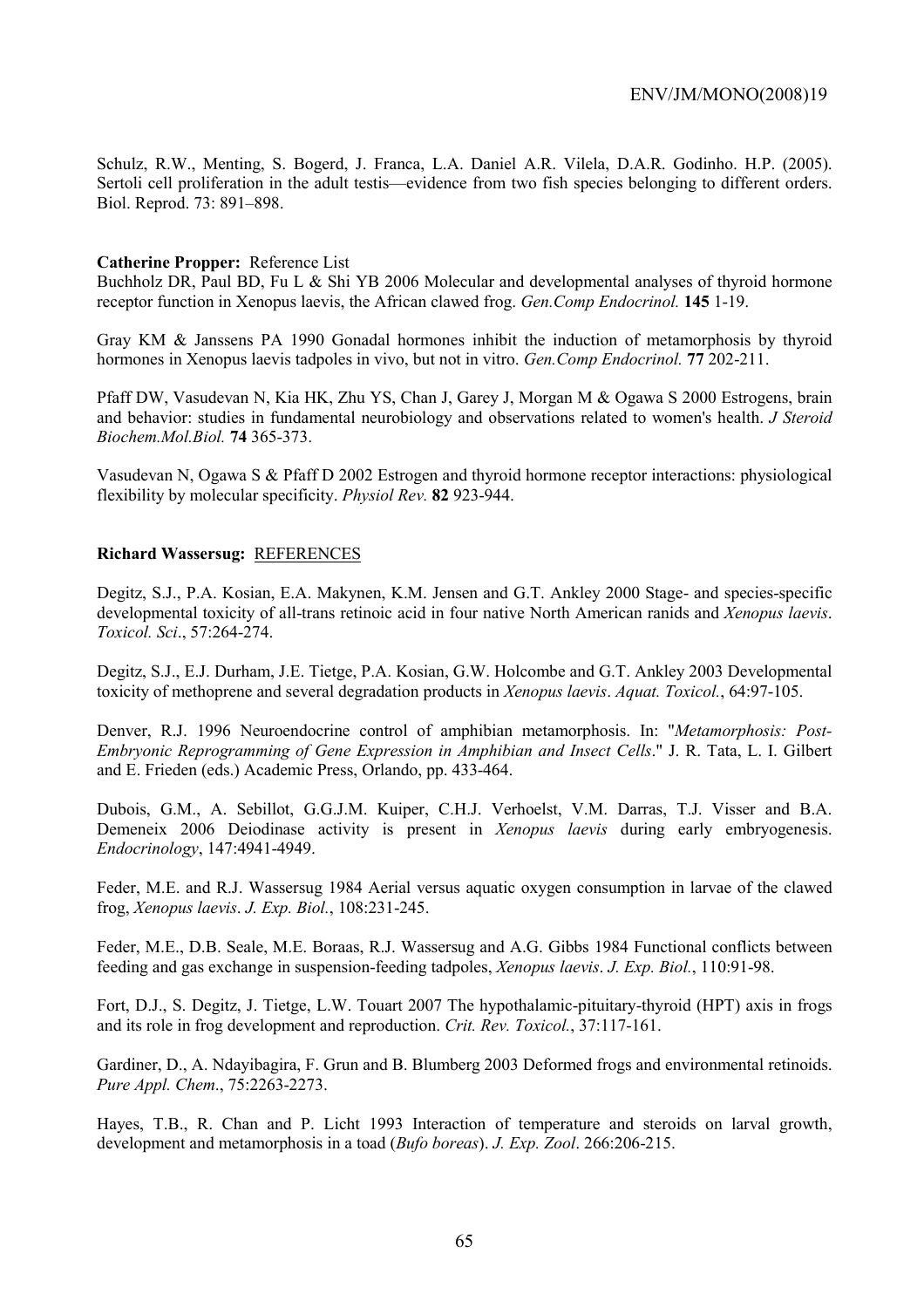Hayes, T.B. 1997 Steroid as potential modulators of thyroid hormone activity in anuran metamorphosis. *Am. Zool*., 37:482-490.

Hoff, K. and R.J. Wassersug 1986 The kinematics of swimming in larvae of the clawed frog, *Xenopus laevis*. *J. Exp. Biol*., 122:1-12.

Katz, L., M. Potel and R.J. Wassersug 1981 Structure and mechanisms of schooling in larvae of the clawed frog, *Xenopus laevis*. *Anim. Behav.*, 29:20-33.

Lum, A., R.J. Wassersug, M. Potel and S. Lerner 1982 Schooling behavior of tadpoles: A potential indicator of ototoxicity. *Pharmac. Biochem. Behav*., 17:363-366.

Maden, M. 1993 The homeotic transformation of tails into limbs in *Rana temporaria* by retinoids. *Dev. Biol.*, 159:379-391.

Nishikawa, K. and R.J. Wassersug 1988 Morphology of the caudal spinal cord in *Rana* (Ranidae) and *Xenopus* (Pipidae) tadpoles. *J. Comp. Neurol*., 269:193-202.

Ortiz-Santaliestra, M.E. and D.W. Sparling 2007 Alteration of larval development and metamorphosis by nitrate and perchlorate in Southern Leopard Frogs (*Rana sphenocephala*). *Arch. Environ. Con. Tox.*, 53:639-646.

Pronych, S. and R.J. Wassersug 1994 Lung use and development in *Xenopus laevis* tadpoles. *Can. J. Zool*., 72:738-743.

Robins A., G. Lippolis, A. Bisazza, G. Vallortigara and L.J. Rogers 1998 Lateralized agonistic responses and hindlimb use in toads. *Anim. Behav*., 56:875-881.

Rot-Nikcevic, I., R.J. Denver and R.J. Wassersug 2005 The influence of visual and tactile stimulation on growth and metamorphosis in anuran larvae. *Funct. Ecol*., 19:1008-1016.

Seale, D.B. and R.J. Wassersug 1979 Suspension feeding dynamics of anuran larvae related to their functional morphology. *Oecologia*, 39:259-272.

Seale, D.B., K. Hoff and R.J. Wassersug 1982 *Xenopus laevis* larvae (Amphibia, Anura) as model suspension feeders. *Hydrobiologia*, 87:161-169.

Söderman, F., S. Dongen, S. Pakkasmaa and J. Merilä 2007 Environmental stress increases skeletal fluctuating asymmetry in the moor frog *Rana arvalis*. *Oecologia*, 151:593-604.

Vershinin, V.L., E.A. Gileva and N.V. Glotov 2007 Fluctuating asymmetry of measurable parameters in *Rana arvalis*: Methodology. *Russ. J. Ecol+.,* 38:72-74.

Wager, V.A. 1965 *The Frogs of South Africa*, Purnell & Sons, Johannesburg.

Walks, D.J. 2007 Persistence of plankton in flowing water. *Can. J. Fish. Aquat. Sci*., 64:1693-1702.

Wassersug, R.J. and M.E. Feder 1983 The effects of oxygen concentration, body size and respiratory behaviors on the stamina of obligate aquatic (*Bufo americanus*) and facultative air-breathing (*Xenopus laevis* and *Rana berlandieri*) anuran larvae. *J. Exp. Biol*., 105:173-190.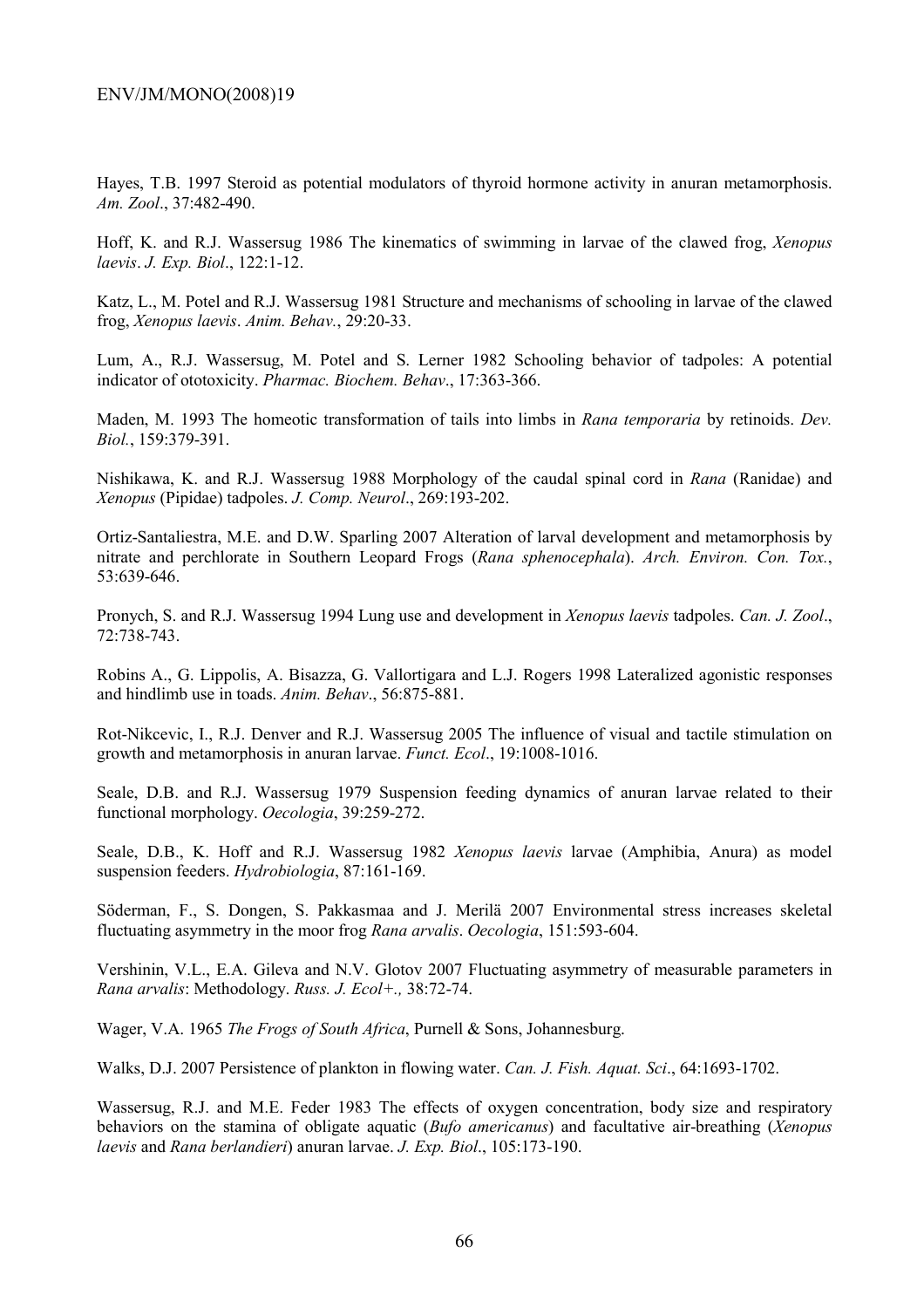Wassersug, R.J. 1996 The biology of *Xenopus* tadpoles. In: R.C. Tinsley and H.R. Kobel (eds.). *The Biology of Xenopus*, Clarendon Press, Oxford, pp. 195-211.

Wassersug, R.J. 1989 Locomotion in amphibian larvae (or "Why aren't tadpoles built like fishes?"). *Amer. Zool*., 29:65-84.

Wassersug, R.J. and A.M. Murphy 1987 Aerial respiration facilitates growth in suspension-feeding anuran larvae (*Xenopus laevis*). *Exp. Biol*., 46:141-147.

Wassersug, R.J. 1997 Where the tadpole meets the world-Observations and speculations on biomechanical and biochemical factors influencing metamorphosis in anurans. *Amer. Zool*., 37:124-136.

Wells, K.D. 2007 *The Ecology and Behavior of Amphibians*, University of Chicago Press, Chicago, pp. 608.

Shi, Y. 2000 *Amphibian Metamorphosis*, John Wiley & Sons, Inc., Toronto.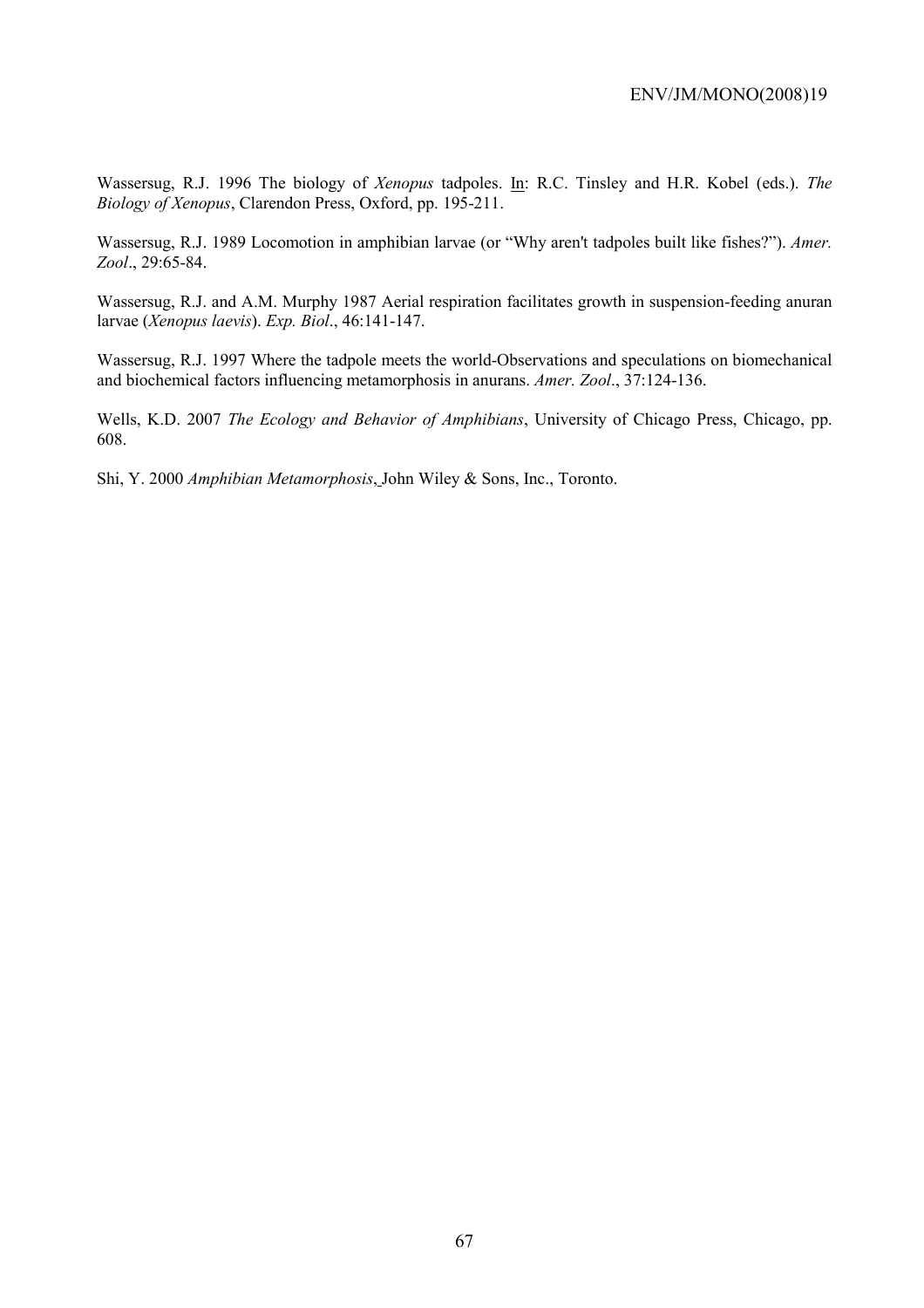## **PEER REVIEW COMMENTS ORGANIZED BY REVIEWER**

 Peer review comments received for the amphibian metapomphosis assay are presented in the sub-sections below and are organized by reviewer. Peer review comments are presented in full, unedited text as received from each reviewer.

#### **David Crews Review Comments**

### **REPORT ON THE AMPHIBIAN METAMORPHOSIS ASSAY (AMA) AS A POTENTIAL SCREEN IN THE ENDOCRINE DISRUPTOR SCREENING PROGRAM (EDSP) TIER-1 BATTERY**

### **DAVID CREWS UNIVERSITY OF TEXAS AT AUSTIN**

#### **OVERVIEW**

There is much to praise about this report, in particular the careful thought and precision of the experimental protocol in all three phases of the process. However, it is the opinion of this reviewer that the conclusions regarding inter-laboratory variability are not warranted and that it fails as a method for accomplishing the stated goal of the assay to be part of the Endocrine Disruptor Screening Program (EDSP). This assessment is based on the fact that endocrine disrupting compounds are rarely (if ever) found in nature as the sole contaminant, that such mixtures interact in a manner that must be tested before the interactions can be discarded as factors, and that endocrine disrupting compounds/chemicals (EDCs) act on integrated endocrine systems during development that have consequences beyond the life history of the individual organism. As a traditional environmental toxicology exercise, the assay is a first step, but still ignores the issue of low dosages and the need for other endocrine endpoints.

#### **REVIEW**

#### **1. Clarity of the stated purpose of the assay.**

The documents provided document the rationale for an amphibian metamorphosis assay (AMA) as a high throughput *in vivo* assay for thyroid disrupting chemicals. A series of tests designed to validate this method are described using the tadpole *Xenopus laevis*.

The document "Integrated Summary Report – Amphibian Metamorphosis Assay" (File Name: Ama\_isr) presents a protocol designed such that an aquatic toxicology laboratory would be able to conduct studies of chemicals for their effects on the developing thyroid system of this animal model system.

Specifically, tadpoles reared under standardized conditions will be treated during a discrete period of development beginning at Stage 51 will be exposed for 21 days to one of several concentrations of the test chemical; another group will be exposed to a water control. Within each chemical treatment there will be four replicates. At each of three time points (d0, d7 and d21 or treatment) the endpoints measured will include developmental stage, wet weight, snout-to-vent length (SVL), whole body length (WBL), hind limb length (HLL), and thyroid histology. The latter two measurements will utilized dissecting (limb length) or light microscopic measurements with computer-assisted image-digitizing software measurements. Finally, tadpoles will be observed daily for mortality and malformations.

A flow-through method for delivering the chemicals at the various concentrations will be used with measurements being taken at periodic intervals (weekly) to evaluate and validate the composition of the water. It appears that the preferred system will require that each set of 4 replicate tanks (= test vessel) will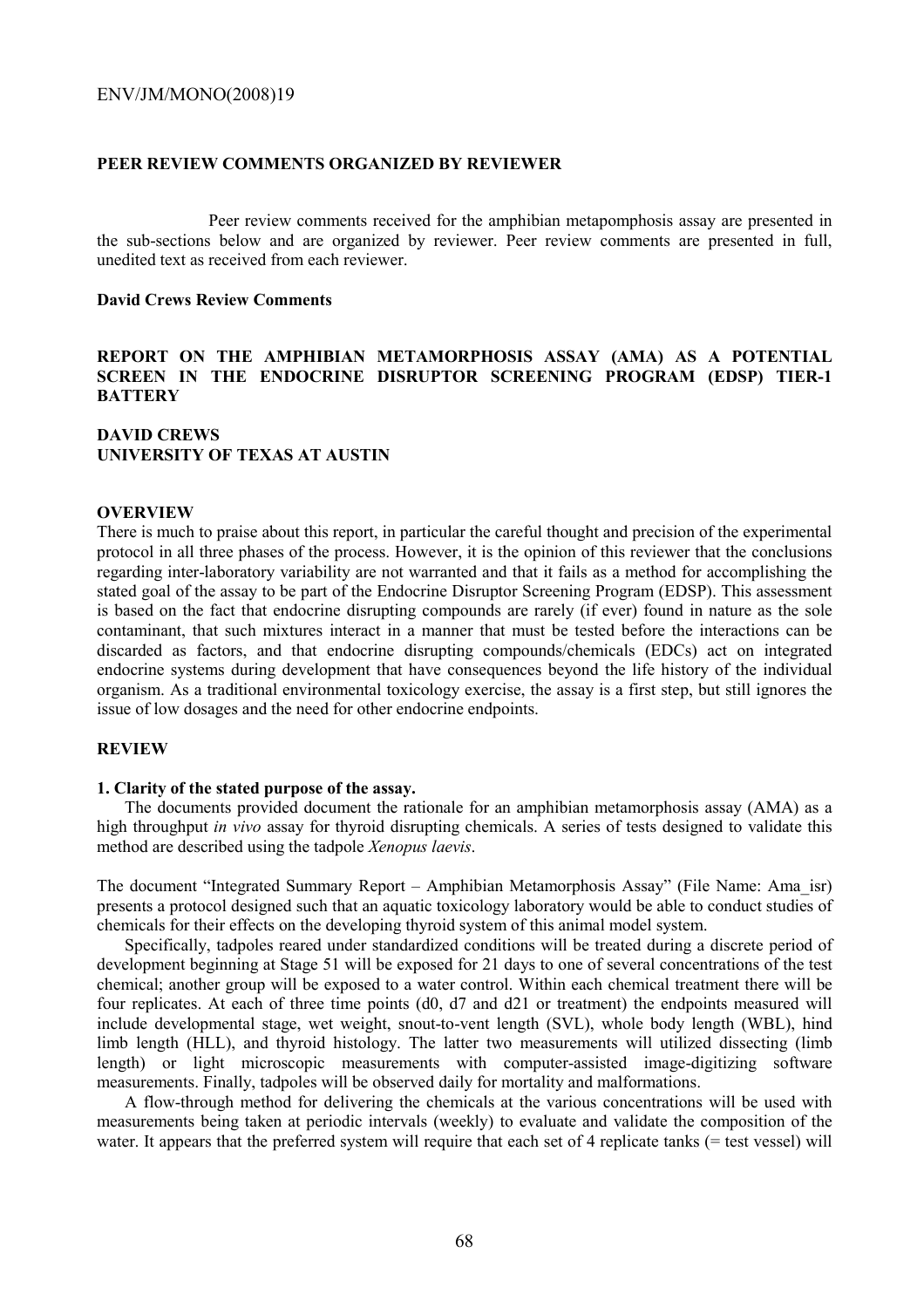receive a given concentration using a diluter system. It is commendable that in this method the test tank will not serve as a feed to other tanks. The alternative method, static-renewal, is not described and so cannot be evaluated by this reviewer.

Each replicate tank will be a 4 litre glass aquarium with 20 larvae initially. Light, temperature, pH, DO, and feeding will be standardized, with the tanks randomly situated to allow for possible differences due in placement.

Adult male and female South African clawed frog *Xenopus laevis* will be injected in human chorionic gonadotropin (hCG) to induce breeding. The source of the adult animals (pg. 5), and the "best spawns" (pg. 5) are a concern (see 2. below). The larvae will be raised in constant densities, being fed twice daily during the week and once daily on weekends and holidays.

Three test concentrations will be utilized. The highest, the maximum test concentration (MTC), is defined as the highest test concentration of the chemical that results in less than 10% acute mortality. This is a concern (see below). The lower concentrations to be tested would be calculated as a dose separation of 0.33-0.5 (max-min).

Test animals will be selected on the basis of normal body morphology and using the hind limb morphology staging criteria of Nieuwkoop and Faber (pg. 10). For a d0 measure, approximately 20 individuals will be measured for WBL. It is not clear if these 20 individuals will be reintroduced into the test population for distribution into the tanks, or whether they will be used to obtain the other stated measurements (see above).

A sample of 5 tadpoles will be taken from each tank on d7, for a total sample size of 20 tadpoles for each treatment/dose, and a detailed selection procedure is outlined for obtaining a similarly sized sample on d21.

The histological measurements are described well as are the statistics to be applied. Procedures for Data Reporting are similarly clear, but should be made mandatory, rather than recommended. It is not clear what is meant by "gross deviations from the test method" and so cannot be evaluated. This should be rigorously defined.

The document "Guidance Document on Amphibian Thyroid Histology Part 1: Technical guidance for morphologic sampling and histological Preparation" (File Name: AMA\_Test\_Method\_Appendix\_1), is overall outstanding in its instructional clarity regarding the handling and euthanasia of tadpoles, biometry, and preparation of the samples for analysis. As one who has over 35 years of experience in all aspects of histology, especially paraffin processing, I cannot think of anything that has not been anticipated. There is one important factor that is omitted, however, is consideration of asymmetrical limbs (see below).

The document "Guidance Document on Amphibian Thyroid Histology Part 2: Approach to reading studies, diagnostic criteria, severity grading, and atlas" (File Name: AMA\_Test\_Method\_Appendix\_2), is also outstanding in its instructional clarity, breadth and depth. I am impressed by the careful attention to avoiding errors in assessment in addition to the more standard diagnostic criteria for grading slides. The section images themselves are outstanding in both magnifications and the histologist who prepared them is to be congratulated. However, there is a serious flaw in **Section IB. Approach to reading studies** (see below) regarding the scoring of the slides.

#### **2. Clarity, comprehensiveness and consistency of the data interpretation with the stated purpose of the assay.**

As instructed (**pg. 12**) in the document "FINAL REPORT OF THE VALIDATION OF THE AMPHIBIAN METAMORPHOSIS ASSAY FOR THE DETECTION OF THYROID ACTIVE SUBSTANCES: PHASE 1: OPTIMISATION OF THE TEST PROTOCOL" (File Name: OECD\_Phase\_1\_Report.pdf), this report and that following "FINAL REPORT OF THE VALIDATION OF THE AMPHIBIAN METAMORPHOSIS ASSAY: PHASE 2: MULTI-CHEMICAL INTERLABORATORY STUDY" (File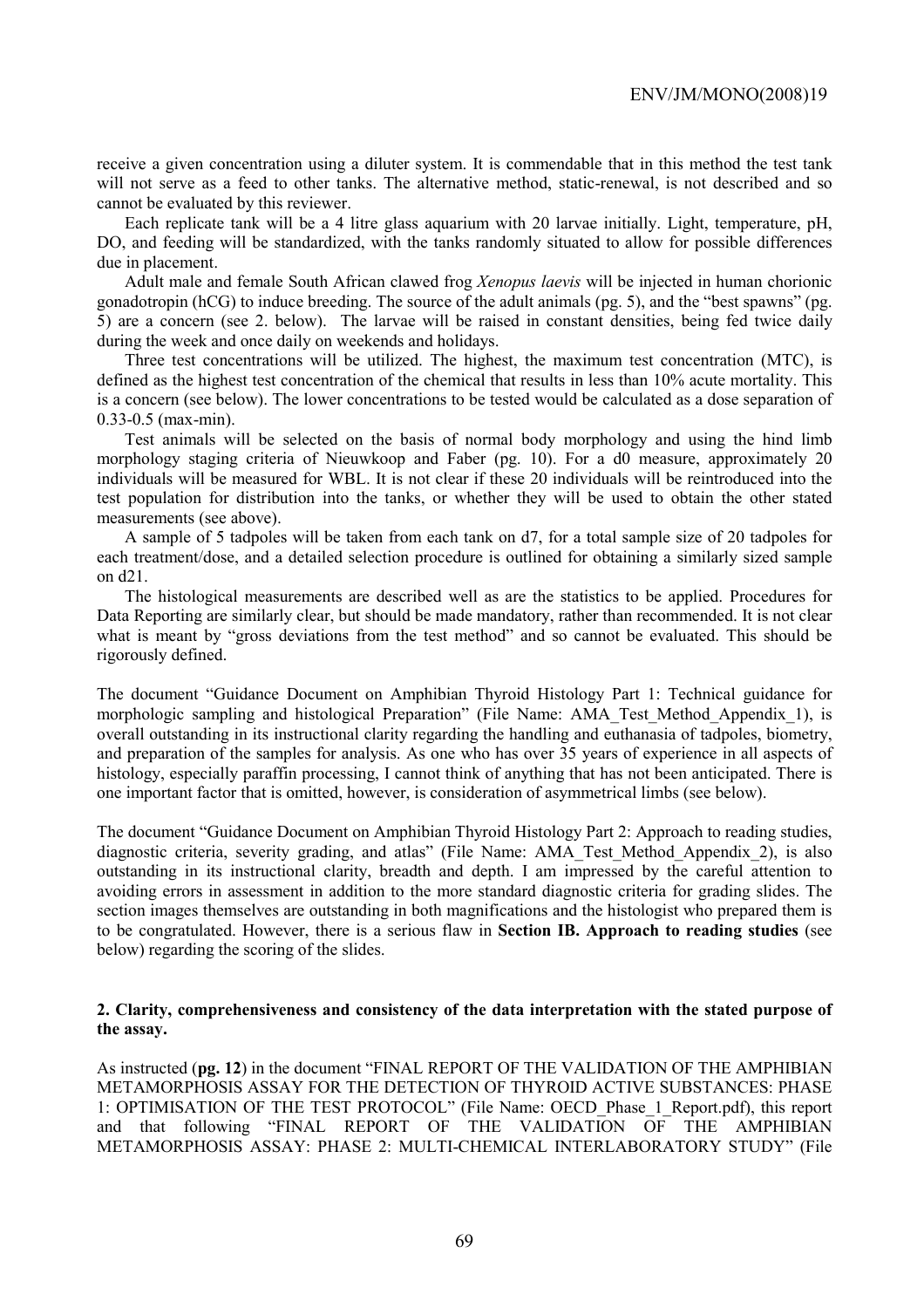Name: OECD Phase 2 Report.pdf) will be considered together. However, I will focus on the data from the stage 51, 21 d treatment group for Phase 1 since that is the developmental stage for the initiation of treatment in the AMA protocol.

### **PHASE 1 REPORT**

Summary *i)* It is stated that the origin of the effort to develop and optimize an AMA "originated at a meeting of the Amphibian Expert Group, an advisory group to the Validation Management Group, in June 2003 at a meeting hosted by the US Environmental Protection Agency in Duluth, MN, USA." (pg. 18) There is no reference to another EPA-sponsored workshop (DeVito et al., 1999). This is unfortunate because a specific observation/caution was made (Thyroid function affects reproductive development and function). Further, a specific recommendation appears to have been ignored in the present effort. Namely, "A number of assays or test systems can be used to detect chemicals that produce hypothyroidism. However, most of these assays or test systems are time consuming and not necessarily specific for hypothyroidism. In addition, pronounced decreases in serum T4 concentrations are required to detect the behavioral or morphologic changes. Alterations in serum THs can be detected at lower dose levels than those required to detect the behavioral and morphologic changes in these systems. Because of the greater sensitivity and simplicity, determination of serum TH concentrations is recommended instead of these developmental assays. It should be remembered that using adult, pubescent, or prepubescent animals may be qualitatively predictive of fetal response, whereas it may not be quantitatively predictive of dose or response in fetal tissue." (pg. 412 of DeVioto et al., 1999).

Summary *iv* and *vi)* In the first phase three participating laboratories each used "their specific methods to test the anti-thyroid compound, 6-propylthiouracil (PTU), and the receptor agonist, T4, at comparable exposure concentrations." In the second phase identical methods were used by six participating laboratories with a total of 14 experimeintal studies with the replication of T4, and two new chemicals, specifically sodium percholorate (Na-PER), a thyroid hormone synthesis inhibitor, and iopanoic acid (NIS), a deiodinase inhibitor.

### Statistical Analysis (pg. 23, Phase 1).

Gene expression (item 14). It is not appropriate to simply presume that the gene expression data followed a log-normal distribution. It should first be tested for heterogeneity of variance and then, if appropriate, the transform done. Further, there description of the methodology for the semi-quantitative RT-PCR ("densitometric analysis of scanned agarose gels are shown. Results were expressed relative to the control Group") is not adequate. Show me the protocol and the original data so that I can determine the validity of the method.

Analytic Chemistry Results Standard Deviations (Tables 3 and 6). A replicate is defined on Pg. 22 and described as "20 tadpoles were used per replicate tank in the GER and JPN laboratories; the US laboratory used 25 tadpoles per replicate tank in the PTU studies." Considering only the Stage 51 sutdy, the variability in PTU concentrations in the US laboratory is commendable, but that of the JPN laboratory is of concern. This is amplified in the lack of a 0.00 concentration in the JPN measurements, raising the question of whether their control water actually has compounds that cross react in the measurement system. A similar problem exists for the T4 concentrations (Tables 4 vs. 7).

Item 21. Comparison of Control Data (pg. 25). This is a misrepresentation as there is no data provided by the GER laboratory, and that of the JPN laboratory is questionable.

Table 8. Consideration of the median is misleading in that the tadpoles from the GER laboratory have a bimodal distribution of development for the PTU, and develop slower under the T4 regimen.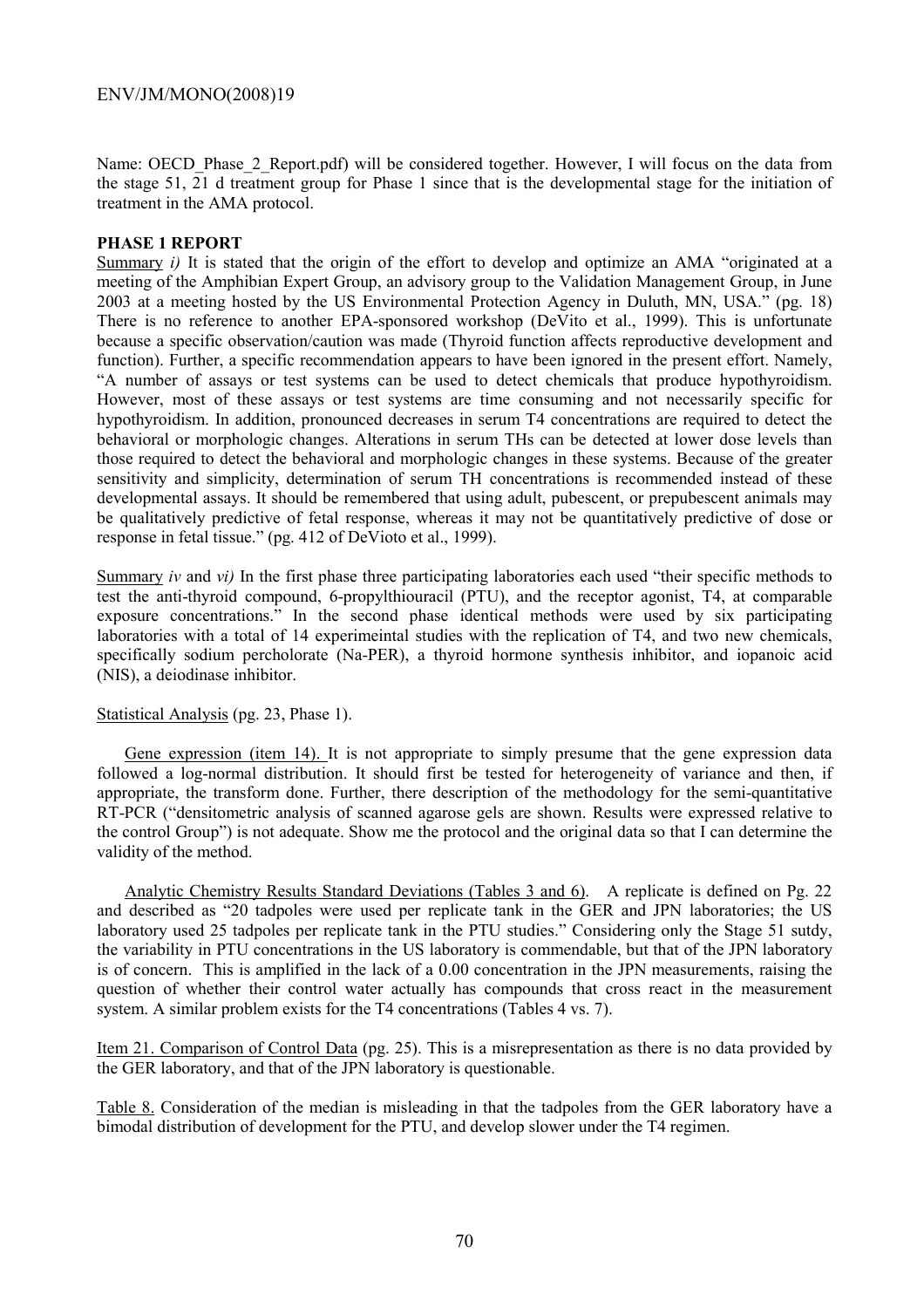Table 11. It is extremely odd that in the JPN laboratory control tadpoles from the two treatment groups varied substantially (there is no overlap by one STD).

Item 27 and Table 12 (pgs. 28 and 29). "The significant difference at 5 mg/L after 14 days of exposure in JPN study seems to be an anomalous result and driven by one of the two replicates which does not fit the pattern of the other tests." Considering the above comment under Item 21, this may not be so anomalous and should not be disregarded. It is this reviewer's opinion that the absence of analytic chemistry of the GER lab, and the questionable quality of the analytic chemistry of the JPN lab, there is really no points of comparison from the null condition.

Table 13 vs. Table 15 Comparison. These tables present data from two laboratories (GER and JPN, respectively) for the same treatment conditions. However, if we compare the information for hind limb length for the GER lab, we see that the difference in Pool means between d7 and d21 values are:

|            | Control         | $2.5 \text{ mg/L}$ | 5.0<br>mg/L                | $10 \text{ mg/L}$ | $20 \text{ mg/L}$ |
|------------|-----------------|--------------------|----------------------------|-------------------|-------------------|
| <b>GER</b> | $\Omega$<br>0.5 | $\sim$<br>. ს      | 0.0                        | 0.8               | 0.4               |
| <b>JPN</b> | 10.6            | 11.4               | $\Omega$<br>$\mathsf{O}$ . | 10.2              | ے. ب              |

It does not take a scientist to come to the conclusion that the data produced by the two laboratories are not comparable.

Figure 2. The substantial SEMs in the d21 TSHb and BTEB are troublesome.

Tables 27, 29 and 31 Comparison. The only valid measure of inter-laboratory concordance is that of body weight. Comparing the difference between the control and the 2.0 mg/L T4 average values for the GER. JPN, and US sites are: 274, 205, 402, respectively, this and inspection of the trends within each lab, I conclude that they cannot be compared.

**Conclusion: Phase 1 data is not valid in terms of inter-laboratory comparison.** While **"**these studies resulted in remarkably similar outcomes among the different laboratories, despite minor methodological differences", the results from each laboratory cannot be combined one with the other, severely limiting any attempts at meta-analysis.

### **PHASE 2 REPORT**

Summary (pg. 19). The purpose of the " Phase 2 of the validation study aimed at an inter-laboratory multichemical testing with an harmonised protocol." Specifically, tadpoles reared under standardized conditions were treated during a discrete period of development beginning at Stage 51 for 21 days to one of concentrations of the test chemical; another group will be exposed to a water control. Within each chemical treatment there will be four replicates. At each of three time points (d0, d7 and d21 or treatment) the endpoints measured will include developmental stage, body mass as wet weight, SVL, WBL, and HLL as well thyroid histology. Six international laboratories performed a total of 14 studies using Na-PER (n=4) and IOP  $(n=4)$ .

Identity of Laboratories. This information is not provided and this is very regrettable. It is vital to know if any given laboratory can reproduce its data for certain controls, in this instance the no chemical group and the T4 group. If one or more of the three laboratories in the Phase 1 study participated in the Phase 2, this would enable evaluation of QC/QA. This point is further evidenced in the finding (Tables 8 and 9) that "The intra-laboratory comparison of tadpole growth parameters showed highly reproducible results in lab 1, lab 2 and lab 5 and less reproducible results in lab 3." (pg. 34)

Growth in the Control Group (pp. 33-40) While reassuring, the finding that tadpole growth within the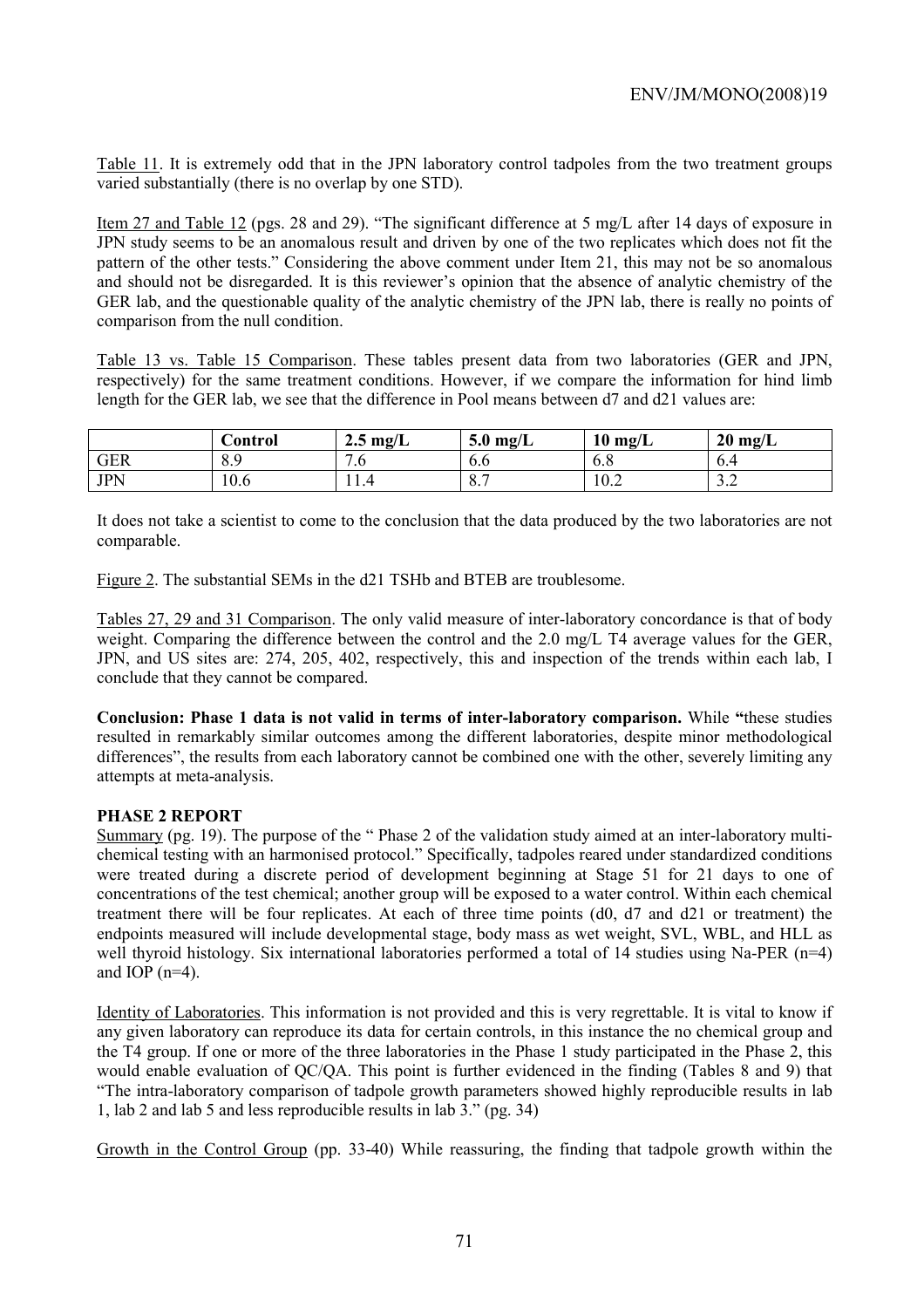control groups within a particular laboratory are reproducible, this is not at all satisfactory if the aim is to be able to compare across laboratories. Table 9 in particular would convince any reviewer for a reputable scientific journal to recommend rejection.

Effects of Na-PER and IOP on Developmental Endpoints. If it is not possible to compare the laboratories in terms of the control group, then there is no point in attempting to make sense of the inter-laboratory variation in the experimental groups. In this regard, lab 1 has a reasonable dose-response curve for Na-PER at d21 for WBL, SVL, and mass (PER (Tables 12-14).

Items 55, 64 and 77. The presentation of results for histopathology of two laboratories that are not comparable is misleading at best. What kind of conclusion can be drawn from this data?

Effects of T4 on Developmental Endpoints. The comparison of Tables 23-26 suggest that tadpoles in laboratories 1 and 2 showed limb growth but little or no change in mass, whereas animals in , the animals limbs responded but not mass, whereas for laboratories 3 and 4 the opposite pattern existed.

**Conclusion.** Phase 2 was conducted in an exemplary fashion in terms of standardizing protocols. The conclusion that "these studies resulted in remarkably similar outcomes among the different laboratories, despite minor methodological differences" is certainly true within each laboratory. However, the results from each laboratory cannot be combined one with the other, severely limiting any attempts at metaanalysis. Thus, the most important opportunity this Phase allowed, namely the comparison across laboratories, is an unqualified negative. Finally, it is vital that any laboratories that participated in both Phases 1 and 2 be compared for control group measurements.

### **PHASE 3 REPORT**

Summary. In the Phase 3 study additional compounds were recommended for study, benzophenone-2 (BP-2), 17β-estradiol (E2), potassium iodide (KI) and p,p'-DDE (DDE), but experiments were only conducted on BP-2 and E2. However, the concept of including both positive and negative controls in Phase 3 is excellent.

Control group. Inspection of Table 2 and the statement on pg. 16 "there was no solvent control" suggesting there was no control group in this study. If this indeed were the case, then no conclusions can be drawn about the relationship between BP-2 and E2. This clearly is an omission, but an important one in Table 2..

Statistical Analysis. If there is no control group, what is the basis of the statement on pg 16 "Dunn's test was used for pairwise comparisons of treatment group medians to the control median" and on pg. 17 "pairwise comparisons of treatment group means to the control mean were performed using Dunnett's/Tamhane-Dunnett's test."

Growth in the Control Group. As stated (pg. 22) "Control tadpoles used in the two independent experiments in lab 1 showed similar growth rates indicating low intra-laboratory variability. In comparison to lab 1, control tadpoles used in the experiment performed in lab 2 were greater in size, as judged from WBL and SVL measurements on day 7, and had increased body weights." However, Tables 3-5 do not contain data clearly labeled as the 0.0 or DWC group. While this can be understood for Table 3 (as it is d0), the legends for Tables 4 and 5 as well as for Figures 2 and 3 caused this reviewer considerable time and effort before understanding that they were misstated.

Sex Determination. It is not clear how sex assignment was determined. What were the criteria used in the "gross morphological assessment" (pg. 26)?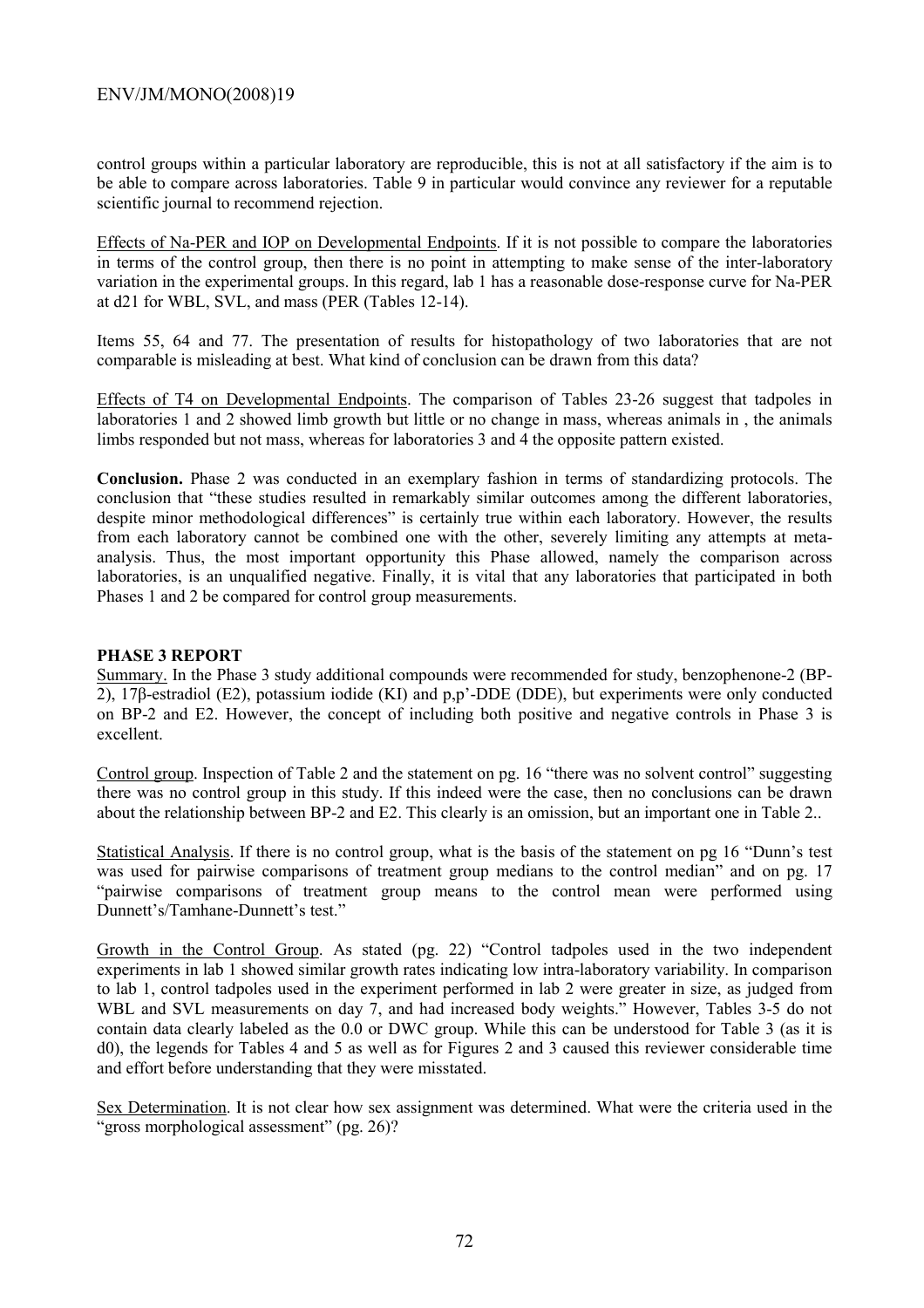Table 7 (pg. 28). It should be noted that the effect of the 2.0 and 10 mg/L E2 is most likely due to the reduction in the variance, which almost certainly is due to the larger sample size.

Discussion. The interaction of the thyroid system is presented as unidirectional and cause-effect (pg. 51), that is how gonadal steroid hormones affect the pituitary-thyroid axis or with TH action. This is misleading. First, it does not consider how the thyroid might affect the developing gonad. Second, the emphasis should be on the interaction of two axes during development, namely the hypothalamo-pituitarygonad and the hypothalamo-pituitary-thyroid axes.

It is understood that interpretations of the literature are prone to the biases of the reviewer. This reviewer disagrees with the statement of the authors of Phase 3 that "interference of gonadal steroids with the thyroid system occurs most likely at the hypothalamic-pituitary level" (pg. 52) and present additional evidence in the section 5. Limitations. f.

**Conclusion.** Overall a good study. Consideration however should be given to the issues identified above.

#### **3. Biological and toxicological relevance of the assay as related to its stated purpose.**

This assay is designed as a standard toxicological screen. As such, it accomplishes its goal. However, a number of studies have now shown unequivocally that traditional toxicological studies are ill-suited for detecting chemicals that have endocrine disrupting capacity. There are multiple reasons for this and are listed below.

a. The thyroid system is part of an integrated endocrine system that is essential not only for normal functioning at particular life stages, but also for advancing the developing organism through a series of carefully regulated stages that result in a functional (= reproductive adult). Hence, it cannot be considered in isolation of other endocrine systems. This is particularly the case when considering the developing reproductive system.

The present document describes the effects of compounds on the thyroid axis and its consequences on limb growth. This ignores the fact that factors influencing the thyroid axis may also affect the reproductive axis. For example, a recent study comparing populations in frogs in a contaminated (by agricultural runoff) and a pristine lake in Italy document that the pattern of circulating concentrations of steroid hormones and T3 and T4 are disrupted and the testes of adults affected (Mosconi et al., 2005). In laboratory experiments administration of goiterogens such as thiourea and 6-*n*-propyl-2-thiouracil (PTU) can alter normal patterns of sex determination in Xenopus and other frogs as well as fishes and mammals (Fort et al., 2007; Franca et al., 1995; Hayes, 1997a, b; Matta et al., 2002; Schultz et al., 2005). Significantly, after treatment is stopped, spermatogenesis is restored to normal levels (Cooke, 1996; Kirby et al., 1992; Schultz et al., 2005). Thus, such compounds lead to increased interstitial cell growth and activity, to the extent that in the male spermatogenesis is inhibited (presumably due to an overproduction of androgen). Such studies indicate that thyroid hormone is important in normal gonadal development and, further, that interference at this level will produce sterile individuals.

b. EDCs are ubiquitous in natural environments. Standard toxicological screening methods have a focus of determining whether a given compound is toxic, leading to death (defined here by the LC 50 and/or to body and organ malformations). Two typical life stages in which compounds are tested are the adult or developing (embryonic or early life) organism. In both instances the emphasis is on the individual organism within a single generation. In addition, any number of compounds when administered to developing organisms may have no demonstrable effect on mortality or growth. However, these compounds, and particularly EDCs, can affect sexual development—even at extremely low doses. Such sterile individuals occupy space and use resources but cannot contribute to the growth of the population, as their genes will not transmit to subsequent generations, hence leading to an evolutionary death.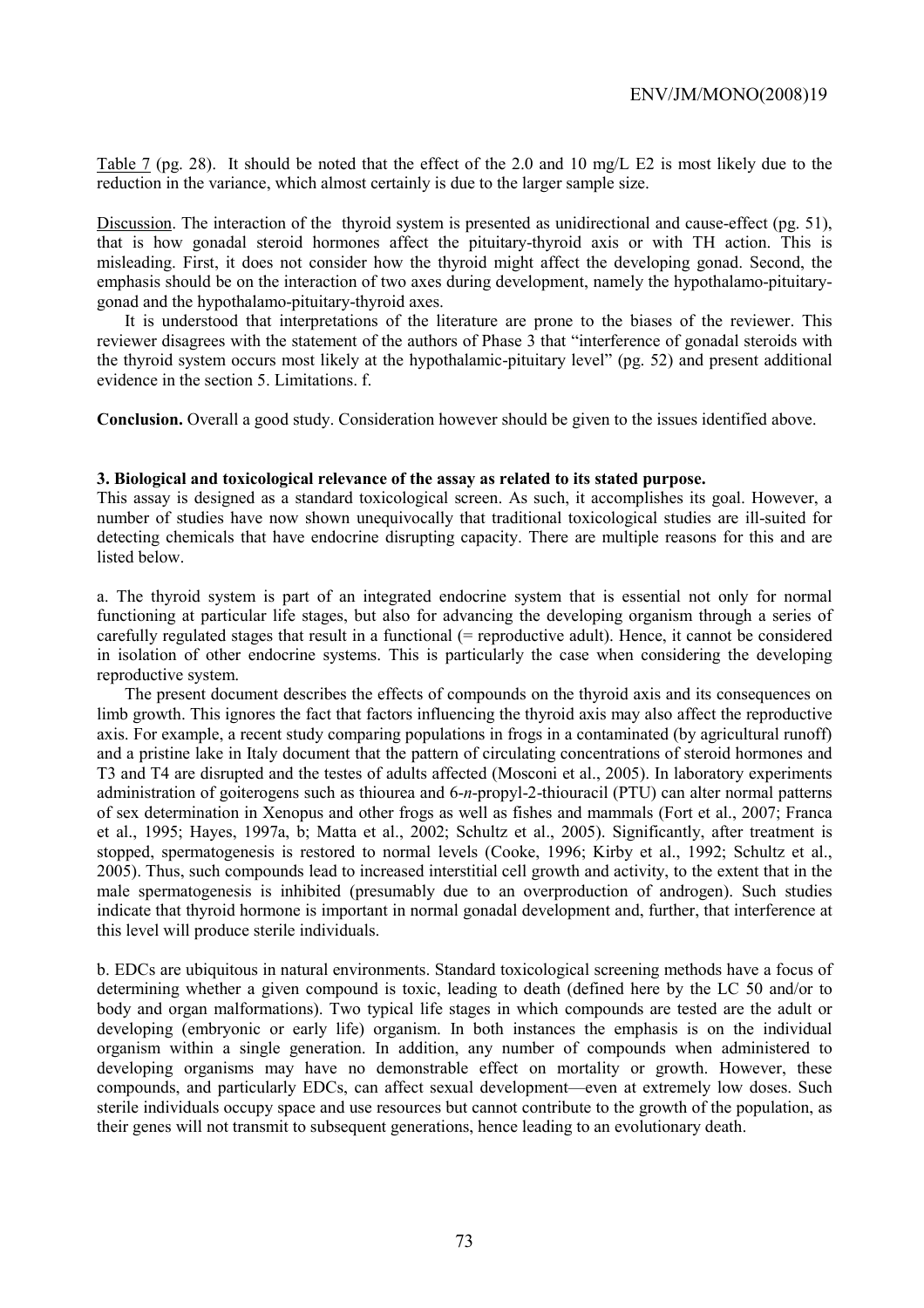## **4. Clarity and conciseness of the test method in describing the methodology of the assay such that a laboratory can:**

 **a. comprehend the objective:** objectives stated in AMA Test Method and Appendices (**File names:** AMA\_Test\_Method, Appendix\_1; and Appendix\_2) were clear and concise. Table 3 should also include daily observation of gross morphological deformities to be consistent with text (File name**:** AMA Test Method, pg. 8)

 **b. conduct the assay:** Methods and materials in the documents mentioned above were detailed.

 **c. observe and measure prescribed endpoints:** Pictoral references for histology readings, morphological measurements and image set up in AMA Test Method Appendices allow adequate standardization of measurements among multiple laboratories.

 **d. compile and prepare data for statistical analyses:** Please see previous comments on statistical analysis for PHASE 1 and PHASE 3 in section 2 of this review.

 **e. report results:** Performance criteria described in Table 4 of AMA Test Method (File name: AMA Test Method, pg. 14) provided detailed requirements of reportable data. Concern of small sample size at d21 compounded with mortality at this stage, as well as varying developmental stages within one treatment tank should be addressed. This reviewer did not evaluate the alternate static renewal design.

#### **If warranted, please also make suggestions or recommendations for test method improvement.**

a. Static-renewal. The alternative method, static-renewal, is described for insoluble compounds and high concentrations relative to the limits of water solubility (File name: Battelle\_multi-chem\_report) but is not used in subsequent Phase studies as the chemicals tested were water soluble. However, it is not described and so cannot be evaluated. If static renewal refers to the regular (periodic) replacement of the water in the tank, this is fraught with difficulties, not the least of which is the buildup of metabolic byproducts that can affect the endocrinology of the animals. Finally, if the Phase 1-3 testing was conducted using flow-through systems, alternatives such as static renewal should be disallowed until comparable tests for intra- and interlaboratory QA/QC are conducted.

b. Source of animals and selection of spawns. The source of the adult animals (pg. 5), and the "best spawns" (**pg. 5**) are a concern. That is, it appears that all of the egg masses will be collected together and a selection is made. This could result in only a few of the mating pairs producing most of the tadpoles used in any specific study. This may be mitigated by the treatment of the selected spawns being treated with a 2% L-cystein solution and then combining the larvae, but it would be preferable to use ALL spawns produced treat them all, and selecting the larvae after they are freed from the jelly coat. The large discrepancy in the animals in the control groups in Phase 2 illustrates the importance of the source of animals.

c. Analysis of food. The quality control (QC) of the food offered to the larvae/tadpoles are not described and are of concern. Is there documentation and analytic verification available for each production? While the same vendor is being used (Sera GmbH), it is well known that batches of commercially available foods for laboratory animals can vary significantly. Further, if the food is produced by multiple facilities of the same company, and thus purchased by different testing facilities, this can be a significant source of variation between testing facilities.

d. Maximum Test Concentration. The highest test concentration, or MTC, is defined as the highest test concentration of the chemical that results in less than 10% acute mortality (pg. 7). This is a concern. It is stated that if prior empirical acute mortality data are not available or sufficient information is not available to develop regression models to estimate the MTC, then a 96 hr LC50 test will be conducted. The LC50 traditionally is defined as the lowest concentration that results in 50% mortality, but it is not clear if this is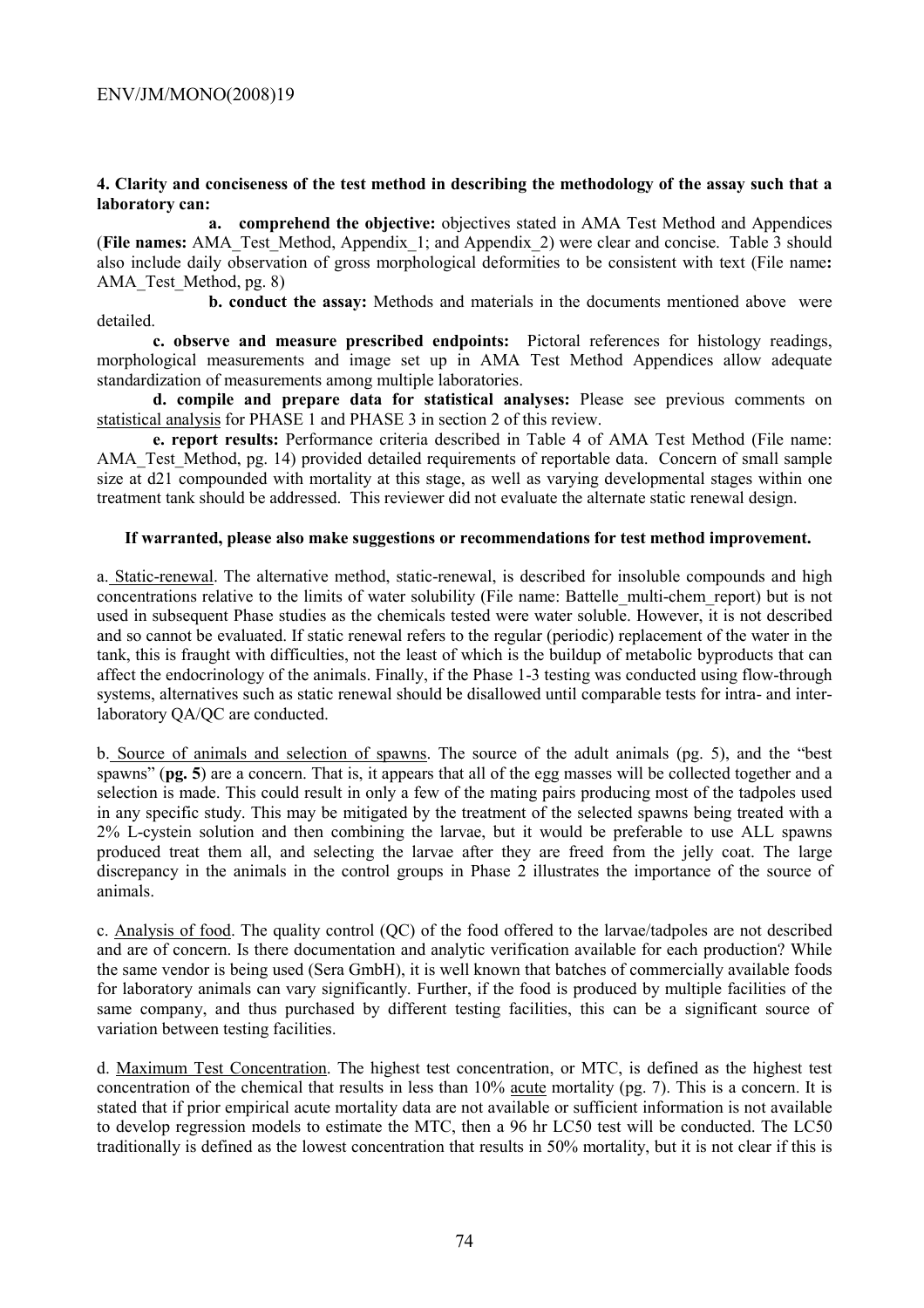how it is defined here. If, however, this is the definition used here, then the MTC would be calculated as being 1/3 of the LC50. The lower concentrations to be tested would be calculated as a dose separation of 0.33-0.5 (max-min). This does not correspond to best practice NOAEL calculations.

e. Dilutions: Given the concern about low dosage effects, it is not clear why the AMA advises that only three dosages of the test chemical be used. This is particularly puzzling when in the Phase studies four or more dosages, spanning a full log unit or more, were used.

f. Initial sample. For a d0 measure, approximately 20 individuals will be measured for WBL. It is not clear if these 20 individuals will be reintroduced into the test population for distribution into the tanks, or whether they will be used to obtain the other stated measurements (see above).

g. Sample size. A sample of 5 tadpoles will be taken from each tank on d7, for a total sample size of 20 tadpoles for each treatment/dose. This allows for up 15 remaining tadpoles per tank for a second terminal sample on d21 (or a total of 60 tadpoles for each treatment/dose if there is no death or disability). This is unlikely to be the case, and the issue of how the requisite 20 individuals will be selected for in-depth analysis for the d21 sample is considered. If size matched samples are to be used as stipulated, why was the most advanced stage selected for analysis? Also, why is this same criterion not applied to the d7 sample as a distribution of stages are likely to be present as well (although perhaps not as wide a range)?

h. Asymmetrical limbs. The body plan of most animals, including frogs, is not symmetrical. Although differences can be slight, they are present and have been shown in various studies to be important mechanistically as well as evolutionarily. One side should be selected and it be mandated that this side only be measured.

i. Scoring of slides. The Phase I and Phase 2 studies addressed the issue of intra- and inter-laboratory variability. Although the results of both sets of studies indicated this variation to be minimal, with the "response profiles of the various endpoints were different for the individual test substances but reproducible across laboratories", this reviewer still has a concern that any initial screen be conducted in a non-blinded fashion, this must be limited to evaluation of the quality of the sections and their suitability for measurement. It is mandatory that "any potential compound-related findings will be re-evaluated by the pathologist in a blinded manner prior to reporting such findings" (pg. 6). The following terminology "when appropriate" is absolutely inappropriate. The caveat that "Certain diagnostic criteria, such as thyroid gland hypertrophy or atrophy, cannot be read in a blinded manner due to the diagnostic dependence on control thyroid glands" (pg. 6) can be mitigated by having a set of standard slides that are distributed to all potential contractors. The images provided in this document are excellent and could serve this purpose at least initially. Finally, there is a need to assess inter-observer reliability both within the same laboratory as well as across contract laboratories. There should be separate Quality Assurance/Quality Control (QA/QC) performance guidelines.

j. Radioimmunoassay. As stated by DeVito et al. (1999) above, a less costly and time-consuming alternative is available. In these instances, whole bodies or heads can be extracted and TH concentrations can be assayed using either radiometric or ELISA methods.

# **5. Strengths and/or limitations of the assay.**

What follows refers only to the primary document, Test Method for the Amphibian Metamorphosis Assay **(File names: AMA Test Method; AMA Test Method Appendix 1;** AMA\_Test\_Method\_Appendix\_2)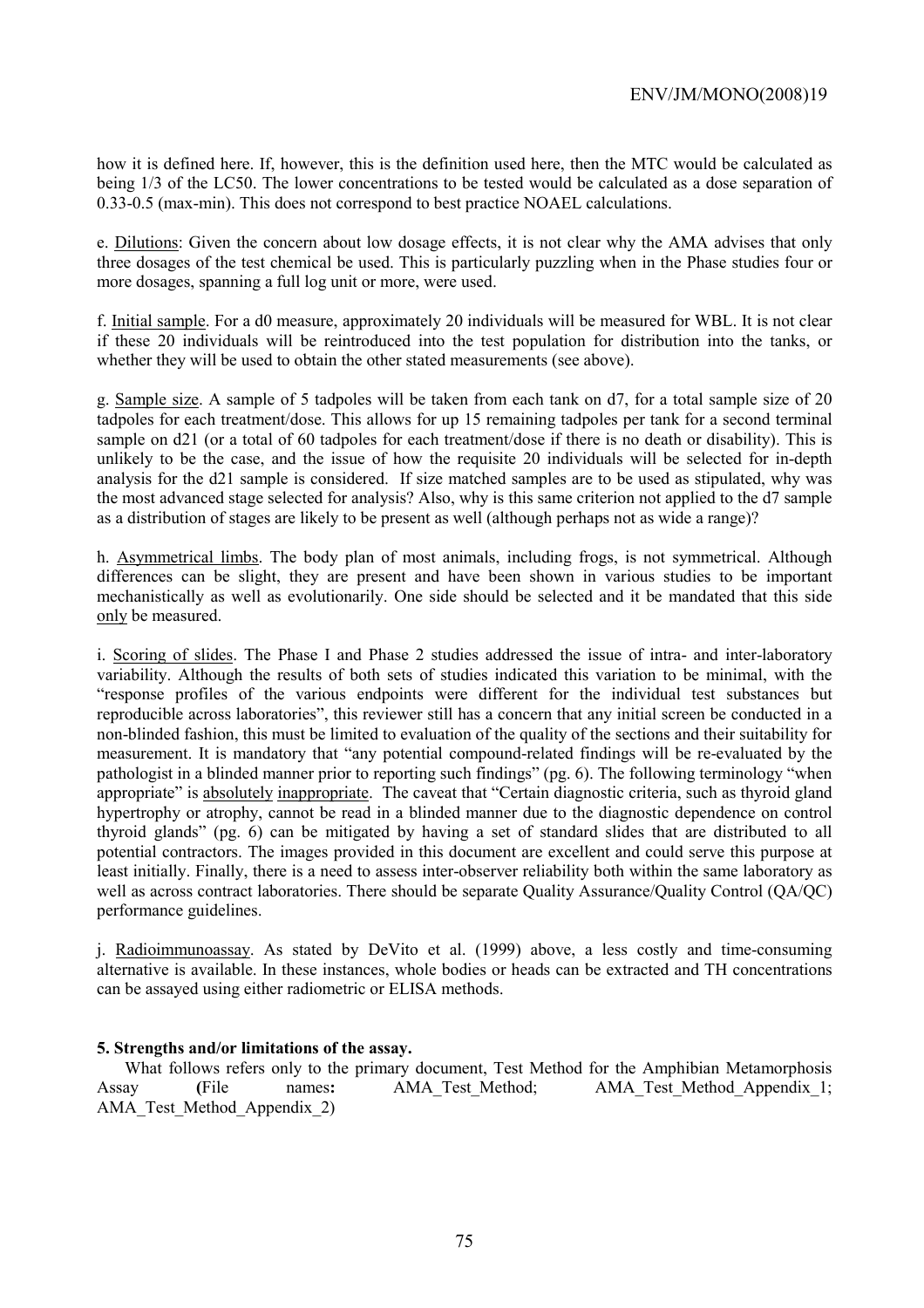# **Strengths of the assay**

a. It is commendable a flow-through method is recommended. This avoids the problem of buildup of metabolic byproducts that can influence the stated endpoints as may occur in the static-renewal method.

b. The use of widely accepted developmental staging for *Xenopus* development.

c. The use of a defined time window for exposure.

d. The use of computer-assisted software for microscopic determinations.

e. The use of standardized histological protocol.

f. The use of standard histological slides to facilitate evaluation of thyroid histology.

g. The issue of sample selection for the terminal sample (d21) is considered and detailed.

h. The issue of variation within and across laboratories has been addressed in rigorous manner.

i. The statistical evaluation and power analysis as guiding principles for implementation of the AMA is excellent (File name: Power\_Analysis).

## **Limitations of the assay**.

a. Low Dose. Recommend dosages spanning at least one full log unit and having at least four concentrations to determine true nature of the dose-response.

b. Threshold. This protocol does not allow for this important determination.

c. Mixtures. This protocol does not allow for this important determination. "Recent findings of a rather strong activity of BP-2 in *in vitro* assays and the marked difference in the severity of BP-2 effects on the thyroid system in two different laboratories could be interpreted that the actual potency of BP-2 to disrupt thyroid system function is strongly dependent on iodide availability." (pg. 70) (File name: OECD\_Phase\_3\_Draft\_Report) It is possible that the potency of other chemicals may depend on differential iodide concentrations.

d. Mortality vs. Evolutionary Death. The present EDSP focuses on the individual in its own lifetime. This is valuable information, but says little about the impact of the chemical on the population through time (proximate or ultimate). One measure is whether an individual will breed. If the individual does breed, but its young do not develop properly and do not breed, than the overall result in terms of the population is the same. If the goal is to have a means of evaluating the impact on compounds that have an impact on thyroid function for wildlife and human health, then it is the latter issue that is pertinent.

e. Sex Differences in Sensitivity. If one goes to PubMed and inputs "sex differences in thyroid function", 132 citations come up in the primary literature. If this is further refined to "sex differences in thyroid function, development" 15 papers are cited. Typical is that of Ng et al., (2007) findings that female infants with thyroid ectopia have significantly higher thyroid stimulating hormone (TSH) concentrations than do males and significantly lower circulating concentrations of plasma T4 were significantly lower than in males. Since the animal is being sectioned for histology, it would be a simple (but adding to expense)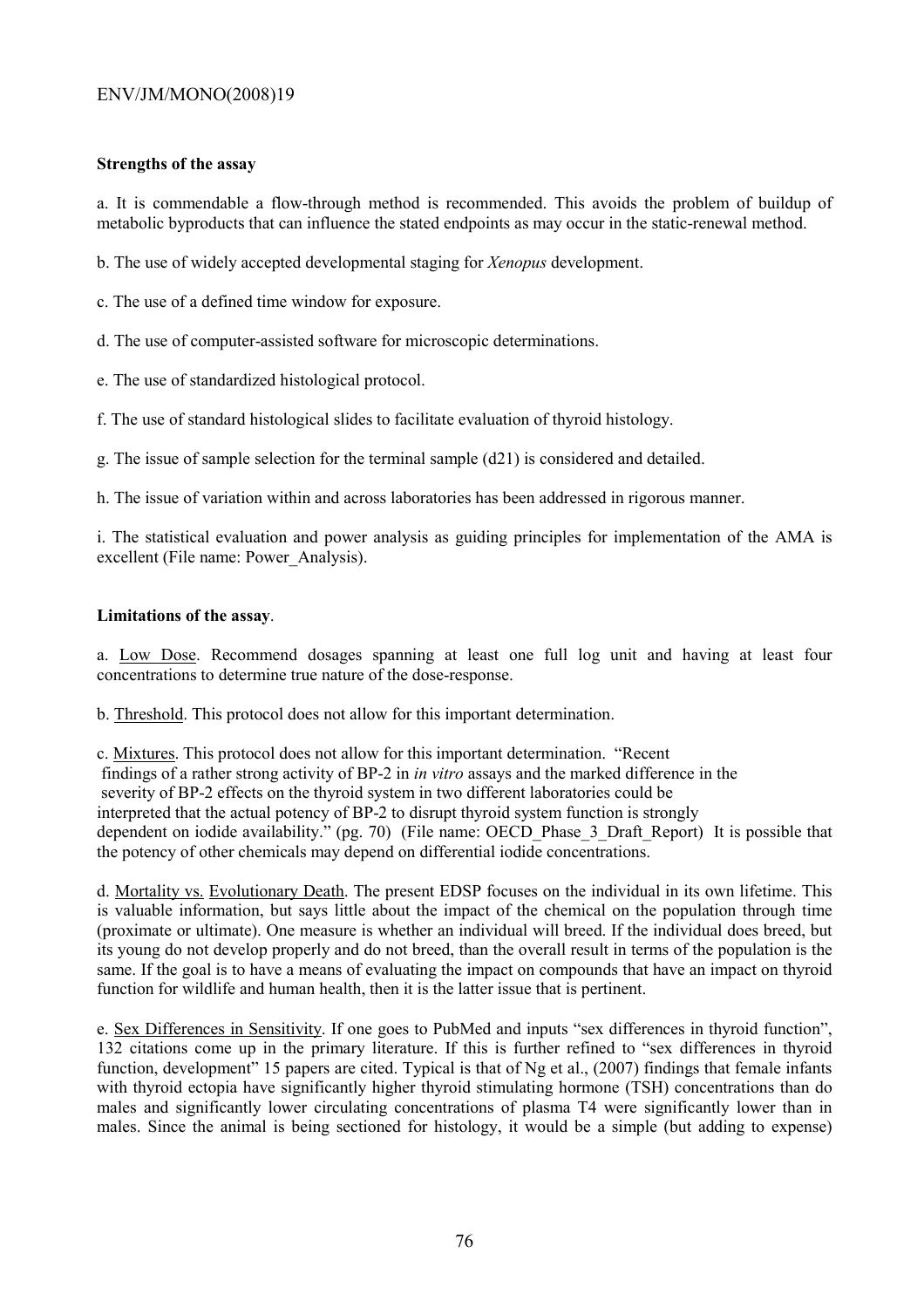addition to look at the gonads. Given that the tested compounds may also influence differentiation of the gonads (see below), it would also be necessary to use standard genetic markers for sexing the tadpoles (see.

f. Multiple Target Organs. Hyperthyroidism induced by PTU or methimazole, also acts on developing gonad, specifically in males on the Sertoli cells. It has been known since 1925 (Rickey) that thyroidectomy eliminates sexual activity in male rats and in more modern experiments in both mammals and fish the Sertoli cells early in testicular differentiation have abundant receptors that decline markedly after sexual maturation (Cooke, 1996; Kirby et al., 1992; Matta et al., 2002; Schultz et al., 2005). Thus, the observation in Phase 3 that E2 caused male-to-female sex reversal without affecting other measures including the histopathology of the thyroid should be considered seriously.

g. Procedure for Training of Pathologists. Need to assess inter-observer reliability both within the same laboratory as well as across contract laboratories. Best course would be to require that a standard set of slides/images be provided to each contract laboratory and Quality Assurance/Quality Control guidelines be developed and adhered to with no exceptions.

h. Measuring the Same Side. The animal body is asymmetrical and so it would be necessary that the same limb be measured on each tadpole.

i. Sample Sizes. The issue of the selection of tadpoles for the sample dates (d0, d7, and d21) are considered above. Here though I raise another issue. If size matched samples are to be used as stipulated, why was the most advanced stage selected for analysis? Also, why is this same criterion not applied to the d7 sample as a distribution of stages are likely to be present as well (although perhaps not as wide a range)? This is unlikely to be the case, but raises the issue of how the requisite 20 individuals will be selected for in-depth analysis for the d21 sample. Further, what is to happen if mortality and disabilities may be such that adequate animal numbers will be available to obtain a meaningful sample?

j. Standardization of Food vs. Potential EDC Content in Food. Specify parameters of the food by analytic chemical analysis and make each contract laboratory supply documentation of having met these criteria with each report.

#### **6. Impacts of the choice of test substances and methods chosen to demonstrate the performance of the assay.**

The choice of test substances and methods were reasonable.

#### **7. Repeatability and reproducibility of the results obtained with the assay, considering the variability inherent in the biological and chemical test methods.**

This is a major flaw of the material provided and is detailed in the above comments.

## **8. Please comment on the overall utility of the assay as a screening tool, to be used by the EPA, to identify chemicals that have the potential to interact with the endocrine system sufficiently to warrant further testing.**

Before the AMA can be used as a screening tool that is open to contract laboratories, the issues raised above should be addressed. The bottom line is that the AMA is not suitable as a screening tool for endocrine disrupting compounds.

# **References**

Cooke, P.S. (1996). Thyroid hormone and regulation of testicular development. Anim. Reprod. Sci. 42: 333–341.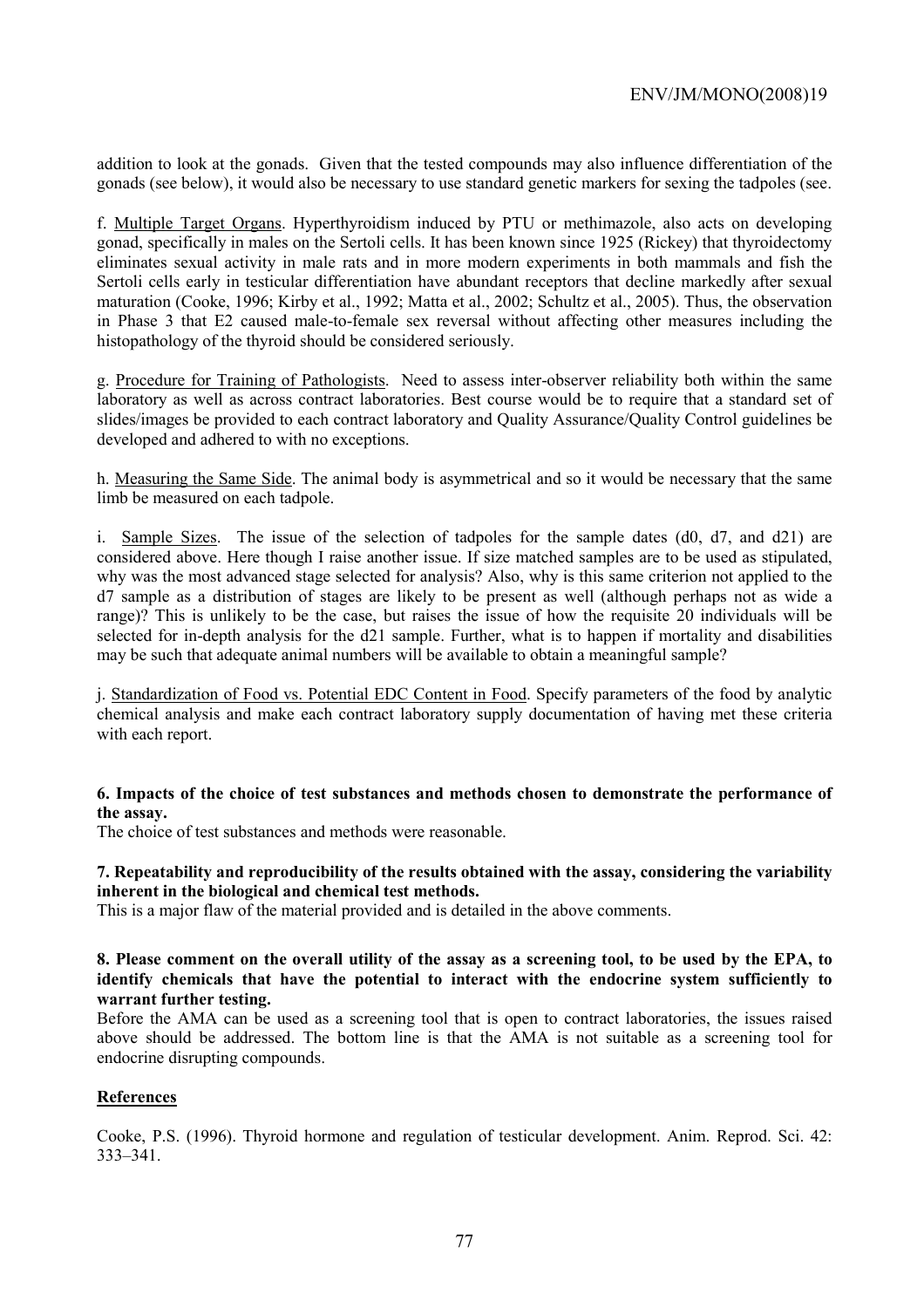Crews, D., Willingham, E., Skipper, J.K. (2000). Endocrine disruptors: Present issues, future directions. Quart. Rev. Biol. 75: 243-260.

Fort, D.J., Degitz, S., Tietge, J., Touart, L.W. (2007). The hypothalamic-pituitary-thyroid (HPT) axis in frogs and its role in frog development and reproduction. Crit. Rev. Toxicol. 37: 117-1161.

Franca, L.R., Hess, R.A., Cooke, P.S., Russell, L.D. (1995). Neonatal hypothyroidism causes delayed Sertoli cell maturation in rats treated with propylthiouracil: Evidence that the Sertoli cell controls testis growth. Anat. Rec. 242: 57–69.

Hayes, T.B. (1995). Interdependence of corticosterone and thyroid hormones in larval growth and development in the western toad (*Bufo boreas*): I. Thyroid hormone dependent and independent effects of corticosterone on growth and development. J. Exp. Zool. 271*:* 95–102.

Hayes, T.B. (1997a) Steroids as potential modulators of thyroid hormone activity in anuran metamorphosis. Am. Zool. 37: 185–194.

Hayes, T.B. (1997b). Hormonal mechanisms as developmental constraints on evolution: Examples from the Anura. Am. Zool. 37*:* 482–490.

Hayes, T.B. (1998). Sex determination and primary sex differentiation in amphibians: genetic and developmental mechanisms. J. Exp. Zool. 281: 373-399.

Hayes, T.B., Licht, P. (1993). Metabolism of exogenous steroids by anuran larvae. Gen. Comp. Endocrinol. 91: 250-258.

Kirby, J.D., Jetton, E.A., Cooke, P.S., Hess, R.A., Bunick, D., Ackland, J.F., Turek, F.W., Schwartz, N. (1992). Developmental hormonal profiles accompanying the neonatal hypothyroidism-induced increased in adult testicular size and sperm production in rat. Endocrinology 131: 559–565.

Matta, S.L.P, Vilela, D.A.R. Godhinho, H.P., Franca, L.R. (2002) The goitrogen 6-*n*-propyl-2-thiouracil (PTU) given during testis development increases sertoli and germ cell numbers per cyst in fish: the tilapia (*Oreochromis niloticus*) model. Endocrinology 143: 970–978.

Mosconi, G. DiRosa, I., Bucci, S. Morosi, L. Franzoni, M.F., Polzonetti-Magni, A.M., Pascolini, R. (2005). Plasma sex steroid and thyroid hormones profile in male water frogs of the *Rana esculenta* complex from agricultural and pristine areas. Gen Comp Endocrinol. 142: 318-24.

Ng, S.M., Wong, S.C., Isherwood, D.M., Didi, M. (2007). Biochemical severity of thyroid ectopia in congenital hypothyroidism demonstrates sexual dimorphism. Eur. J. Endocrinol. 156:49-53.

Schulz, R.W., Menting, S. Bogerd, J. Franca, L.A. Daniel A.R. Vilela, D.A.R. Godinho. H.P. (2005). Sertoli cell proliferation in the adult testis—evidence from two fish species belonging to different orders. Biol. Reprod. 73: 891–898.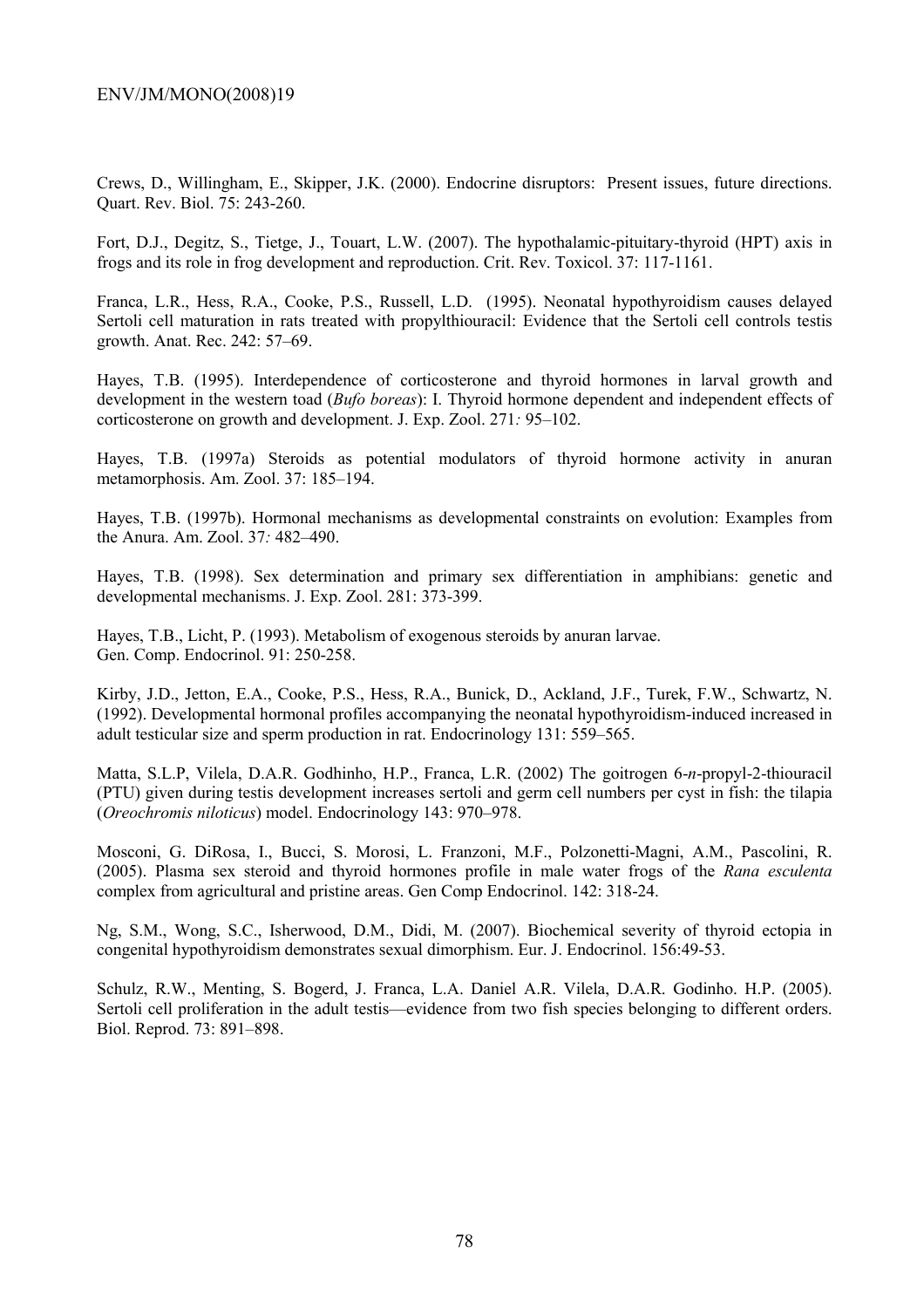# **David Furlow Review Comments**

#### **1. Clarity of the stated purpose of the assay.**

 The purpose of the assay is to screen for environmental compounds that affect the hypothalamuspituitary-thyroid axis, using an intact animal model. Overall the document is clear, and the amount of work setting up and evaluating the system is very impressive. Indeed, a standardized method for raising *Xenopus laevis* through metamorphosis for this level of analysis has been surprisingly lacking. The advantages of the system are clear: the system has dramatic, easily measured external morphological changes to a hormone that is identical in structure to its human counterpart. Furthermore, the assay is conducted in a developing animal as opposed to the other battery of whole animal assays the EPA is considering that are conducted in pubertal or adult rats (pubertal male and female rat assay; ovariectomized female rat assay).

 The one statement I would add to the stated purpose section is that the assay can also detect disruption of thyroid hormone signaling at the target cell i.e. the presence of thyroid hormone receptor agonists or antagonists (especially since the recommended starting stage is 51 prior to the precence of detectable circulating TH). As stated, the implication is that the assay will only detect disruption of the pathways controlling thyroid hormone synthesis.

## **2. Clarity, comprehensiveness and consistency of the data interpretation with the stated purpose of the assay.**

 The endpoints of the assay are stated as the following: mortality, hindlimb length, whole body and snout vent length, developmental stage (although this is primarily based on fore- and hind-limb size and morphology during the stages analyzed), body weight, and thyroid gland histology.

However, I am concerned that the stage 51, 21 day assay is not sufficiently comprehensive or sensitive to detect interference with the HPT axis. Control animals (both in the Phase I and Phase II trials) only usually progress to stage 58 or 59. This precludes any consideration of compounds that affect tail resorption that demands attainment of the highest levels of T3 in the tissue to respond. As an example, overexpression of prolactin does not inhibit any observable aspect of progression through metamorphosis except for resorption of the connective tissue of the tail (Huang H, Brown DD. Prolactin is not a juvenile hormone in Xenopus laevis metamorphosis. Proc Natl Acad Sci U S A. 2000 97(1):195-9.). Perhaps even more relevant, transgenic overexpression of the Type III deiodinase that degrades T4 and T3 arrests animals between stages 60 and 61 with the most obvious effect on gill and tail resorption (Huang H, Marsh-Armstrong N, Brown DD.Metamorphosis is inhibited in transgenic Xenopus laevis tadpoles that overexpress type III deiodinase. Proc Natl Acad Sci U S A. 1999 96(3):962-7.). Limb growth was not affected in this experiment.

 The conclusion that the assay is sufficiently reproducible between laboratories will be addressed under item 7.

#### **3. Biological and toxicological relevance of the assay as related to its stated purpose.**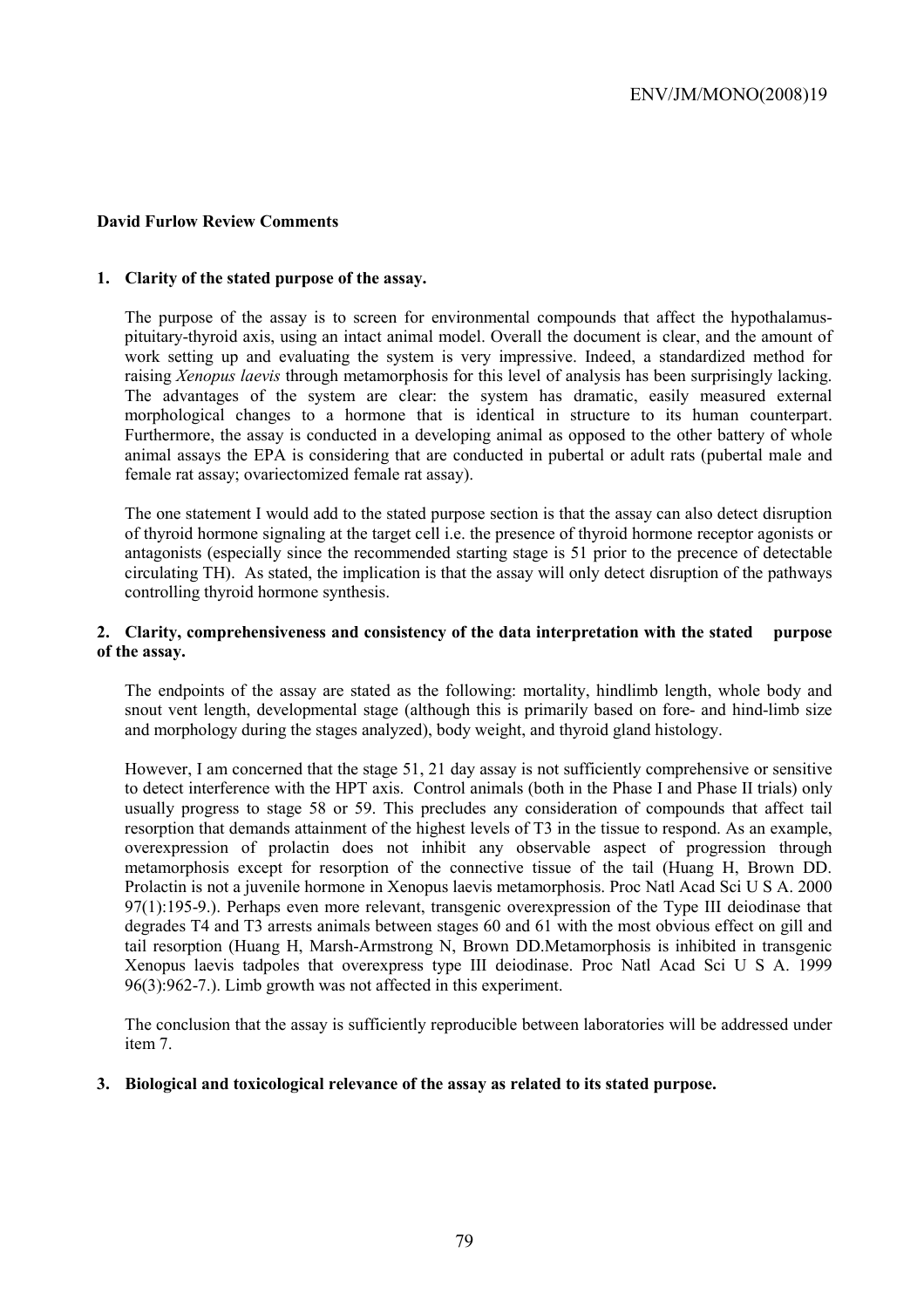The biological and toxicological relevance is clear: metamorphosis is a strictly thyroid hormone driven event, therefore it is reasonable to assume that alterations in the progression of spontaneous metamorphosis by toxicants are the result of disruption of thyroid hormone synthesis and/or action.

# **4. Clarity and conciseness of the test method in describing the methodology of the assay such that a laboratory can:**

- a. comprehend the objective,
- b. conduct the assay,
- c. observe and measure prescribed endpoints,
- d. compile and prepare data for statistical analyses, and
- e. report results**.**

Comments on assay method narrative:

- c. A major source of uncertainty in my mind lies in the use of flow through versus static renewal systems (p. 2). The static renewal system (for tadpoles) is likely the most popular system in most laboratories working with *Xenopus laevis* tadpoles due to convenience and cost (and it is understood that this system may be the only option in some toxicology studies for chemicals with certain properties). It should be noted that silt-filled, murky ponds are apparently the natural habitat of *Xenopus laevis* rather than fast flowing streams. Furthermore, the flow through system would not permit accumulation of degradates of the test chemical that may occur due to light, hydrolysis, and the animal's own metabolic capacity. Nevertheless, the flow system is understandably preferable due to the higher degree of reproducibility and better control of water quality. According to the ISR, (p. 20) a particular exposure system is not *required* but that the flow through system is *preferred*. It would be important to take perchlorate, for example, and test the flow through versus static renewal systems in the same laboratory using the same spawn. In summary, without such a direct comparison, either a static renewal system should always be used so all chemicals can be tested, or the flow through system should always be used and just exclude chemicals that are not suitable for the assay conditions.
- b. The statement about "suitable plastics" for system components that do not compromise the study is not clear: certain plastics can likely be ruled out right away such as those that leach BPA and other known endocrine disrupting chemicals (p. 2).
- c. In addition, in the flow through system as described on p. 2, it is important to specify that each of the four replicated doses receive an independent water supply (rather than from the same source split into four in order to serve as four independent samples). This point was not clear in the assay description. Perhaps a diagram can be included to clarify the system design.
- d. The protocol should recommend whether to dejelly the eggs of spawns used for the assay rather than leaving that up to the individual investigator (p. 5). Dejellying allows much easier sorting of poorly developing embryos that may compromise the rest of the batch. Thus a recommendation one way or the other should be made.
- e. The assumption is that the chow from Sera Micron is consistent from lot to lot, but how is this assessed? Are there any guidelines on expiration date or storage conditions? (p. 6).
- e. For vehicle controls, a range of concentrations of the most common (ethanol, DMSO) can be tested in the system for effects on metamorphosis (or lack thereof) to make recommendations to testing laboratories. (p. 7).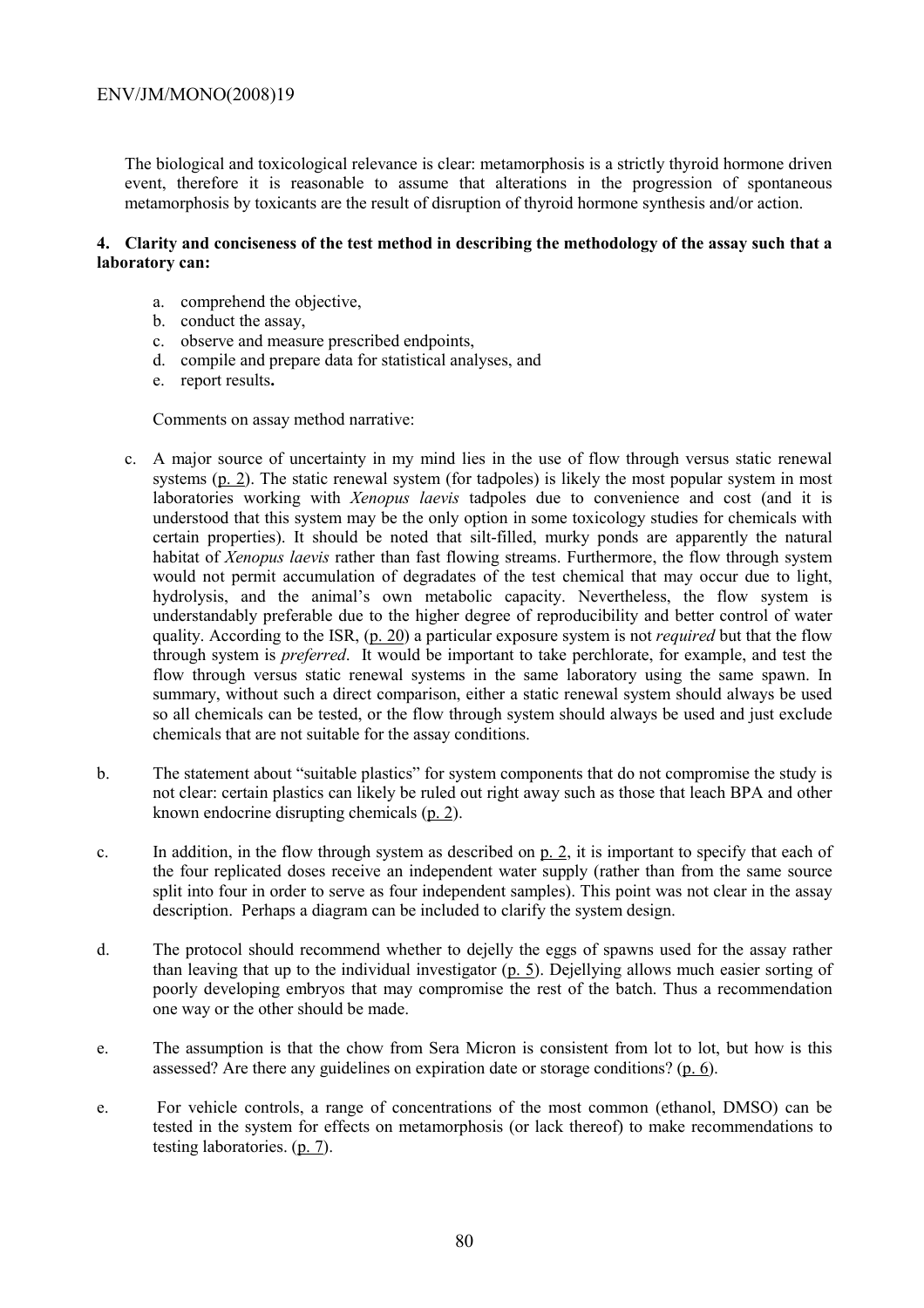f. The choice of dosing regimen is unclear (p. 8). While the determination of the MTC is basically clear (although the description of other means to estimate the MTC is rather convoluted), I see a problem with allowing only three doses to be tested with a dose separation of 0.33 to 0.5. For example, the example given does not even satisfy the requirements of the assay as stated: 0.11 of the highest nominal concentration of 1.0 is only 1/9 of the maximum dose. The risk here is that that the assay may not be able to discriminate between general toxicity and a more specific effect on the thyroid hormone driven metamorphosis that may be revealed at lower doses.

#### **If warranted, please also make suggestions or recommendations for test method improvement.**

b. Quantitative PCR for gene expression markers of thyroid hormone action (such as well characterized, broadly expressed TH response genes like TR and TH/bZIP, or markers of disruption of the HPT axis like TSH or NIS) would provide a highly quantitative assay that allows the investigator to assess proper thyroid hormone signaling in specific tissues. This aspect of the metamorphosis system is arguably as well, if not better, developed than for estrogen or androgen action in rodents. Futhermore, newer transgenic models are being developed that provide fluorescent or bioluminescent markers of thyroid hormone action in Xenopus.

(For example: the system being developed by Barbara Demeneix's group and the start-up Watchfrog in France: Turque N, Palmier K, Le Mével S, Alliot C, Demeneix BA. A rapid, physiologic protocol for testing transcriptional effects of thyroid-disrupting agents in premetamorphic Xenopus tadpoles. Environ Health Perspect. 2005 113(11):1588-93; Fini JB, Le Mevel S, Turque N, Palmier K, Zalko D, Cravedi JP, Demeneix BA. An in vivo multiwell-based fluorescent screen for monitoring vertebrate thyroid hormone disruption. Environ Sci Technol. 2007 41(16):5908-14.).

d. Since tail resorption is not an endpoint of the whole animal based assay, tail organ cultures are well established, highly reproducible and quantitative, and dose responsive, and would serve to detect interference of compounds directly at a target tissue.

(For example: Schriks M, Zvinavashe E, Furlow JD, Murk AJ. Disruption of thyroid hormonemediated Xenopus laevis tadpole tail tip regression by hexabromocyclododecane (HBCD) and 2,2',3,3',4,4',5,5',6-nona brominated diphenyl ether (BDE206) Chemosphere. 2006 65(10):1904-8; Ji L, Domanski D, Skirrow RC, Helbing CC. Genistein prevents thyroid hormone-dependent tail regression of Rana catesbeiana tadpoles by targetting protein kinase C and thyroid hormone receptor alpha. Dev Dyn. 2007 236(3):777-90; Furlow JD, Yang HY, Hsu M, Lim W, Ermio DJ, Chiellini G, Scanlan TS. Induction of larval tissue resorption in Xenopus laevis tadpoles by the thyroid hormone receptor agonist GC-1. J Biol Chem. 2004 279(25):26555-62; Lim W, Nguyen NH, Yang HY, Scanlan TS, Furlow JD. A thyroid hormone antagonist that inhibits thyroid hormone action in vivo. J Biol Chem. 2002 Sep 20;277(38):35664-70.)

## **5. Strengths and/or limitations of the assay.**

## *Strengths:*

- a. The assay uses an intact animal model that is highly sensitive to thyroid hormone rather than relying solely on cell lines or biochemical assays to predict effects on animal physiology.
- b. Chemical analyses are required to make sure compounds meet nominal values.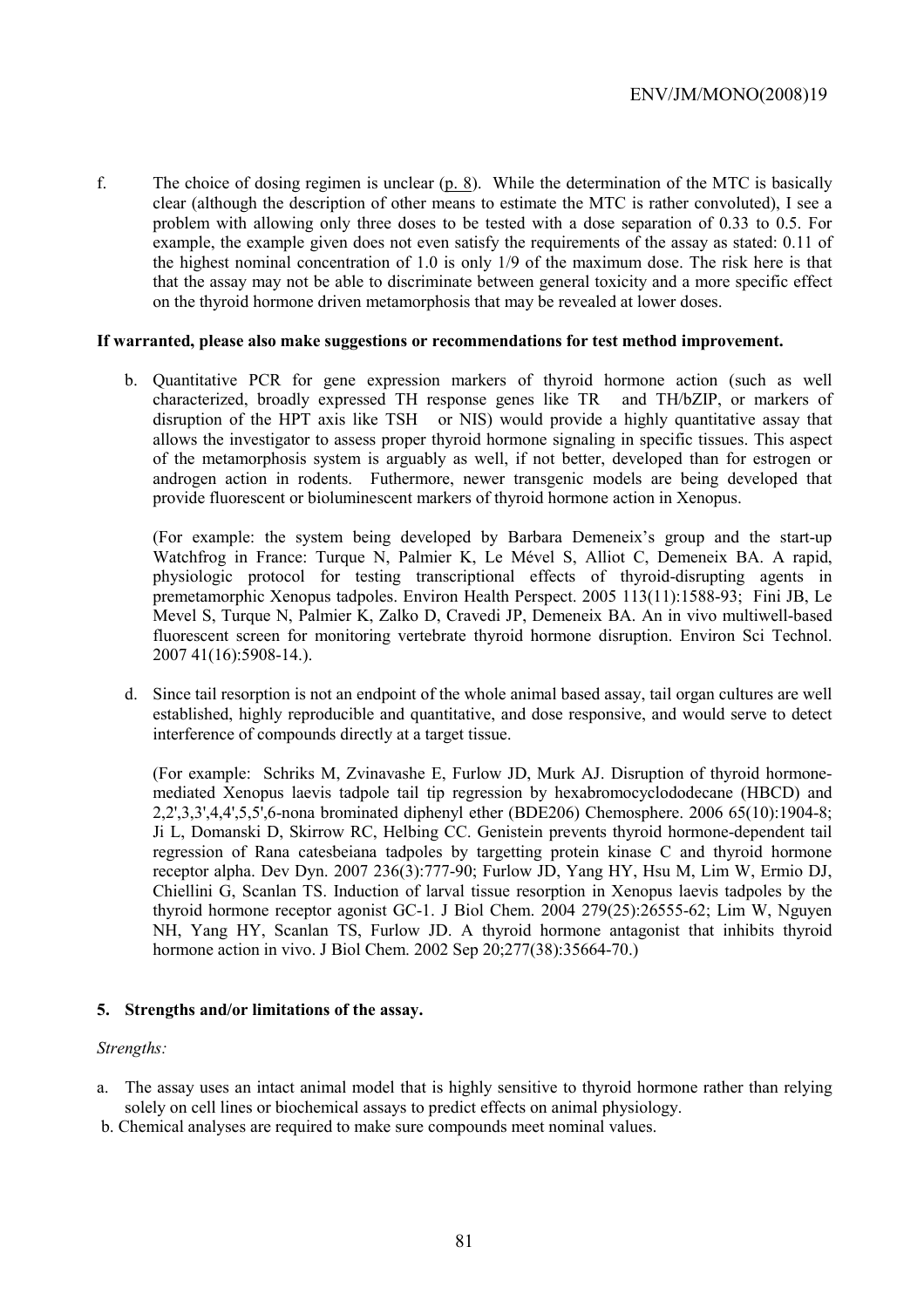- c. Careful analysis and maintenance of water quality conditions are described to eliminate non-specific effects on metamorphosis.
- d. At least one well documented for histopathological assessment is included for comparison to external morphological changes.
- e. Two important issues poorly covered by the Agency to date in toxicity evaluations are both addressed here: thyroid hormone synthesis/action and amphibian biology.

# *Limitations:*

- a. There is no (or limited) mechanistic component to the assay. It would not be difficult to incorporated gene expression analyses and hormone measurements to the assay. In Table 1-1 of the ISR, thyroid hormone receptor binding assays and transcriptional activation assays are not listed as additional tests whereas androgen and estrogen receptor based assays are listed as planned.
- b. The animals only develop up to a stage just prior to climax; therefore only acceleration or inhibition of hindlimb growth make up the bulk of the analytical component of the assay not effects on tail resorption which may be more sensitive to perturbations in TH levels.
- c. Mixtures effects are not accounted for at all. This issue is something that the EPA should start addressing sooner, rather than later. Is the assay robust enough to detect a reversal of T4 effects by IOP, for example?
- d. The effects of selective hormone receptor modulators (eg tamoxifen) can be tissue and even species selective in their actions, and endocrine disrupting chemicalss may well follow suit. In this assay, essentially all of the analysis is focused on the hindlimbs (due to the nature of the developmental staging criteria and the direct hindlimb measurements) and thyroid gland histology. Selective effects in specific tissues could be readily determined by incorporating gene expression analysis.
- e. Finally, the suitability of *Xenopus laevis* as a surrogate for other amphibians may be questioned. *Xenopus laevis* is a primitive amphibian that does not have a fully terrestrial adult stage, and is not native to North America. In addition, many studies have differing strains of rats can show wide differences in responses to endocrine disrupting compounds and there is essentially no data to my knowledge about this issue in amphibians.

# **6. Impacts of the choice of test substances and methods chosen to demonstrate the performance of the assay.**

The choice of test compounds is highly appropriate, aside from the previously mentioned limitation on the ability of the assay to detect mixture effects. In the interlaboratory exercise in particular, the choice of perchlorate, T4, and iopanoic acid covers three distinct mechanisms of action is highly appropriate.

## **7. Repeatability and reproducibility of the results obtained with the assay, considering the variability inherent in the biological and chemical test methods.**

One of the major concerns about the assay is the degree of inter-laboratory consistency. The first concern, regarding the variability in the progression through metamorphosis by the controls, appears adequately addressed by the lower amount of feed provided in Laboratory 3 (seen in Tables 5 and 6, Interlaboratory report) . Aside from the general delay in metamorphosis and high degree of variance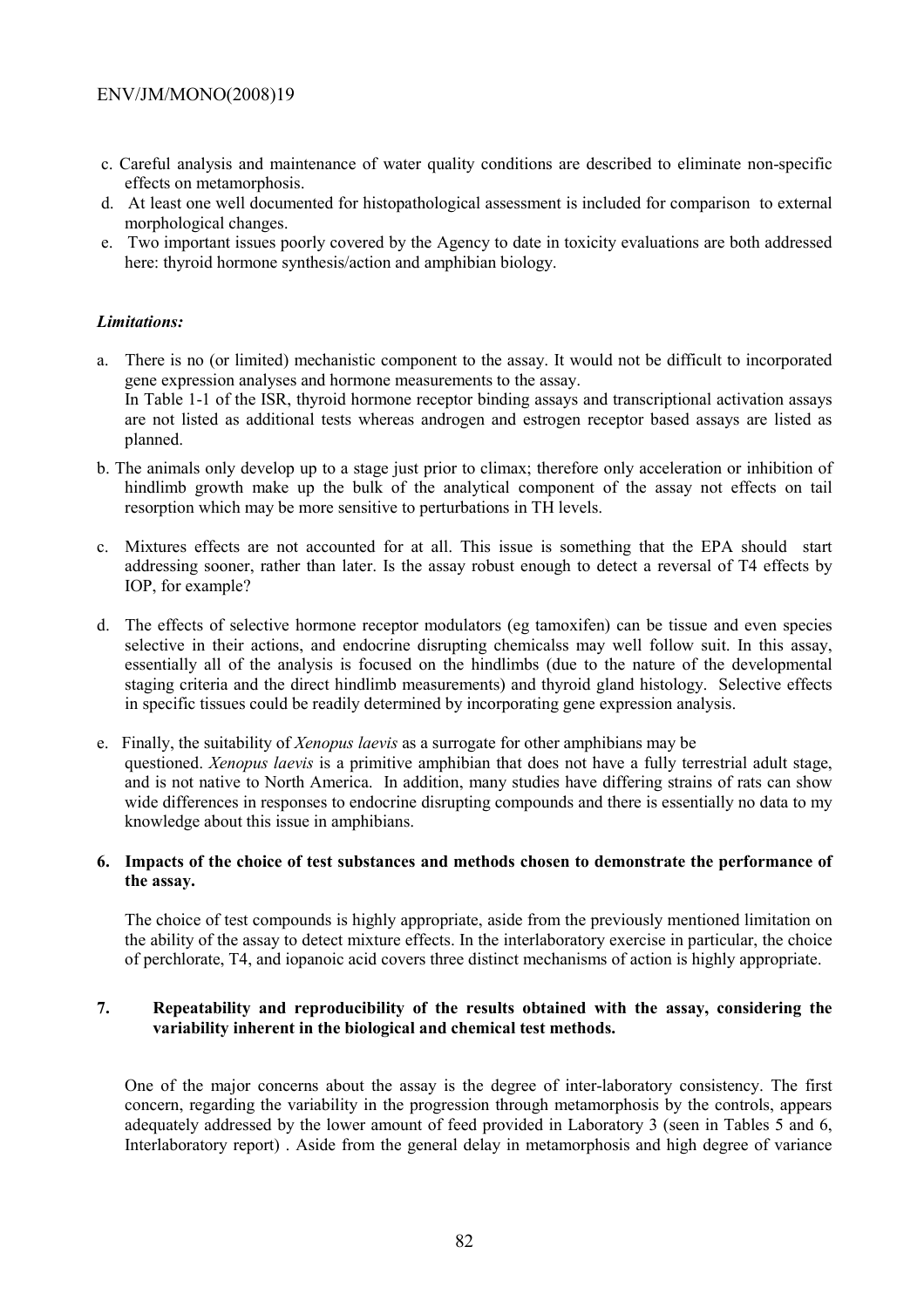seen in animals from that laboratory, the degree of consistency within a given laboratory is in fact quite good and the investigators are to be commended.

The second concern is that while overall trends are observed (ie T4 accelerates, perchlorate and IOP delay), there is surprising inconsistency among the laboratories. For example, only labs 3 and 4 detected a significant effect on hindlimb growth and developmental stage at the two highest levels of perchorate tested by day 21 whereas three other labs did not (Table 15, p. 46, Interlaboratory report). Since laboratory 4 apparently had adequate control animal development this cannot simply be due to feeding differences. While the T4 experiments were more in agreement, in the IOP studies, Laboratory 5 shows no effect at all of IOP at either day 7 or day 21 and Laboratory 3 shows a significant effect at 7 days with regard to hindlimb growth (Table 38 p. 70; Interlaboratory report). Furthermore, it was highly surprising that despite effects on hindlimb growth reported in all laboratories except laboratory 5, no significant effects on NF staging were reported. (Table 37 p69 Interlaboratory report). Also, the progression of control animals through metamorphosis by 21 days was remarkably different in this study (Lab  $1 \sim 58$ , Lab  $2 \sim 59$ , Lab  $360 - 65$ , Lab  $4 \sim 59$ , Lab  $560 - 62$ ).

Finally, the summary of the thyroid histopathology results are somewhat confusing. In the ISR, p. 60, Figure 5-1, 100% of all glands from all animals where scored as having follicular cell hyperplasia in laboratory 3 whereas the other laboratories scored a generally increasing dose responsive effect. Indeed, across treatment groups, there is a trend of high incidence of abnormality by laboratory 3. Does this reflect lack of experience of the pathologist with scoring amphibian thyroid glands or in the growth and treatment regimen? It might be useful to have the slides from laboratory 3 scored by pathologists from other laboratories, or to have used one pathologist. This concern is amplified in the T4 responses where there is even greater inconsistency between laboratories.

Based on these observations, the consistency of findings across laboratories remains a major concern for the future viability of the assay system.

# **8. Please comment on the overall utility of the assay as a screening tool, to be used by the EPA, to identify chemicals that have the potential to interact with the endocrine system sufficiently to warrant further testing.**

The assay as designed should be able to detect the presence of that, by themselves, can disrupt the normal progression of metamorphosis, and thus by inference, disruption of some point along the hypothalamic-pituitary-thyroid axis or thyroid hormone activity in peripheral tissues. It is an outstanding first step in developing a whole animal bioassay for thyroid hormone system disruption.

However, while there are many excellent aspects of the study design and presentation, several issues summarized above currently preclude the assay's use as a routine screening assay, most notably the high degree of interlaboratory variability, the lack of assessment of endpoints other than basically hindlimb development and thyroid gland appearance, and the recommended dosing regimen is too narrow to discriminate between general toxicity and specific endocrine disruption.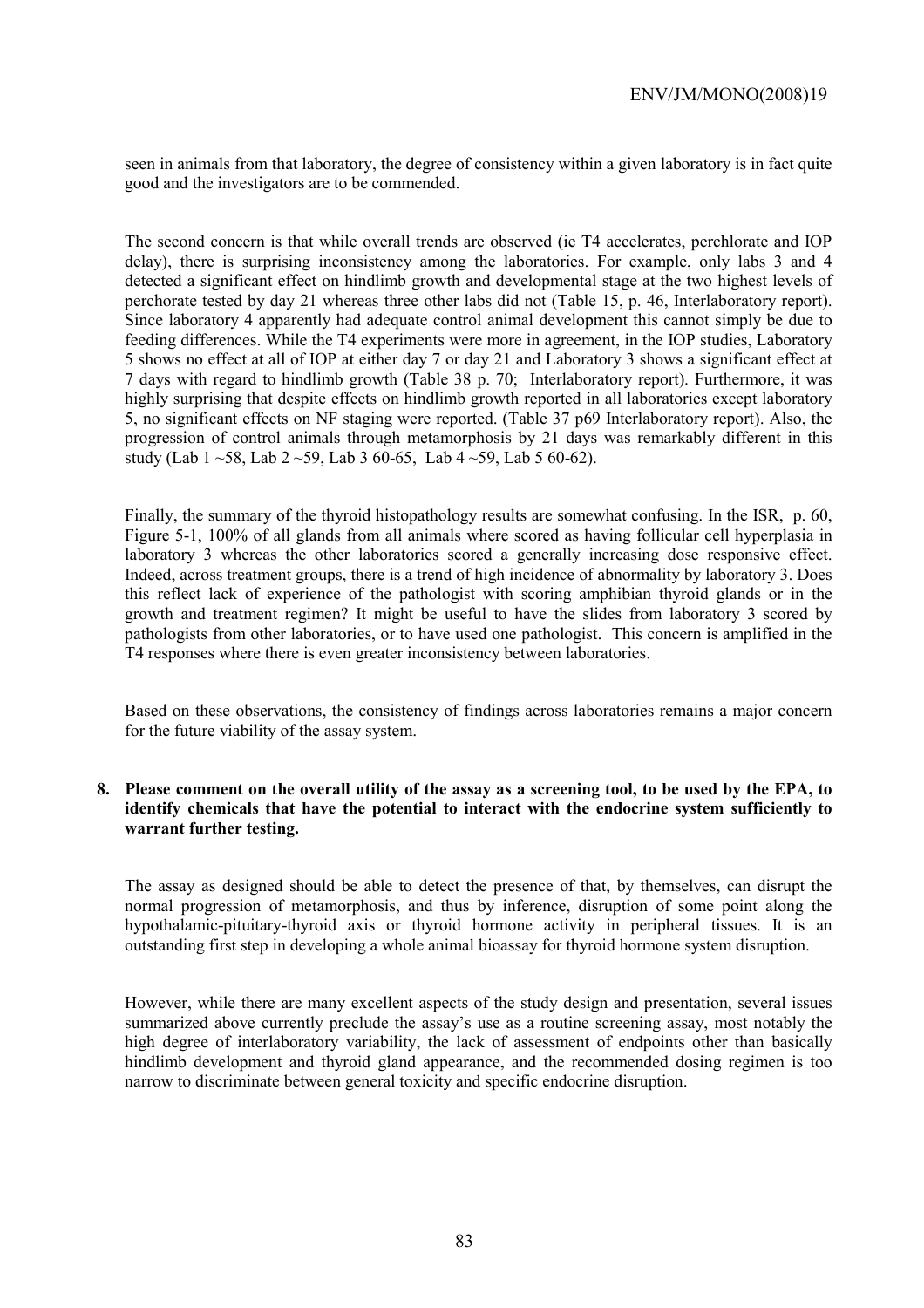# **Catherine Propper Review Comments**

#### **General Overview:**

This assay was developed to determine whether compounds to be testing for Tier 1 Level analysis in the EPA's Endocrine Disruptor Screening Program disrupt thyroid hormone function. Amphibians are an outstanding model for investigations of thyroid hormone function because the process of metamorphosis is strongly regulated by first the expression of the thyroid hormone receptor and then later the secretion of thyroid hormones from the thyroid gland. Therefore, compounds that mimic thyroid hormone activity may increase the rate of metamorphosis, and those that antagonize thyroid hormone activity or function can decrease the rate of metamorphosis. Clear morphological and developmental endpoints are readily evaluated to determine the impact of exposure. Therefore this assay is readily transferable doable across laboratories. The utility of the assay also makes it functional for non-contracted investigators to study chemicals and complex mixes that may not be under the purview of the Endocrine Disruptor Screening Program.

The validation of the Amphibian Metamorphosis Assay (AMA) involved three phases of validation. The first phase investigated how differences in exposure timing could impact outcomes and whether there was significant interlaboratory variation in outcomes. A multichemical study was also undertaken by the USEPA using both exposure timing scenarios. The second phase involved used the information derived from Phase I to formulate a standard operating document. This assay was then used compare exposure outcomes to several compounds with predicted thyroid or antithyroid activity across several labs. The third phase of the study evaluated a compound with strong endocrine activity (estradiol), but predicted not have direct thyroid hormone activity (please see comments below), and one with weak activity as evidenced in some literature. The validation studies demonstrate overall the utility of this assay for evaluating thyroid disrupting activity of the compounds tested. My comments below 1) address needed details in the final AMA Test Methodology, and 2) describe the limits of the assay as it was performed in the validation steps**.** 

In reviewing the materials for the Amphibian Metamorphic Assay, I have followed the review Guidelines provided by the EPA. Some of my comments are general and not referenced to the page number on the Integrated Summary Report (ISR) and three Test Method Documents, and some are specifically referenced. Under section 8, I summarize my main criticisms of the AMA based on what issues that I evaluated under specific sections.

## 1. **Clarity of the stated purpose of the assay.**

ISR Pages 12-13: The overview and justification within the ISR is a brief review describing why the amphibian system provides a strong assay for investigation of the potential for anthropogenic compounds to impact thyroid related function. One addition that would be useful for this summery is a stronger overview of the timing of expression of thyroid hormone receptors during development compared with the release of thyroid hormone from the thyroid gland during amphibian metamorphosis. Such an explanation helps in the understanding of the set up of the two assay regimes that were tested in the Phase I validation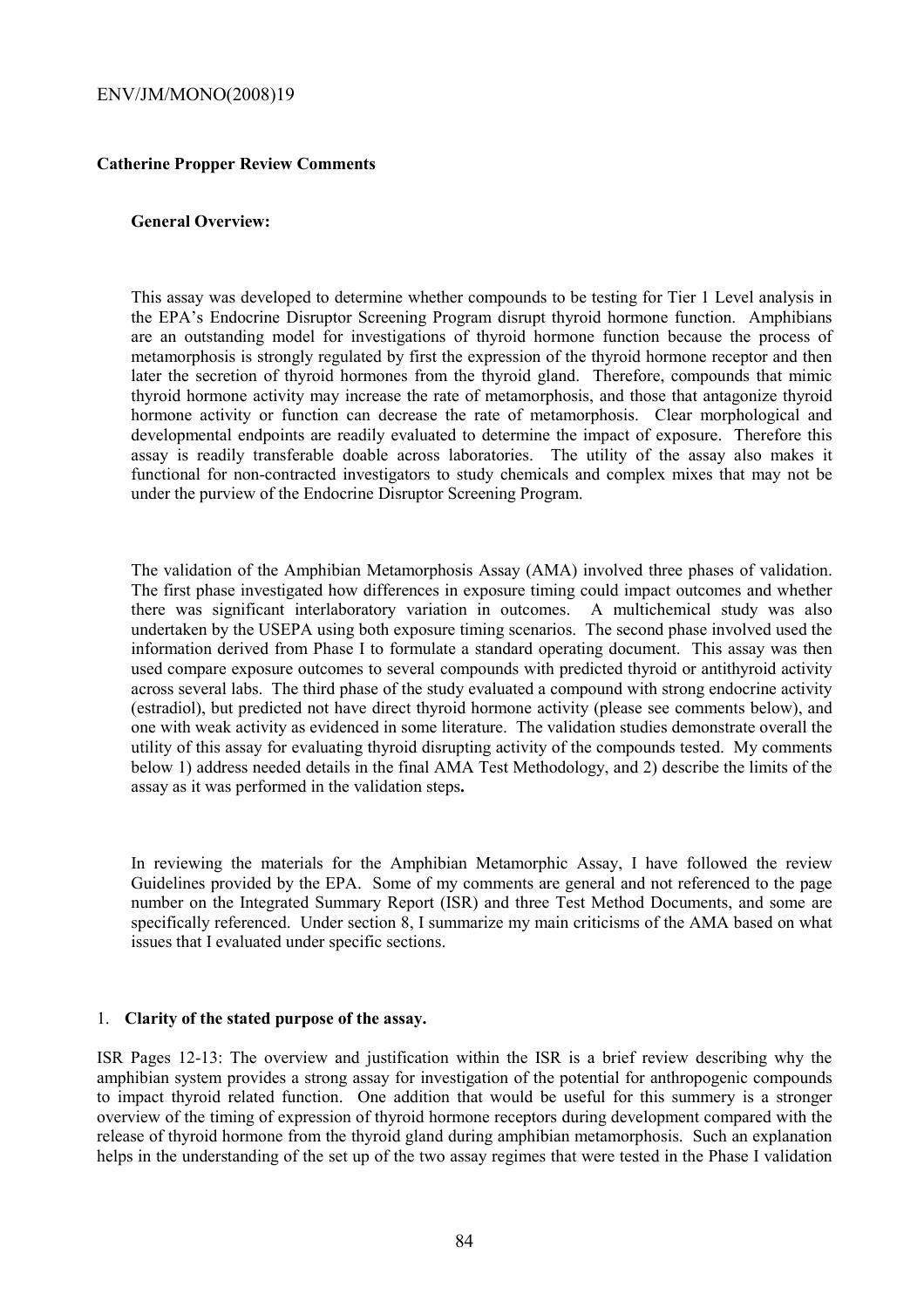trials. Second, a brief overview of the receptors repressor verses activator activities might be useful ultimately for interpretation of outcomes, and because the receptors are expressed prior to increases in TH secretion. This information is critical to the understanding of the timing of the assay because the expression of TR during the earlier stages of the assay period (51-53) may lead to repression of TH sensitive genes and allow instead for growth of the tadpoles during this period, but if an environmental mimic is present, it could shift the activity of the receptor and accelerate metamorphosis. Buchholz *et al* (2006) is a useful review.

# 2. **Clarity, comprehensiveness and consistency of the data interpretation with the stated purpose of the assay**.

a. The endpoints are clear, not difficult to monitor, and appear to provide fairly consistent results across the validations. Some specific comments are below, however, regarding the interpretation of the data.

b. In the ISR, three possible outcomes are delineated on Page 22 Section 3.6 under Data Interpretation: "Thyroid Active, Thyroid Inactive, and toxic." The problem with this wording it that "thyroid active" does not distinguish between whether a compound is acting like thyroid hormone or inhibiting thyroid hormone activity. A possible change would be to have 4 categories (breaking up the first category in the original document into two categories that represent the different forms of "thyroid activity"). One possible suggestion would be "Thyroid mimic" and "Anti-thyroid Activity."

c. Sensitivity section page 49 ISR: The section in the ISR that tries to summarize which assay is most sensitive (14 verses 21 day) is not that clear. Although after several passes through the table, I was able to come to the same conclusion as the ISR, a brief summary table for sensitivity would be useful.

d. After Phase I, the decision was made to use flow-through systems not only for the other phases of the study, but also in the final AMA Test Method. However, no justification is provided for deciding to use the flow-through system. In other words, no statistical comparison was made to determine that this provides the better means of getting a more sensitive result (see further comments below).

e. A much stronger guideline for data interpretation within the AMA Test Method Documents is necessary. This issue was brought out when evaluating the Phase III estradiol results. In this trial, there lack of consistency in interpreting the estradiol exposure results when compared with the interpretation from phase I and II trial results. For example, the Phase II summary Table 6.1 in the ISR, Table X says there is no developmental effect, and then the report goes on to state that there is a significant reduction in the number of tadpoles reaching stage 60 in the estradiol groups. Is there an effect or not? This result suggests that investigators also should determine the number of animals not reaching a specific stage when conducting the AMA methodology. What was the statistical evaluation on the developmental stage across all groups? In the phase III study, clearly, more animals reached stage 60 in the controls than in the higher E2 doses (this finding is supported in a couple of papers in the literature in *Xenopus (eg.Gray & Janssens 1990))*, suggesting minimally, that E2 is interfering with thyroid hormone activity although the mechanism is not well understood. Also inconsistent is the fact that also found was a decrease in hind limb length which in the Phase III trial is considered to be general toxicity, but in the other toxicity measures are considered to be negative for toxicity. For example, these same findings in phase I and II would have lead to an interpretation of thyroid hormone antagonistic activity of E2. Such interpretation suggests that the data were evaluated based on the expected result for estradiol not being a "thyroid active" compound rather than on the outcome of the data. Last, there is a strong literature on the interaction between thyroid hormone and estradiol in mammals (Pfaff *et al.* 2000) and the receptors interact in ways that are complex (Vasudevan *et al.* 2002). This information suggests that, in fact, the Phase III trial demonstrated that estradiol may have thyroid disrupting activity. The Phase III results are very consistent with that literature and should be reinterpreted both to be consistent with the phase I and II studies and in light of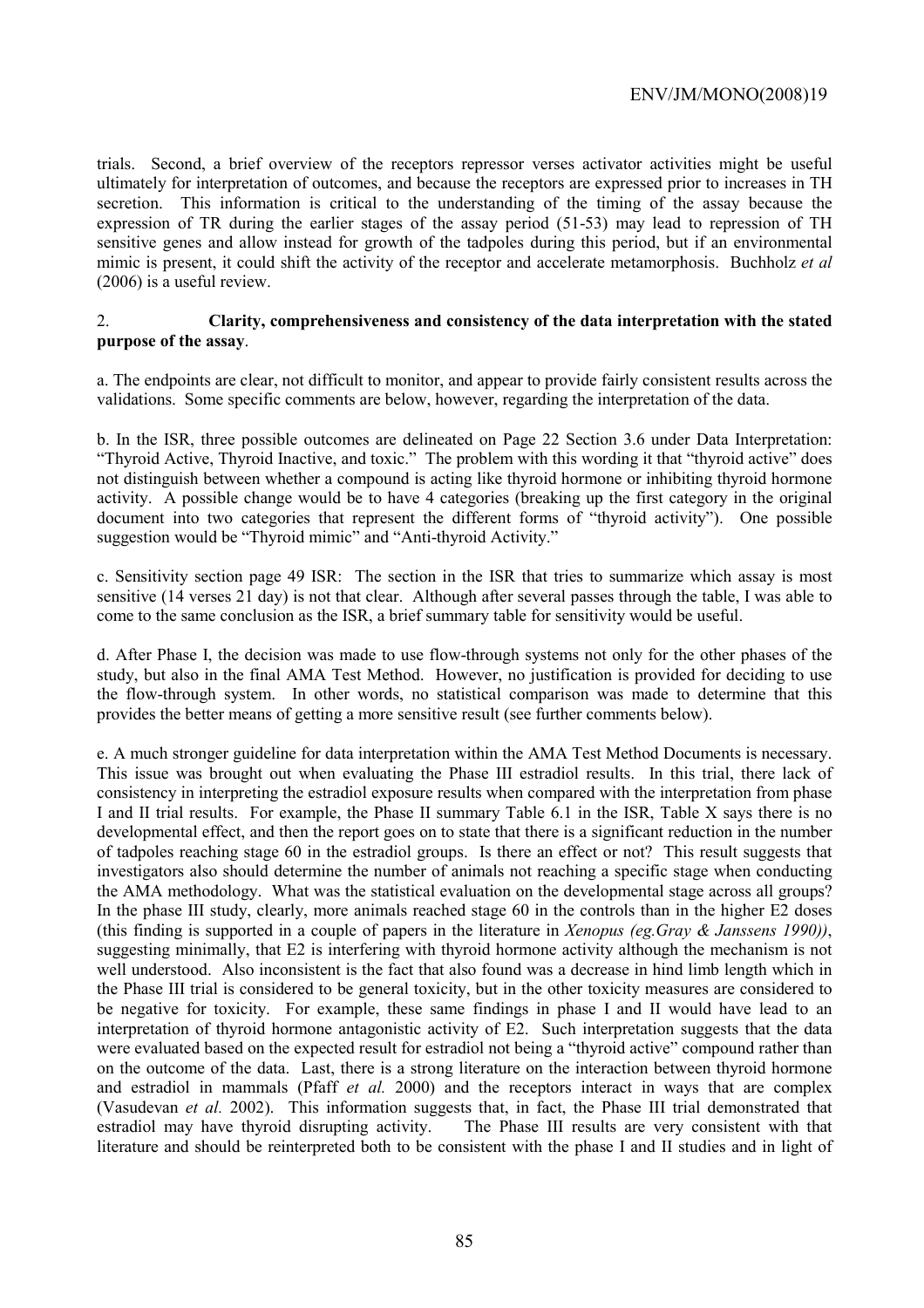this literature. This issue of data interpretation comes up again in the Phase III BP-2 studies which also suggest that the effects of BP-2 on thyroid hormone function could be confounded by its direct actions and indirect actions because it also may act as an estrogen. And last, to further support this inconsistency in interpretation, in the IOP experiment of Phase III, lab 2 had the exact same findings (including decreased developmental stage and no thyroid histopathology impact) and these data are interpreted to be "thyroid active." *In summary, this phase trial demonstrated that data interpretation across the validation studies needs to be consistent, and guidelines need to be carefully developed to facilitate this interpretation.* In fact, in the AMA Test Method, there is no section on data interpretation, and in the overall ISR, there are no clear guidelines for how many parameters need to be significantly different from controls before a compound is to be interpreted as thyroid disrupting. Such guidelines are essential and should be provided clearly in the final AMA Test Method Protocol, along with appropriate summary tables.

# **3. Biological and toxicological relevance of the assay as related to its stated purpose.**

a. In the validation processes it would have been useful to determine whether an exposure protocol from hatching through metamorphosis provided a different outcome than either of the shorter protocols (stage 54/14 day or stage 51/21 day). One of the issues this assay did not answer in the context of the presented validation phases is whether early exposure (prior to stage 51) impacts later thyroid-related outcomes. Animal (including human) populations may be exposed to these compounds throughout their lives, not just from a specific stage on. This early exposure may have impacts on the thyroid system that will not be seen here. For example, we have preliminary data in our lab where we see impacts on timing to metamorphosis from exposure to complex mixes that we do not see with a 14 or 21 day assay (Propper, unpublished data).

b. In this assay validation approach, through 3 phases of the validation process only three known environmental contaminants were evaluated. These are perchlorate, which has well-documented means of thyroid hormone disruption, estradiol which in fact does have some affects on the thyroid hormone system (see comments above), and benzophenone-2. The other compounds tested were chosen largely based on their known pharmacological thyroid hormone disrupting activities.

A final validation step evaluating some environmental contaminants (eg. Pesticides or pharmaceuticals) known to have thyroid disrupting capacity at environmentally relevant concentrations is necessary for final knowledge of the utility of the AMA Test Methodology. For example, endosulfan has demonstrated impacts on thyroid gland histopathology, and impacts thyroid hormone levels in a number of species (including human pesticide formulators). A final validation step demonstrating the usefulness of this assay using a common environmental micropollutant would strengthen the justification of the protocol. Another advantage of including such a validation is that the probability of getting a monotonic dose response is much less, and therefore tests the validity of the assay when a U-shaped (or other non-linear response) is generated.

# 4. **Clarity and conciseness of the test method in describing the methodology of the assay such that a laboratory can:**

a. comprehend the objective,

The objective as stated in the test methodology is very short and to the point; however, it would be useful to provide references or weblinks to the other documents that were provided to the peer reviewers so that the labs conducting the tests have access to all the justification for the development of the assay**.** 

b. conduct the assay,

a. In general, the test method is missing several details that are necessary. First, there was interlaboratory variation in the validation phases of the test methodology development. To minimize such variation, the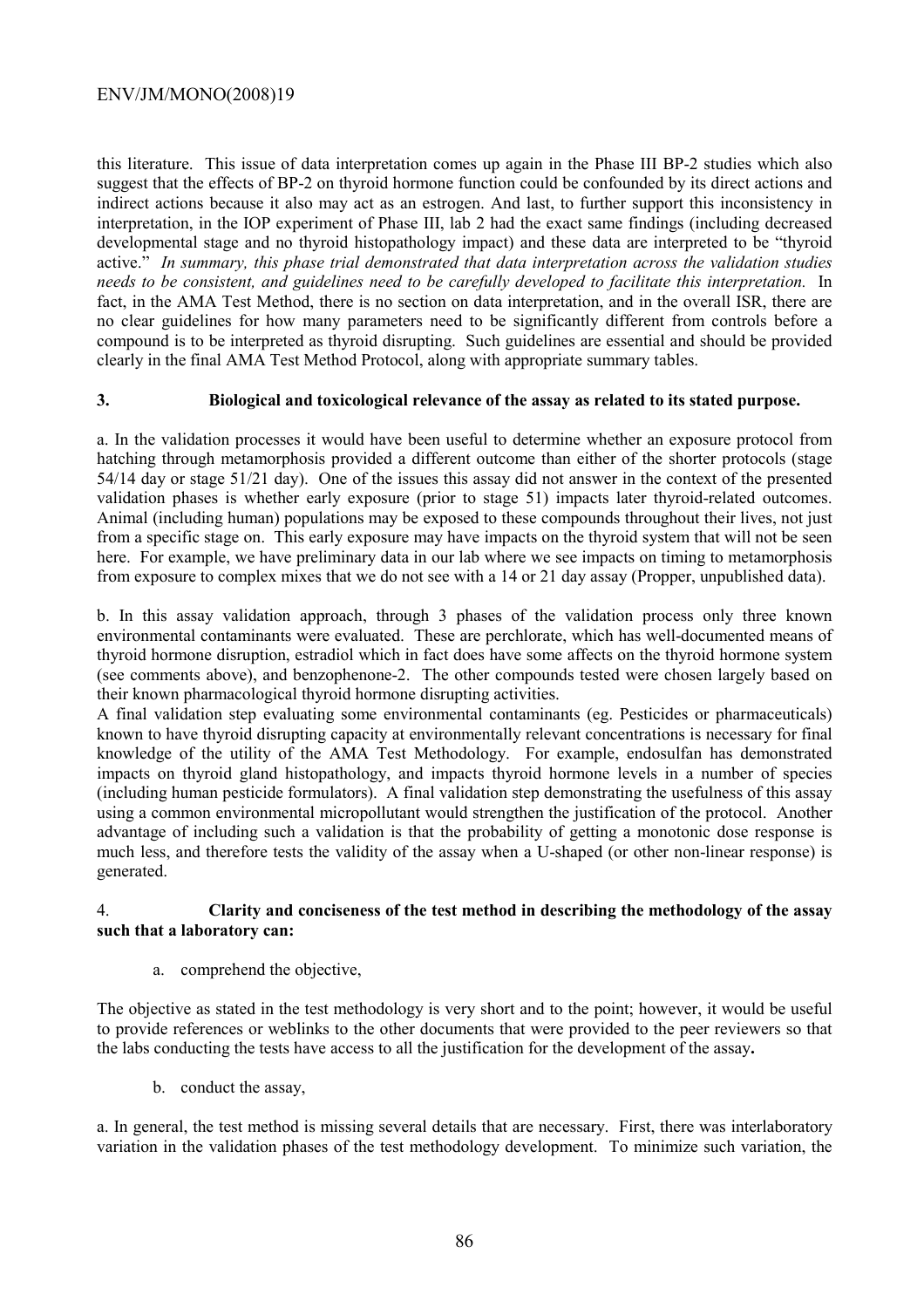assay methodology must be very clear and detailed with acceptable alternatives to the specific methodology clearly delineated (as well as unacceptable alternatives). Such detail is necessary to insure 1) that there is consistency in approach among any EPA contracted laboratories, and 2) that there is consistency in use of the assay by non-EPA researchers who are trying to adopt this assay to their labs' specific hypotheses. Specifics are addressed in the context of the specific heading within the AMA Test Method document.

b. Exposure System: The exposure methodology needs more details in several areas outlined below.

1. The flow-through system is designated as the system of choice, but an option is provided for static renewal. There are problems associated with the justification of the choice and with the description of the methods for using either of the choices.

a. Static renewal: If static renewal is to be used then details of how the water is removed or how the animals are to be transferred to clean tanks needs to be carefully addressed. Then if tanks are to be reused, methods for cleaning and rinsing all the glassware between water changes also need to be provided.

 The AMA Test Method protocol states that a complete water change is made if the static renewal system is to be employed. This method implies that the animals must be moved which can cause stress and damage to the animals. A complete water change also removes any bacterial communities that have developed in the tanks that may be necessary for appropriate tadpole development (although if complete water changes were used in the German lab, then it may not represent a problem as the controls performed similarly to the other labs using the flow through system).

 I have searched all of the provided documents, including the methods for the Phase I trail and in the "Annex" of the Phase I trail report for the details of the German lab's methodology for static renewal. There is no description of how the static renewal was conducted (and in fact in the "annex," the method is referred to as "semi-static." What does "semi-static" mean?). The provided AMA Test Method provides very few details except that there needs to be a complete water change at least once every 72 hours, and every 24 hours if justified by criteria that are not well defined in the document. A whole water change every 24 hours will be extremely stressful for the animals, and since stress and thyroid interact in this species to impact developmental timing, such frequent water changes must be avoided. If contracted labs are allowed to use the static renewal approach, much more detail needs to be provided in Final AMA Test Method document, including handling of the animals between water changes, whether the entire volume of the water is changed, and how the animals are to be dosed. Also, whether all the replicates are to be refilled from a common water source with the exposure chemical diluted, or is each replicate dosed independently, needs to be considered.

b. Flow-through system: Again, more details need to be provided. First, does each replicate tank receive an independent water source made up by independent dilutions of the stock solution, or do they come from a common water source (I recommend the former to maintain replicate independence). Second, one type of plastic tubing is recommended in the AMA Draft, but the method states that other unspecified types are acceptable. It is absolutely critical that both acceptable and *unacceptable* plastic tubing be listed. The method needs to specify that the supply tanks must also be glass, and how often the supply tanks are refilled needs to be specified as well. For example, should the tank be refilled daily, every other day (clearly a larger volume will need to be made from stock), or weekly? For pumping the water from the supply tanks to the exposure tanks, more detail would be helpful. Getting exactly 25 mls/min via gravity feed is not easy, and making sure each tank gets exactly the same flow rate would be very difficult indeed. Inexpensive pumps that can be set for such a flow rate should be recommended.

2. Adult Care and Breeding: Consistency in the breeding protocol needs to be strong, and the detailed methodology should be provided here and not just referred to an unreferenced FETAX methodology. Also, it needs to be made clear that using older frogs can lead to delayed development in the tadpoles. The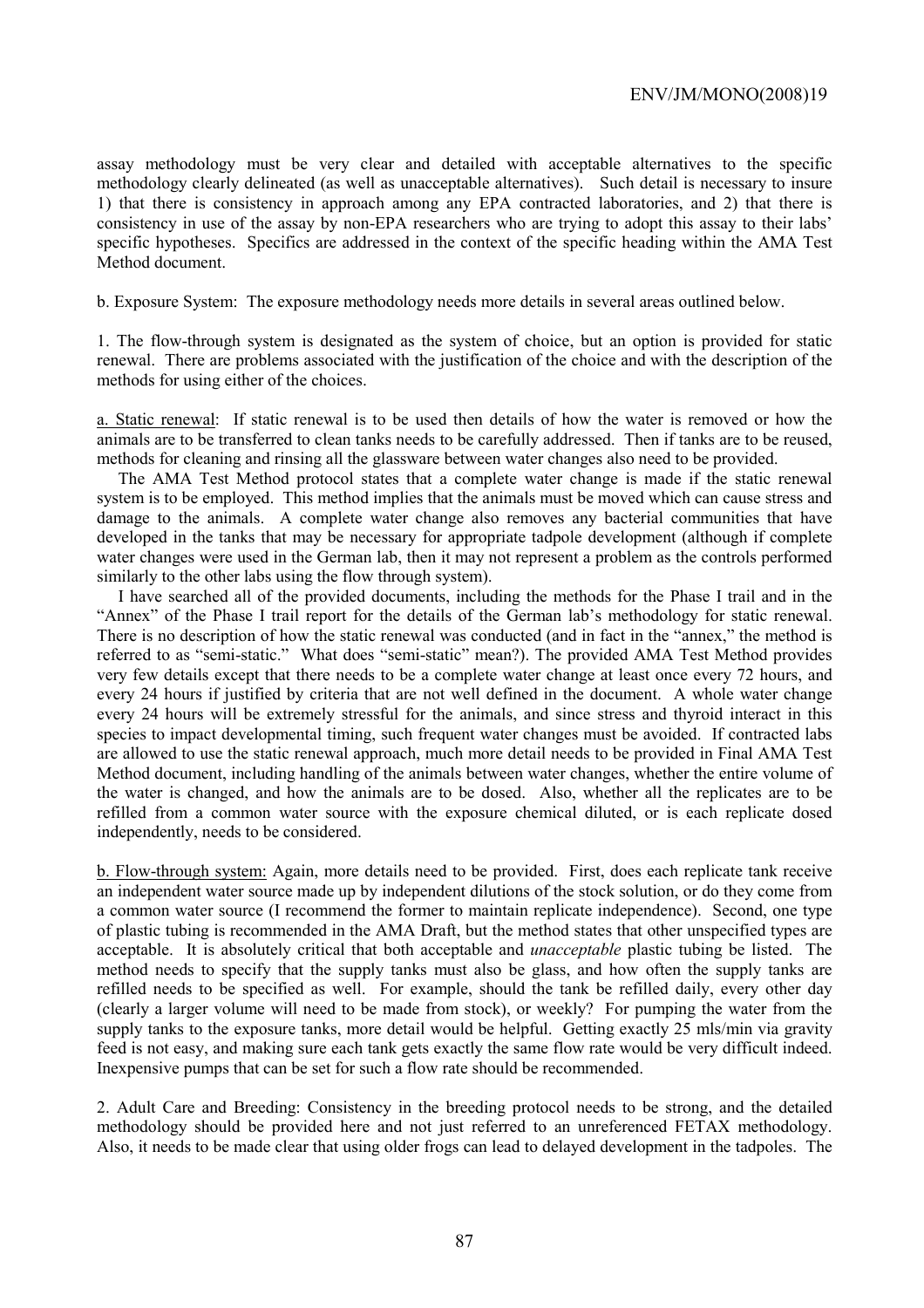breeding frogs should be purchased for breeding not more than a year before the study. This information is buried deep in *Xenopus* breeding information available online, but I have personal lab experience to attest to the fact that older animals produce slower developing larvae.

3. Larval Care and Selection pages 5-6 AMA Attachment A1. This section needs much more detail.

a. Using tadpoles from one spawn is insufficient. If animals from only one pair of breeding animals is used, any effects (or lack of effect) from exposure found may be strictly due to the sensitivity (or lack of sensitivity) of the one pair's offspring. Three spawns from three separate breeding pairs are really the ideal. Equal numbers of animals from each spawn can be distributed among the tanks. It may increase the variation slightly, but it avoids the risk of pseudoreplication based on a sample size of 1 spawn. In the mammalian literature, peer-review would never accept data supplied from the treatment of 1 litter alone.

b. Is the 2% cysteine placed in the breeding media or in the culture media?

c. *What is the culture media for raising the hatchlings and what is the culture media for rearing during the exposure? This detail is critically important*. In the Phase trials there were some differences among controls suggesting that the media may be important. For consistency, one type of control media should be recommended and made up from preferably deionized or even e-pure water that has the salts (including iodide) added back. Experience from my lab precludes dechlorinated charcoal filtered tap water (there is still something in that water that is toxic to our animals). Other labs may find similar problems. There are several potential options that would lead to consistency in growth media. Labs should either use FETAX (very unpopular among some researchers I have communicated with, but still used by others), 10% Holtfreter's media or some other modified water with salts added back (some *Xenopus* supply outlets even provide their own salts), *but one version should be chosen for the AMA Test Methodology, and it should not be region-specific tap water.* 

 If the culture water for rearing is the same as for exposure, it needs to be explicitly stated. If it is to change, for example from FETAX to some other media, that needs to be noted, and again, one type of water (not regional tap water) needs to be chosen. Also, once exposure starts, should the exposure tanks receive the water for a specific amount of time before transferring the tadpoles to the tanks? Last, I would recommend that the tanks must all be aerated during the exposure period and that the DO is measured daily in all tanks and noted.

d. What is the density of the animals in the hatching tanks? What is the volume of the tanks, what is the volume of the culture media in the hatching tanks? All of this methodology should be provided.

e. Are the clutches from each spawn mixed in the hatching tanks (they should be, but if not, they need to be evenly divided within each replicate for all treatments: see comment 3a above)?

f. Under "Larval care and selection," the Table 2 on page 6 should be clearly referenced.

g. The Pre-exposure protocol, page 5 needs more detail. If this pre-exposure period is supposed to provide conditions similar to those of the exposure period, then 1) Static renewal should only be used if it is to be used in the exposure system to, and 2) the flow-through rate should be the same as in the exposure period (25ml/min).

h. Is the water volume reduced once the 5 tadpoles are removed on day 7?

4. Dosing:

a. Analytical Chemical Sampling page 6 AMA Attachment A1: It needs to be made very clear that the quantification of the exposure chemical is to be done for each replicate not just for a representative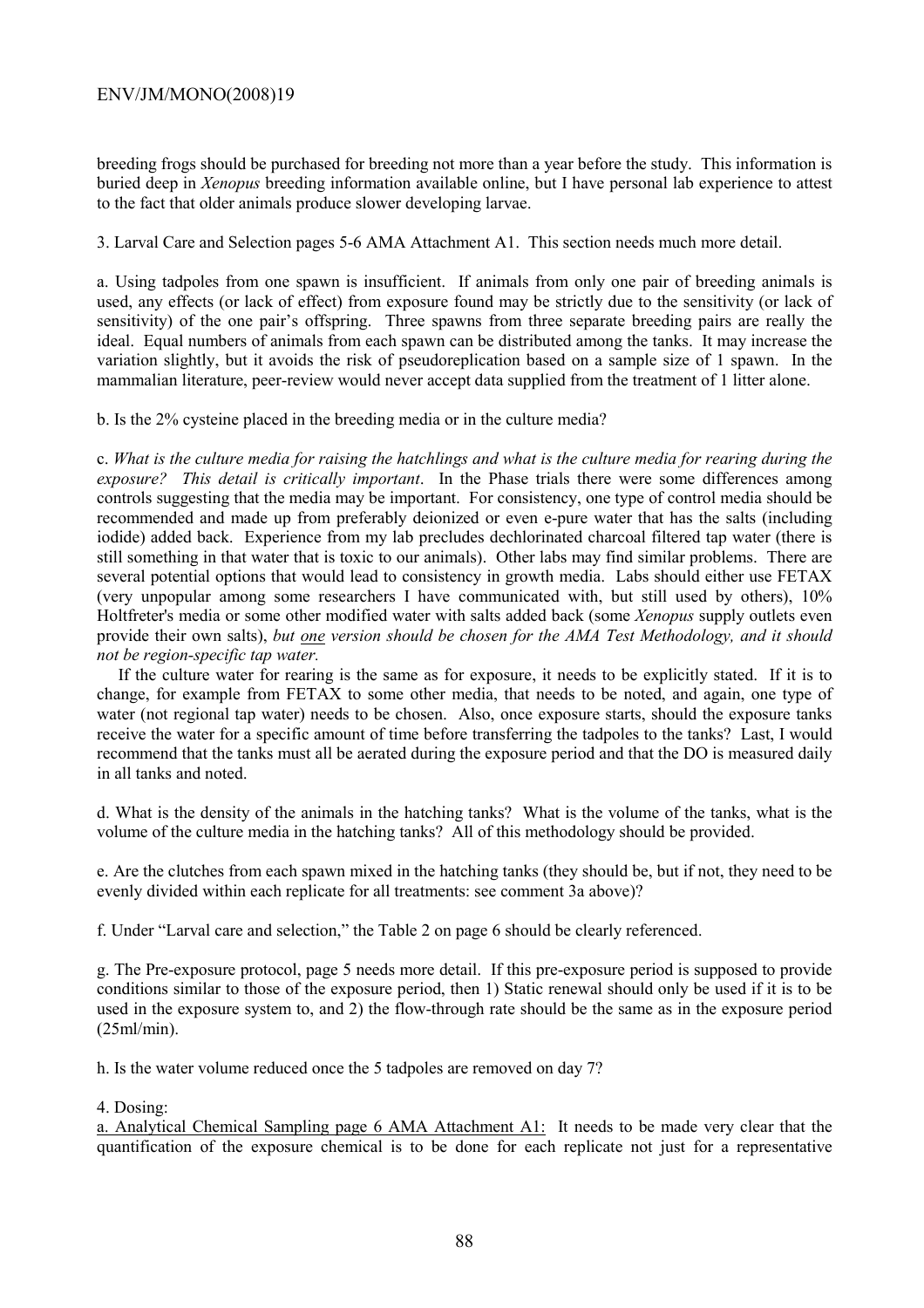replicate. In the flow-through system, it also should be made clear that the supply tanks be measured at least once at the beginning and once at the end of the experiment. Details for how much water is to be removed or for determination of such for the chemical quantification needs to be supplied. Further, how the samples are to be stored needs to be provided. It may be that for new compounds such information is limited, but guidelines need to be developed and provided for this methodology.

b. Dose Determination page 7: The issue of dosing is very complicated, and the basis for the decision making outcome is not adequately addressed in the AMA Test Method or in the other documents. The decision to start at a dose that is at the maximum tolerance level (10% mortality) or 100 mg/L, whichever is lowest, has little justification based on the endocrine disruption literature. This level can be at the 100 parts per million range which can be anywhere from 10,000 to 1,000,000 fold greater than is often seen for endocrine disruption. Furthermore, such dosing would potentially lead to compounds being tested at ranges that would far exceed their levels in the environment. Given that: first, many studies have shown thyroid disrupting effects at levels well below these recommended exposure levels; second, the impacts on the endocrine system often do not show a clear linear dose response; and third, this level of testing does not take into account the potential levels of the compounds in water or sediment, how will the results be interpreted in a regulatory environment given that no effect level may not be found with the minimum exposure dose being potentially 11 mg/L?

5. Attachment A2: Embedding tissues. There is one inconsistency: Part 9. States that the head is oriented either ventral to dorsal, ventral side down or "rostral to caudal" and then "caudal side down." To be consistent, need to state that the head is oriented "caudal to rostral" caudal side being the leading edge of the block.

6. Attachment A2: Sectioning tissues: Part 4J, page 9. This section is critical and therefore needs more detail. It would help to state at the beginning how many final sections are to be mounted and stained, and about where in the tissues these sections are to be collected. Having done a lot of histology, it is possible for me to take a best estimate of what is suggested by this methodology, but the step sectioning and examination of the sections prior deciding which to finally mount is not written very clearly.

c. observe and measure prescribed endpoints,

1. Why is 10% chosen as an acceptable mortality rate when in the Phase Trials, 5% was the maximum acceptable mortality rate? No justification is given for this shift or for the 10% rate within the explanation of the test methodology.

2. Under determination of Biological Endpoints AMA Attachment 1 Test Method, beginning on page 8:

a. A URL link or reference to *Xenopus* staging with pictures should be provided within the test protocol.

b. Additional Observations (page 10):

ii. Behavioral Observations: If behavioral parameters such as uncoordinated swimming, hyperventilation, quiescence, etc are to be "observed," they need to be done so in a coordinated and quantifiable fashion. One methodology would be to do a 1 min focal animal observation on 3 animals/tank/ at day 7, 14, and 21. In the current protocol, there is no standardized way for making these observations and analyzing the results.

ii. Grossly Visiable Malformations: A list with pictures, if possible, of the usual gross morphological problems needs to be included in the protocol (kinked tails, bent backs, extra limbs). These problematic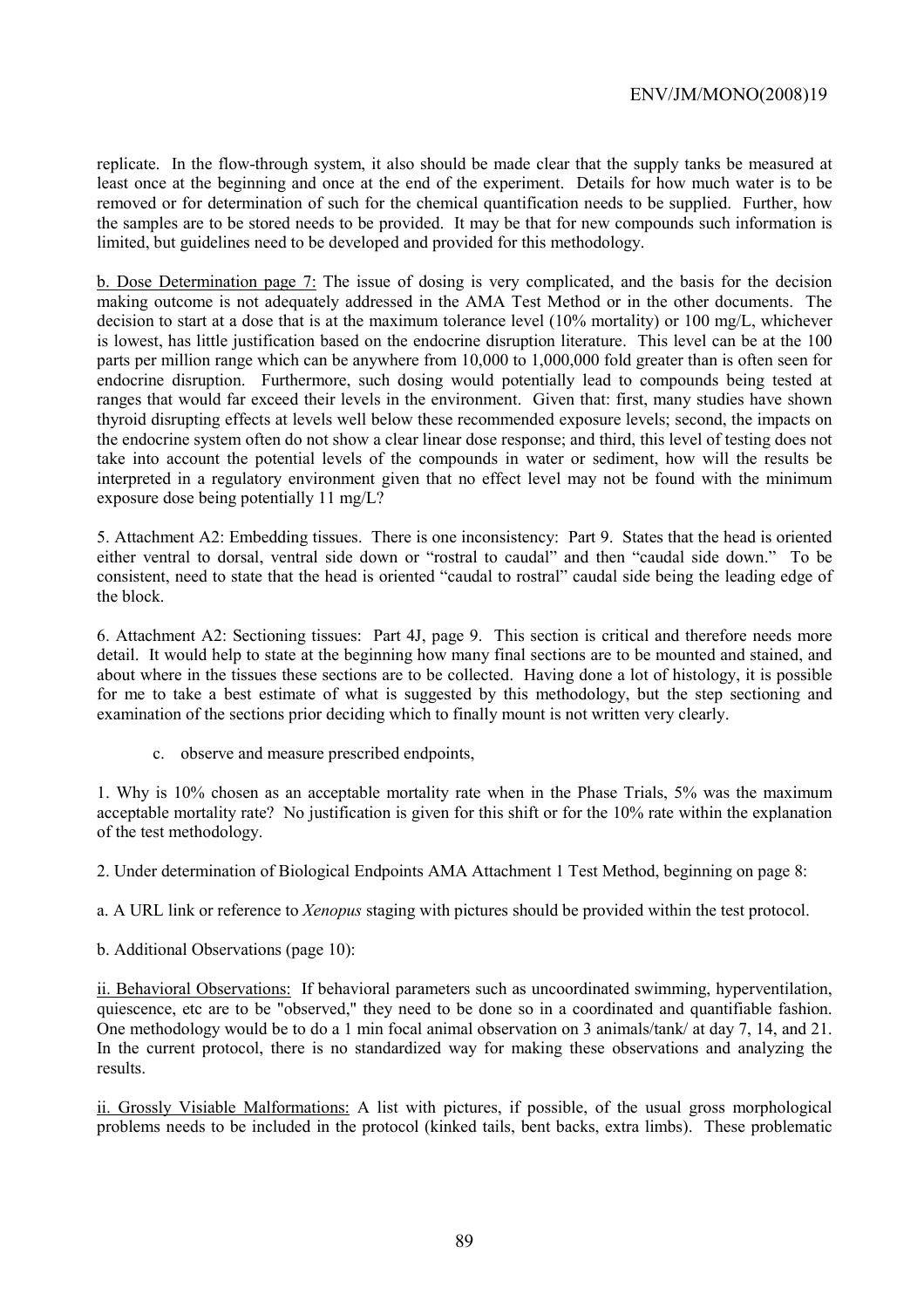gross morphological outcomes should be included in the final evaluation at 7 days and 21 days and should have their own column in the data spreadsheets.

c. Under Test Initiation and Conduct: Day 7 (page 10):

If thyroid histology is to be conducted on Day 7, then it needs to be clearly stated here. If not, then there still needs to be a statement saying this subsample of the animals are to be stored individually in Davidson's Fix and then 10% NBF.

d. Under Data Collection and Reporting (page 12): Overall, the data tables supplied are adequate, but some additions, especially in summary tables would be helpful. Also, supplying a Quality Assurance Plan is necessary. It is referred to here, but not provided in any documentation.

Under Chemical Observations and data (page 12): Details need to be provided for how to collect the water for these determinations. Instrumentation should be identified, and SOPs provided as an appendix for everything except temperature and pH. This protocol should facilitate the ability of contracted and noncontracted labs to conduct an assay as similar to each other as possible. Also, if actual measures of test chemicals in the water are to be taken, then why might stocks also need to be measured? The way the protocol is worded now is very vague (states, "may be required") about whether the stocks need to be tested.

3. Attachment A2: The title needs to change so that the morphometric measurements come into play in the first part of the title. The title as reads emphasizes the histopathology. One suggestion is "Guidance Document on AMA Endpoint Sampling Part One: Technical Guidance for Morphological Sampling and Histological Preparation."

4. Attachment A2: Trimming of tissues. More detail is needed for how to remove the mandible for histological preparation. No detail is provided here.

5. Attachment A2: Image analysis. For each parameter that is digitally quantified, at least 2 measures should be taken and then averaged as there is some variation in how the lines are drawn. Also, one person should conduct all the measures across all treatment groups and should probably be blind to the treatment when conducting the measures.

6. Attachment A3: Some of the measurements of thyroid gland histology could be done via direct image analysis and direct quantification rather than semi-quantitatively by grade. However, this process is laborious and time consuming. The grading scheme, with proper training, and good preparation appears to be justified, and appeared to work for the assay in the validation data presented.

7. A Quality Assurance Plan document is mentioned, but none was provided. It should be an attachment or appendix with the AMA Test Method.

d. compile and prepare data for statistical analyses.

Under Statistical Analysis:

1. Mortality data cannot be analyzed by an Anova. Some form of G-test or Chi-squared will need to be employed.

2. A Mann-Whitney is employed if there are two treatments. For more than two treatments, first a Kruskal-Wallis should be employed first, followed by Mann-Whitney. Also, there is confusion across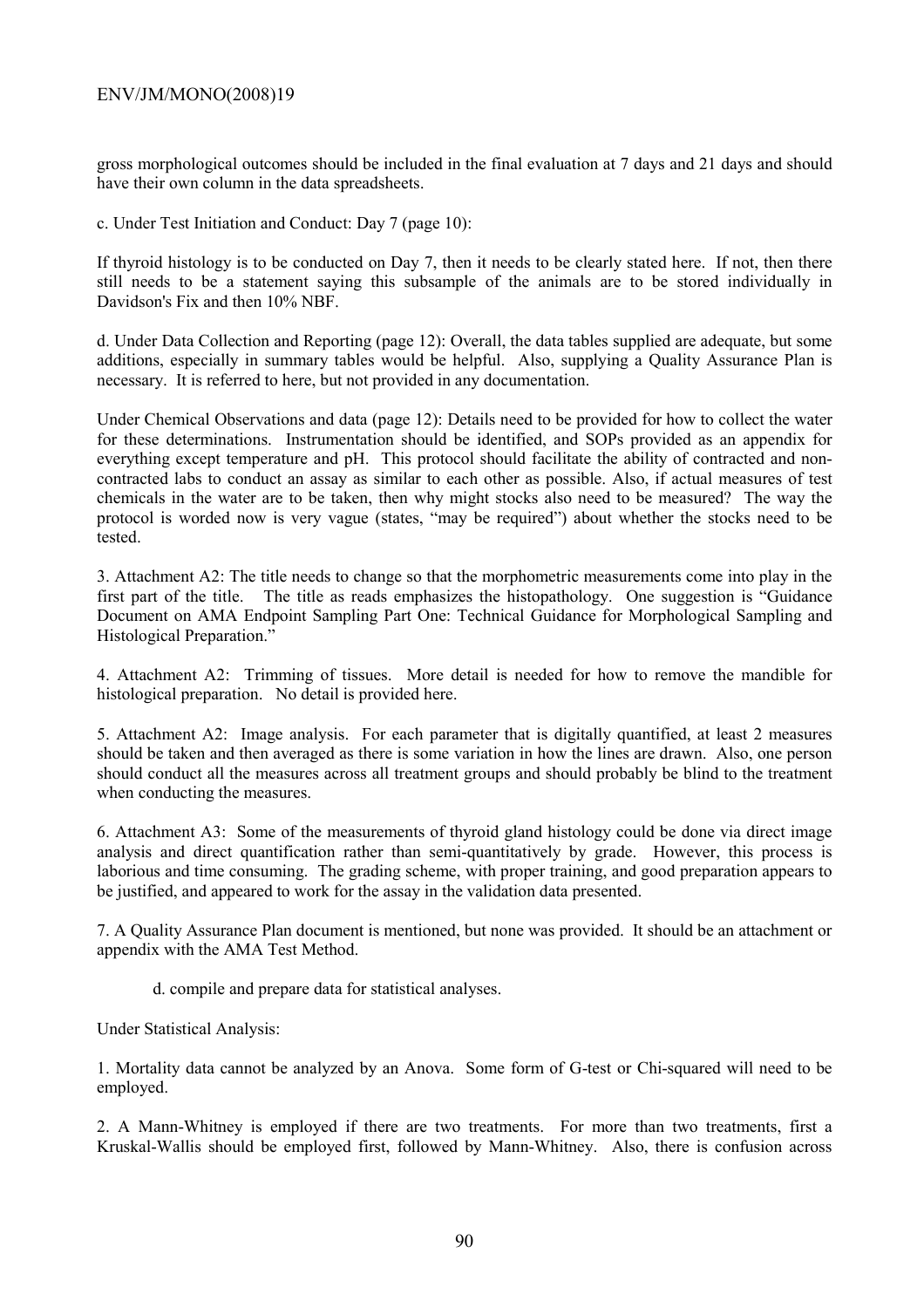documents about how to conduct the statistics if the treatment effects are a linear verses non-linear dose response. Since in these types of studies (at least at low dose exposure) non-linear effects are often found, what type of statistic should be employed?

3. There is some confusion in the Phase trials about whether HLL should be standardized by body length or not. In the final data tables in the AMA Draft Test Methods, there is no mention of whether or not the HLL should be standardized. It needs to be made clear, prior to doing statistics, about whether this parameter should be standardized for final analysis and interpretation or not.

4. The Fig. 8.1 flow chart in the ISR has thyroid histology following only negative results in other areas. However, in reality, each of the tests conducted histopathology. If the EPA wants histopathology conducted always, then this assay needs to be placed higher up on the logical flow for data interpretation chart.

e. report results.

1. Many data sheets are provided, but no guidelines for data interpretation are provided. In the three phase trails used in the validations, there were decisions made regarding the outcome interpretations, but in the test method, there are no guidelines. Once the data are collected and analyzed, how will they be interpreted? Summary tables like the ones used in Tables 4.5, 4.8, 4.12, etc. in the ISR should be provided to facilitate overall interpretation of the data. In these tables, instead of individual labs being columns, the dose of the compound used could be used across the top of the table. In fact, in the phased validation studies, one of the criticisms I have is that there was no information in the data summary tables of the doses considered to have effects. Again, this problem can be addressed in a final summary table provided in the AMA Test Method that allows for data interpretation across doses. Such a reporting system will also help in interpreting the data if non-linear effects are seen (see comments above).

2. Throughout the phase trials and in the Draft Methodology, there is no mention of how final decisions are to be made regarding the outcome of the test (mentioned also elsewhere in this review). It may be possible to combine all parameters measure and to apply a principle component analysis to determine the outcome of the exposure. Alternatively, consistent approaches to the data interpretation can be developed, and followed carefully. No matter the approach, it needs to be carefully outlined in the final Test Method.

If warranted, please also make suggestions or recommendations for test method improvement.

I have incorporated most of my suggestions in my comments above, and I will summarize the main points below under section 8.

As asynchronous development is an important endpoint as pointed out a least twice in the summary documents, it will be critical to provide labs with a clear-cut standard operating procedure for scoring this issue and analyzing and interpreting the data.

5. Strengths and/or limitations of the assay.

a. The strength of this assay is in its ability to determine whole animal disruption of thyroid hormonerelated physiology. One weakness is that the assay itself will not determine how the disruption is occurring.

b. One limitation of the assay is that animals are not dosed throughout development. Such testing may lead to increased sensitivity of the assay (see comments above).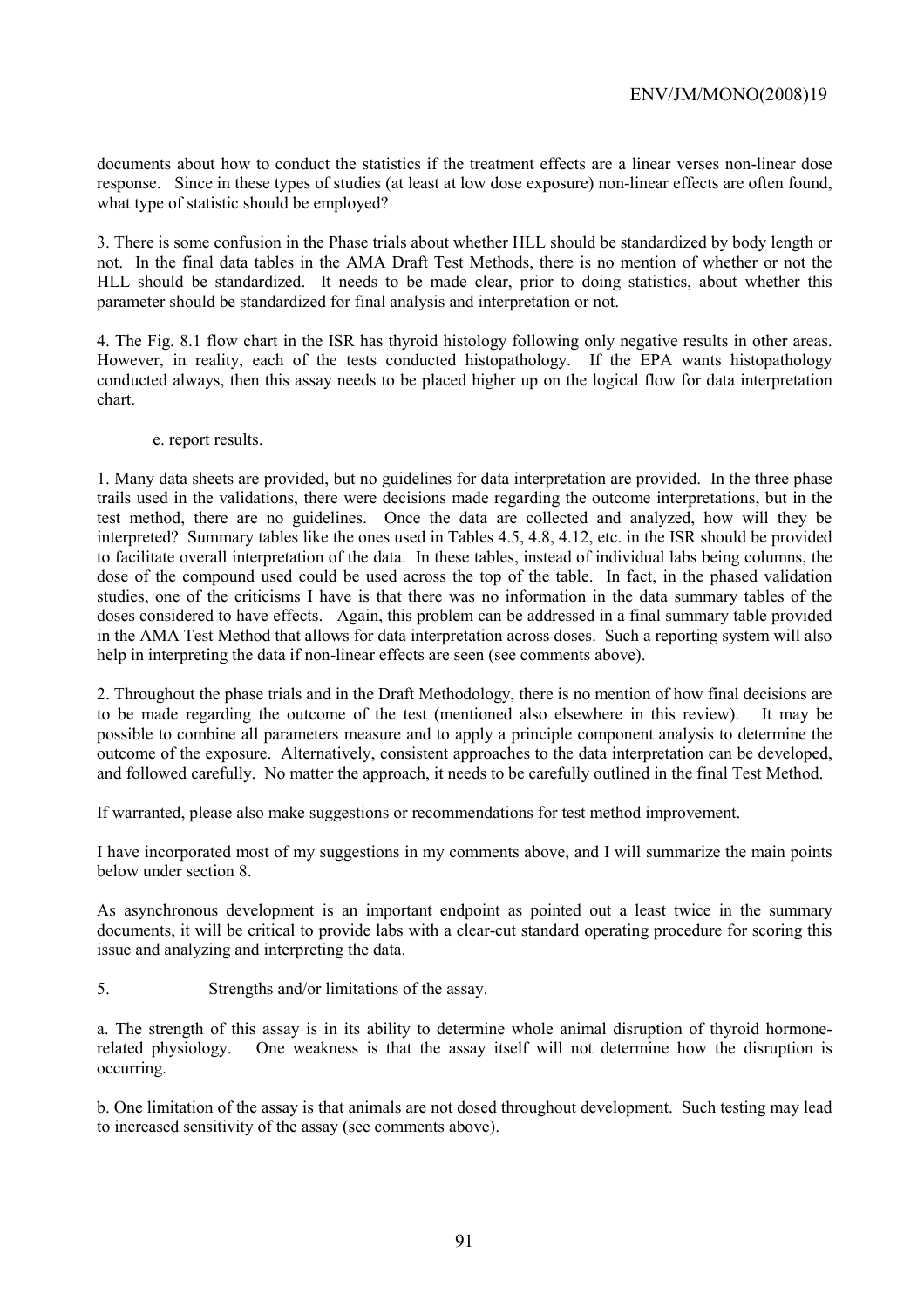c. A major limit to this method is the number and choice of doses used in the assay. Little justification for the dosing decision-making process is given. The doses are decided based on the overtly toxic dose. The ISR needs to present a clear rationale for this dosing approach, and it needs to be made in light of the literature in the field. The decision to only go with three potentially very high doses that do not even differ by even 10 fold is a mistake. First, the literature in endocrine disruption demonstrates time and again that there are non-linear responses, especially at very low doses. Second, environmental exposures to many chemicals in the environment are occurring at the part-per-billion or even part-per-trillion levels. The current dosing regime for this assay would most likely be well above these levels. Last, there is the issue of non-linearity of response, especially at the lower doses that are important given the risk of exposure to human and wildlife populations are mostly at low doses. In summary due to the non-linearity of some dose responses and the fact that a very low dose can have more impacts on endpoints than higher doses, these doses need to be evaluated. The AMA should be sensitive enough to pick up on these low dose and nonlinear responses.

d. Because of the issue of non-linearity, this methodology needs further development with how to deal with no- linear dose responses. The report was unable to really respond to the occasional non linear response, yet in many endocrine disruption studies, the finding of non-linearity is the case. A clear approach is necessary. For instance the final scientific review panel may state that if any dose has an effect, the result is a positive. Alternatively, they could decide that if two of the 3-4 doses tested need to be positive before they determine an effect. How will these types of non-linear results be interpreted?

e. The methodology (and in fact the validation trials) do not provide much information for reporting the dose effects. The overall reporting is a yes or no outcome in the reporting tables for the phase trials with no information provided about the lowest effective dose level. Dose effects need to be taken into account in the final reporting for the assay.

f. One last limitation is the lack of how this assay can address the issue of exposure to complex mixes. The field of ecotoxicology is still in its infancy regarding evaluation of the complex mixes which are what all organisms are really exposed to. Furthermore, mixes can interact with each other to lead to endpoints that individual compounds will not. Even thyroid hormone and estradiol interact (see comments elsewhere in this peer-review). Can this AMA protocol be applied to testing for understanding the thyroid hormone disrupting capacity of complex mixes? Even if the EDSP purpose is not to test mixes, others in the field will want to adapt these protocols as closely as possible to their studies.

6. Impacts of the choice of test substances and methods chosen to demonstrate the performance of the assay.

a. The choice of the tadpole metamorphosis system as a test assay is outstanding given the knowledge base of the system, and the relative ease of use and data interpretation. The comments below are to the details of the method and not to the overall utility of the assay. Once the methods are standardized and clearly detailed, this assay will undoubtedly provide a useful measure for thyroid hormone disruption.

b. In the development of the assays, one lab used static renewal methodology while the others used flow through systems. Ultimately, the ISR states and the AMA Test Method Draft recommends the flow through system with little or no justification based on the studies. The data clearly demonstrate no difference between the two systems in control performance. Also, in the validation no data are provided for the actual dose received in the static renewal system. If static renewal is to be allowed, it is critical to know if the concentrations of chemical treatment (dose the animals receive) are equivalent between the two systems.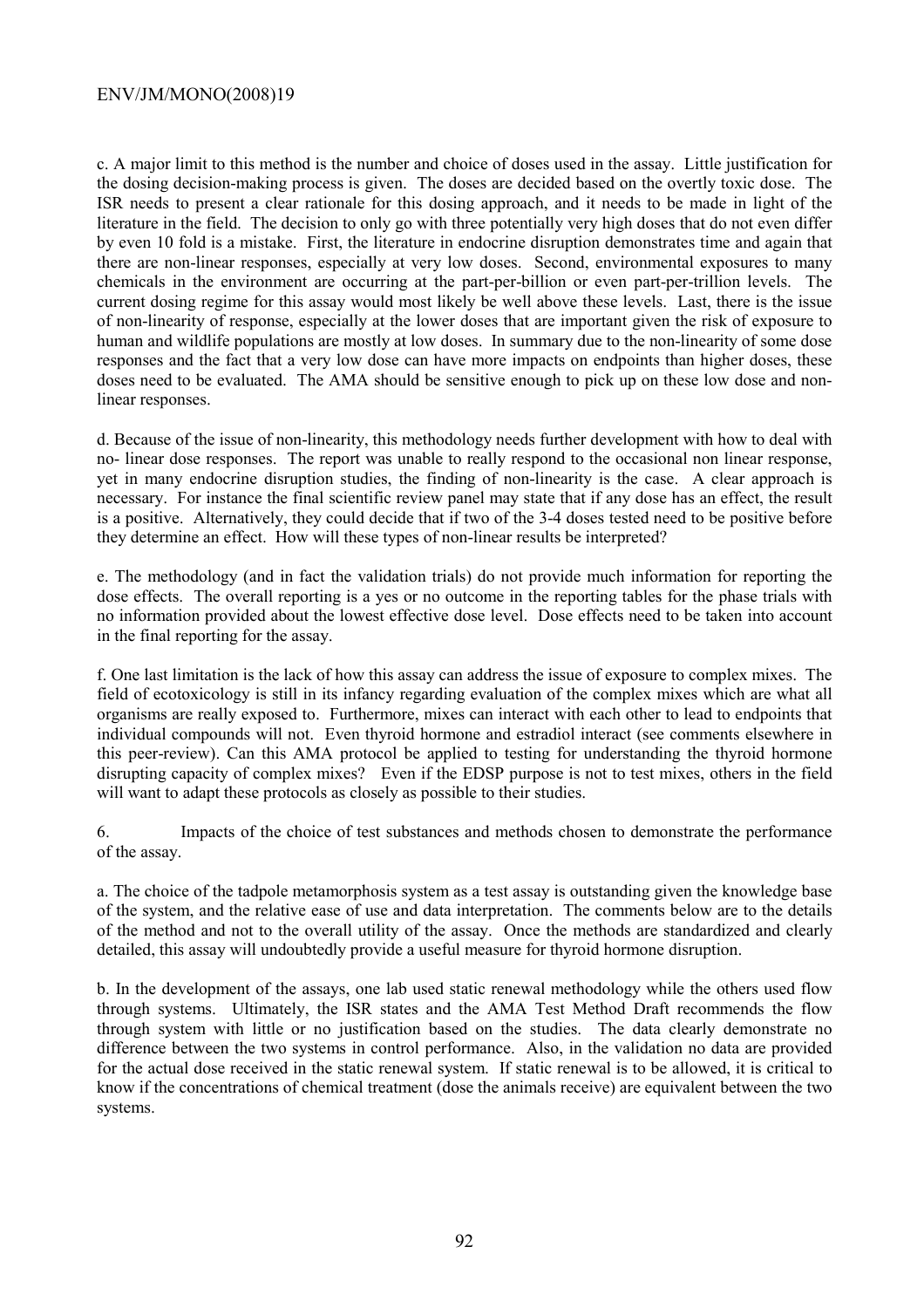c. As mentioned elsewhere in the review, the assay is validated using compounds that are known agonists or antagonists of thyroid physiology. Also, a presumed non-thyroid disruptor was evaluated (estradiol; see problems with data interpretation above) along with a weak distruptor (BP-2) at fairly high doses. It would be useful to have one more validation step using a pesticide of some form that has known thyroid hormone disrupting effects at environmentally relevant levels.

d. The interpretation of results with a compound like IOP is very interesting, and needs to be carefully evaluated, as some of the compounds likely to be tested via the EDSP may have such complicated modes of action. The results on HLL may be difficult to interpret given the impacts of such compounds also on body length, but then it is possible to do the analysis as an index: HLL/BL.

7. Repeatability and reproducibility of the results obtained with the assay, considering the variability inherent in the biological and chemical test methods.

Overall, the interlab variability was minimal, however, there was some variation and testing may need to be conducted independently in at least two separate labs.

8. Please comment on the overall utility of the assay as a screening tool, to be used by the EPA, to identify chemicals that have the potential to interact with the endocrine system sufficiently to warrant further testing.

Overall, the AMA will be a useful screening tool for testing compounds and complex mixes for thyroid hormone disruption. There are some details that need to be added or clarified within the assay protocol itself, and some addition information/validation that might prove useful. These issues (all brought out above) are summarized below:

Summary Points:

1. The outcome of "Thyroid Active" needs to be divided into two categories to provide information regarding whether a compound has agonist-like or antagonist-like activity.

2. More detail is necessary in the set up of the assay and in the delivery of compounds.

3. Clear consistent control water from DI or e-pure water with salts and iodide added back must be used rather than region-specific tap water.

4. More detail is needed in the raising of tadpoles to stage 51, and in what type of water should be used for the first days of growth, and at what stage to switch to the water for culturing the animals during the study period.

5. Tadpoles from multiple spawns should be divided among all tanks and treatments.

6. There is a strong need for clear guidelines for data interpretation. The phase trials provide tables with a thyroid disruption +/- scheme, but the interpretation of the presented results across the three trials are not consistent. For example, would the testing lab conclude that a compound is thyroid disrupting if at least 2 criteria are met? How about 3? In other words, how will those summary tables be used to determine whether a compound has thyroid-like activity, blocks thyroid hormone function, is not thyroid active or is toxic. Again, there was inconsistency in data interpretation across the Phase trials.

7. Dosing needs to be over a wider range and needs to have some treatments that are within predicted exposure levels for human/wildlife populations (low ppb range).

8. Mechanisms for reporting dose outcomes and overall dose limits of sensitivity need to be developed.

8. A final validation step needs to be undertaken to evaluate one or two more compounds known to impact thyroid hormone function. These studies should compare the outcomes of the doses determined as described in the AMA Draft Test Method to environmentally relevant doses.

9. Concern exists for the interactions of these compounds. One of the main limits of any of the EDSP assays is that they do not address the impacts of complex mixes of compounds. No organism is exposed to any one compound, and it needs to be noted in the final version of these assays that a negative finding for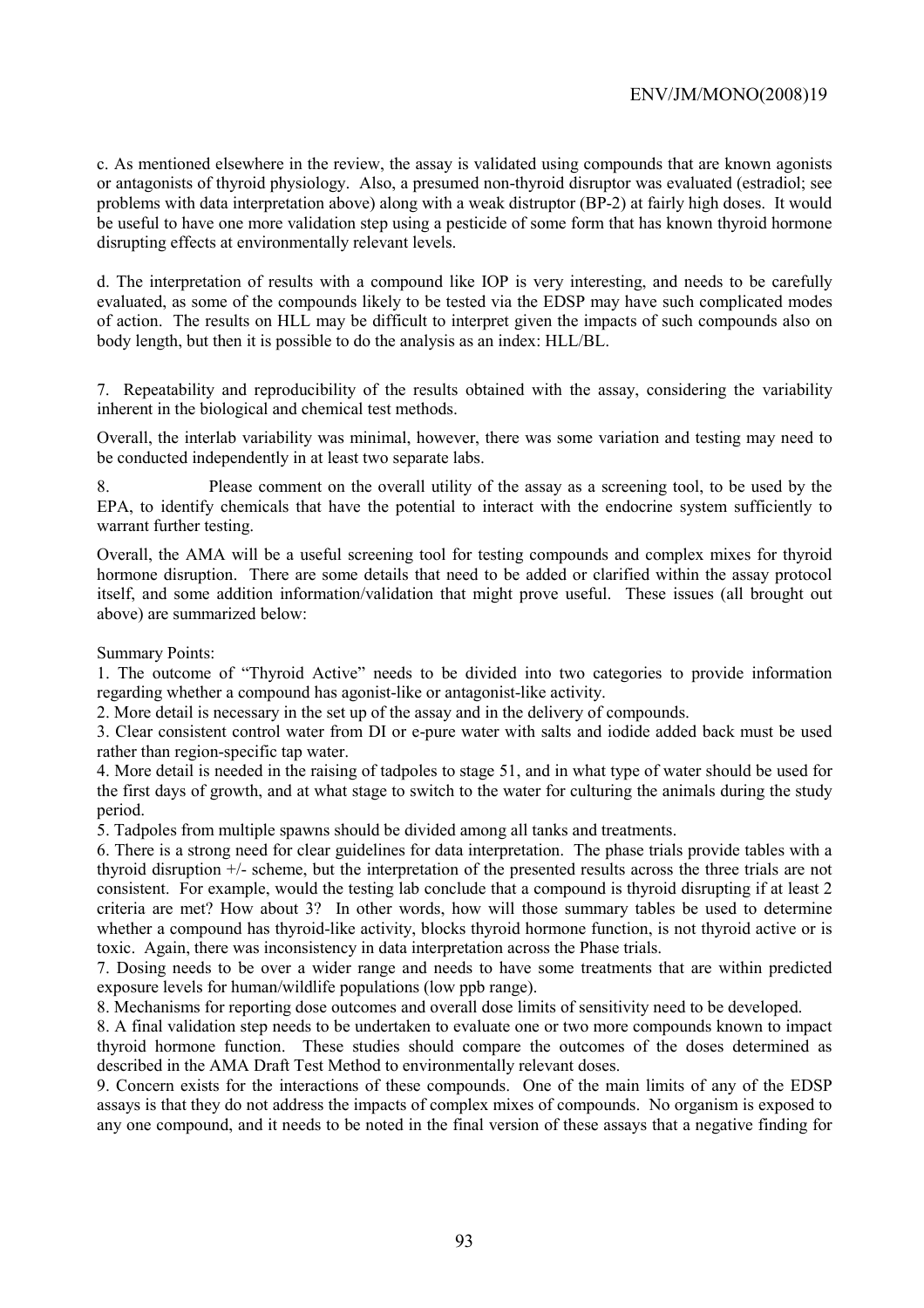the potential for endocrine disruption cannot preclude that the compound might interact with others to have endocrine-relevant impacts.

Reference List

Buchholz DR, Paul BD, Fu L & Shi YB 2006 Molecular and developmental analyses of thyroid hormone receptor function in Xenopus laevis, the African clawed frog. *Gen.Comp Endocrinol.* **145** 1-19.

Gray KM & Janssens PA 1990 Gonadal hormones inhibit the induction of metamorphosis by thyroid hormones in Xenopus laevis tadpoles in vivo, but not in vitro. *Gen.Comp Endocrinol.* **77** 202-211.

Pfaff DW, Vasudevan N, Kia HK, Zhu YS, Chan J, Garey J, Morgan M & Ogawa S 2000 Estrogens, brain and behavior: studies in fundamental neurobiology and observations related to women's health. *J Steroid Biochem.Mol.Biol.* **74** 365-373.

Vasudevan N, Ogawa S & Pfaff D 2002 Estrogen and thyroid hormone receptor interactions: physiological flexibility by molecular specificity. *Physiol Rev.* **82** 923-944.

## **Hannes van Wyk Review Comments**

#### **1. Clarity of the stated purpose of the assay**

The Introduction and stated purpose of a Tier 1 assay was clear. Personally I think the general explanation of the purpose of a Tier 1 assay is extremely important. I don't think it is always appreciated what the actual purpose of a Tier 1 assay is. In the Introduction and background to the stated purpose of the assay the progression of assay development, validation and evaluation are important components to the reader. In order to underline the role/place of a Tier 1 screening assay in the larger picture of assessing EDC activity I would like to see a diagramme showing the contribution of Tier 1 screens. The criteria set by EDSTAC for Tier 1 screens were presented. With this statement "*It is important to recognize that the AMA is not intended to quantify or to confirm endocrine disruption, or to provide a quantitative assessment of risk, but only to provide suggestive evidence that thyroid regulated processes may be sufficiently perturbed to warrant more definitive testing*" the purpose of the AMA is placed within the framework of a Tier 1 screening programme underlining the purpose of such an assay and sets the scene to understand the development and validation of a Tier 1 assay.

#### **2. Clarity, comprehensiveness and consistency of the data interpretation with the stated purpose of the assay**

Data interpretation in some cases was difficult. It is acknowledged that in terms of the size related endpoints non-thyroidal effects may have been operational. Throughout the authors tried to do comprehensive interpretations and were mostly consistent focusing on the fact the AMA is a screen for thyroid interaction. They must be credited for constantly viewing the methodology, set-up and experimental design for possible explanations for inconsistencies. They made some effort to understand lack of reproducibility among laboratories. Interlaboratory validation data were presented in a logic manner, making the assessment easy. In the final interpretation an improved logic interpretation progression was proposed and the summary data presented according to this proposal. This was helpful since the opportunity to tests the proposed scheme was used effectively. In some of the inter-laboratory data-sets, one got the feeling in spite of inconsistencies or low reproducibility/ repeatability the final conclusion was clear-cut. So it was difficult to comprehend what the threshold (within the weight of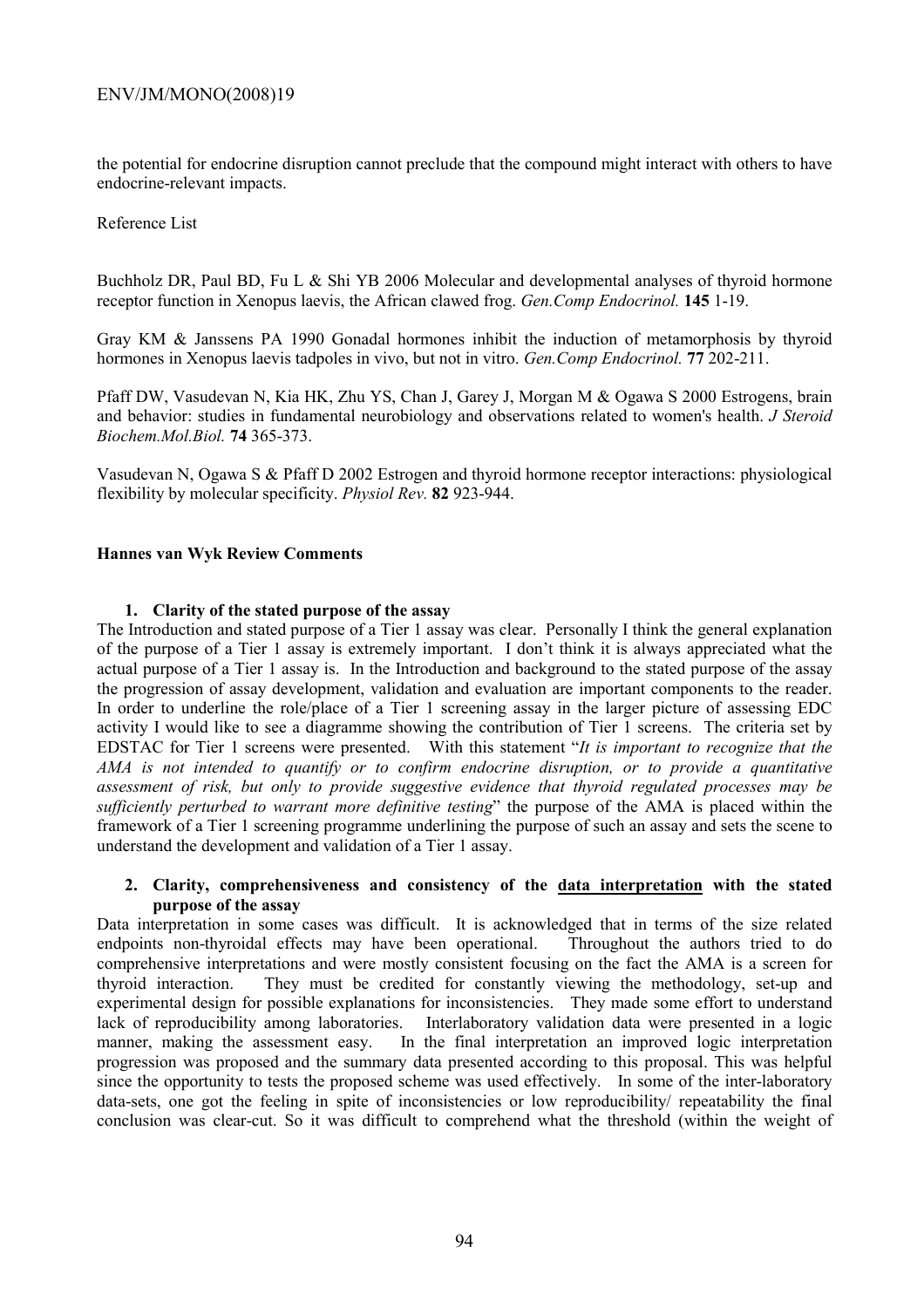evidence perspective) was for making the particular decision. But, overall seen, the data interpretation was sufficiently clear.

# **3. Biological and toxicological relevance of the assay as related to its purpose**

In all the literature presented, including earlier DRP and recent published literature, toxicological relevance of assays focusing on environmental (external) thyroid modulation with potential adverse consequences for wildlife and human health, will always be relevant. An extensive literature now exists that suggest a range of environmental toxicants that may in some way interact with the thyroid system. The Introduction and Background sections of all the documents recognize this phenomenon.

As acknowledged by most authors, the general control and endpoint expression associated with the thyroid system is rather complex. More the reason to understand the range of potential mode of actions to ensure toxicological relevance. I am convinced that this point is clearly made in the "Rationale for the assay". The rationale for employing non-mammalian organisms as models for assessing thyroid disruption seems to be convincing and acceptable, especially when considering the recognized evolutionary conservatism among vertebrate groups. The AMA uses the advantages that amphibians offer to study endocrine disruption of the thyroid system through phenotypic thyroid hormone (TH) dependent changes during the developmental phase (metamorphosis). The role of TH during early amphibian development (with freeliving embryos) and early mammalian development underlines the relevance of using the AMA, a simpler more straightforward system to work with than working with early mammalian life stages.

The authors clearly and comprehensively reasoned the relevance and advantages of using an anuran metamorphosis model in studying external influences on the thyroid axis. In Section 2.2, they summarize the dynamics of hormonal changes during the developmental programme. Similar changes in expression of TH-receptors were presented elsewhere. It is clear that during the development, refinement and validation phases of the AMA considerable thought has been given to the relevance of the exposure window. It is also clear that several possibilities exist to use short term, molecular based TH receptor expression along with the longer-type assay using morphological based endpoints. Although, it seems that earlier suggestion for the inclusion of the former did not materialize as integral part of the AMA.

The importance of controlling for several environmental conditions that may secondarily affect the rate of metamorphosis was also shown. This must be valuable to the user of the AMA, specifically to understand the sensitivity of amphibian development to a range of environmental factors and therefore the importance of controlling for these to ensure the correct interpretation of exposure data.

The authors adequately describe the possible points of modulation and uses Figure 2.2 to show the nonneuro-endocrine (or peripheral) points of concern. It is not clear why they selected to omit the potential points of effect on the neuro-endocrine side?

Reading the DRP and the ISR together, I am convinced that the extent of literature review to set the scene and build the rationale for the AMA is extensive and represents a good review of the literature to highlight the hormonal control of amphibian metamorphosis. It has been shown that the AMA represent an opportunity to study several TH dependent endpoints and mode-of-actions rather than just screening for the ability of chemical to bind to TH receptors (like in several HTPS assavs). Apart from the classical ability of chemical to bind to TH receptors (like in several HTPS assays). genomic interactions, non-genomic interactions as well as pathway enzymes involved in synthesis and metabolism activities may also be included. In summary, therefore I am convinced that the biological and toxicological relevance of the AMA has been shown. Although it runs the risk of being too "reductionistic" when it comes to EDC action, it represents a broader multi-endpoint perspective, and therefore, certainly conforms to the goals of a screening assay for suspected/potential Tier 1 EDC interaction.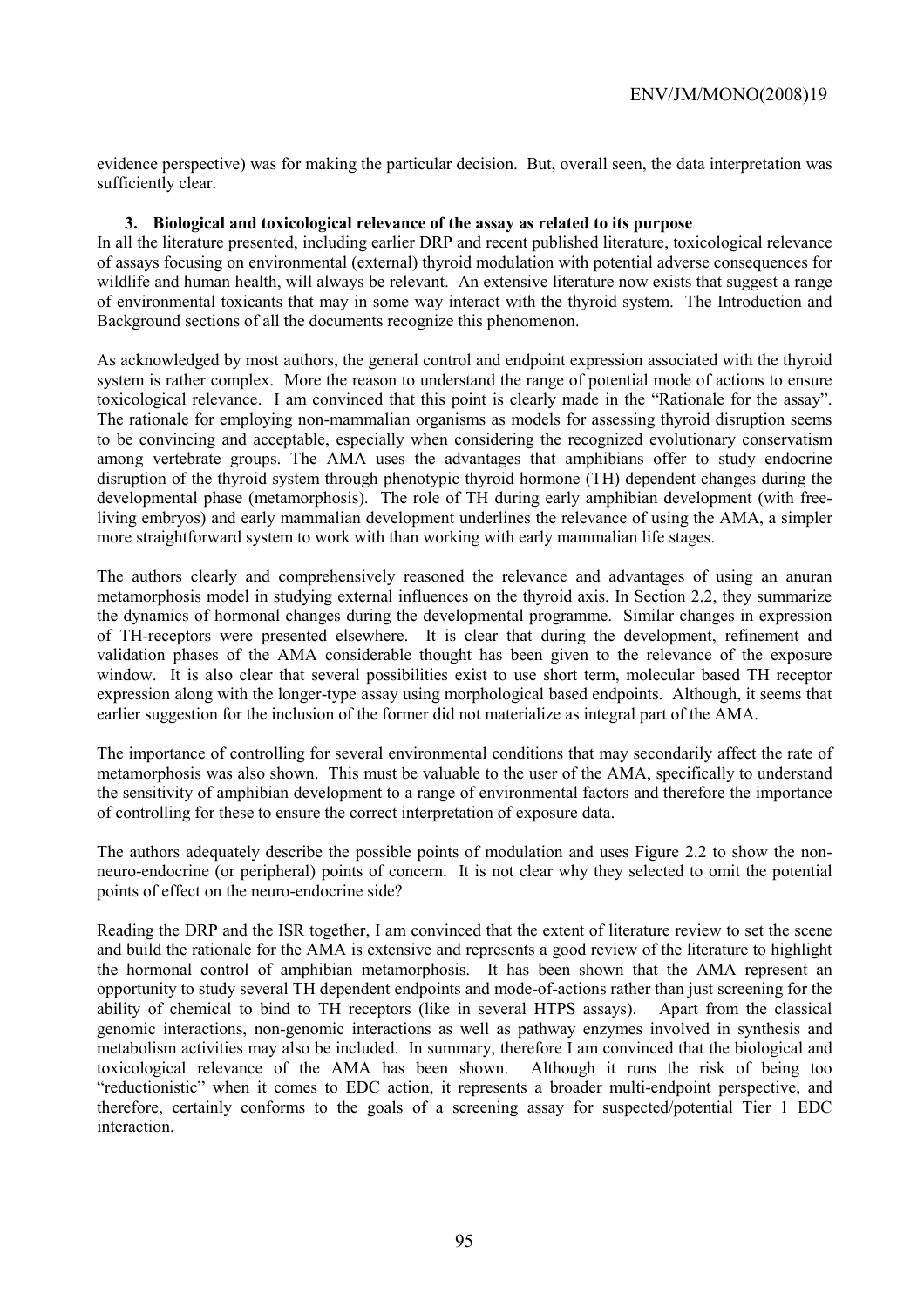# **4. Clarity and conciseness of the test method in describing the methodology of the assay such that a laboratory can:**

## **a. Comprehend the objective**

The AMA is structured in such a way that the laboratory should be able to comprehend the objective of the tests to eventually answer the questions related to the purpose of the assay. The selection of *Xenopus laevis* as the test species is explained in the ISR as well as in the DRP. In the DRP comparisons are made between potential test species. From all this it seems that *X. laevis* is still the appropriate species to choose. One aspect of concern is the fact that hCG is used to initiated breeding in captive populations. Very little information on the potential effects of hCG on the response of the thyroid axis to external compounds are available. This is especially concerning when considering the dose of hCG used. Although the AMA will be used to screen chemical compounds and hopefully also mixtures of compounds, therefore, in laboratory studies, the use of local endemic species will have the added advantage of answering environmental questions. However the fact that *X. laevis* is fully aquatic makes the exposure protocol simple. Table 5.2 seems to be a good summary of comparisons among different candidate species. (The reference to *X. tropicalis* as a South African clawed frog is incorrect, West African?). In summary, enough evidence are available that suggest that *X. laevis* is a robust model and currently the best amphibian species available suited for use in the AMA, with several advantages in handling and breeding of tadpoles for in-laboratory exposures. However it may well be that several other amphibian species could also be used to answer specific questions regarding thyroid endpoints. The knowledge explosion regarding *X. laevis* clearly makes it a valuable aquatic indicator species. Models, like *X. tropicalis* and other local endemic species, may in future be used to answer specific questions, but in the mean time *X laevis* seems to be the best studied non-mammalian model to study aspects of thyroid functionality.

## **b. Conduct the assay**

*Breeding of Tadpoles:* As mentioned before I have a concern about the use of hCG in general but secondly the dose applied seem rather high. Successful breeding and tadpole production can be obtained with much lower concentrations. Although the higher dose ensures large number of tadpoles, the question of secondary effects comes into play. The question of seasonality may be a problem if the laboratory received recently collected frogs from South Africa. Using frogs collected from natural sources for breeding purposes show some seasonality in terms of response to hCG stimulation and egg production. Whether this response is lost with acclimatization and after what period of acclimatization is not known to me.

Following spawning, the SOP states that that the best spawns should be retained. This decision is based on embryo viability. How is this determined? Hatched embryos should be removes as soon after hatching a possible since the water quality goes bad soon after hatching because of all the unhatched eggs. Not convince that the cysteine treatment is necessary. Also not sure about the pipet collecting method. The suction action of the pipet may impact on the embryo. Netting free swimming hatchlings with a flat scoop net seems better. Density control is important during development.

**Staging of tadpoles:** Although Nieuwkoop & Faber (NF) staging is not too difficult, the criteria used to stage the tadpoles are not clearly stated. I feel more effort should be made to describe the characters to be used (or show visually). Size (WBL) may be variable. N&F state that the optimal size at NF stage 51 is 28-36mm but the Appendix A1 give a range of 24-28mm. NF stage 51 describes the forelimb as oval vs conical in Stage 52, the hindlimb as conicle in shape and the length of the hindlimb as 1.5X its breadth. For a newcomer the staging may be difficult and more detailed or clearer description of the important stages are needed, in particular for the landmark traits. A table summarizing these landmark traits with a pictorial guide will ensure more accurate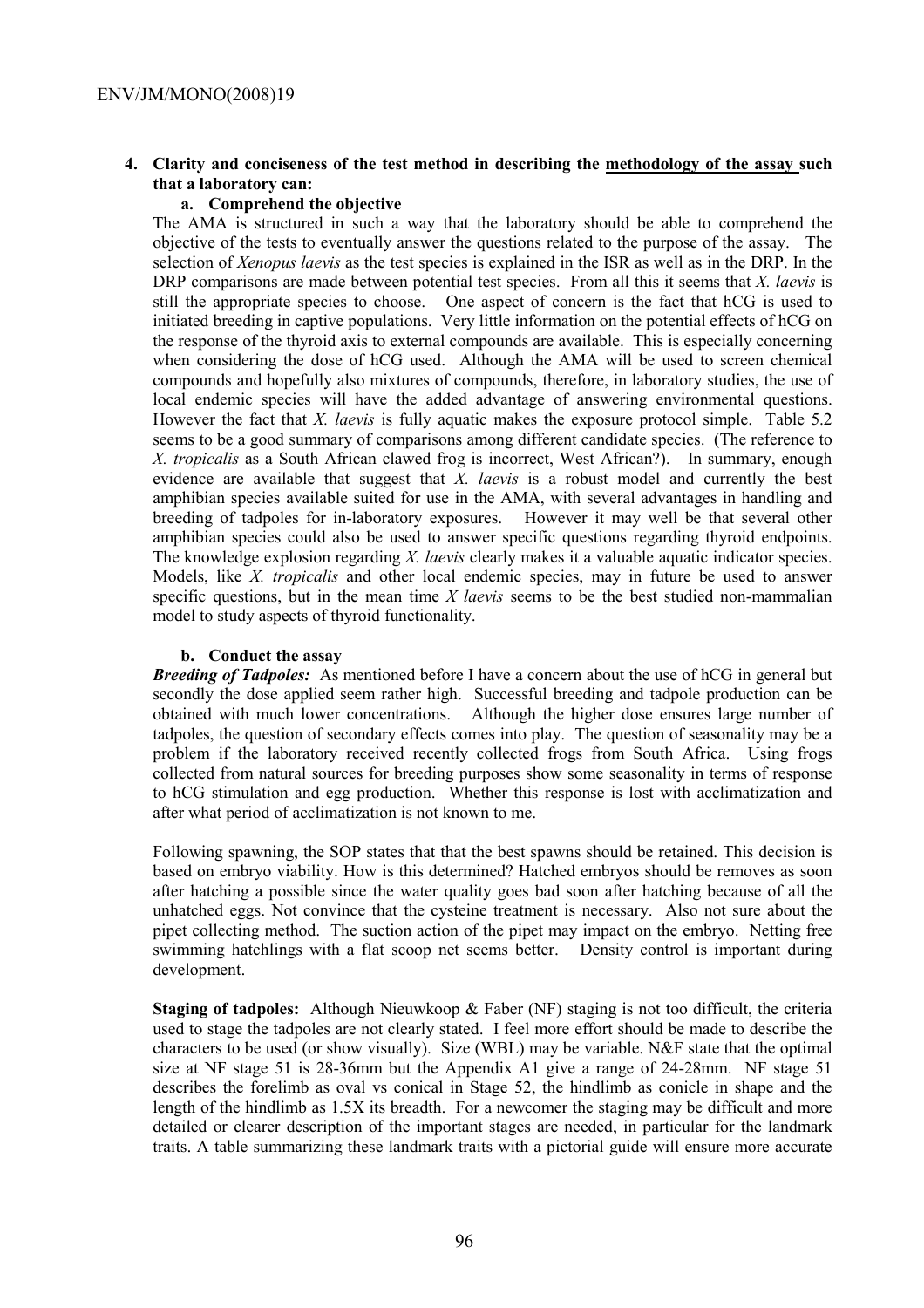staging. Stages 51-57 are based on the growth of the hind- and fore-limbs. Stage 58 states that the forelimb is free from the atrium (a landmark). Then criteria switch to aspects of the forelimb (length to hindlimb). Is this how EPA is using the staging? N&F include detailed descriptions of all organ development. The question is which of these can be used confidently by persons doing the staging? Standardization of criteria used, otherwise more variation

**Selection of exposure period and length of exposure:** The selection of the exposure window did get some consideration during the refinement stage of the assay. Clearly this aspect got considerable thought, discussion and testing in the end. It therefore seems acceptable to use the assay in the suggested window for a period of 21 days.

## **Exposure procedures (set-up):**

Very limited information or reference to the protocols suggested to dissolve chemical in treatment water was given, in particular the liquid-liquid and glass wool saturation systems. If carrier controls are included?

**Flow-through vs semi-static**. Although in the initial descriptions of the exposure system, the semi-static renewal systems was described in detail limited information is given about the design of the flow-through system. Flow should be low since in its natural environment, *X. laevis* tadpoles occur in low-flow situations. It has been mentioned in Appendix A1 that if semi-static exposure is used, the concentration of test chemicals should be reported and that a 24hr renewal interval is ideal. The question is how practical and cost effective this is to measure the chemical concentrations in the water samples. Did the authors mean that in a preliminary study the dynamics of the mother compound in the water column must first be established?

# **Exposure procedures (control chemicals)**:

The experimental design seems adequate. However in a flow-through system the question arises regarding the effluent produced and how it should be handled/discarded.Although several types of flow-through systems are potentially available, the authors don't give enough information on the diluter and flow-through system they used. They also don't describe and discuss the options of different semi-static systems that may be used or have been used by the German laboratory. Detailed SOP for using these systems are lacking and a laboratory that hope to do the AMA will find them in a vacuum.

## **c. Observe and measure prescribed endpoints**

**Developmental stage:-**I am not convinced that all labs will extract the same criteria from N&F (1956) to determine the stage. Some guideline must be given and I feel detailed description of criteria used to stage a tadpole is necessary. The N&F (1956) document is not very friendly to read. How will one handle asynchronous development, making it difficult to stage a particular tadpole, using the standard trait set? Mention has been made of differential characters, advanced characters in the head region and arrested characters in the hind limbs. What set of characters are practical/important? The authors state that the staging is simple and clear-cut. I am not convinced about this.

**Hind Limb length:**- Gene expression studies show that the measurement of hind limb as endpoint make good sense. However, I am worried about not enough detail given as a SOP to measure hind limb in a standardized way. Especially when the limbs are long and well-developed, the line one takes when measuring may influence the outcome. Figure 1 in Appendix 1A is rather simplistic and does not show the real situation. The revised photo presented in the histological appendix does not solve this problem. Detailed landmarks are necessary for consistent results when applying a general bio-assay.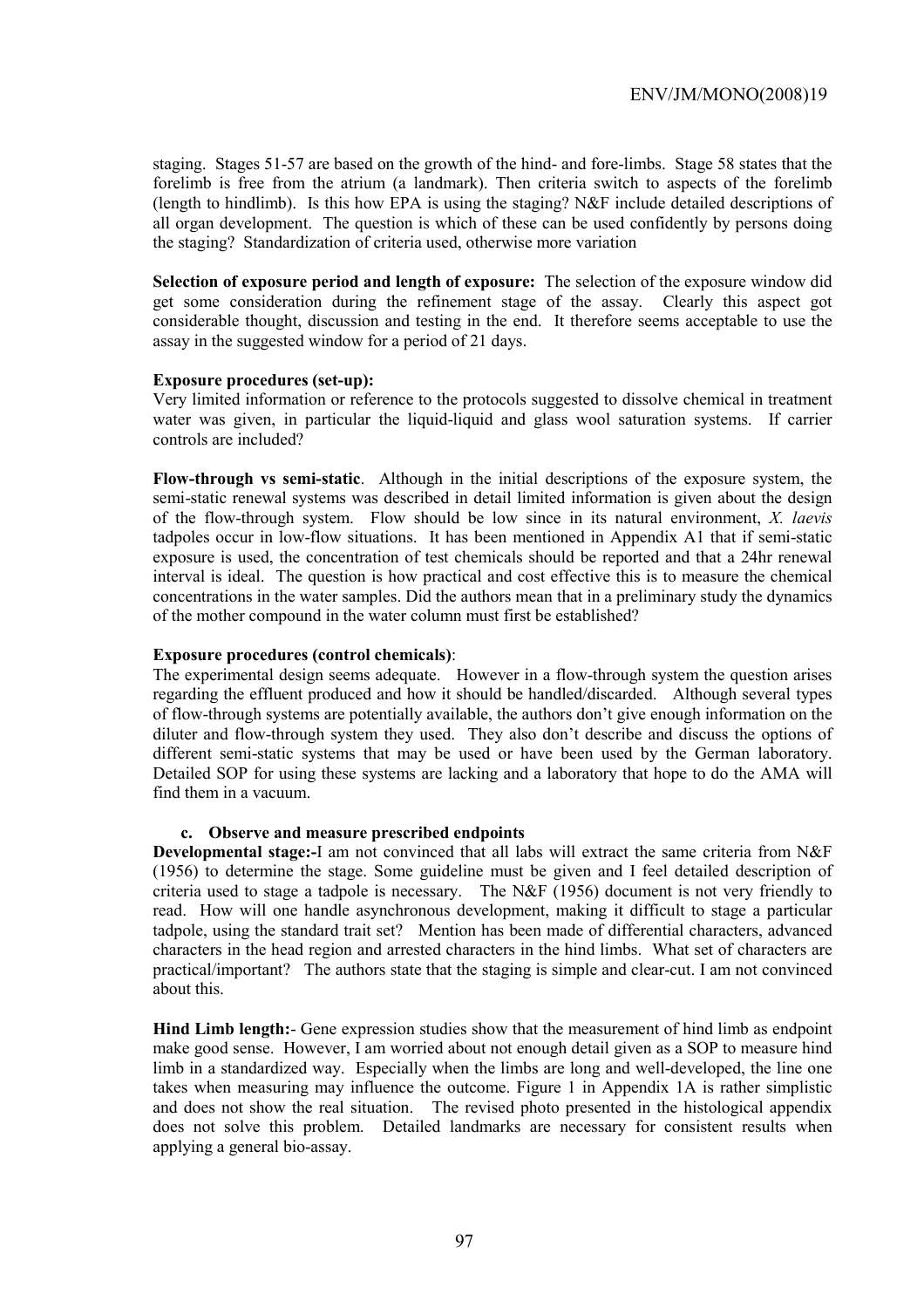**Body length and Weight**:- In practice the opening of the vent is quite a difficult point to measure as well. Should one not use the base of the vent as an alternative measuring point/landmark?

**Thyroid Gland Histology:-** Numbers collected at day 7 and again at day 21 for histology will generate a large number of histological samples that need to be processed and eventually evaluated. The selection of individuals? 1) Why a day 7 sample? 2) The selection of samples seems rather complicated. 3) difficult to see it being practical to select randomly but also to try and stage match (later I see they actually recommended stage matching (see below). This will only be possible if one chemical is done at a time (with dilution replicates) and compared to a control. The absence of stages in treatment groups make stage matched comparisons difficult and will an extended control sample be necessary to generate same-batch control stages (see suggestion below).

## **d. Compile and prepare data for statistical analyses**

Not clear enough. Maybe the use of a diagramme will aid the understanding of the data grouping and analyses.

## **e. Report results**

The outcome seems clear. But, to come to a conclusion will take some interpretation, especially if the correlation between histological data and morphological data is weak.

Separating non-thyroidal toxicity from thyroidal effects will be problematic and criteria used vary vague. In particular, at the lower-end of agonistic and antagonistic effects.

Interpretation of Histopathology will have to be done by an experienced pathologist. Will it be possible to build this capacity in the laboratory or will expert scientists be contracted to do this part? How many amphibian pathologists do we have in the world, or will a human or wildlife pathologist equipped to do the screening?

More specific guidelines should be giver regarding the presentation of data. Can the reporting layout be made standard to ensure reporting of the data as well as assay performance data?

## **f. Test method improvements**

More detailed SOPs are needed. The earlier suggestion by the German, French and Irish scientists (DPR) that a short-term gene expression study be included seems to make sense. The initial response that the level of complexity of this technique and the difficult interpretation of the data may not be valid since histological interpretation seems to be rather complex as well, although cheaper to produce. Investigating laboratories could out-source these aspects to specialists (will probably have to do it in the case of histopathology anyway).

## **Discussion of refinements suggested in the ISR:**-

**Dietary regime:** I agree that the feeding regime must be standardized or monitored in relation to a few growth performance checks, say at 7 days and 14 days in the control groups.

**Water iodine levels:** I agree with this suggestion. The question is, has this problem been researched adequately?

**Dose levels:**-I agree with this suggestion (see below)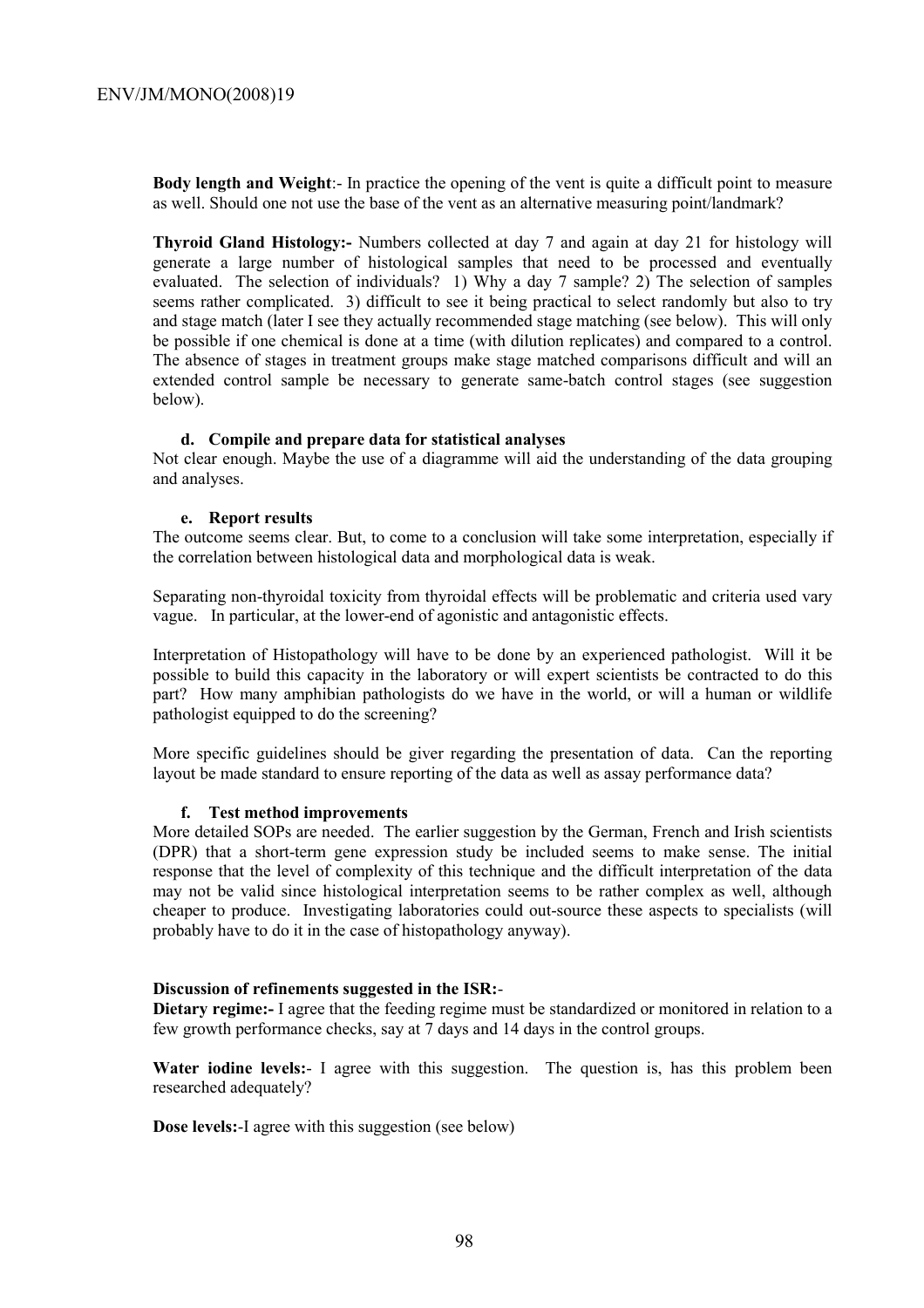**Stage matching for histopathology:**- I agree with this refinement, however, the comparison is with the Control group and in some cases you will not have matching stages (either in antagonist or in agonist groups). Two possibilities may solve this problem: 1) if the performance criterium of Control stages being around NF 57 then comparisons could be made to known histology documented from all developmental stages (Atlas approach), but, if it is better to compare with internal control, then initial control sample (groups should be increased and representative stages sampled at certain times to facilitate stage matching with controls. Following 21 days, remaining Controls can be maintained to reach stages reached in agonist groups. At least for this batch stage matching will be possible. This problem only occurs when working with strong antagonistic and agonistic chemicals.

**Improved Data interpretations:**- Agree with the suggestion, but would like to know why only use "advanced development" to get a "Yes" and therefore exclude the need to do histology? Why not also include "advanced inhibition/retardation" to get a"Yes"? I know there was a concern that the histopathological assessment is time- and specialist-consuming and should therefore be limited. But, without direct evidence of some kind, for example, molecular (thyroid receptor (TR) expression)) or histological evidence the risk of getting a false positive (agonistic or antagonistic) seems to be greater? Refer to Table 8-3 for T4. If I understand correctly all labs will conclude "active" after noting advanced development. However, the histology only supported this conclusion in two of the labs. I can see that the compound will still move to Tier 2 but at least more direct knowledge will be available regarding the histopathological picture.

**Another suggestion:** I am of the opinion that collecting of material (in RNAlater for example) during the exposure phase (either independently at 48 hours or after 7 days) could add another level to Figure 8-1. QPCR technology is becoming more and more routine now and could greatly aid as a last step just to make sure you don't have false negatives.

**Strengths and limitations of the assay:-** I agree with the discussion on potential limitations listed, but also underline that several of these represent knowledge gaps. The use of non-mammalian models as early warning systems to human health still has to go a long way. However, the appreciation of interaction between environment and organism will flow from such aquatic nonmammalian models. While it is true (point 2) that morphological and/or molecular responses may be different in developing young and adults, the effects at the developmental level by several EDCs are the most dramatic, both at short-term and long-term levels. Surely, potential endocrine disruption result in concerns at both levels? Regarding point 6, I am a bit concerned that we the level of knowledge regarding the normal histological profile of the developing tadpole along with the tissue specific gene expression profiles are generally lacking and therefore represent a major gap.

Another concern is the fact that we start the breeding by using high doses of hCG. Do we really understand the consequences of these doses for the mother (thyroid system) and the changes in aspects of maternal transfer, therefore impacting on the developing tadpole? This screening tool compare against a control, but maternal transfer may affect response sensitivities towards unknown compounds (false positives?).

# **5. Impacts of the choice of test substances and methods chosen to demonstrate the performance of the assay**

A concern to me was that during this validation testing only limited potential mode-of-action modulation was tested. More attention should be give towards selecting controls representing different mode of actions, especially in a complex system like the thyroid. By including IOP in the Phase II series showed that at the developmental level unexpected results can be found. For this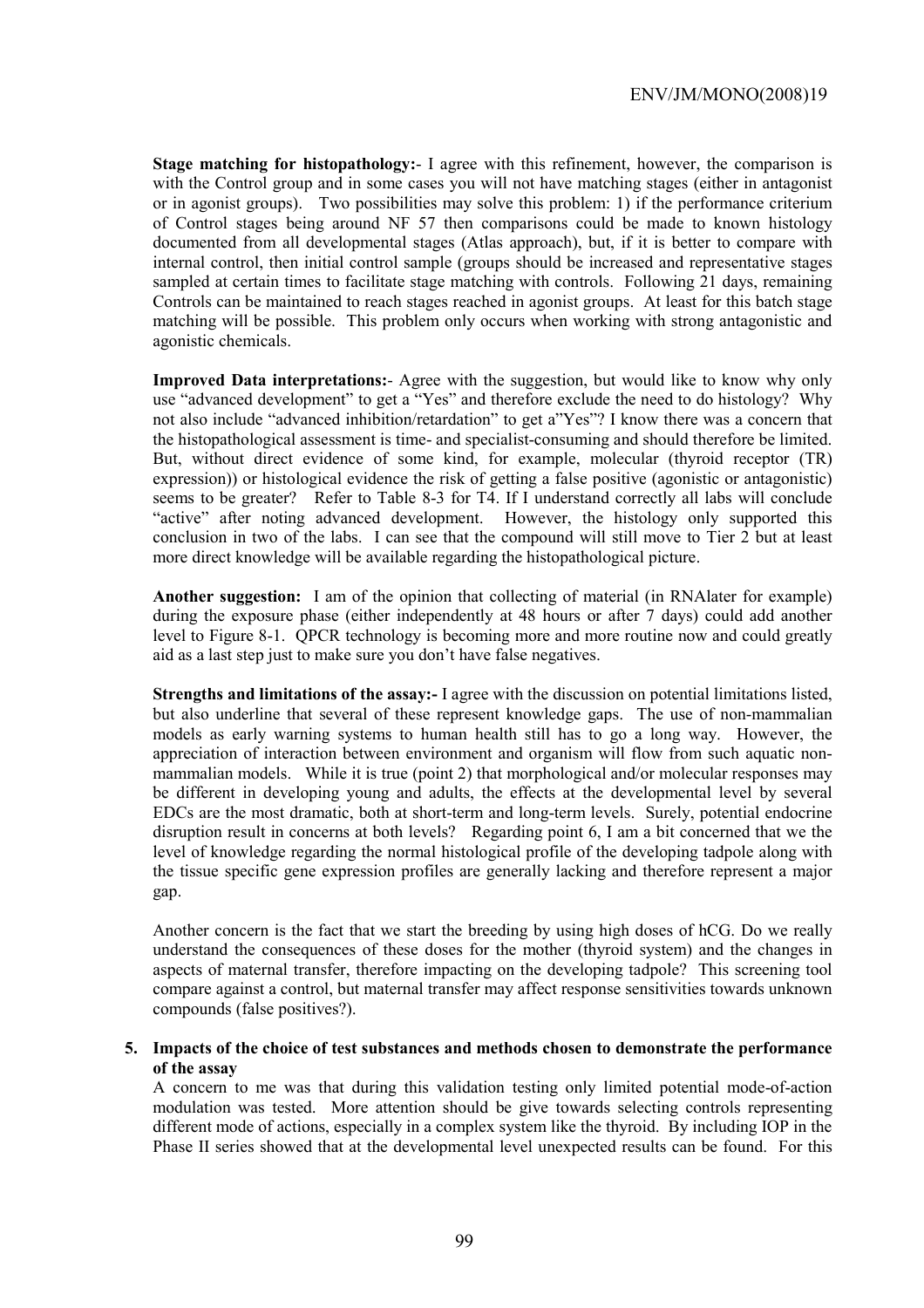assay we need causal relationships between morphological endpoints and different moed of actions. Moreover, I feel strongly that the link to possible use of the AMA in screening mixtures, and environmental samples at the Tier I level examples must be made. To what extend could the AMA be used to screen these complex samples?

The range of both agonistic and antagonistic representatives operating at different input sites (different modes of action) was rather limited and questions remain.

**Repeatability and reproducibility** of the results obtained with the assay, considering the variability inherent in the biological and chemical test methods

**OECD Phase I study:**- The repeatability of the AMA among three different laboratories showed some consistency. The outcome of the Phase I study corresponded to predicted results, especially in the higher concentration exposure groups. In this comparative study the fact that similar results were obtained in spite of variation in protocols used, show / confirm that the *Xenopus laevis* metamorphosis assay (XEMA) is a robust assay. Control compounds affected the thyroid histology as predicted. PTU exposure showed that chemicals affecting the iodine transport system will noticeably inhibit the TH output and thereby affect the functional aspects of the thyroid. Moreover, TH will result in increased thyroid activity. Compared to the Control tadpoles, significant inhibition and stimulation occurred. Differences in protocols used among the three participating laboratories clearly suggest that in spite of these differences, comparable results could be generated.

**Multi-chemical study (USEPA):**- The outcome of the known control chemicals (T4 and PTU) supported the results of the Phase 1 study. The results therefore confirm repeatability using the AMA protocol. In this study it was difficult to find the motivation (reason for inclusion) of most of the other chemicals (Discussion of Appendix H). The results of this study show that in many cases the understanding of the mode of action of lesser known chemical affecting the thyroid axis will need multiple endpoint studies. It is clear that the AMA represents a starting point only. In this study the importance of using the histopathology endpoints was underlined. One aspect that worried me is the chemical application (for example PCN). It seems that although theoretically sound it may be difficult for consulting laboratories to do exposure studies. Too little information is given on this aspect. I am still not convinced that body weight is a good indicator of thyroid effects. In this study histological observations were valuable and it shows that a combination of endpoints must be used. However, the studies present histopathology results as descriptions and it is difficult for the reader to visualize disruption. The question remains, how practical will it be for a reasonable inexperienced research team to evaluate histo-pathological endpoints? Another concern is that it was not clear whether the 21 day exposure starting with day 51 tadpoles were the better option (especially when evaluating histo-pathology). The compensatory hypothesis surfaced and more research is needed on this aspect. I am a bit worried that the limited number of endpoints, and the mode of action associated with these endpoints were not adequate to show thyroid disruption in some of the selected chemicals.

**Inter-laboratory study (Phase II):**- In this study all the knowledge and experience gained from the previous studies were used to standardize protocols. To solve some of the reproducibility issues more detailed descriptions of protocols were used. However, I think it is still not welldescribed and would lead to measurement errors and increased variation. A second concern that was highlighted was the variation that occurred in the development of control animals in one laboratory. The report attributes this variation to differences in feeding regimes. Added to this is the staging at of stage 51 tadpoles; could it be that inaccurate stage determination (stage 51) result in different developmental stages as early as day 7 of the exposure? Although the Perchlorate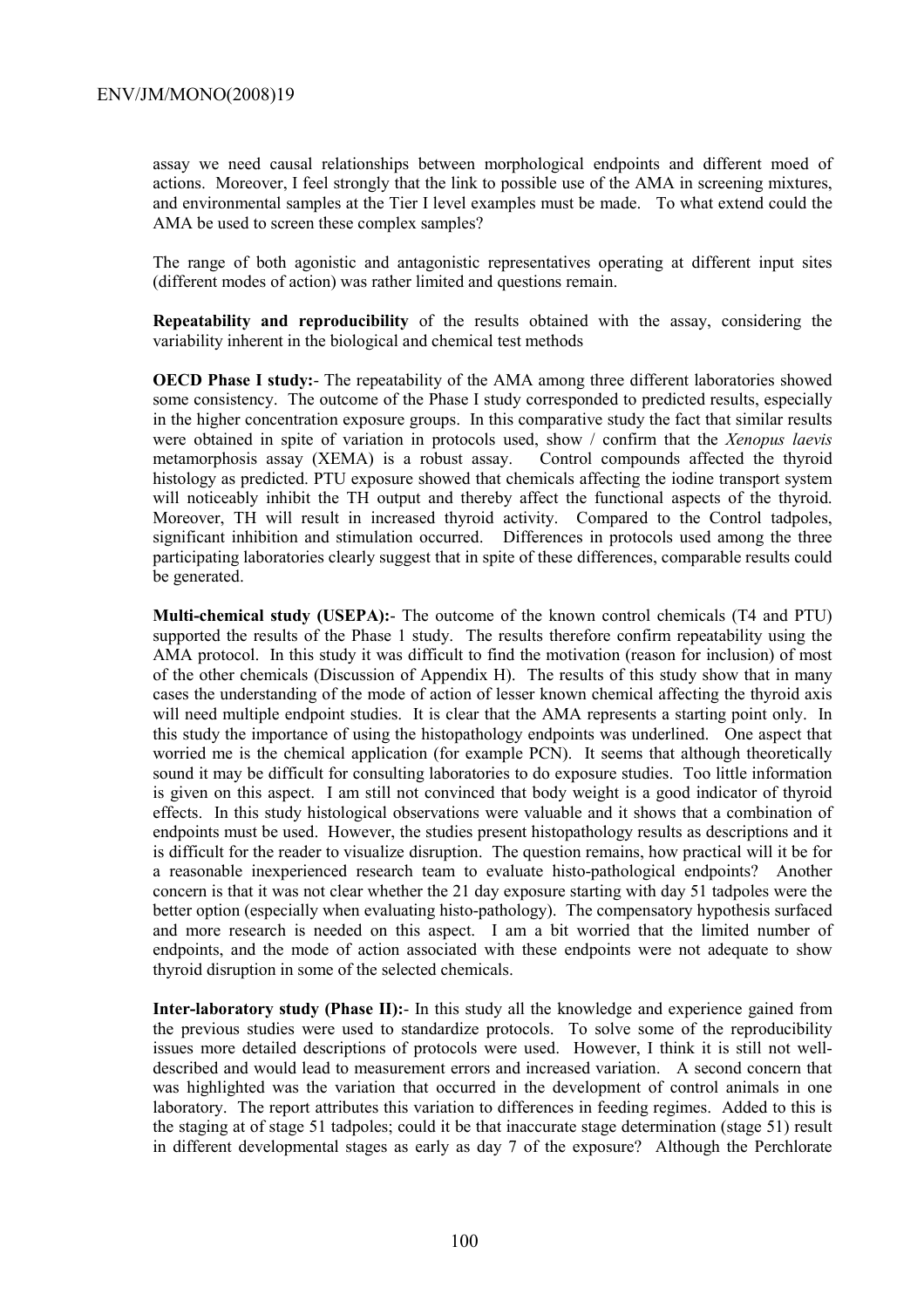control gave reasonable consistent results I was surprised by the inter-laboratory variation in results. I am not sure these variations were adequately addressed. One question that comes to mind is the aspect of observer error or reproducibility. Was the scoring of observers validated internally and between laboratories? The histological reading and scoring could be great source of variation. In general it seems that Perchlorate could be used as a standard control. How much regarding thyroid axis disruption can we read into general morphological endpoints like body size and weight? Just in control tanks we see so much variation in these growth parameters. The developmental endpoint in the Thyroid exposures corroborated previous studies and showed that this positive control worked well. However, the inconsistent results using the histological criteria were somewhat surprising. To what extend could this result be attributed to the fact that tadpoles were selected for histology on a random basis, therefore potentially including different NF stage tadpoles in the sample? Are we assuming that the histological picture is independent of developmental stage in exposed groups? Stage matched comparisons would have help answering this question. In the IOP control exposure the asynchronous development showed that staging problems may arise with certain chemicals. The question is would the gene expression studies (short-term study proposed by German group at som point) not helped to explain some of these results. I just get the feeling if endpoints respond strange or not at all in a limited array of endpoints, so much are lost. In this case the histology did not respond clearly either. It seems that if the mode of action is largely unknown then unpredicted results will make interpretations difficult.

The conclusions of the **Phase I and II** studies seems valid and underline certain concerns mentioned earlier. One aspect that increases the work load is the inclusion of a day 7 sampling. It seems that in the agonistic exposure (T4) growth parameters showed some sensitivity and helped interpretations when later compensatory effects came into play. However, whether the histological investigations at this stage made a valuable contribution was not clear. In general day 7 data seems to help the researchers to make an early assessment of how the exposure is going and it seems that the sampling at this time could be limited to save on labor.

**OECD Phase III:**- The stated goal of this exposures was to establish whether AMA could effectively indicate whether a compound needs further testing at Tier 2 level. The selection of compounds, for example 17β-Estradiol was not well-motivated. The statement that it is a potent endocrine disruptor is very general. To me endocrine disruption point to a mode of action or specific functionality and to include E2 only because it is a potent estrogenic EDC does not really make any sense. I presume the goal was to screen chemical with low predictive thyroid activity, but high activity in other areas of endocrine disruption? Was E2 included as a control since there is some indication that Benzophenone (BP2) is estrogenic? In the BP2 exposure study it was concerning that the two labs gave different results. It was attributed to differences in iodide concentration in the water. This underlines the value of standardizing all aspects of exposure when doing an inter-laboratory study. It was not clear why the difference in dilution water?

**Other published studies:**-From the literature it seems that results of known control chemical corroborate the results of the inter-laboratory studies, although in most cases histological studies were excluded from these

**Overall-comparison and Conclusions:** -I suppose most data suggest that when using certain control chemicals (T4, PTU…) that the reproducibility of the AMA as a screening tool has been well demonstrated. This was especially true in the Phase I and II studies. Concerning was that not all aspects were always controlled for. Moreover, when conducting the inter-laboratory study using weak thyroid modulators, it seems that the consistency was lost.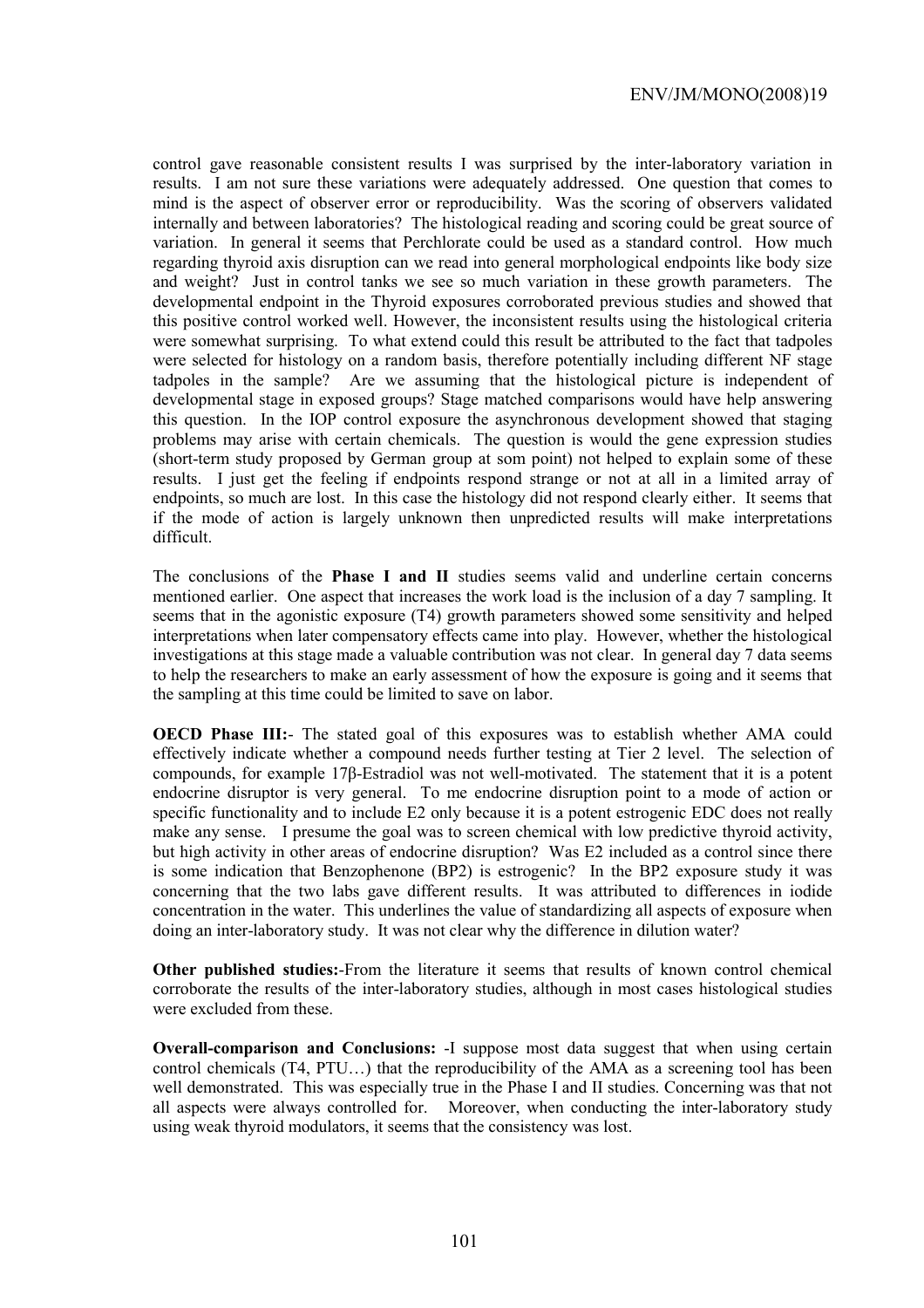The result of the inter-laboratory studies was the formulation of clear performance criteria. I agree it would reduce variability and ensure some form of assessment regarding performance of the metamorphosis assay. However, little attention was given to the source and time in captivity of the *Xenopus laevis* breeding pairs that a laboratory may use. Minimum median developmental stage of controls at the end of test may not be reached but the comparison between controls and experimental (unknowns) could still suggest further testing (Tier 2). The screening of the chemical is the main goal. Another question that should be asked: Is it necessary to include known agonist and antagonist controls? The implication is that the test laboratory always starts with three or four exposure groups. It seems that a laboratory could run these controls to determine capacity but that once this has been shown these could be exclude. The suggestion is that the performance criteria are applied after the 21 day trial. It seems from the studies conducted that one could include day 7 as some indicator? What about putting in a developmental check in the Control group at 14 days as well? To run the test to its completion and then assess performance seems unrealistic.

**Overall utility of the assay as a screening tool** to identify chemical that have the potential to interact with the endocrine system.

As pointed out in the objectives, the AMA as an *in vivo* screening tool represents a multi-endpoint model system. This assay integrates effects. Its greatest drawback is the time factor. Most organizations or researchers interested to screen compounds for more definitive testing are focusing on rapid tests, receptor binding assays or specific biochemical elements in certain pathways. From this perspective, the AMA is a long and labor intensive (expensive) bio-assay at the Tier I level. Indeed one may reason that we are paying high costs for an extensive complex bioassay with endpoints that are reasonable difficult to assess (especially the histological endpoints. However, the simplicity associated with the aquatic exposure of developing *Xenopus laevis* tadpoles offers unique opportunities to screen environmental chemicals. In contrast to mammals, tadpoles are assessable throughout their development and differential gene expression profiles exists throughout the developmental programme, making the selection of specific exposure windows more simple and controlled. Although the use of *in viv*o models for Tier I screening has been criticized it gives a more integrated response system. Therefore, I am convinced that the AMA has great advantages in identifying chemical that interact with the thyroid system. In combination with specific molecular end-points confident assessments will be made that will greatly aid the sorting of potential EDCs. Advancing to the screening of mixtures and environmental samples should be rather simple. The AMA lies at the interface of rapid, very sensitive and very specific in vitro assays, but with the advantage of an integrated in vivo response system, closer to the true picture of endocrine modulation. In addition, the AMA continues to contribute to the understanding of the role of thyroid hormone in vertebrate development, including mammals and humans. Since *X. laevis* has been a classical model system in embryology studies for decades, and the fact that several aspects of its endocrine physiology is well-understood together with recent advances made in the molecular field (creating specific tools to understand developmental stage-specific responses to TH and EDCs) the utility of the AMA assay is valuable and will allow for making links to more detailed studies regarding endocrine disruption.

In conclusion, I am of the opinion that the development and validation of the AMA using *X. laevis* as model has come a long way and should be implemented. However, it should be remembered that it is a qualitative screen. The refinements suggested should be incorporated and acknowledged that future refinements will continuously arrive to be incorporated. The AMA is a valuable and unique opportunity to use a rather simple *in vivo* system at the Tier I level.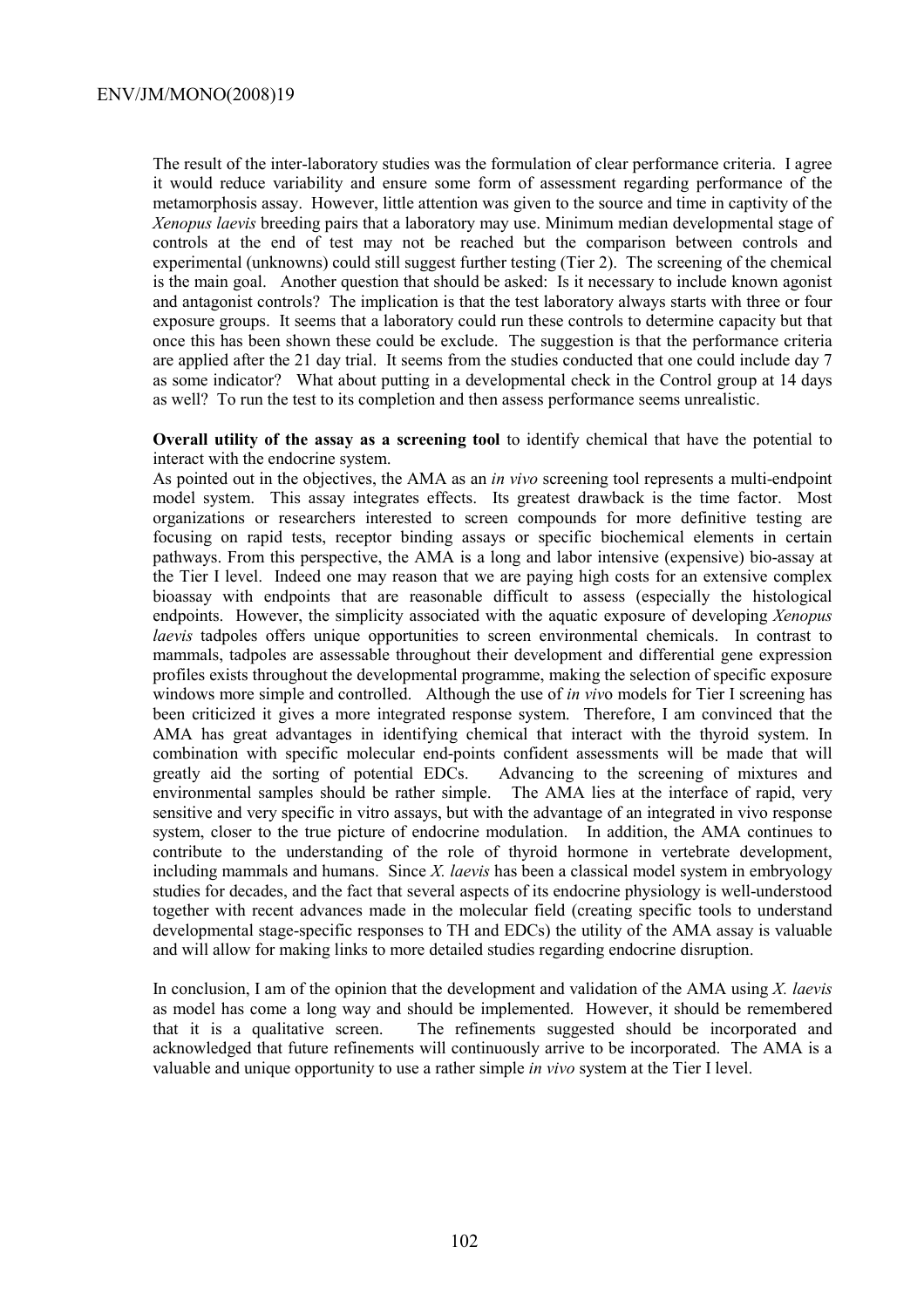# **Richard Wassersug Review Comments**

REVIEW: The following text addresses each question of the official charge for the committee.

1. *Clarity of the stated purpose of the assay*.

The purpose of the Amphibian Metamorphosis Assay (AMA) is clearly stated in the EPA documents.

2. *Clarity, comprehensiveness and consistency of the data interpretation with the stated purpose of the assay*.

I have concerns about the comprehensiveness and consistency about the interpretation of the data from the various Phase 1, 2, and 3 trials. Almost all of my concerns center on the biology of the anuran larvae and the precision in which the assays were executed in the various labs. These concerns, as they arise in the "AMA Integrated Summary Report" of October 16, 2007, and are listed in order below.

*Section 2.1*—The first paragraph on the purpose of the assay states that "amphibian metamorphosis provides a well-studied thyroid-dependent process." In truth this has been studied in less than a dozen genera, out of the nearly 400 genera currently recognized in the Amphibia. I think it is important that the EPA documentation for the AMA include a introductory statement on the phylogenetic distance of the genus *Xenopus* from most other anurans, although that is touched upon in one of the background documents [notably ENV/JM/MONO(2004)17].

There is a tendency for molecular biologists, endocrinologists, and toxicologists to believe that what is true of *Xenopus* is true of *Rana*, and that what is true of both of those genera is true for all anurans. This presumption, for instance, is implicit in the introduction to Yun-Bo Shi's 2000 book Amphibian Metamorphosis and in the recent review by Fort et al. in Critical Reviews in Toxicology. In contrast, there are data indicating a variety of ways that *Xenopus* and *Rana* tadpoles differ.

One that may be particularly important to the AMA is how injured tails of these tadpoles respond to a retinoic acid challenge. Most anurans will start to differentiate hind legs and pelvic girdle at this caudal site of injury. *Xenopus*, however, does not show this response.

I would like comment on the appropriateness of *Xenopus laevis* as a model species for anuran metamorphosis assay. The various documents, particularly ENV/JM/MONO(2004)17, review the pros and cons of using *Xenopus*, particularly *X. laevis*, as the model species in the AMA. But they miss a few important points.

*X. laevis* has managed to establish itself as a feral exotic species on several continents outside of Africa, and can now be found in various disturbed and natural environments (e.g., in California, England, Chile) far beyond its normal range. As such the species appears to be exceptionally robust and tolerant of chemical stressors

(see http://www.columbia.edu/itc/cerc/danoff-burg/invasion\_bio/inv\_spp\_summ/xenopus\_laevis.htm). Thus, as acknowledged in the EPA and VOECD documents, a negative response from the AMA with *X. laevis* does not mean that a particular agent does not have a detrimental effect on other Anura. Several studies with the agents used in the Phase 1, 2, or 3 trials, which have yielded a positive response in *X. laevis*, have failed to do so at comparable doses in other species, or vice versa (e.g., see Ortiz-Santaliestra, 2007).

The value of the AMA is obvious when one is exploring compounds of a retinoid nature (cf. Gardiner et al., 2003; Fort et al., 2007). But what seems to be too often either hidden or forgotten is that how the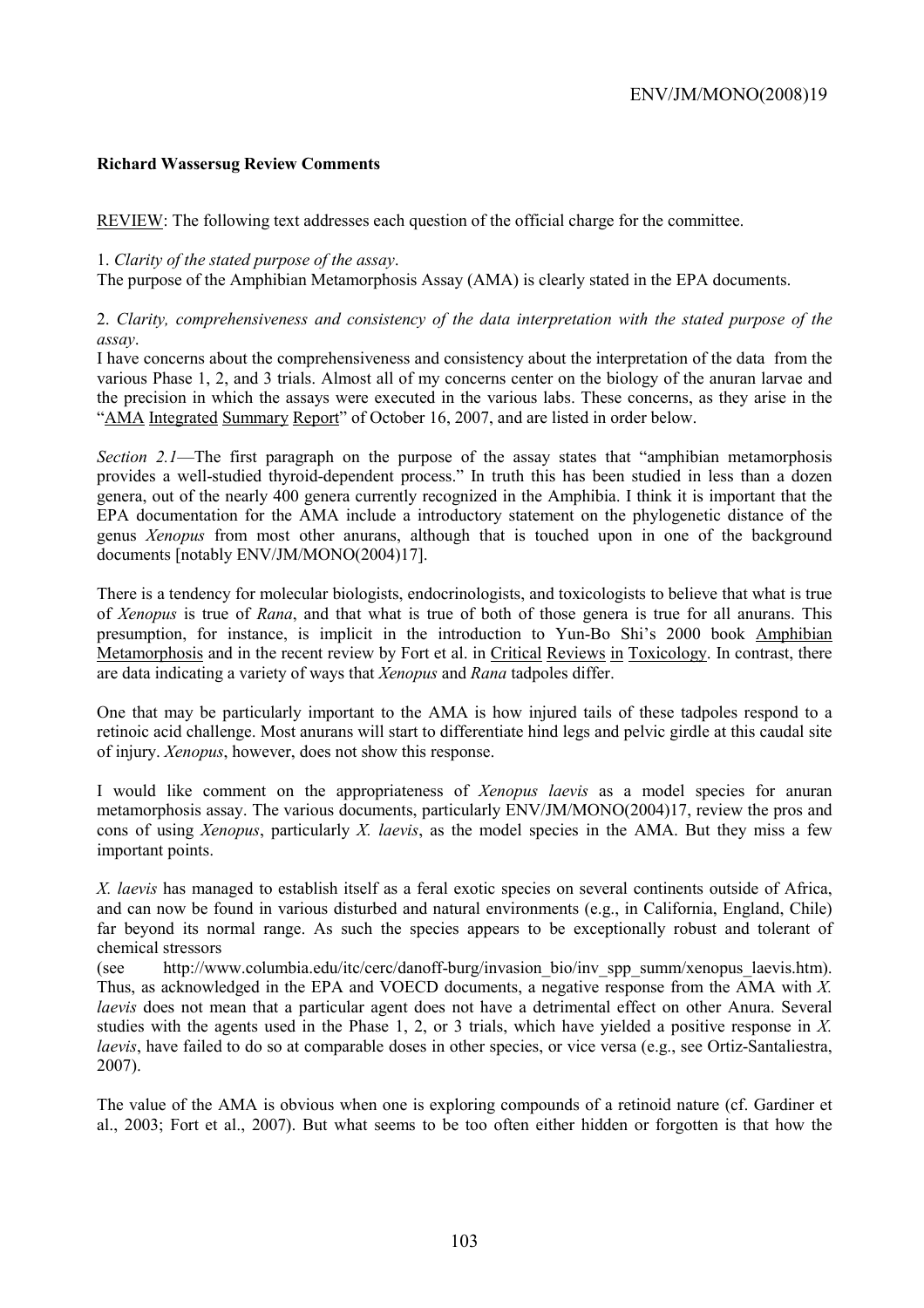*Xenopus* response to retinoids is quite different than that of many other anurans. This is partially recognized in Degitz et al. (2000), but not in Degitz et al. (2003).

Tadpoles of many species will have a homeotic transformation of their tail tips into limbs, if the tail is injured and then challenged with retinoids. As Maden (1993) points out, this does not happen with *Xenopus* and I have personally confirmed that. I witnessed, however, that *Xenopus* growth was greatly retarded with retinoic acid. With high concentrations of retinoic acid, the tadpoles appear to starve to death (see also Degitz et al., 2003).

*Xenopus* and *Rana* have fundamentally different anatomy, functional morphology, and growth patterns for their tails and this may, in part, account for the different responses they have to the injury and to a retinoic acid challenge (Nishikawa and Wassersug, 1988). *Xenopus* tails continually add myotomes throughout the larval period, whereas *Rana* tails have deterministic growth (Wassersug 1997). As an aside, in a few studies where *Rana* have failed to show the homeotic transformation, I suspect that the stage of the tadpole and the dosage of the retinoic acid were not appropriate to elicit the response (in agreement with Degitz et al., 2000). This does not moot the utility of using the AMA for studying environmental retinoids. But it serves as a warning on how much one can safely infer from a negative response from *X. laevis* in the AMA.

This does not mean that *Xenopus* is not the best species for the AMA, but it does suggest that more emphasis should be given to encouraging researchers to be ready to explore further when a suspected endocrine disruptor yields a negative assay with *Xenopus*.

Although the concern just raised does not necessarily warrant changing the assay, but it does warrant changing the text. Thus for example, in the second to last paragraph in section 2.1, we are told that "the AMA focuses on anuran metamorphosis because it has been well-characterized." It would be more judicious to be a little more conservative and state that "the AMA focuses on *Xenopus* metamorphosis as a well-characterized example of metamorphosis in the Anura."

*Section 3.3*—This is the first place where we are introduced to hind limb length as a core endpoint of the AMA. Although this will seem like a trivial point, it may be worth specifying whether the left or right limb should be measured. I doubt that a lateralized difference in the length of the limbs occurs in *Xenopus*, but that is not impossible, considering that handedness in humans can affect aspects of limb size and development, and anurans do show handedness in hindlimb use (Robins et al., 1998).

Another point to consider is whether the AMA should request that both limbs be measured since increased fluctuating asymmetry is a well-established indicator of stress and disturbance during development in many vertebrates (http://www.animalbehavioronline.com/fa.html). Furthermore fluctuating asymmetry has been documented in the anuran appendicular skeleton (e.g., Vershinin et al., 2007; Söderman et al., 2007).

*Section 3.4*—The paragraph at the beginning of this section does not specify the size of the tanks in the various trials nor whether the flow-through system has the tanks in parallel or series. Granted, in the full description of the AMA both tank size and the flow-through path are specified, but it should be in the Summary as well.

*Section 3.6—A* key sentence in this section says that compounds which "are thyroid inactive will not likely undergo further testing to characterize thyroid activity." My concern here is that iodinase activity can occur even in frog embryos and can affect nervous system development (Dubois et al., 2006). Hence, anuran embryos can have a component of thyroid activity even before they actually have a thyroid gland. This suggests that thyroid function can be disrupted in an anuran even without a thyroid gland! This caveat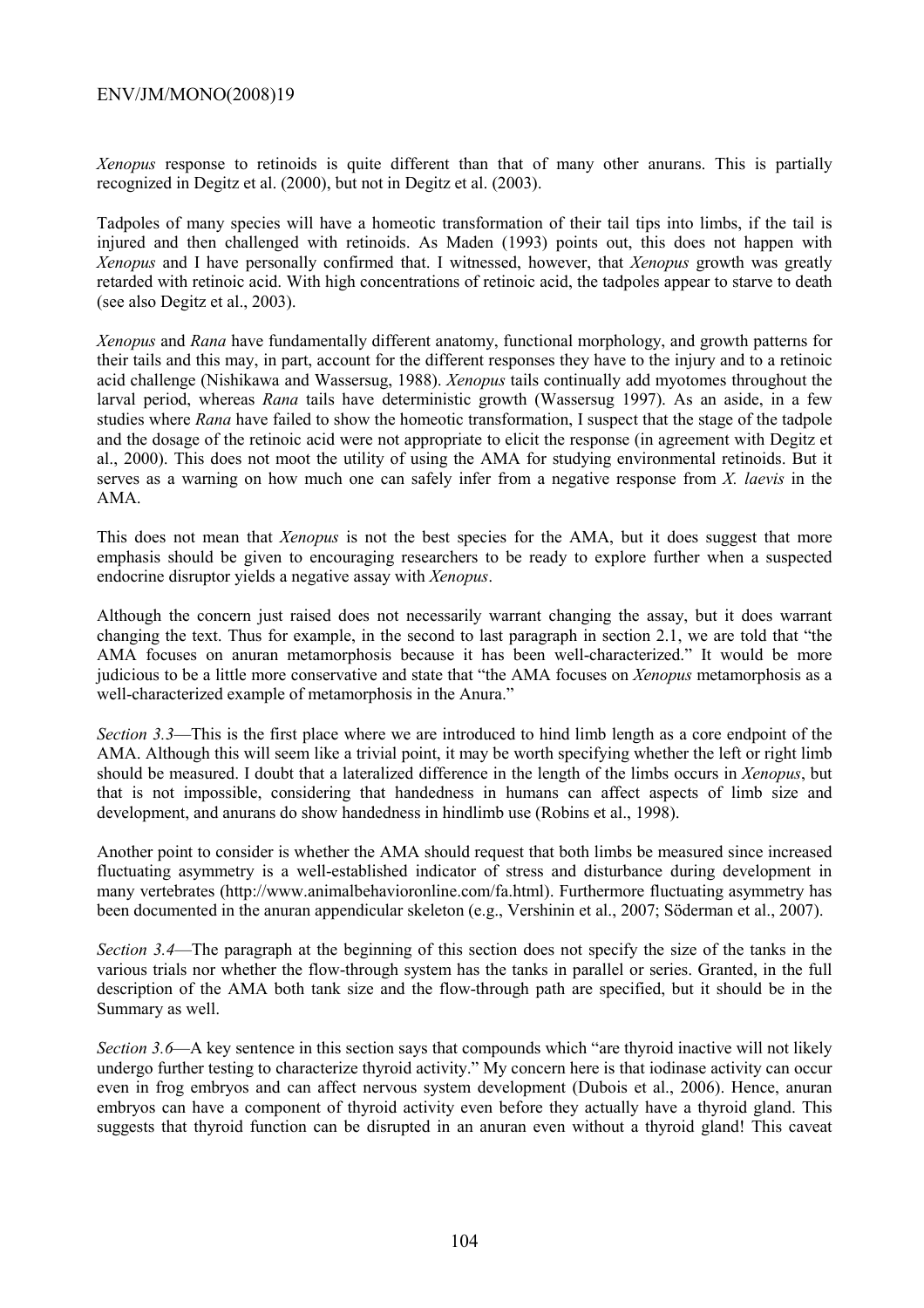suggests that the FETAX assay should be considered and possibly run concurrently in certain cases where the AMA is also being used.

[As a small note, for some strange reason in this section, and in many tables the abbreviation "HHL" is used for hindlimb length. Elsewhere the more logical abbreviation "HLL" is used.]

*Section 4.1*—The rationale for using live brine shrimp as a food for *Xenopus* tadpoles in the US labs is not provided. *Xenopus* tadpoles are obligatory microphagous suspension feeders (Seale et al., 1982). It would be interesting to know whether the lab that fed its tadpoles live brine shrimp had evidence that the brine shrimp were effectively digested. If that diet improved tadpole growth, might it have been due to the addition of salt to the water along with the brine shrimp, rather than the shrimp themselves?

In the same section it is mentioned that "test vessel size and tank dimensions were not reported." Could the labs be contacted and asked for that missing information? To accept such important information as 'missing' is problematic. There is reason to believe that for a social schooling taxon like *X. laevis*, the number of tadpoles per volume can affect the growth rates, even when the food is abundant (see Katz et al., 1981). Thus without information on the density of the individuals (and not just the numbers per tank), it is not possible to fully interpret the different results among the different labs.

There is a problem with the anatomical terminology in the section where the thyroid gland histology is described. Here we are told that "transverse sections of the lower jaw" were made. If one is precise about the language, then none of the labs that did that would have found any thyroid issue. This is simply because the thyroid glands in *Xenopus* tadpoles lie within the brachial baskets, caudal to the "lower jaw," as shown in Fig. 1 in the "Guidance Document on Amphibian Histology Part 2." Obviously the various labs took not just the lower jaw, but the whole buccal floor and part of the pharyngeal (branchial) baskets; i.e., the floor of the mouth and the throat. This may seem like a petty point of language, but since there are few pictures in the literature about where the thyroid glands actually lie in *Xenopus* and other tadpoles, it would be helpful in the EPA documents were precise in terms of their terminology about the anatomical location of the gland.

On page 27, just below table 4-2, we come to the first mention of the use of static versus flow-through systems. Here we run into what I consider the first serious problem with the AMA methodology.

The statement on that page acknowledges that tadpole development under static conditions could be greater than tadpoles raised in a flow-through system, even when the same amount of food is provided. This is not surprising since *Xenopus* lives in still water in the wild and, as documented below, tadpoles are stressed when raised in a current. The response of *X. laevis* larvae to currents was examined more than a quarter of a century ago, but that literature is ignored in all of the AMA documents.

The closest the background literature comes to acknowledging the problem is on page 68 of the ENV/JM/MONO(2007)23 document. There it states that possible problems with the "established flowthrough exposure system…[in the Japanese lab]…may explain some of the slight differences [in results] in the control animal performance." Those "slight differences," though, were the greatest in the interlaboratory comparisons.

*Section 5.1*—Elsewhere the potential problem of currents for adults is recognized. So, for example, we find on page 52 under Section 5.111, paragraph 92, the statement: "Since *Xenopus* live naturally in static environments, care is required when using the flow-through systems so that the flow does not disturb the frogs." Since adults are negatively buoyant, benthic, and of relatively large mass, they can easily resist displacement in a gentle current without exerting energy. The tadpoles are not so lucky. Because of their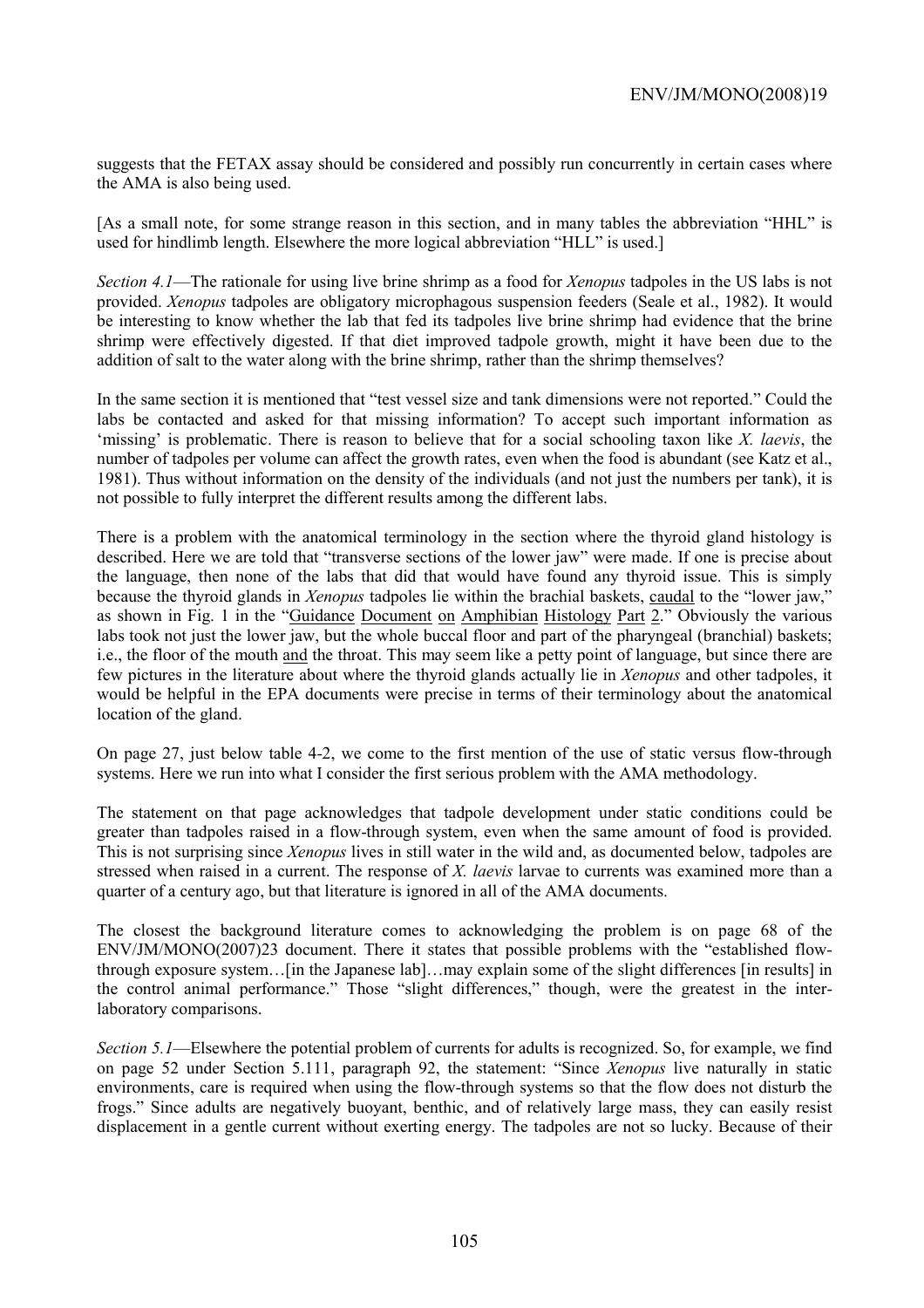neutral or positive buoyancy, pelagic life-style, and small mass, they cannot avoid being displaced by a current without expending energy swimming upstream.

The stress to tadpoles raised in currents has recently been investigated in a stream-associated species *Rana boyii*. Dr. Sarah Kupferberg (Questa Engineering, Richmond CA, skupferberg@pacbell.net) has unpublished data that *R. boyii* tadpoles, which are far better designed for handling currents than *X. laevis*, exhaust in a matter of minutes in a current of just 5 cm/s.

Both in terms of the phase trials that were undertaken and the final AMA protocol itself, I strongly encourage the EPA to include document that raising *X. laevis* tadpoles in a current has an inconsequential effects on their growth and development. If the highest concern of the AMA methodology is to provide a continuous dose of the chemicals being assessed, then a rationale should be provided for why that is of higher priority than trying to raise the tadpoles in a slightly more natural and less stressful (i.e., in a nonflow-through) system. If a flow-through system is absolutely required, then much greater detail needs to be provided about the position of the inflow aperture(s) and whether it (they) induce a standing circulation in the tanks. In the current version of the AMA methodology, there is inadequate information on the permissible flow velocity in the tanks. Do the tadpoles line up with their nose pointing towards the inflow? If so, they are showing a positive rheotropic response and will be swimming harder (and expending more energy) than they would be in a static system. In addition, almost any current will cause major, nonrandom distribution of suspended food particles (see Walks, 2007). How will that affect growth rates and the variance in growth rates for the tadpoles in a single tank?

I do not wish to see this issue delay putting the AMA online as an approved EPA assay. But I do not feel that the AMA methodology can be considered in final form until there is some hard data showing that the inflow current is not affecting the tadpoles' behavior and growth. Since there is no detail provided on the currents generated by the flow-through system in the various Phase 1, 2, and 3 trials, this reviewer does not know whether the variance in the results from the different labs is not largely due to inadequate control of that particular variable.

On page 29, we learn that different labs anesthetized the animals different numbers of time. The final AMA protocol recognizes this as stressful for the tadpoles. None of the phase trials, though, explore this potential variable.

Lastly, no information is provided on the  $O_2$  concentrations in the tanks. So, again, we don't know what importance differences in water chemistry may have had that could account for the different results between the different labs.

The next major problems all center on how one recognizes overt distress in a *Xenopus* tadpole.

Several of the tables that summarize the results from the various tests have a section titled "Overt Toxicity." There are three variables of 'toxicity' listed in those tables that are not strictly morphological markers. These are 'abnormal behavior,' 'lethargy,' and 'reduced food consumption.' To a nonbehaviorist, it would seem that none of the labs witnessed any problems at any time in terms of any of these variables. However, since there is no discussion about what is normal behavior for a *Xenopus* tadpole I doubt that many (any) of the labs attempted to assess those variables…or were fully aware of what to look for in terms of behavioral disturbance.

Let's consider first 'abnormal behaviors.' *Xenopus* tadpoles are obligatory air breathers (e.g., Wassersug and Murphy, 1987; Pronych and Wassersug, 1994, plus older literature cited therein). They may come up to the surface in normoxic water only two or three times an hour, but, if they are stressed, they reduce their aerial respiratory rates. I have anecdotally noted (Wassersug, 1996) that simply tapping on the side of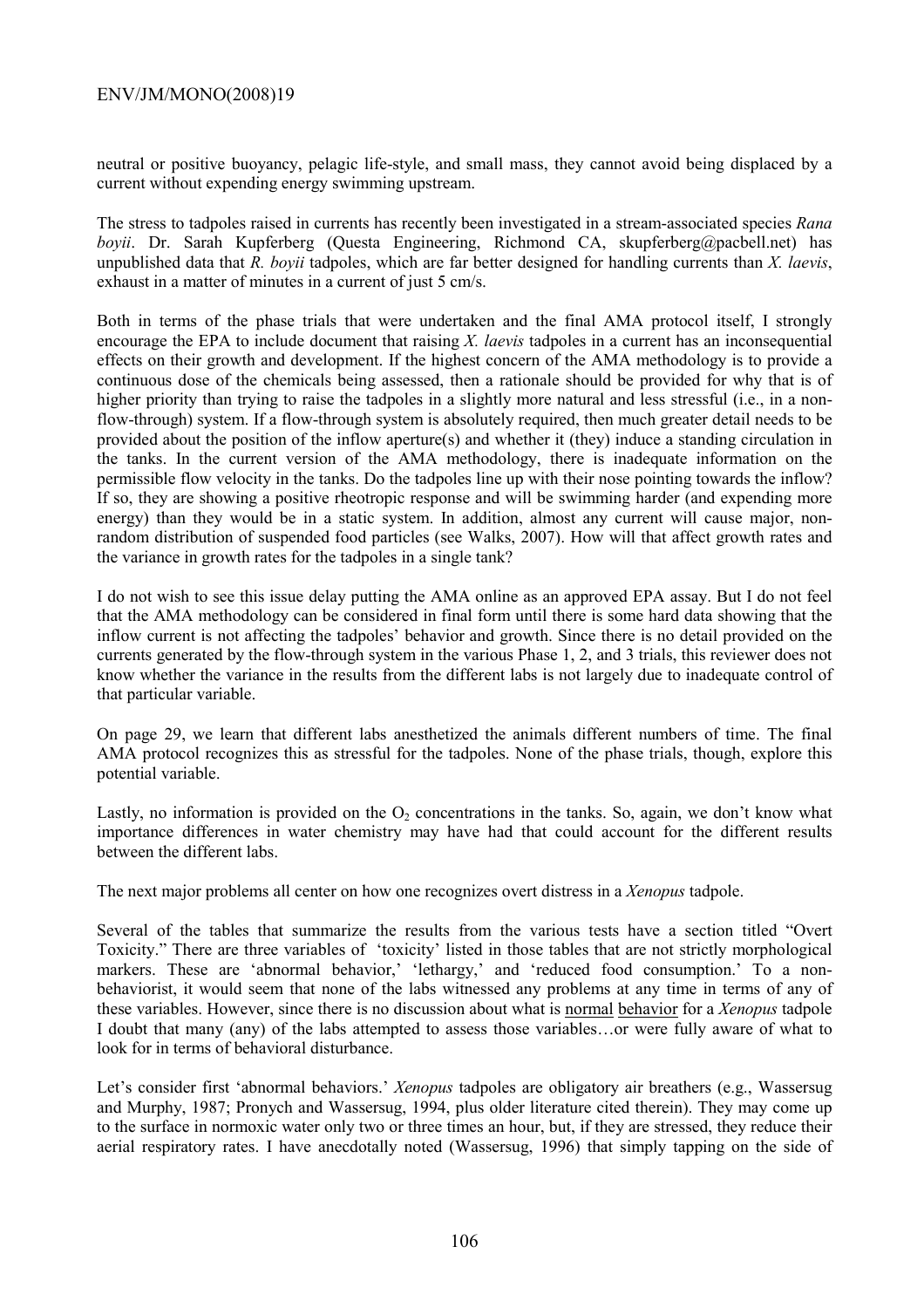*Xenopus* aquaria can reduce the tadpoles' aerial respiratory rates for up to an hour. Suppression of activity and reduced aerial respiration are well documented in the literature for stressed tadpoles, but never mentioned in the AMA documents.

Since labs that did all of the phase trials do not discuss the procedures they undertook to reduce the stress on the tadpoles, my guess is that all of the tadpoles were somewhat stressed. The problems then, are, "How much?" and "Was it the same amount of stress in all labs?"

Let's take a look at specific *X. laevis* behaviors. *Xenopus* tadpoles normally swim at an approximate 45º angle in the water column. However, if they are in a current they reduce their lung use and lung volume. They then have a shift in their center of buoyancy and swim more horizontally. None of the labs reported on the angle or orientation of the tadpoles. So we cannot tell whether their swimming was "normal," as it would be in standing water, or "abnormal" as it would be if they were swimming against a current and had reduced lung volumes.

When *Xenopus* tadpoles swim faster, they incorporate more of their tail in generating a propulsive wave. However, the frequency of the tail beat changes very little at low to moderate speeds (Hoff and Wassersug, 1986; Wassersug, 1989). What then was the wave pattern in the tails of these tadpoles? No data are provided.

To simply say that the tadpoles were swimming normally and "not lethargic," because the tails were constantly waving, presumes that the tail beat is under neuronal control. *Xenopus* tadpole tail tips, however, can continue to beat in tissue culture media for hours to days. So simply to witness that the animals swimming does not mean that they had normal behavior, i.e., that they were not "lethargic."

What other behaviors might have been examined and scored to document abnormal behavior, stress, or distress? The buccal pumping rate would be an obvious one. But there is no evidence that any of the labs measured this. This, in turn, directs our attention to the other measure of overt toxicity; i.e., "reduced food consumption." How did the labs measure the rate of "food consumption" to know if it was normal or reduced? *Xenopus* tadpoles reduce their buccal pumping rate when in a suspension with a high concentration of food particles (Seale and Wassersug, 1979; Seale et al., 1982). This is understood to be an adaptive response that helps the tadpoles avoid clogging their suspension feeding mechanism (Wassersug and Murphy, 1987). The Phase 1 and 2 laboratories, then, might have measured buccal pumping rates as an indirect proxy of feeding activity. However there is no evidence any lab collected such behavioral data.

A more direct measure of food consumption is a change in particle concentration in the water column around the tadpoles. This can be measured directly with a cell counting system, such as an automatic particle counter, or the old fashioned way using a grided slide under the microscope. But, once again, there is no evidence that any of the labs actually measured changes in particulate matter in the water, so it is not clear how they could have concluded that 'reduced food consumption' did not take place (other than indirectly from the final size of the tadpoles).

Whereas it is only a matter of history to criticize what was or wasn't done in the various labs, what really matters now is what is going to be considered normal tadpole behavior for the AMA. If the AMA is going to include measures of 'overt toxicity' that include behavior, then there must be rigorous and clear guidelines about what behaviors should be observed, how they should be quantified, and what is considered normal. In many ways this is the biggest weakness in the AMA documentation.

Before leaving this section, there is a sentence on page 34 that is unclear. That is where we are told that "hind limb length measurements were less straightforward due to a heterogenous effect in the Japanese laboratory." What is a "heterogenous effect?"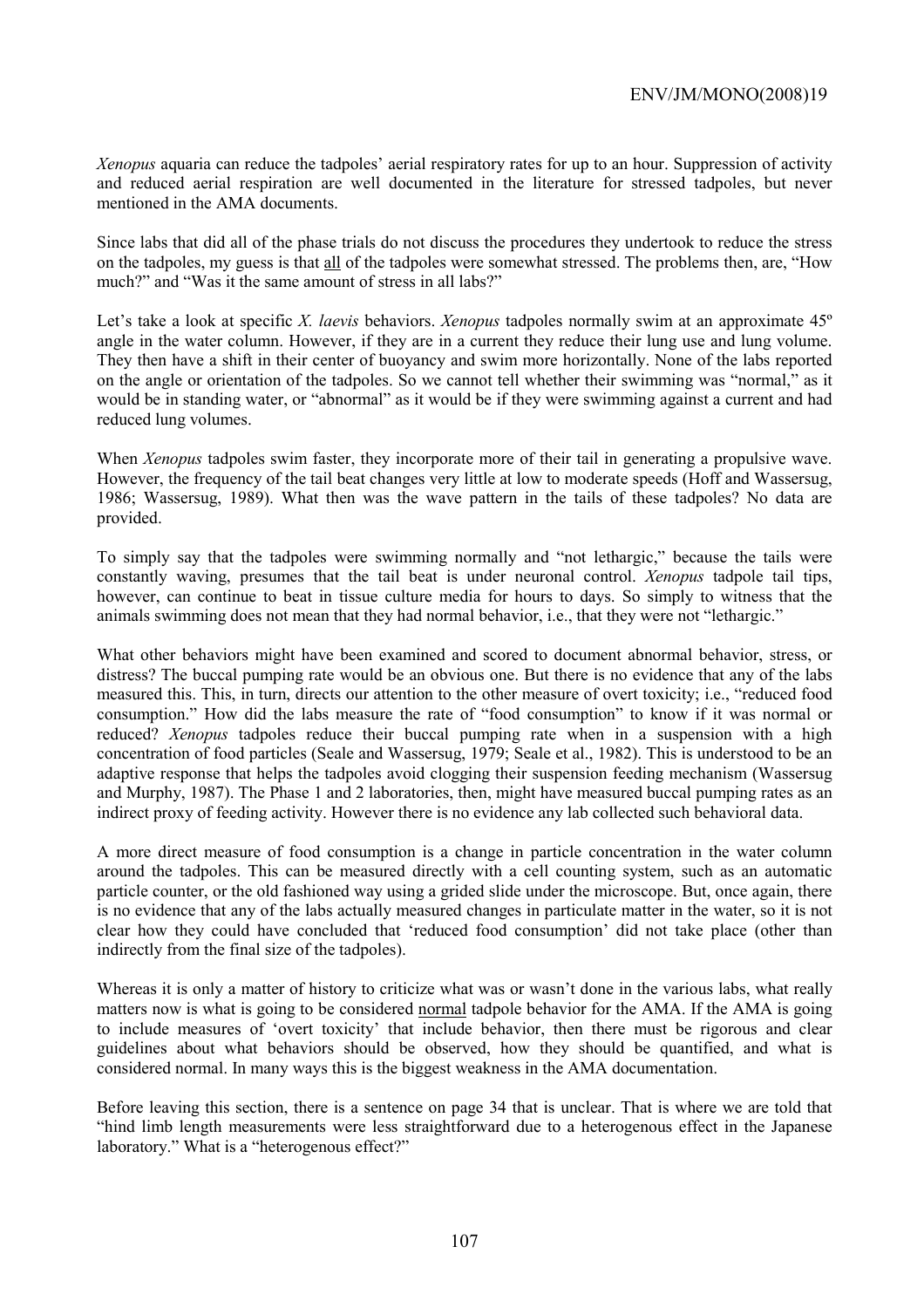The last paragraph in section 4.3 concludes—despite all of the undiscussed and uninterpreted variation in results between the labs—that "the model system is relatively robust and not subject to variation as a function of the test protocols employed." I frankly do not see how such a strong statement can be made when there is variation in the test results between the labs in either gross morphology or thyroid histology that remains unexplained.

As we proceed through the document and the reviews of the various trials in the various labs, this same problem re-emerges. Thus we see on page 41 the statement that "the inter-study variability for wet weight of controls was somewhat greater." This raises a suspicion for me that the animals were subjected to different levels of stress in the different labs, but not enough information is provided to determine what those stressors were. As we work our way through the various chemical agents, we get hints of more variance possibly in behavior that is unexplained. On page 46, we are informed of sedative effects from phenobarbitol. But were those effects similar in all the labs?

The statement on page 49 of "a finding contrary to expected" would seem to have warranted some effort to figure out the source(s) of the variance. Yet the source or sources are not explored in these documents.

*Section 5.2*—One more hint that things were not normal (or at least consistent across labs) even in the controls, is the size range of the *Xenopus*. The average maximum size for *X. laevis* tadpoles in the wild is 80mm (Wager, 1965). The maximum size for tadpoles according to ENV/JM/MONO(2004)17 is 60 mm (page 52), but some of the lab results suggest that control animals are metamorphosing well below that size. It is quite likely then that the laboratory stock that have been used in the various laboratories around the world have been subjected to some substantive artificial selection, as well as the fact that the tadpoles may have been raised under non-optimal conditions.

I maintained a *Xenopus* colony for some 30 years. Over the years I found a tendency, when trying to maintain stock, to keep the first animals that metamorphose after a breeding and discard the extra tadpoles. In a few generations, this can lead to a bias for small individuals that metamorphose at a smaller size. I see nothing in the AMA that discusses how to maintain uniformity, if not 'wild type' in the breeding stock used in the assay. That issue needs to be addressed in the AMA methodology. If it is not addressed, then it belies the key statement in the Introduction to this section that "it is also imperative to refine husbandry methods and other test factors to ensure optimal and consistent performance of controls."

Only two paragraphs later, we are informed that "less than optimal control performance occurred in two experiments during the study." Without any effort to trace down the cause of that sub optimal performance, there is no guarantee that the AMA methodology can be consistently executed.

*Section 5.4*—I consider the inter-lab variation in tadpole size presented on pages 55 and 56 high. What guarantee do we have that the AMA in the future will perform any more consistenly? My concern repeats itself as we go from one test chemical to another. Thus, in section 5.4, we are told that there were "no signs of overt toxicity" but, as noted above, its not clear that the labs looked for behavioral indicators of stress or toxicity. Considering the fact that T4 is a thyroid hormone, one would hope that the assay could run without the level of variability reported for T4 on pages 61 and 62.

When we learn that laboratory 5 had mortality "due to handling errors" warning lights go off in my head. What were the errors? Were all the animals abused, but only a few of them dying? Were those "handling errors" isolated and specifically involving only the individuals that actually died? Or were all the tadpoles exposed to those "handling errors" and some of them were hardy enough to survive?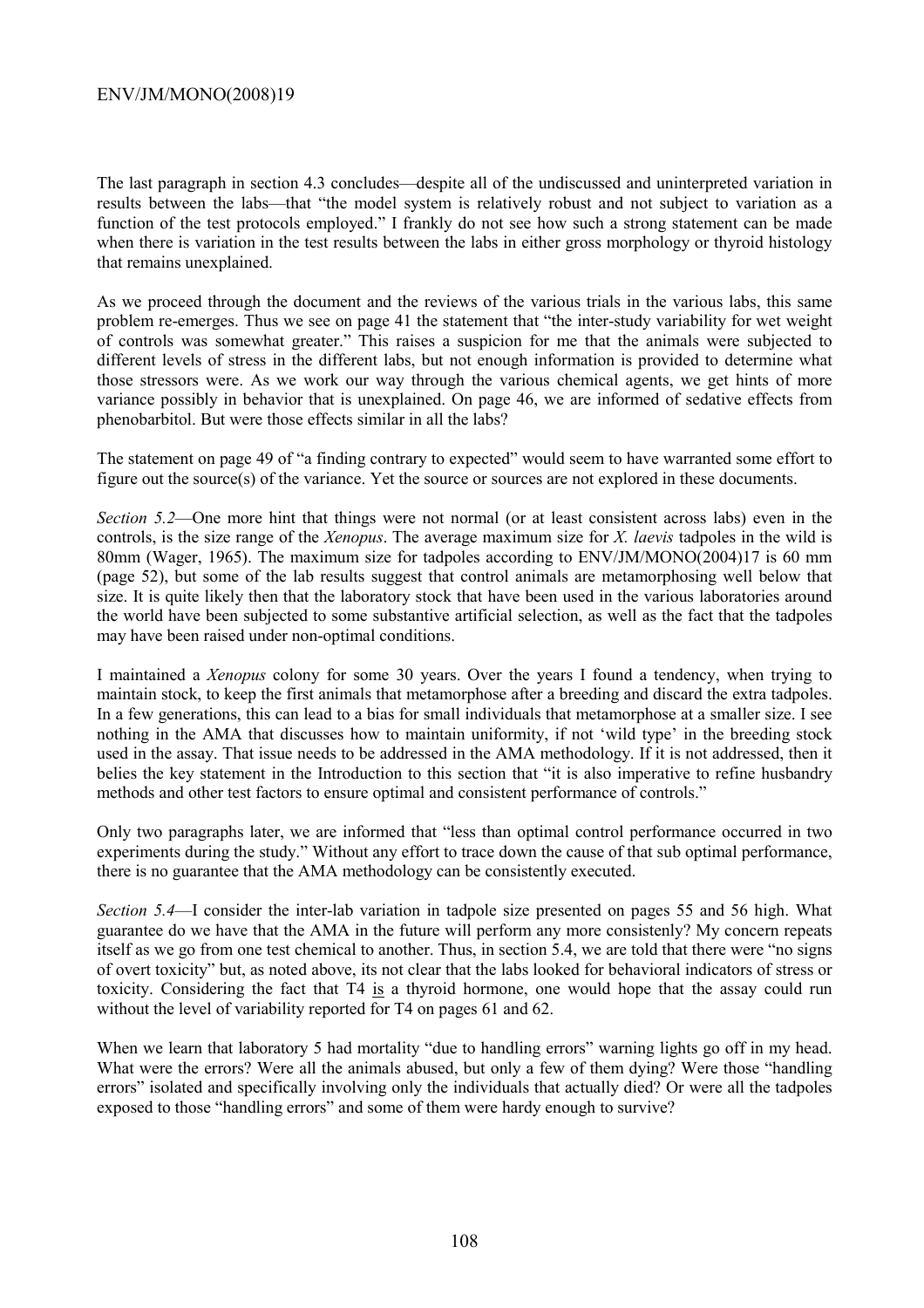Given the variation reported between the three labs, the last sentence on page 67 is bothersome. We are told that "the strong developmental response was deemed to be sufficient to conclude that the assays successfully detected T4." This seems to me a trivial statement, since we have known for decades that T4 affects the development of *Xenopus* tadpoles. What is so problematic is the begining of that sentence where we learn that "thyroid histopathology as inconsistent between the three labs." Thus, for certain agents in certain labs, histopathology is a powerful aspect of the AMA's ability to discern endocrine disruption. In other labs, histopathology yields inconsistent results. Without chasing down the source of such inconsistencies, we cannot have full faith that the AMA protocol can produce consistent results between different labs.

The problem keeps returning. So, on the bottom of page 70, we learn of an additional difference in results from the various labs for which "the reason…has not been determined." By now one has the impression that many months, in many labs, were spent to show the obvious; i.e., that compounds like T4, which are thyroid promoters, accelerate development whereas compounds that have long been known to inhibit metamorphosis, do so in more than one lab. Yes, the AMA works! But not ideally, and not consistently. So I'm left wondering why more effort was not put into trying to identify and resolve the variation reported in the results from the different labs.

The various sections all seem to end with some statement that the assay worked. Thus we are told that the strange development observed in the tadpoles in the iopanoic acid (IOP) studies (with "asynchronous development") simply because it gave a response "can be considered a 'positive' result." Yes, positive. But otherwise uninterpretable.

The last paragraph on page 76 states that the iodine content in the culture water "must be considered." It isn't clear that this was addressed in the earlier phase trials and may be more important than is appreciated in the current AMA methodology.

Section 5 ends with a statement that metamorphosis in *Xenopus laevis* could be used as a "testing tool for thyroid system disruption." While this important concluding statement is in italics, this was clearly known twenty years ago.

*Section 6.2*—Here is an aside on biology, and not on the assay *per se*. I found it intriguing that estrogen increased the size of the *Xenopus* tadpoles. Adult female *Xenopus* are larger than males. Over the years, I have been occasionally asked if there is some way to tell male from female tadpoles. It would be fun now to go back to the lab and find out whether, all else being equal, female *Xenopus* tadpoles are larger than males at or before metamorphosis. Hayes et al.'s (1993) failure to find any estrogenic effect on *Bufo* larval growth and metamorphosis doesn't moot the question. It is my impression that species, whose size at metamorphosis is closest to their size at first reproduction, are more likely to show differentiation of their gonads at metamorphosis than species that metamorphose at a size well below their reproductive size. Sex difference in size at metamorphosis may thus be most likely to be found in the former rather than the latter group.

*Section 7*—This section acknowledges that the scientific literature was reviewed up to 2003. It is not clear why the literature wasn't updated for the last three or four years. The literature, though, is updated in Fort et al. (2007).

In section 7.2, we are introduced to *Silurana* (*Xenopus*) *tropicalis* as alternative model species. We are told that it could be used in place of *Xenopus laevis* "with minimal modifications," but those modifications are never specified.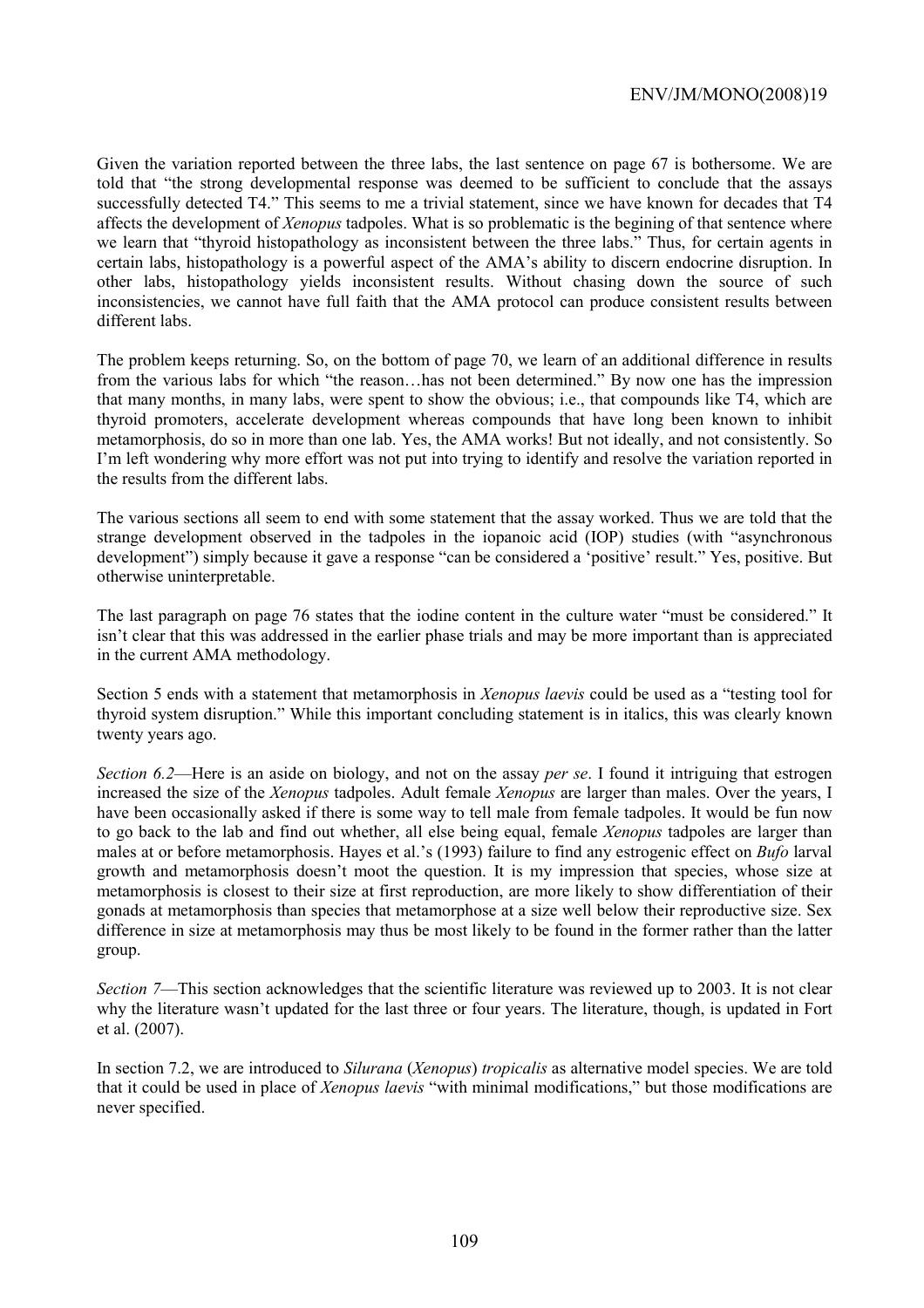*Section 8.1—This section proclaims* "The reproducibility of the AMA, for screening purposes, has been well-demonstrated using several representative thyroid-active chemicals across geographically diverse laboratories." However, if the variation between the labs cannot be explained, then one cannot feel as confident about this proclamation as the author of the review.

*Section 8.3*—Here the strengths and limitations of the assay are listed. I agree with the combination of morphological and histological endpoints, but they are only considered acceptable within the context of the animals having normal behavior. Without defining 'normal behavior,' and without any clear guidance on how to quantify that, it is not clear how sensitive, reproducible, and reliable the AMA will be.

## 3. *Biological and toxicological relevance of the assay as related to its stated purpose.*

The AMA with *Xenopus* is toxicologically relevant in that this is the most common amphibian used in toxicological research around the world. Its biological relevance, however, is slightly less relevant in some situations. *Xenopus* is not native to any continent outside Africa, and its morphology, ecology and behavior both as a larva and adult, are quite unlike those of other amphibian genera in North America, Asia, Europe, or Australia. The authors of the EPA documents suggest that the agency is aware of situations where data collected with *Xenopus* via the AMA, may not be relevant for other species and mentions the potential need to verify the results from the AMA with other anuran taxa.

## 4. *Clarity and conciseness of the test method in describing the methodology of the assay such that a laboratory can a) comprehend the objective, b) conduct the assay, c) observe and measure prescribed endpoints, d) compile and prepare data for statistical analyses, and e) report results.*

My greatest concerns about the AMA center on the document "Draft Method for the AMA." Various laboratories should be able to follow the methodology of this essential document and achieve identical results. There is simply not enough detail in this methodology to be confident that the assays can be executed with adequate amounts of reproducibility.

The following is a list of my major concerns.

*Breeding stock*—No guidance is provided on whether one should be concerned about inbreeding in laboratory stock. As noted in Item 2, the labs in general seem to be reporting tadpoles in control tanks metamorphosing below the maximum size in nature. As I've noted above, it is easy to artificially select for larvae that metamorphose at a small size. But how would that affect the results of the AMA? One guess is that it would reduce the sensitivity of the assay. If a presumed endocrine disruptor reduces the size of tadpoles, and the tadpoles used in that assay have already been selected to be dwarfs, then it's going to be more difficult for the AMA to pick up a significant reduction in size.

I do not recommend that the EPA delay putting the AMA into operation. But ways to either deal with or avoid using inbred lines need to be addressed. Whatever their guidelines are, they have to be tight enough that they yield standardized breeding stocks across various labs.

*Exposure system*—Another major concern I have is with the mechanics of the flow-through dilutor system. I understand that the tanks will be in parallel, not in series, which, of course is essential. But much more information is needed to make sure that all the labs produce comparable circulation in their tanks by: 1) having identical placements of the inflow and outflow apertures, 2) apertures of identical size, 3) yielding identical flow rates and circulation in the tanks.

In Item 2 above, I emphasize that *Xenopus* tadpoles live in non-flowing water and that putting them in a current is stressful. The background literature in support of this claim goes back at least a decade, some of it to the early 1980s. Nowhere in these documents do I see those concerns mentioned or discussed.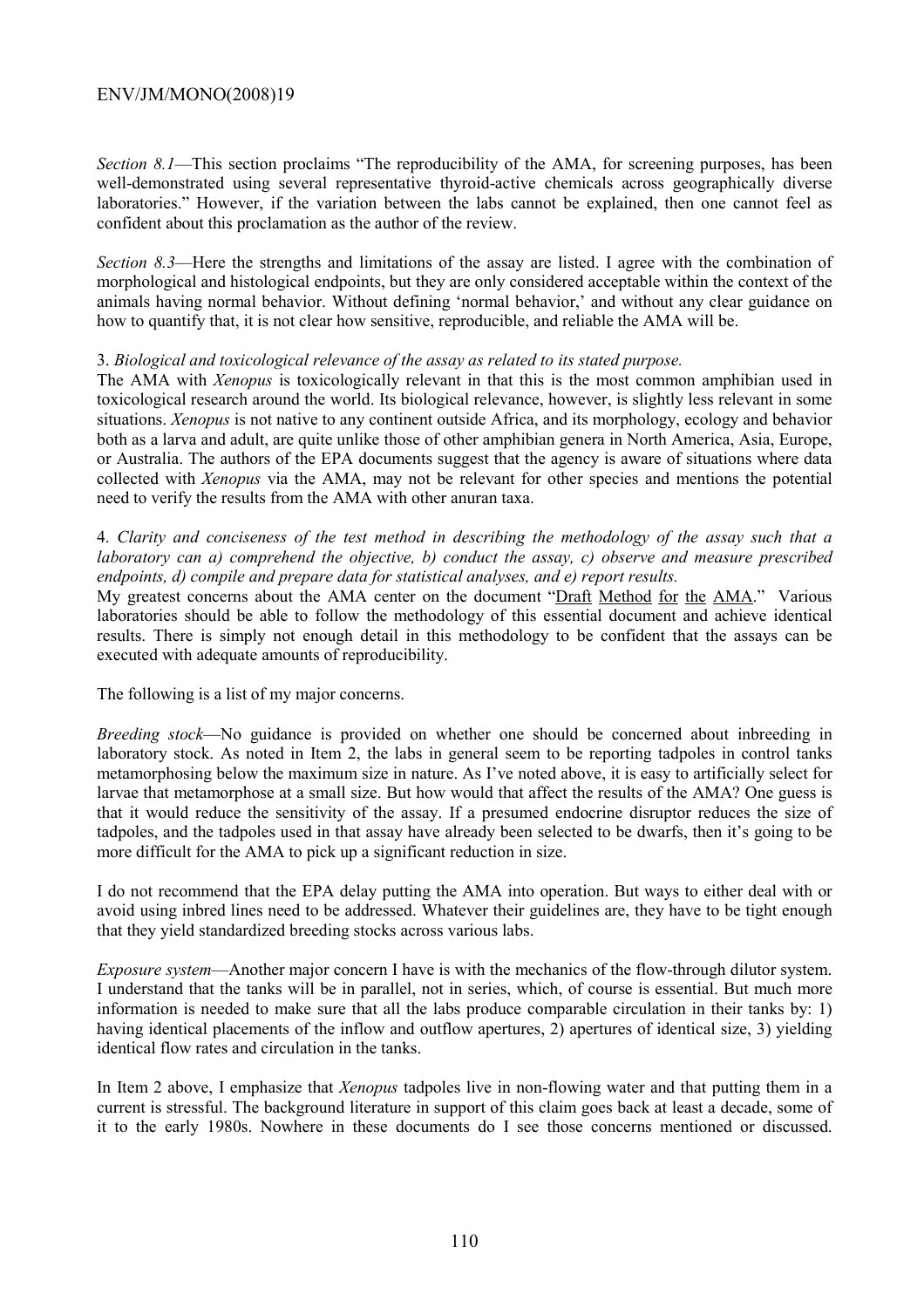Minimally the AMA should include ways to minimize the current velocity in the tanks, such that there will not be a major, standing circulation**.**

Please consider the following: *Xenopus* tadpoles in a current reduce their aerial respiration rate. They do this by lowering the volume of air in their lungs. This makes them more negatively buoyant so they can stay closer to the bottom, where the flow rate is lowest. This, however, lowers their stamina and can increase their lactic acid concentration (see Wassersug and Feder, 1983; Feder and Wassersug, 1984). If the lactic acid is elevated, then the animals are stressed. Stress increases corticotropin-releasing factor (CRF) which has been shown to activate both adrenal (interrenal) and thyroid hormone secretions (see Denver, 1996, plus other papers cited therem as well as reviewed in Wells, 2007, p. 608 and Fort et al., 2007).

What is remarkable is that the EPA documents fully acknowledge the problem of stress from an endocrinological perspective, yet completely ignore it from an ecological and behavioral perspective. Thus, in the ENV/JM/MONO(2004)17 document (which is in general an excellent document) we are told explicitly on page 27 that CRF, not TRH (=thyrotropin releasing hormone not "thyroid receptor element" as claimed in Table 1-1, page 20 of the same document) "is the primary hypothalamic releasing hormone responsible ultimately for the induction of metamorphosis." On the next page we learn that many tissues in tadpoles are responsive to the impact of corticoids on thyroid hormone action. The section ends (paragraph 29) with the statement that "Overall, physiological synthesis and secretion of corticoids play an important role in anuran metamorphosis." In layman's terms, these quotes recognize that the endocrinological pathways that respond to environmental stress interact with the endocrinological pathway that control metamorphosis. Yet the AMA documentation says nothing about how to limit, or even recognize and regulate non-chemical environmental stressors on tadpoles.

Since the EPA is committed to a flow-through system, in order to stabilize the delivery of the test compounds, far more effort needs to be spent on how to do this in a way that minimizes—or at least standardizes—the stress that currents, for example, place on *Xenopus* tadpoles.

*Removing the jelly from the eggs*—An optional step in the production of tadpoles for the AMA is to use Lcysteine to remove the jelly. It is not clear why this should be done, optionally or otherwise. From a historical perspective, one can understand why many labs do this. It is, for example, part of the FETAX, which is an assay for developmental disruptors of embryogenesis. Since the concern in that assay is to get the test agent to the embryo in a consistent fashion, it makes sense to remove the jelly, which may or may not be uniform on different eggs and may inhibit transfer of the test chemicals to the embryos themselves. Removing the jelly is also a step in all trangenic work with *Xenopus* eggs. However, in light of the concerns that iodine in the water may be an important variable that needs to be controlled, I feel that the Lcysteine step should not be optional.

A case can be made for removing the jelly to make sure that iodine and other growth promoting elements in the water (most notably  $O_2$ ) are not blocked from getting to the embryo. Notably, this has relevance to the 'thyroid axis' even in the early embryo. Dubois et al. (2006) point out that thyroid hormone is assumed to be absent in embryos before they develop a differentiated thyroid gland. However, they show that elements of thyroid hormone signaling pathways are present during early development of *Xenopus*. They find, for example, functional deiodinase activity and even T4 at significant levels during early embryogenesis, this pre-thyroid gland hormonal activity is substantive in neurogenic areas.

An implication of the Dubois et al. study is that thyroid hormonal function can affect tadpole development long before the tadpoles reach NF stage 51. Without more knowledge about how the jelly affects this embryo biochemistry, a case can be made for removing it from all eggs to strive for better consistency.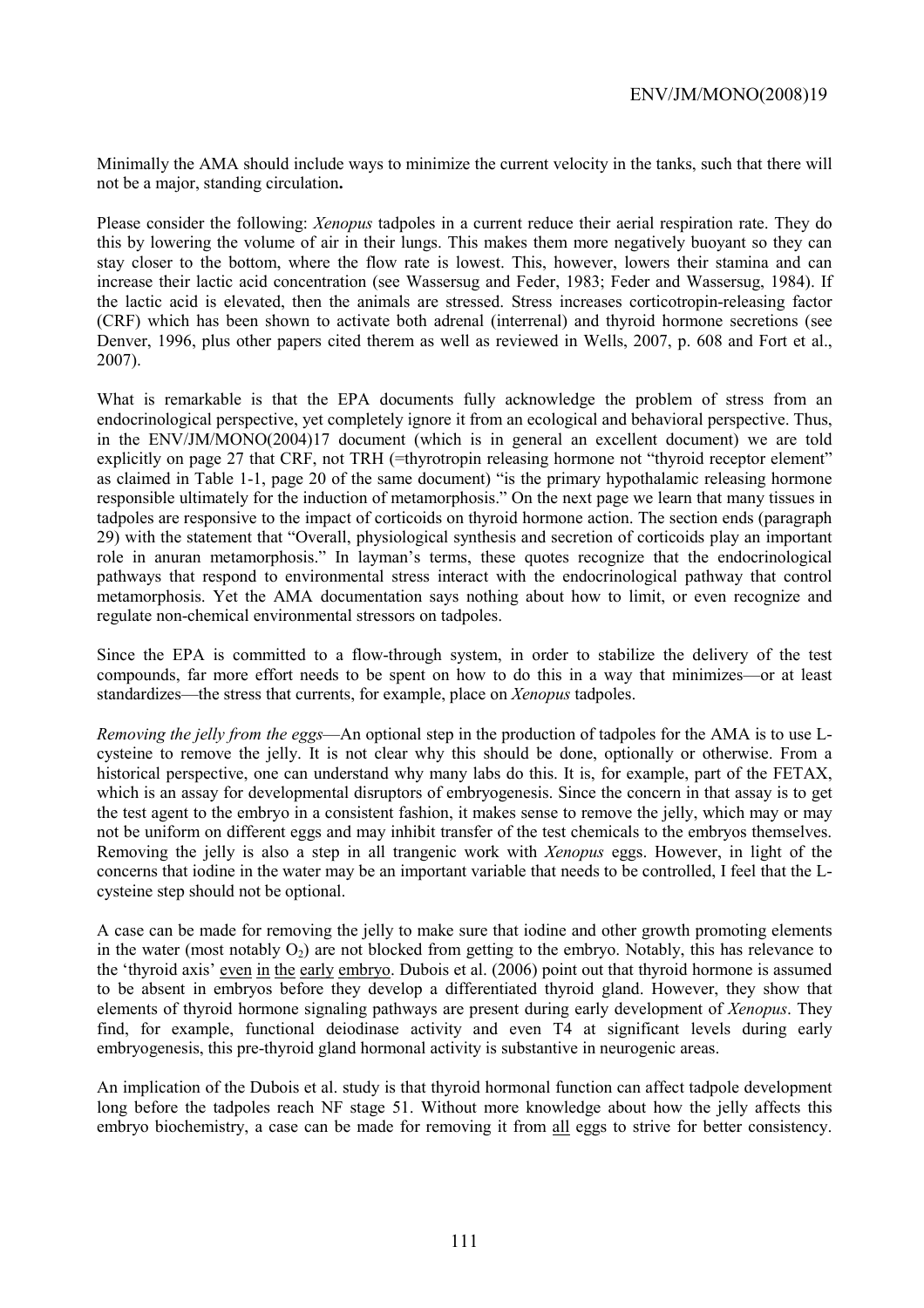[Minimally, those who run the AMA need to have control of iodine concentration in the water right from the time that they start breeding the adults, and not just during the execution of the AMA.]

There is, however, an alternative way of looking at this. If we are concerned about whether a certain agent is an endocrine disruptor in the natural environment, we should remember that frogs' eggs all have gelatinous coats in the wild, and this material may have a protective function for the embryos. If the results from the AMA are to be most meaningful for other species in the wild, a case could be made for leaving the jelly on, to help make the *Xenopus* eggs more comparable to those of other species in the wild.

Either way—with or without jelly—the EPA should arrive at a consistent and non-optional policy about how the eggs for the AMA should be raised.

*Larval care and selection*—The AMA similarly must come up with clearer guidelines on how to standardize, if not minimize, the daily disturbance to the tadpoles. In the Methods document there is only a single sentence on cleaning the tanks. There we are told that the tanks "shall be siphoned clean daily." There are no guidelines on how to do this in a standardized fashion that minimizes the stress on the tadpoles.

As mentioned above, tapping on the side of an aquarium can cause *Xenopus* tadpoles to reduce their aerial respiration rate, even when their swimming and other behaviors appear perfectly normal. Siphoning the bottom of a tadpole tank must surely be a comparable or more extreme stressor.

It is well known for tadpoles of other species that they retreat to the shallows and stay near the bottom when they sense a threat. Clearly, intensively siphoning the tank would be a stressful mechanical disturbance for any tadpole. Rot-Nikcevic et al. (2005) found that mechanical disturbance can indeed reduce the growth rate of *Xenopus* tadpoles. Although their data were not statistically significant at the P < 0.05 level, their mechanically disturbed *Xenopus* tadpoles were on average 10% smaller than undisturbed tadpoles.

 Older data in Wassersug and Murphy (1987) show that aerial respiration facilitates growth in *Xenopus* larvae. Denying *Xenopus* access to air by stressing them so they avoid the air-water interface is likely to retard metamorphosis (Pronych and Wassersug, 1994). Feder and Wassersug (1984) show that 16.6% of the total O2 consumption for *Xenopus* larvae in normoxic water comes from aerial respiration. This can increase to 100% in hypoxic water. All of these data suggest that mechanical disturbance is likely to negatively impact on *Xenopus* larvae in the AMA. This mechanical disturbance can be from cleaning activity, noise from pumps, human activity around the tanks, bubble stones or other aerating machinery, etc. In order for the AMA to yield consistent results between labs, the protocol must include rigorous standards for controlling, if not eliminating, these sources of stress to the tadpoles**.** 

*Establishing the highest test concentration*—There is a subtle contradiction in the example given under the subheading of "test concentration range." There we are told that the minimal range "shall be at least one order of magnitude" but that is immediately followed by an example where the range runs from 0.11 to 1.0, which is slightly less than one full order or magnitude.

*Daily observations of test animals*—We are told this is necessary, but there are no directions about what one should be observing. Yet again, it seems imperative that the AMA define more rigorously what constitutes normal behavior for *Xenopus* tadpoles.

*Hindlimb length*—Should the same side of the tadpole be measured in all the labs? Should labs measure both sides so they can collect data on fluctuating asymmetry?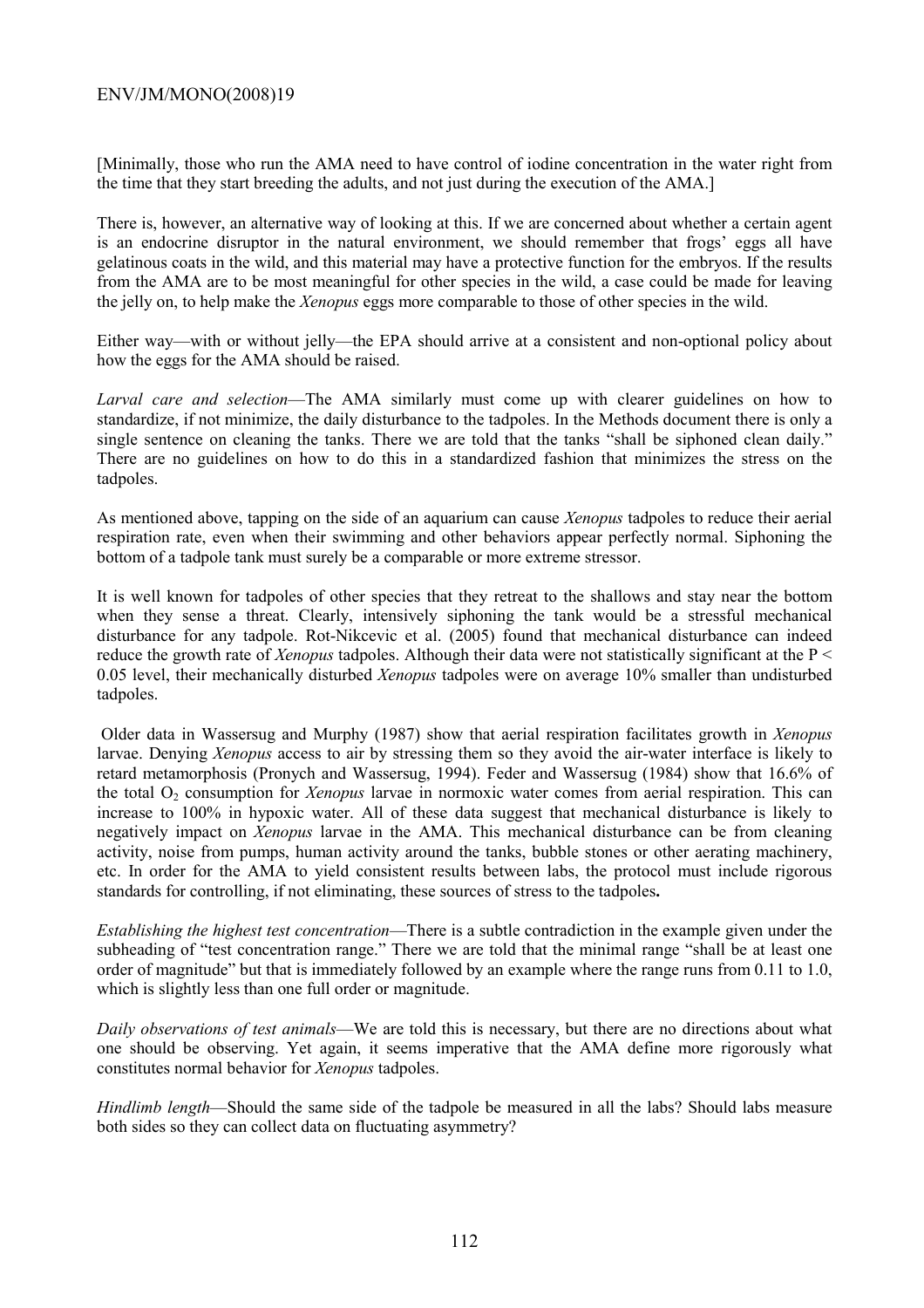*Body length and wet weight*—More direction is necessary to standardize how one should remove adherent water from the body of tadpoles before their weight is determined. The document recognizes that "weight determinations can cause stressful conditions for tadpoles and may cause skin damage." This would mandate standardization in this step. Over the years I've watched students very gently pick up tadpoles with a dipnet and do virtually nothing to remove surface of water for fear of injuring the larvae. I've also seen tadpoles get shaken down vigorously and patted dry as if they were vegetables being prepared for a salad. The EPA needs to provide greater direction about how the tadpoles should be freed from surface fluid in order to increase the chances of comparable weight measurements between labs.

*Additional observations*—The text here makes it clear that the EPA expects behavior to be monitored, but it gives no guidance on how to do this. Taking each one of their examples, one can see problems.

They start off by mentioning "uncoordinated swimming." *Xenopus* is a social species. Is "uncoordinated swimming" then measured by the geometry of the school (e.g., orientation of one tadpole to another? distance between tadpoles? etc.). The distance between tadpoles varies depending on their size, density, and illumination (Katz et al., 1981). But chemical agents can also affect the interactive distance; i.e., the 'coordinated' nature of their swimming within a school (Lum et al., 1982). Should this be measured to determine if their swimming is coordinated?

The next variable mentioned is 'hyperventilation." Ventilation for *Xenopus* tadpoles has both an aerial and an aquatic component. Under normoxic conditions, tadpoles come to the surface to take air about twice an hour. If they were to come up three or four times an hour, that would be a 50 and 100% increase in their aerial respiratory rate and could be considered "hyperventilation."

One may suppose that the authors of the AMA protocol were not thinking about aerial respiration at all, but only aquatic ventilation. There is, however, still a problem. The primary determinant of buccal pumping rate (i.e., aquatic ventilation) is not  $O_2$  concentration, but the density of particulate matter in the water (see Feder et al., 1984; Seale et al., 1982). Thus a "hyperventilating tadpole" may be experiencing hunger rather than respiratory distress. Without standardizing exactly when food is delivered to the tanks, how uniformly it is dispersed in the water, and how rigorously ventilation is measured, there will be no way for any lab to determine whether the tadpoles are indeed hyperventilating.

Next on the list is "atypical quiescence." I have no idea what that means or how it is supposed to be measured.

The last variable is "non-feeding," but again there is no indication of how that is supposed to be measured. *Xenopus* tadpoles can regularly feed on suspended particles that are too small to be seen with the naked eye; they are continuous, obligatory, suspension feeders. If they were not trapping particles in mucous, the particles would be going into the mouth through their gill slits and out again. They would then be "nonfeeding." But how would any lab determine that?

Possibly the author(s) of the AMA protocol expect those using the AMA to be measuring buccal pumping rate. That is the only variable which can be easily measured that is an indirect behavioral proxy for whether a tadpole is feeding or not. But there are no guidelines provided about how and when to do this.

*O<sub>2</sub> concentration*—The AMA sets a range for  $O_2$  concentration which should be no less than 40% of air saturation. It does not specify how the water should be aerated in order to maintain that concentration. That needs to be standardized in order to reduce disturbance to the tadpoles.

*Water temperature*—The water temperature is supposed to be maintained at  $22 +1$  °C. This is slightly above preferred room temperature for North America, which is usually 21ºC. With air temperature of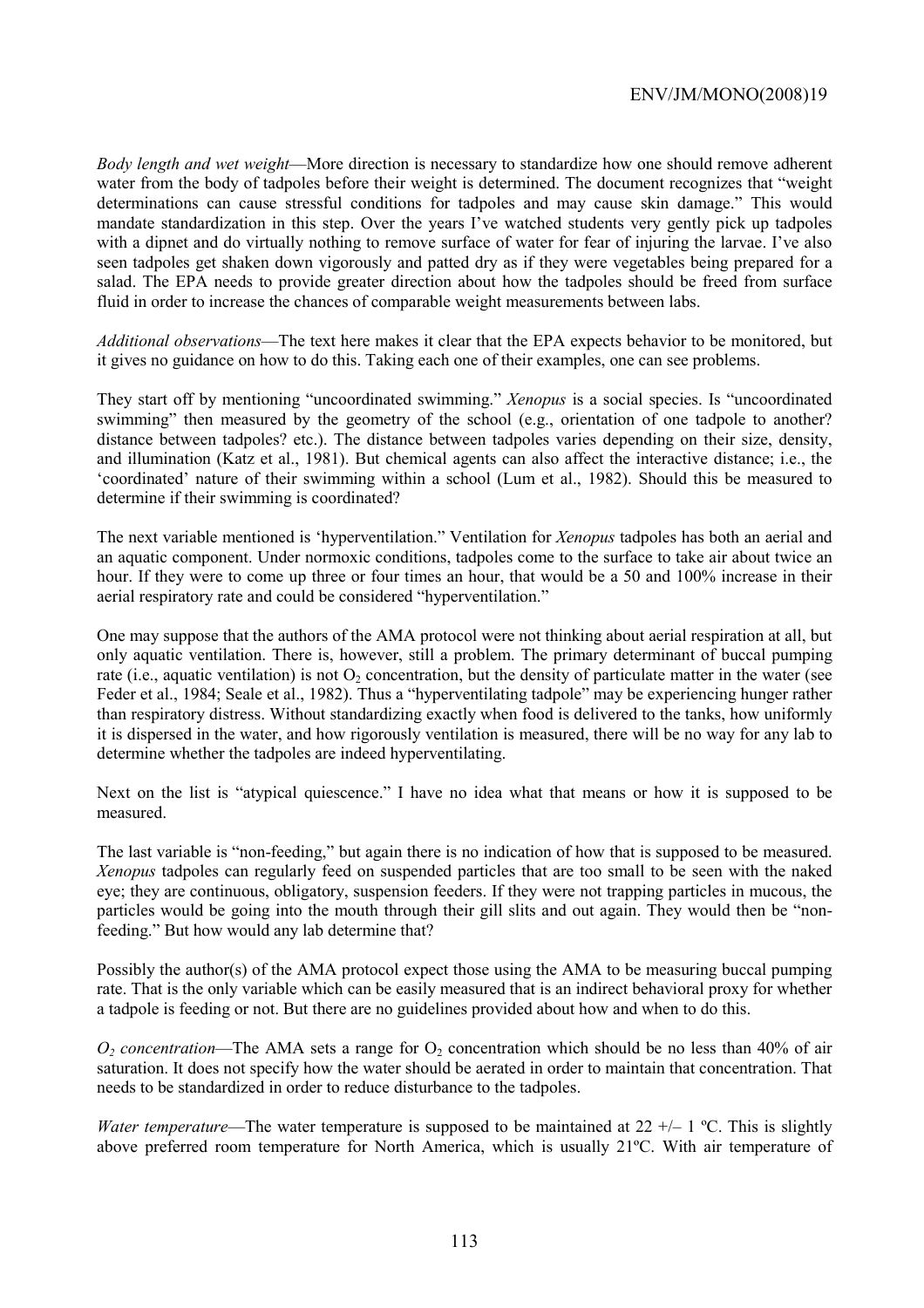precisely 21<sup>o</sup>C, evaporative cooling would lower the water temperature to slightly below the 22  $+/- 1$  <sup>o</sup>C range. That would then require some way of heating the water to bring it up to  $22+/- 1$  °C. How is that temperature supposed to be maintained?

There are various options for maintaining the tank temperature above room temperature. They range from individual heaters in the tanks to heating the water in the up-stream reservoir for the flow-through system.

I did not see documentation on how different the growth would be for the *Xenopus* tadpoles, if they were raised, say, at 21.1 versus 22.9 °C, even though both would be in the acceptable range of 22 +/- 1 °C. It is not clear how the range of +/- 1 ºC was established. One suspects that it was simply convenient and not based on firm data to show that there were no differences in the growth and metamorphosis of *Xenopus* at 21.1 ºC versus 22.9 ºC. In a flow-through system, it can be difficult to maintain thermal constancy within a tank. More guidance should be provided about how to stabilize the temperature in the tanks.

## 5. *Strengths and/or limitations of the assay.*

The greatest strength of the assay come from the amount of work that the EPA, its partners and its contractors have put into developing the assay over the last decade. They have made major progress in developing a reliable amphibian metamorphosis assay. Given the concerns about endocrine disruptors in the environment, this effort was appropriate. There are, however, some holes in the protocol about how to perform the assay. As stated extensively above, important variables in the execution of the assay are missing from the documents provided. The biological relevance has to be qualified given how different *Xenopus* is than all of the non-pipid anurans in the world (see #3 above).

## 6. *Impacts of the choice of test substances and methods chosen to demonstrate the performance of the assay.*

The tests subjects used to demonstrate the performance of the assay were appropriate as were most of the methods used. However there are still some methodological problems, which are discussed extensively above.

## 7. *Repeatability and reproducibility of the results obtained with the assay, considering the variability inherent in the biological and chemical test methods.*

One of my greatest concerns in the AMA documentation is the high variance in reproducibility of the results obtained from the various labs during the various test phases. I am disquieted by the little attention given to the variance between the labs, when their protocols were (supposedly) identical.

Most of the chemicals used in these studies were well known inhibitors or accelerators of metamorphosis. The fact that inhibition and acceleration were seen in the test results is, of course, exactly what one expected. I did not expect, however, the variance in the reports between the different labs. It is bothersome that more effort was not made to explain the inter-laboratory variance.

## 8. *Please comment on the overall utility of the assay as a screening tool, to be used by the EPA, to identify chemicals that have the potential to interact with the endocrine system to warrant further testing.*

Despite all the concerns stated above, I feel that the EPA should accept the AMA—*with expansion of its protocol documentation*—as a screening tool for chemicals that may have the potential to interact with the vertebrate endocrine system. I encourage the EPA to proceed with putting this assay on-line, while they concurrently address the many concerns raised in Items 2 and 4 above.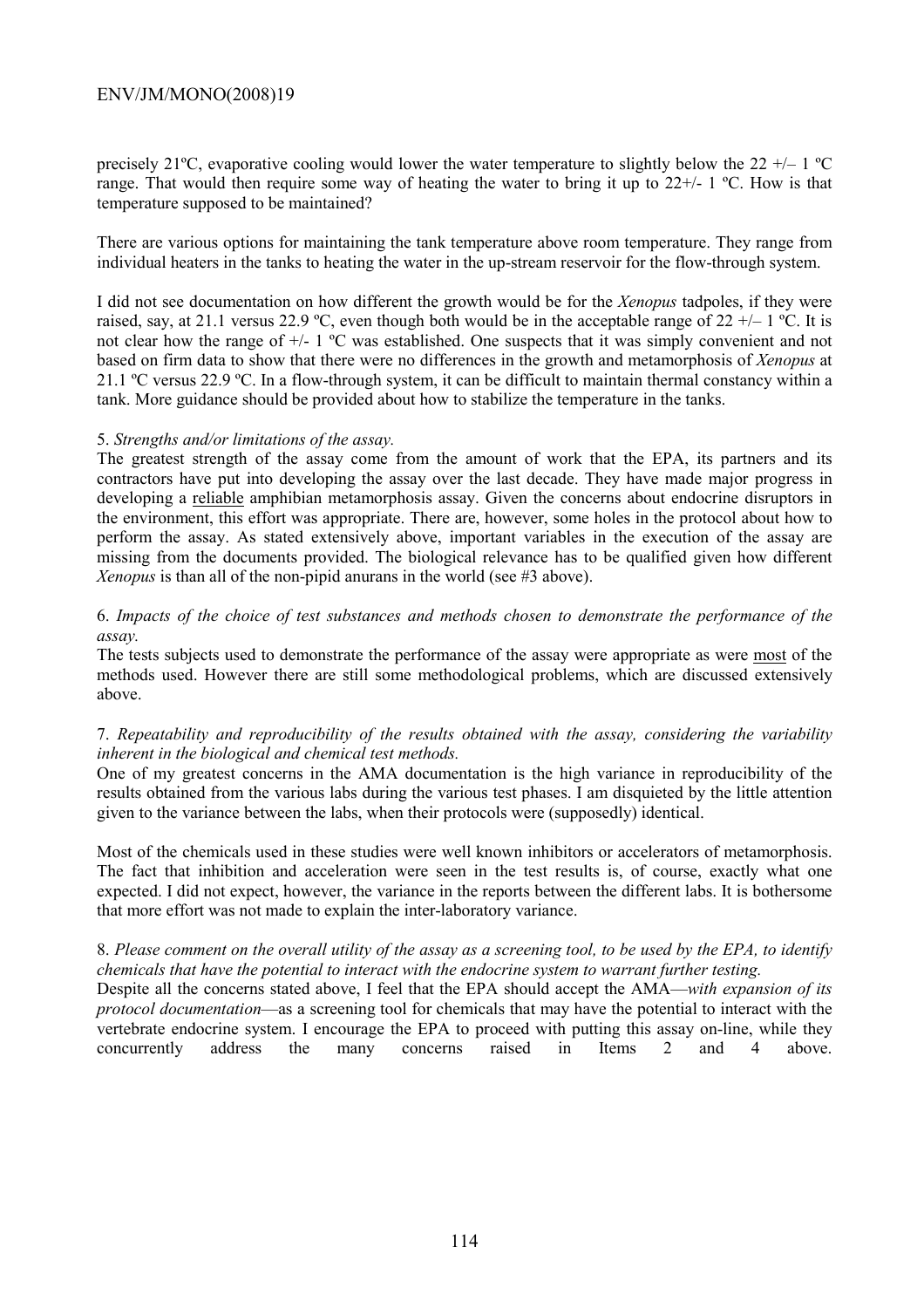#### REFERENCES

Degitz, S.J., P.A. Kosian, E.A. Makynen, K.M. Jensen and G.T. Ankley 2000 Stage- and species-specific developmental toxicity of all-trans retinoic acid in four native North American ranids and *Xenopus laevis*. *Toxicol. Sci*., 57:264-274.

Degitz, S.J., E.J. Durham, J.E. Tietge, P.A. Kosian, G.W. Holcombe and G.T. Ankley 2003 Developmental toxicity of methoprene and several degradation products in *Xenopus laevis*. *Aquat. Toxicol.*, 64:97-105.

Denver, R.J. 1996 Neuroendocrine control of amphibian metamorphosis. In: "*Metamorphosis: Post-Embryonic Reprogramming of Gene Expression in Amphibian and Insect Cells*." J. R. Tata, L. I. Gilbert and E. Frieden (eds.) Academic Press, Orlando, pp. 433-464.

Dubois, G.M., A. Sebillot, G.G.J.M. Kuiper, C.H.J. Verhoelst, V.M. Darras, T.J. Visser and B.A. Demeneix 2006 Deiodinase activity is present in *Xenopus laevis* during early embryogenesis. *Endocrinology*, 147:4941-4949.

Feder, M.E. and R.J. Wassersug 1984 Aerial versus aquatic oxygen consumption in larvae of the clawed frog, *Xenopus laevis*. *J. Exp. Biol.*, 108:231-245.

Feder, M.E., D.B. Seale, M.E. Boraas, R.J. Wassersug and A.G. Gibbs 1984 Functional conflicts between feeding and gas exchange in suspension-feeding tadpoles, *Xenopus laevis*. *J. Exp. Biol.*, 110:91-98.

Fort, D.J., S. Degitz, J. Tietge, L.W. Touart 2007 The hypothalamic-pituitary-thyroid (HPT) axis in frogs and its role in frog development and reproduction. *Crit. Rev. Toxicol.*, 37:117-161.

Gardiner, D., A. Ndayibagira, F. Grun and B. Blumberg 2003 Deformed frogs and environmental retinoids. *Pure Appl. Chem*., 75:2263-2273.

Hayes, T.B., R. Chan and P. Licht 1993 Interaction of temperature and steroids on larval growth, development and metamorphosis in a toad (*Bufo boreas*). *J. Exp. Zool*. 266:206-215.

Hayes, T.B. 1997 Steroid as potential modulators of thyroid hormone activity in anuran metamorphosis. *Am. Zool*., 37:482-490.

Hoff, K. and R.J. Wassersug 1986 The kinematics of swimming in larvae of the clawed frog, *Xenopus laevis*. *J. Exp. Biol*., 122:1-12.

Katz, L., M. Potel and R.J. Wassersug 1981 Structure and mechanisms of schooling in larvae of the clawed frog, *Xenopus laevis*. *Anim. Behav.*, 29:20-33.

Lum, A., R.J. Wassersug, M. Potel and S. Lerner 1982 Schooling behavior of tadpoles: A potential indicator of ototoxicity. *Pharmac. Biochem. Behav*., 17:363-366.

Maden, M. 1993 The homeotic transformation of tails into limbs in *Rana temporaria* by retinoids. *Dev. Biol.*, 159:379-391.

Nishikawa, K. and R.J. Wassersug 1988 Morphology of the caudal spinal cord in *Rana* (Ranidae) and *Xenopus* (Pipidae) tadpoles. *J. Comp. Neurol*., 269:193-202.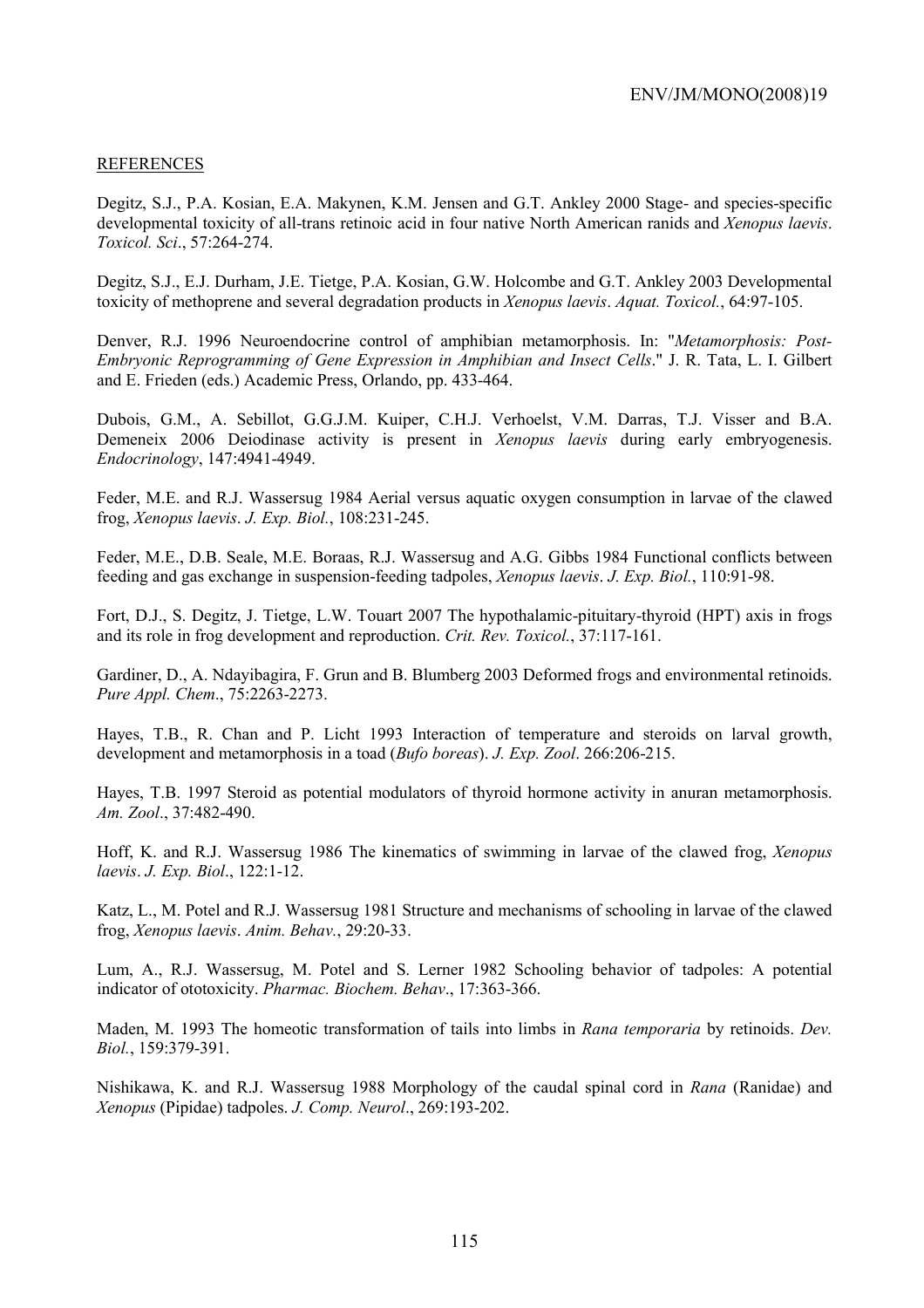Ortiz-Santaliestra, M.E. and D.W. Sparling 2007 Alteration of larval development and metamorphosis by nitrate and perchlorate in Southern Leopard Frogs (*Rana sphenocephala*). *Arch. Environ. Con. Tox.*, 53:639-646.

Pronych, S. and R.J. Wassersug 1994 Lung use and development in *Xenopus laevis* tadpoles. *Can. J. Zool*., 72:738-743.

Robins A., G. Lippolis, A. Bisazza, G. Vallortigara and L.J. Rogers 1998 Lateralized agonistic responses and hindlimb use in toads. *Anim. Behav*., 56:875-881.

Rot-Nikcevic, I., R.J. Denver and R.J. Wassersug 2005 The influence of visual and tactile stimulation on growth and metamorphosis in anuran larvae. *Funct. Ecol*., 19:1008-1016.

Seale, D.B. and R.J. Wassersug 1979 Suspension feeding dynamics of anuran larvae related to their functional morphology. *Oecologia*, 39:259-272.

Seale, D.B., K. Hoff and R.J. Wassersug 1982 *Xenopus laevis* larvae (Amphibia, Anura) as model suspension feeders. *Hydrobiologia*, 87:161-169.

Söderman, F., S. Dongen, S. Pakkasmaa and J. Merilä 2007 Environmental stress increases skeletal fluctuating asymmetry in the moor frog *Rana arvalis*. *Oecologia*, 151:593-604.

Vershinin, V.L., E.A. Gileva and N.V. Glotov 2007 Fluctuating asymmetry of measurable parameters in *Rana arvalis*: Methodology. *Russ. J. Ecol+.,* 38:72-74.

Wager, V.A. 1965 *The Frogs of South Africa*, Purnell & Sons, Johannesburg.

Walks, D.J. 2007 Persistence of plankton in flowing water. *Can. J. Fish. Aquat. Sci*., 64:1693-1702.

Wassersug, R.J. and M.E. Feder 1983 The effects of oxygen concentration, body size and respiratory behaviors on the stamina of obligate aquatic (*Bufo americanus*) and facultative air-breathing (*Xenopus laevis* and *Rana berlandieri*) anuran larvae. *J. Exp. Biol*., 105:173-190.

Wassersug, R.J. 1996 The biology of *Xenopus* tadpoles. In: R.C. Tinsley and H.R. Kobel (eds.). *The Biology of Xenopus*, Clarendon Press, Oxford, pp. 195-211.

Wassersug, R.J. 1989 Locomotion in amphibian larvae (or "Why aren't tadpoles built like fishes?"). *Amer. Zool*., 29:65-84.

Wassersug, R.J. and A.M. Murphy 1987 Aerial respiration facilitates growth in suspension-feeding anuran larvae (*Xenopus laevis*). *Exp. Biol*., 46:141-147.

Wassersug, R.J. 1997 Where the tadpole meets the world-Observations and speculations on biomechanical and biochemical factors influencing metamorphosis in anurans. *Amer. Zool*., 37:124-136.

Wells, K.D. 2007 *The Ecology and Behavior of Amphibians*, University of Chicago Press, Chicago, pp. 608.

Shi, Y. 2000 *Amphibian Metamorphosis*, John Wiley & Sons, Inc., Toronto.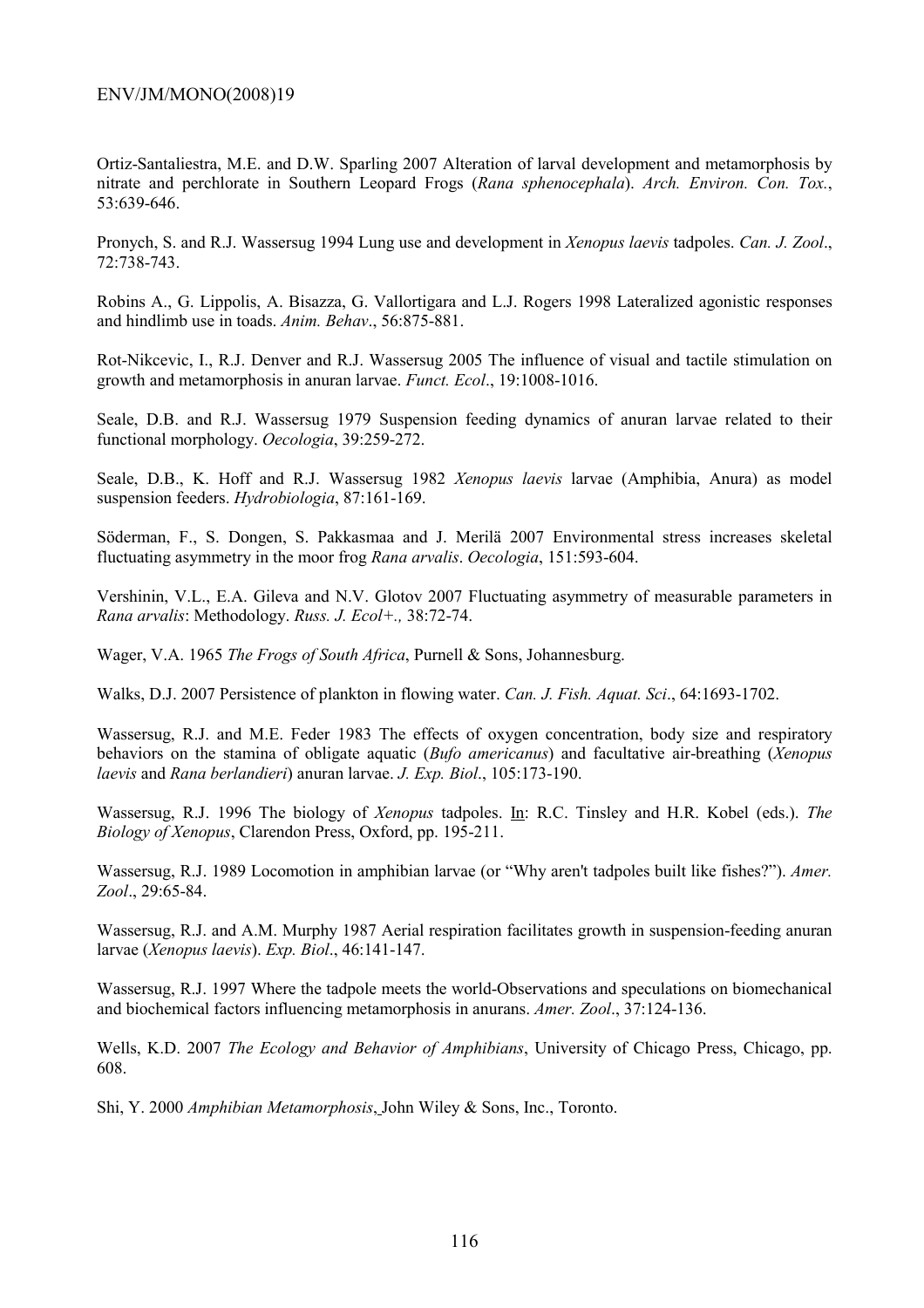**Appendix A** 

**CHARGE TO PEER REVIEWERS**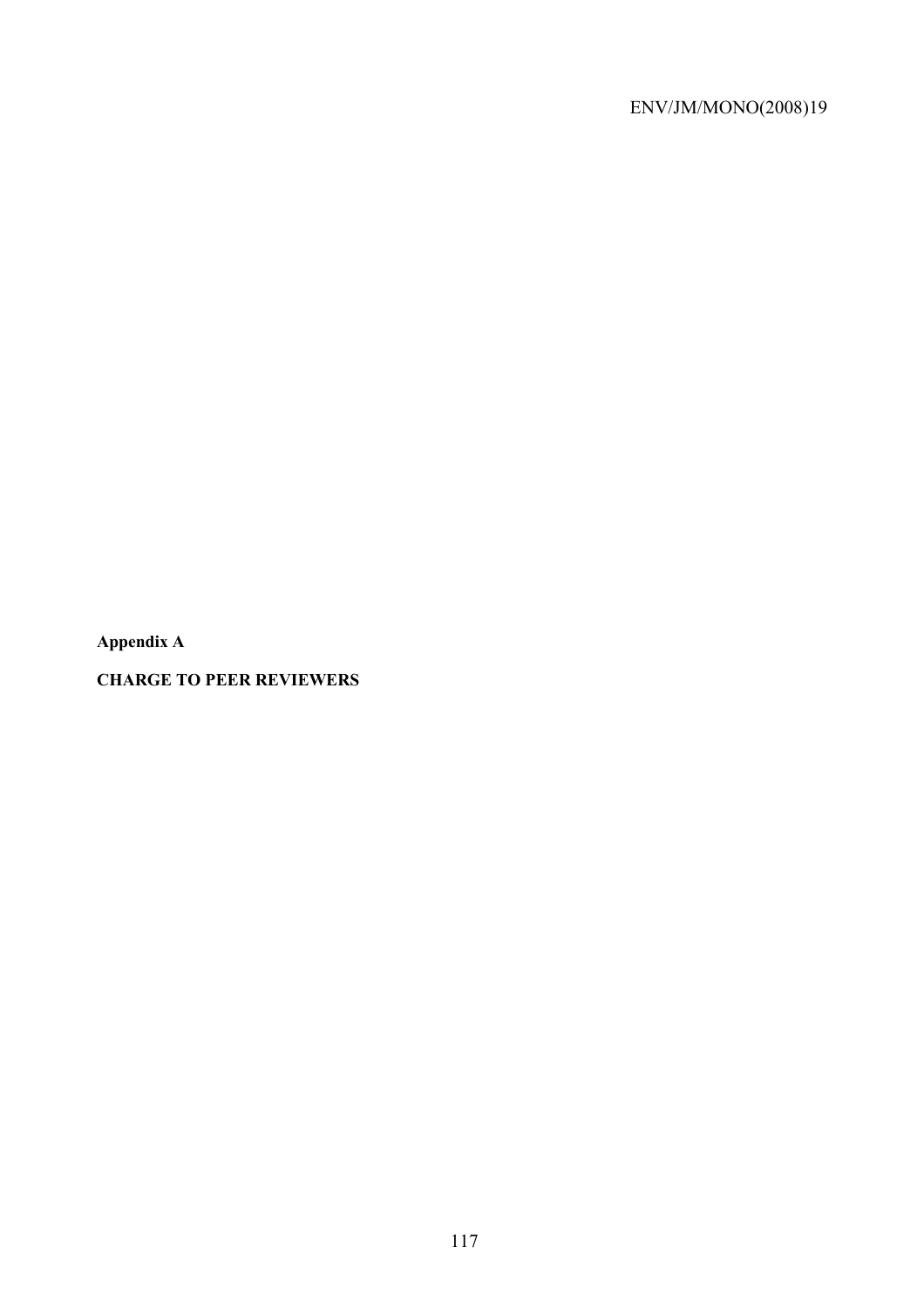## **INDEPENDENT PEER REVIEW OF THE AMPHIBIAN METAMORPHOSIS ASSAY AS A POTENTIAL SCREEN IN THE ENDOCRINE DISRUPTOR SCREENING PROGRAM (EDSP) TIER-1 BATTERY**

October 16, 2007

#### **Background:**

According to Section 408(p) of the EPA's Federal Food Drug and Cosmetic Act, the purpose of the EDSP is to:

*develop a screening program, using appropriate validated test systems and other scientifically relevant information, to determine whether certain substances may have an effect in humans that is similar to an effect produced by a naturally occurring estrogen, or other such endocrine effect as the Administrator may designate [21 U.S.C. 346a(p)].* 

Subsequent to passage of the Act, the EPA formed the Endocrine Disruptor Screening and Testing Advisory Committee (EDSTAC), a panel of scientists and stakeholders that was charged by the EPA to provide recommendations on how to implement the EDSP. Upon recommendations from the EDSTAC, the EPA expanded the EDSP using the Administrator's discretionary authority to include the androgen and thyroid hormone systems, as well as wildlife.

One of the test systems recommended by the EDSTAC was the Amphibian Metamorphosis Assay (AMA). The AMA consists of multiple endpoints; principally, developmental stage, hind limb length, body length (whole body and snout-vent), histology of the thyroid glands, mortality and morbidity. It is intended to empirically identify substances which may interfere with the normal function of the hypothalamicpituitary-thyroid (HPT) axis. It represents a generalized vertebrate model to the extent that it is based on the conserved structure and functions of thyroid systems. It is an important assay in the EDSP screening battery because amphibian metamorphosis provides a well-studied, thyroid-dependent process which responds to substances active within the HPT axis, and it is the only assay in the battery that assesses thyroid activity in an animal undergoing morphological change. The AMA is not intended to quantify or confirm endocrine disruption, or to provide a quantitative assessment of risk, but only provide suggestive evidence that thyroid regulated processes may be sufficiently perturbed to warrant more definitive testing. A weight-of-evidence approach among the multiple endpoints within the bioassay, combined with biological plausibility, is expected to help distinguish endocrine-related effects from spurious effects and to determine whether a chemical substance has a positive endocrine effect on the HPT axis.

Although peer review of the AMA will be done on an individual basis (i.e., its strengths and limitations evaluated as a stand alone assay), this assay, along with a number of other *in vitro* and *in vivo* assays, will likely constitute a battery of complementary screening assays. A weight-of–evidence approach will also be used *among* assays within the Tier-1 battery to determine whether a chemical substance has the potential to interact with the endocrine system and whether Tier-2 testing is necessary. Peer review of the EPA's recommendations for the Tier-1 battery will be performed at a later date by the FIFRA Scientific Advisory Panel (SAP). The battery peer review will focus, in part, on the issue of coverage of known modes of endocrine activity, and how well individual assays work in concert with one another within the Tier-1 battery. Hence, it is important to peer review each individual assay.

Each peer reviewer is asked to review the Integrated Summary Report and draft test method, with accompanying support materials, and comment on the results of the validation process of the AMA,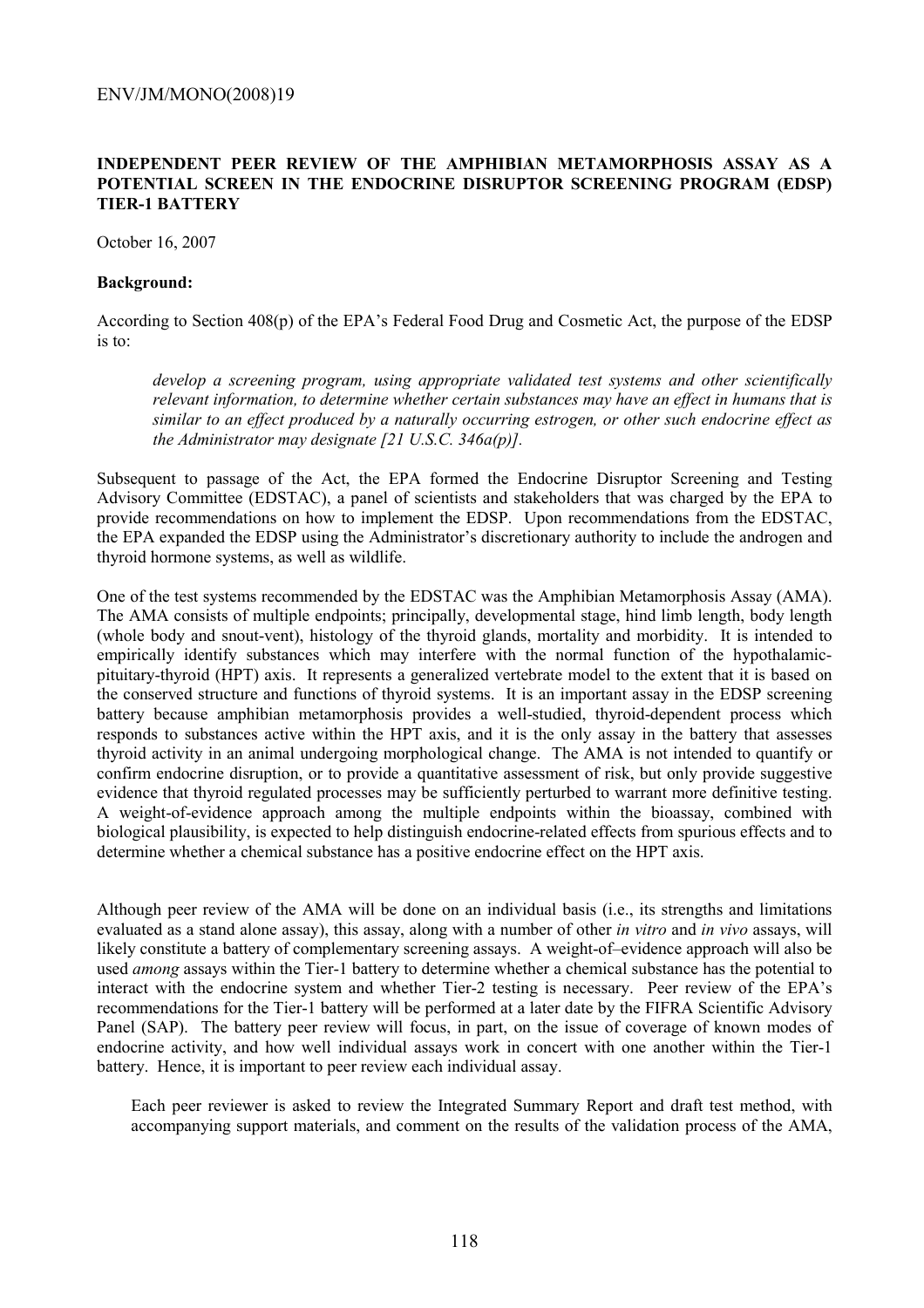with special attention given to the inter-laboratory validation exercise. Review and comment shall be directed to each of the following:

- 1. Clarity of the stated purpose of the assay.
- 2. Clarity, comprehensiveness and consistency of the data interpretation with the stated purpose of the assay.
- 3. Biological and toxicological relevance of the assay as related to its stated purpose.
- 4. Clarity and conciseness of the test method in describing the methodology of the assay such that a laboratory can:
	- a. comprehend the objective,
	- b. conduct the assay,
	- c. observe and measure prescribed endpoints,
	- d. compile and prepare data for statistical analyses, and
	- e. report results.

If warranted, please also make suggestions or recommendations for test method improvement.

- 5. Strengths and/or limitations of the assay.
- 6. Impacts of the choice of test substances and methods chosen to demonstrate the performance of the assay.

7. Repeatability and reproducibility of the results obtained with the assay, considering the variability inherent in the biological and chemical test methods.

8. Please comment on the overall utility of the assay as a screening tool, to be used by the EPA, to identify chemicals that have the potential to interact with the endocrine system sufficiently to warrant further testing.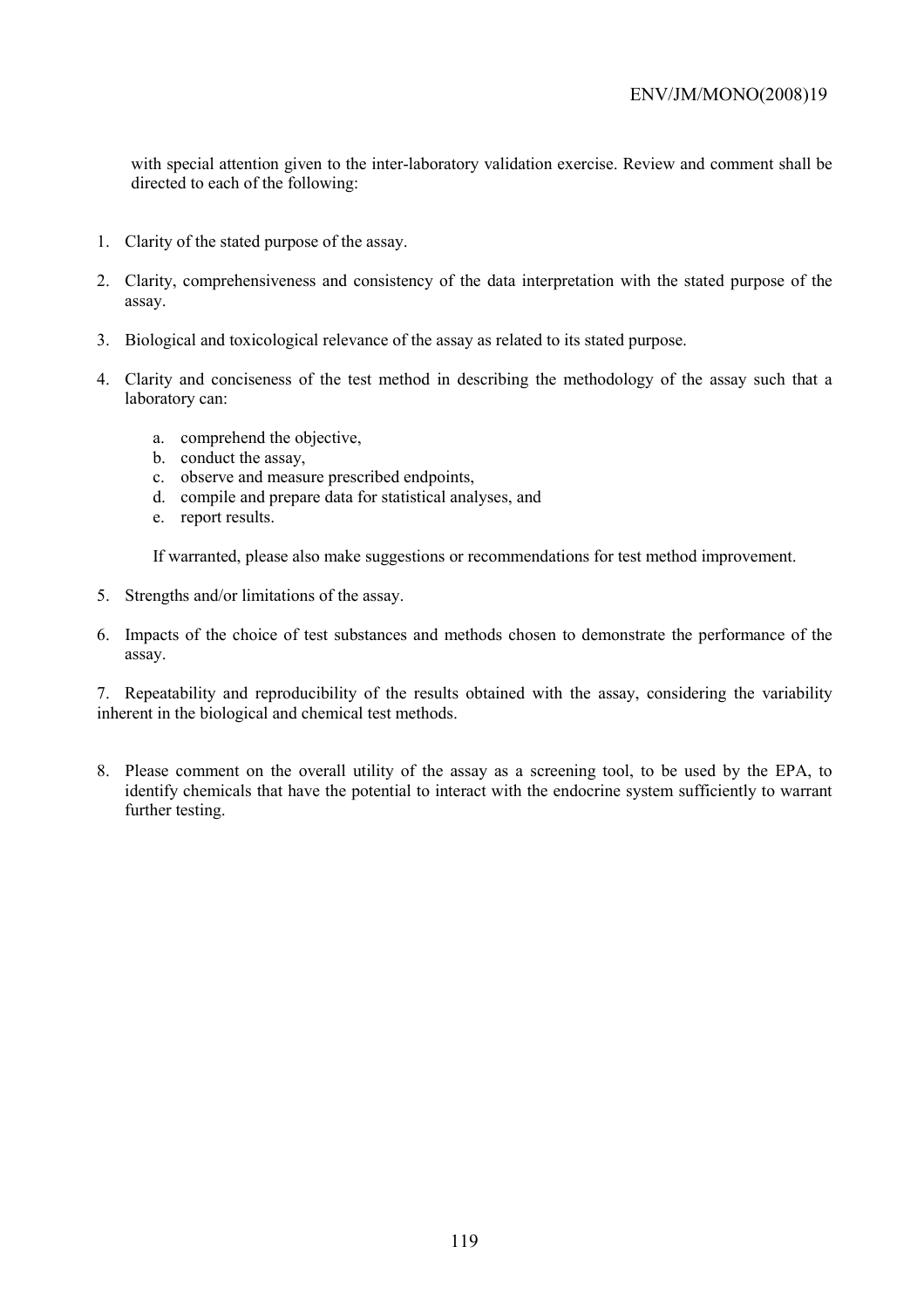**Appendix B** 

**INTEGRATED SUMMARY REPORT**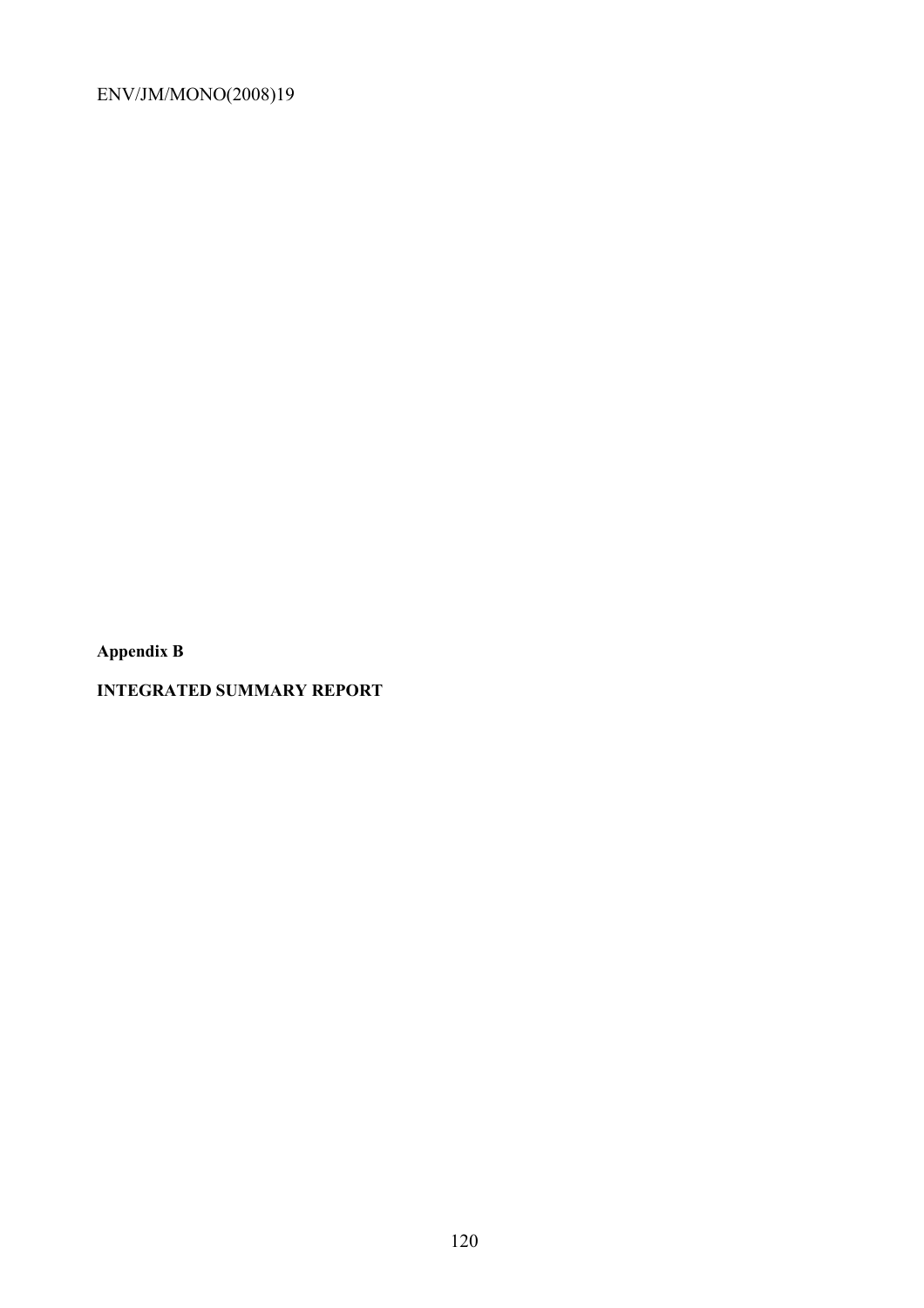|                  | Integrated Summary Report for Validation of a Test Method that Assesses the Potential of            |      |         |       |                  |     |    |
|------------------|-----------------------------------------------------------------------------------------------------|------|---------|-------|------------------|-----|----|
|                  | Chemicals to Interfere with HPT Axis Structure and Function, as a Potential Screen in the Endocrine |      |         |       |                  |     |    |
| <u>disruptor</u> | Screening Program                                                                                   | Tier | Battery | (PDF) | $(95 \text{pp},$ | 774 | K) |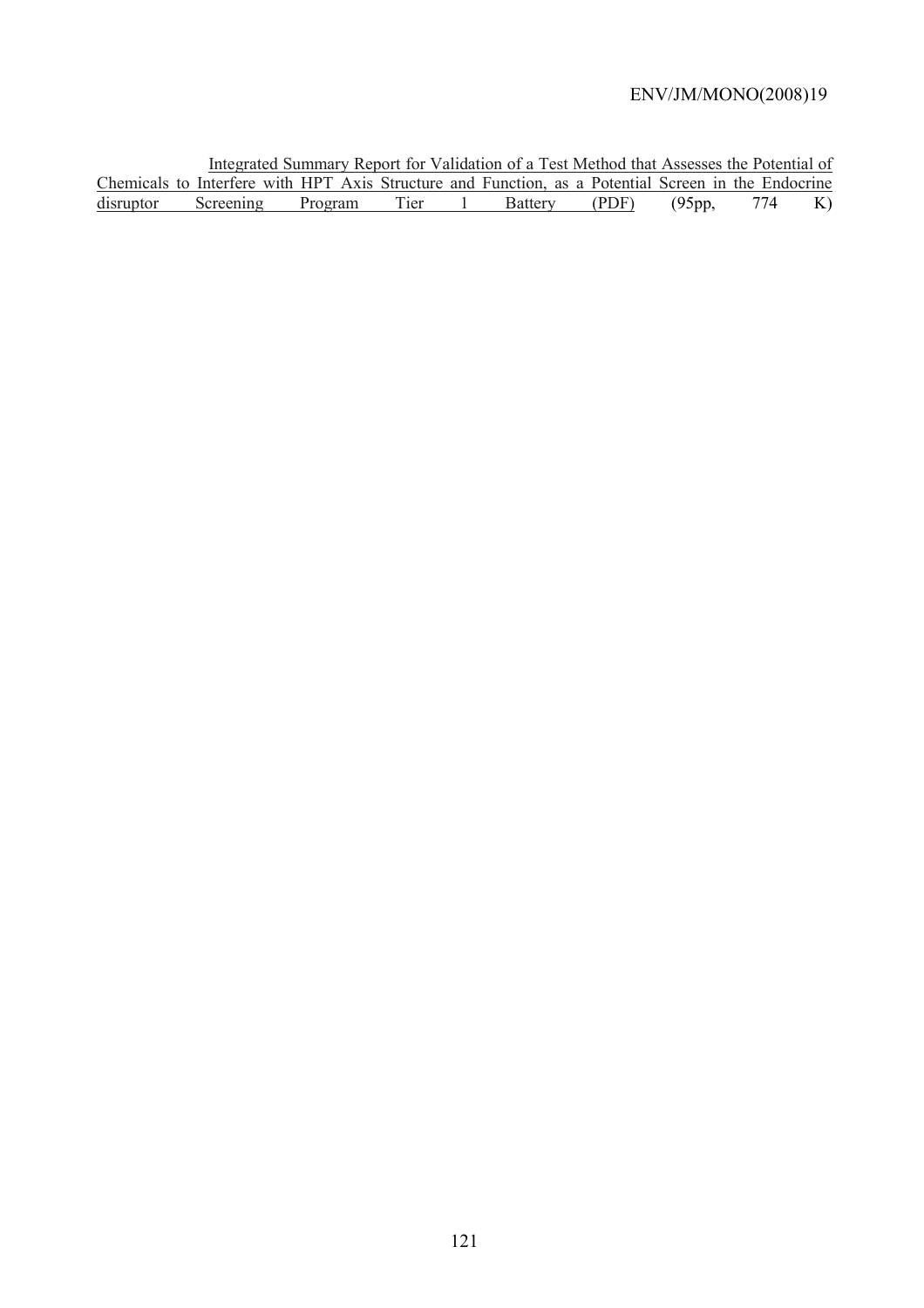**Appendix C** 

**SUPPORTING MATERIALS**